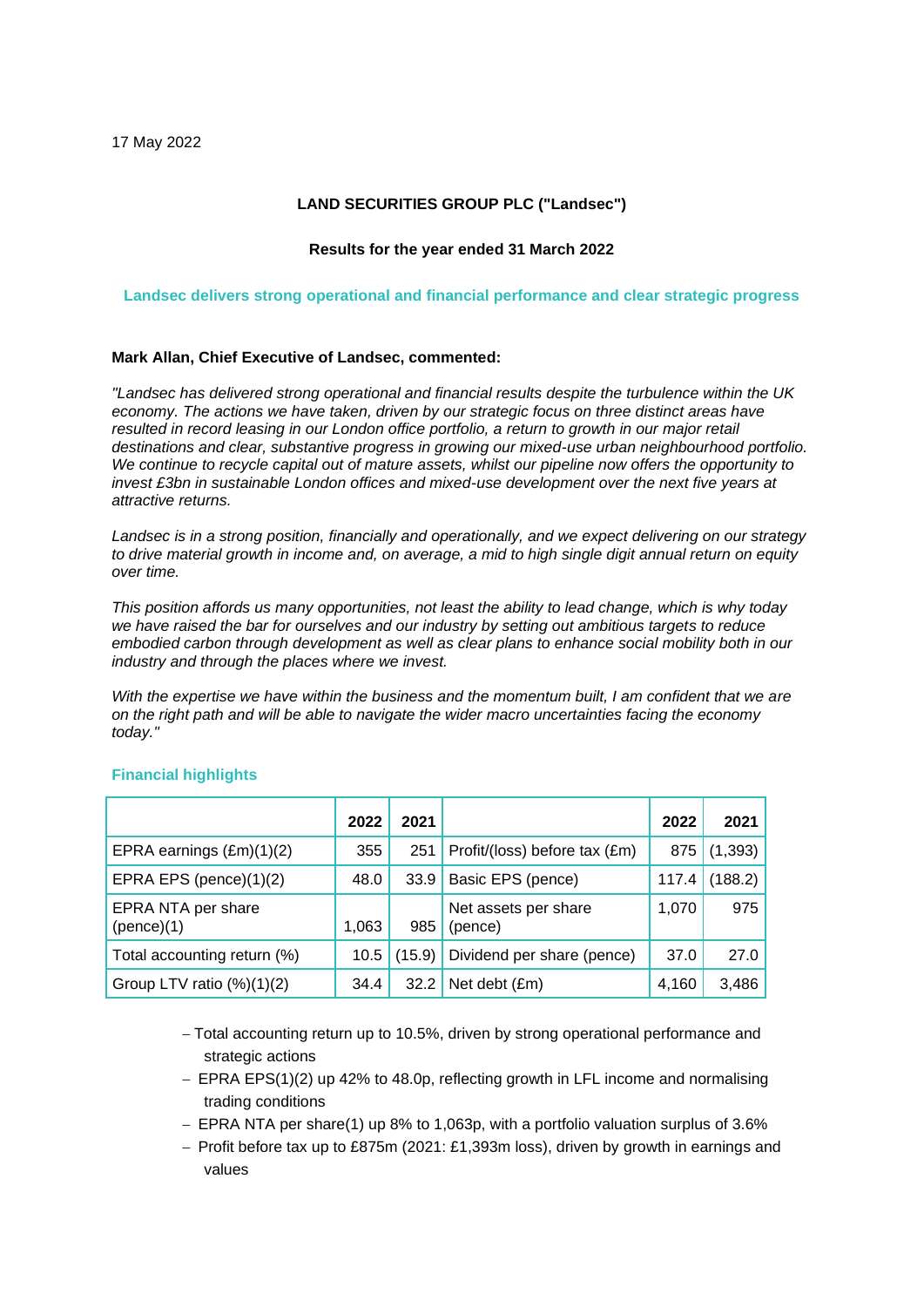- − Total dividend up 37.0% to 37.0p per share (2021: 27.0p), supported by strong recovery in earnings
- − Group LTV(1)(2) up slightly to 34.4% (2021: 32.2%), due to investment in future growth opportunities
- − Weighted average maturity of debt at 9.1 years (2021: 11.5 years), providing strong financial base

### **Operational highlights: clear strategic progress paves way for future growth**

Strong London office leasing, positive operational performance and valuation growth in retail and marked growth in mixed-use urban pipeline, underpinned by successful capital recycling and strong balance sheet, paves way to deliver continued EPS growth and mid-to-high single digit total return over time.

### **Central London: strong leasing result and unlocked further growth opportunities**

- − Delivered record leasing, with £63m of office lettings on average 4% ahead of valuers' assumptions, and office occupancy at a high 95.3%, demonstrating strong demand for high-quality space
- − Capitalised on strong investment demand, with £0.4bn of disposals at an average yield of 4.1% and 13% premium vs Mar-21 book value, underpinning 3.7% capital value growth for the year (H2: 2.9%)
- − On track to deliver £1.2bn committed pipeline between October this year and June 2023, with 97% of costs locked in and 56% already pre-let
- − Unlocked 507,000 sq ft of potential new schemes at New Street Square and in Southwark via two innovative deals, growing potential future pipeline to 1.8m sq ft, with flexibility to start up to three new projects totalling c. £1bn of development cost and attractive 6.4% yield on cost in next twelve months

## **Major retail destinations: growing operational momentum supporting return to valuation growth**

- − Restructured and strengthened retail team to focus on strengthening brand and guest relationships and building on opportunity to create best-in-class portfolio of major UK retail destinations
- −New operating model already driving results, with occupancy up 170bps to 93.2%, LFL retail sales 1.1% ahead of 2019/20 levels and £29m of lettings signed or in solicitors' hands, on average 2% ahead of ERV, resulting in 1.7% capital value growth in the second half of the year (FY: -0.1%)
- − Acquired additional 18.75% stake in Bluewater for £126m(3), capitalising on opportunity to invest in one of the UK's leading retail destinations at attractive 8.15% initial yield

### **Mixed-use urban neighbourhoods: expanded pipeline to accelerate near-term growth**

- − Grown mixed-use pipeline by c. 50% to c. £4bn total development cost via two key acquisitions, with planned investment of c. £1.5bn over the next five years expected to deliver a return of c. £350m
- − Acquired U+I for £269m(4), providing access to five mixed-use projects in London, Manchester and Cambridge, with the potential to invest c. £400-600m in the next five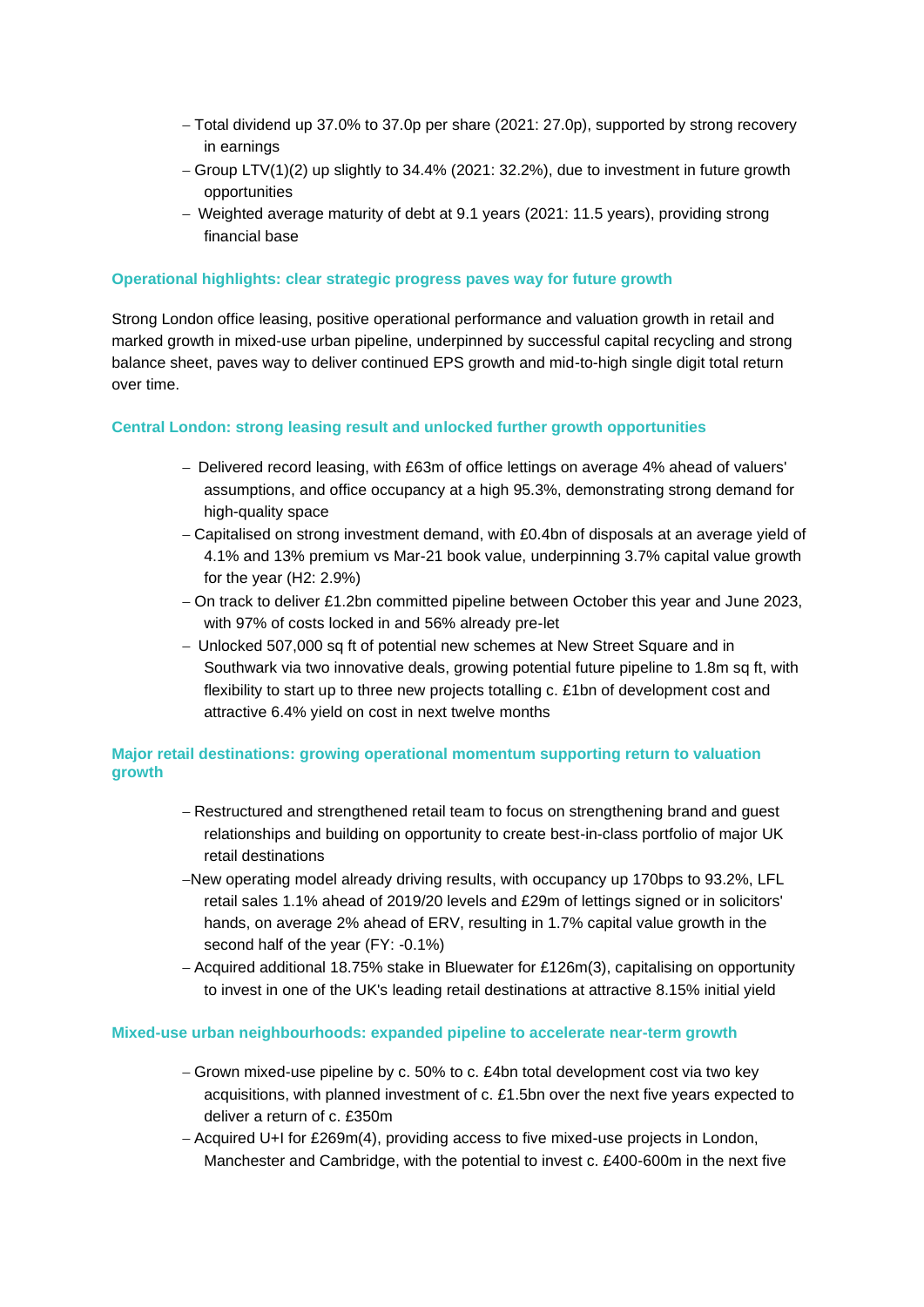years, and already sold or exchanged contracts to sell £61m of non-core assets, 10% above book value

- − Acquired 75% stake in MediaCity, Greater Manchester for £426m(3), providing combination of long-term income at attractive 5.8% yield and £400m+ mixed-use development potential
- − On track to start on site with first phases of Mayfield, Manchester later this year and MediaCity and, subject to planning, our 1,800-home scheme at Finchley Road, London in 2023

### **Underpinning our strategy: capital discipline and leading the way in sustainability**

- − Recognised £170m uplift in value of subscale assets (12.9%), capturing recovery in values as anticipated, ahead of disposal in medium term to maintain ongoing focus on capital discipline
- − Maintained strong balance sheet, with only 18% of drawn debt maturing in the next three years and LTV of 34.4%. Further capital recycling in the year ahead expected to keep LTV below the mid 30's level, with £1.1bn of assets sold since late 2020; on track vs target to sell c. £4bn in medium term
- − Set out £135m net zero transition investment plan to meet science-based target to reduce carbon emissions by 70% vs 2014 baseline and to stay ahead of minimum EPC 'B' rating requirement by 2030, with 44% of our office portfolio already at this level vs 15% for the wider UK office market
- 1. An alternative performance measure. The Group uses a number of financial measures to assess and explain its performance, some of which are considered to be alternative performance measures as they are not defined under IFRS. For further details, see the Financial review and table 15 in the Business analysis section.
- 2. Including our proportionate share of subsidiaries and joint ventures, as explained in the Financial review. 3. This indicates the purchase price for the property interest, as opposed to the consideration paid for the acquisition, which is net of borrowings and other applicable purchase price adjustments.
- 4. This indicates the Gross Asset Value of U+I Group PLC at 31 March 2021, as opposed to the consideration paid for the acquisition, which is net of borrowings and other applicable purchase price adjustments.

A live video webcast of the presentation will be available at 9.00am BST. A downloadable copy of the webcast will then be available by the end of the day.

We will also be offering an audio conference call line, details are available in the link below. Due to the large volume of callers expected, we recommend that you dial into the call 10-15 minutes before the start of the presentation.

Please note that there will be an interactive Q&A facility on both the webcast and conference call line.

Webcast link: <https://webcast.landsec.com/2022-full-year-results> Call title: Landsec Full Year Results Announcement

### **Forward-looking statements**

These preliminary results, the latest Annual Report and Landsec's website may contain certain 'forward-looking statements' with respect to Land Securities Group PLC (the Company) and the Group's financial condition, results of its operations and business, and certain plans, strategies, objectives, goals and expectations with respect to these items and the economies and markets in which the Group operates.

Forward-looking statements are sometimes, but not always, identified by their use of a date in the future or such words as 'anticipates', 'aims', 'due', 'could', 'may', 'should', 'expects', 'believes', 'intends', 'plans', 'targets', 'goal' or 'estimates' or, in each case, their negative or other variations or comparable terminology. Forward-looking statements are not guarantees of future performance. By their very nature forward-looking statements are inherently unpredictable, speculative and involve risk and uncertainty because they relate to events and depend on circumstances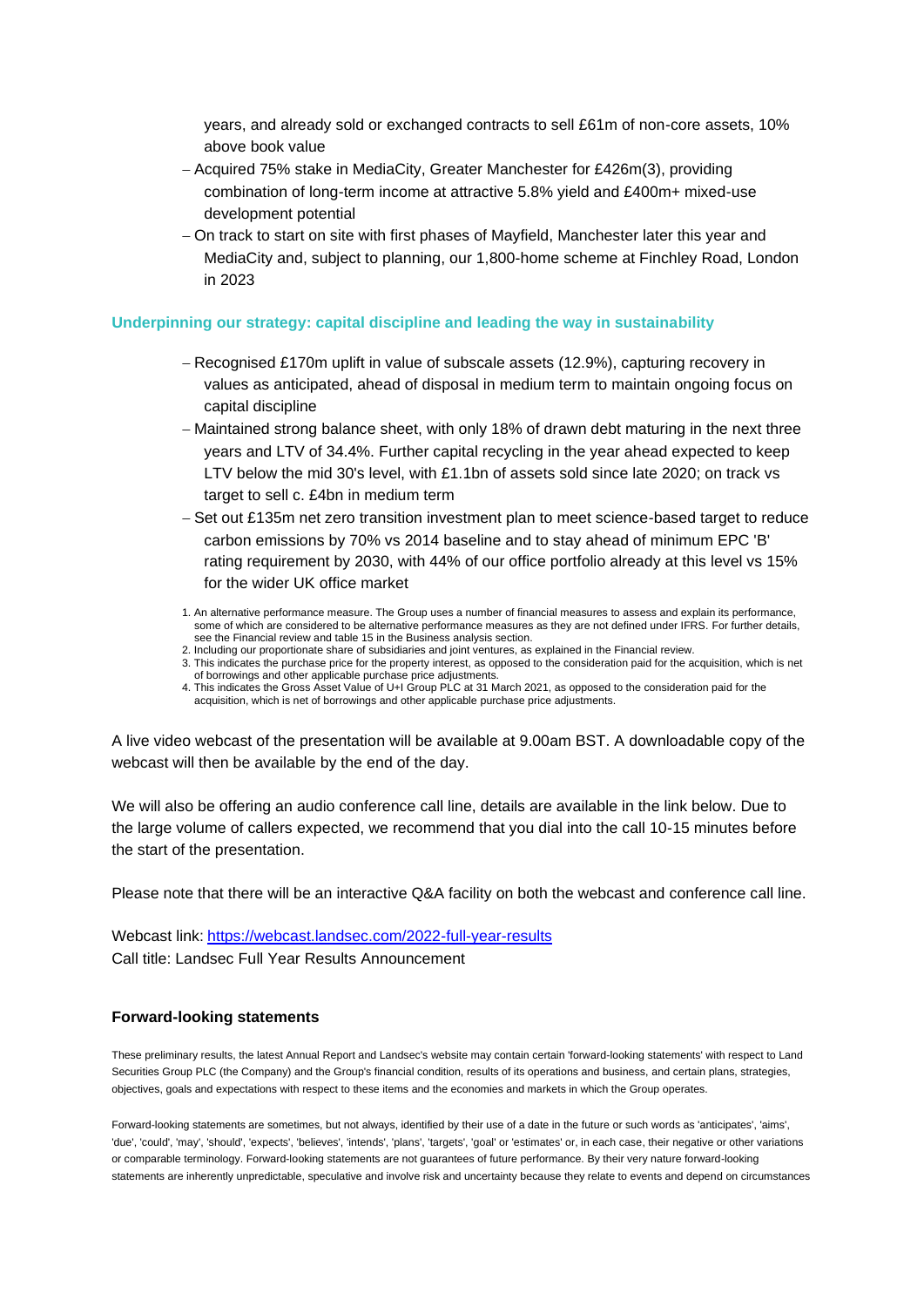that will occur in the future. Many of these assumptions, risks and uncertainties relate to factors that are beyond the Group's ability to control or estimate precisely. There are a number of such factors that could cause actual results and developments to differ materially from those expressed or implied by these forward-looking statements. These factors include, but are not limited to, changes in the political conditions, economies and markets in which the Group operates; changes in the legal, regulatory and competition frameworks in which the Group operates; changes in the markets from which the Group raises finance; the impact of legal or other proceedings against or which affect the Group; changes in accounting practices and interpretation of accounting standards under IFRS, and changes in interest and exchange rates.

Any forward-looking statements made in these preliminary results, the latest Annual Report or Landsec's website, or made subsequently, which are attributable to the Company or any other member of the Group, or persons acting on their behalf, are expressly qualified in their entirety by the factors referred to above. Each forward-looking statement speaks only as of the date it is made. Except as required by its legal or statutory obligations, the Company does not intend to update any forward-looking statements.

Nothing contained in these preliminary results, the latest Annual Report or Landsec's website should be construed as a profit forecast or an invitation to deal in the securities of the Company.

# **Chief Executive's statement**

### **Strong operational and financial performance. Delivering on strategy.**

Our performance during the financial year to March 2022 has been positive, as our proactive approach to asset management and strategic decisions have started to bear fruit. At the start of the year, the UK was still in lockdown, with non-essential retail and hospitality closed and most officebased staff working from home. However, we have seen momentum build significantly across our estate since restrictions were lifted, as people seize on the attractions of spending time together in stimulating, inspiring places.

This is reflected in our operational results, with strong leasing in London and a recovery in occupancy and sales in retail, and in our financial results, with a total accounting return for the year of 10.5%. EPRA EPS was up 42% to 48.0 pence, driven by 4.1% growth in like-for-like gross rental income and the reduction in bad debt expense related to Covid we recognised in the prior year. We are proposing a dividend of 13.0 pence per share for the final quarter, bringing the total dividend for the year to 37.0 pence per share.

We saw a 3.6% valuation uplift on our portfolio for the year. This reflects our strong leasing activity in both retail and London offices, with the latter driving 2.5% growth in ERVs; a number of major lease regears in London, highlighting the continued demand for high-quality office space; and upside from our profitable development activity and strategic investment decisions. Positively, virtually every part of our portfolio witnessed valuation growth in the second half of the year, with retail values up 1.7%, leaving them effectively flat for the full year. With Central London values up 3.7% for the year, this gave rise to a 7.9% increase in EPRA NTA to 1,063 pence per share.

At the same time, we have made strong progress against our strategic objectives. We invested £821m in the acquisition of a 75% stake in MediaCity, U+I Group PLC and a further stake in Bluewater, providing us with a mix of attractive income returns and future development upside. This was balanced by the sale of £445m of mature or non-core assets, including the £195m disposal of 32- 50 Strand post the year-end. With clear visibility on expected future returns, we anticipate further capital recycling in the year ahead, as we start to invest in the higher return opportunities in our significant pipeline. Whilst our net investment increased LTV slightly to 34.4%, we expect this to reduce slightly to around last year's level in 2023.

### **Table 1: Highlights**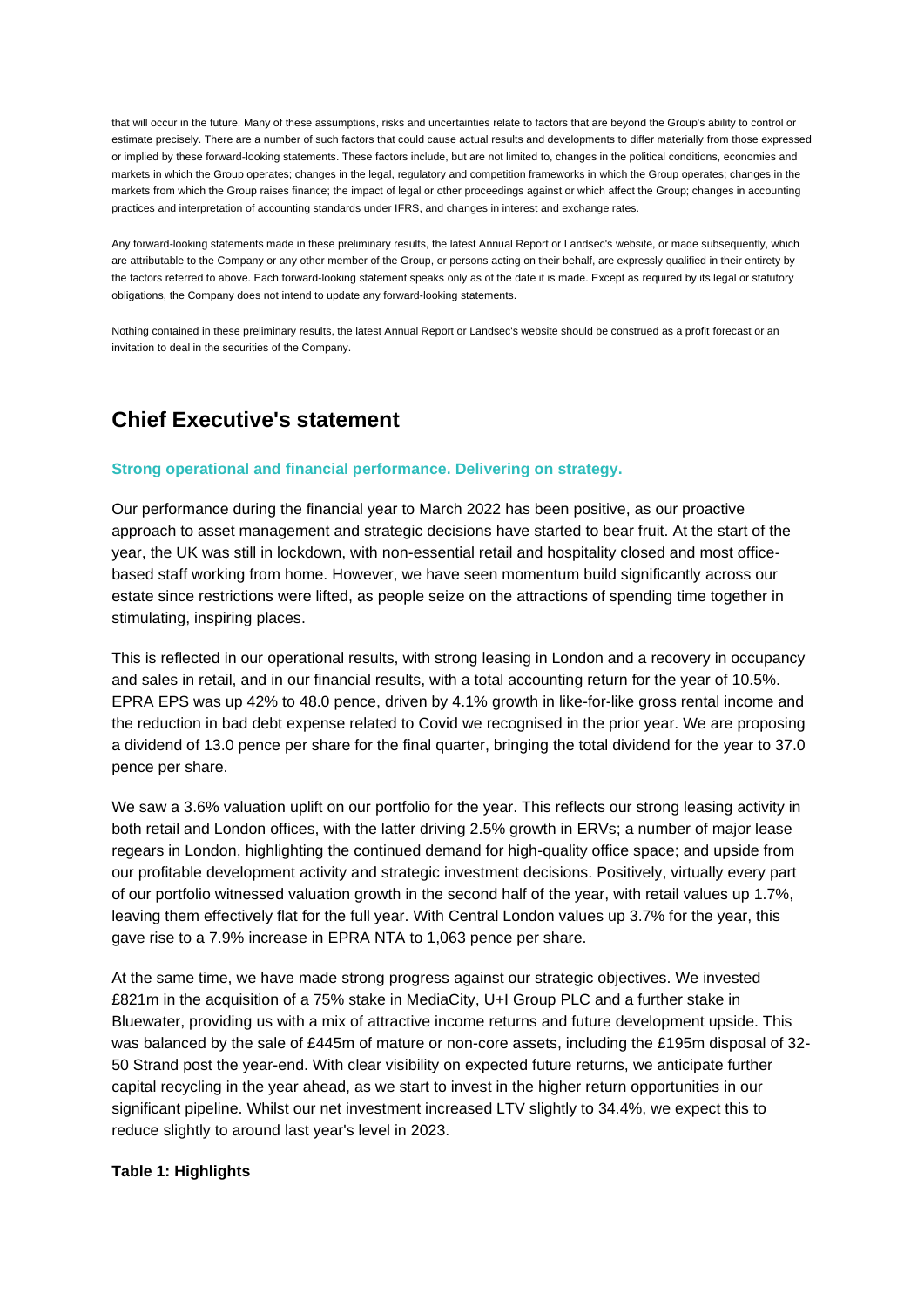|                                                     | <b>Mar 2022</b> | Mar 2021 | Change % |
|-----------------------------------------------------|-----------------|----------|----------|
| EPRA earnings (£m)(1)                               | 355             | 251      | 41       |
| Profit/(loss) before tax (£m)                       | 875             | (1,393)  |          |
| Total accounting return (%)                         | 11              | (16)     |          |
| Basic earnings/(loss) per share (pence)             | 117             | (188)    |          |
| EPRA earnings per share (pence)(1)                  | 48              | 34       | 42       |
| Dividend per share (pence)                          | 37              | 27       | 37       |
| Combined portfolio (£m)(1)                          | 12,017          | 10,791   | 11       |
| IFRS net assets (£m)                                | 7,991           | 7,212    | 11       |
| EPRA Net Tangible Assets per share (pence)          | 1,063           | 985      | 8        |
| Adjusted net debt (£m)(1)                           | 4,179           | 3,489    | 20       |
| Group LTV ratio (%)(1)                              | 34              | 32       | 7        |
| Proportion of portfolio rated EPC 'B' or higher (%) | 36              | 24       |          |
| Embodied carbon reduction development pipeline (%)  | 21              |          |          |
| Energy intensity reduction vs 2020 (%)              | 18              |          |          |

1. Including our proportionate share of subsidiaries and joint ventures, as explained in the Presentation of financial information in the Financial Review.

### **Our strategy**

Our strategy is focused on three key areas - Central London offices, major retail destinations and mixed-use urban neighbourhoods. Although the proportions of use differ, there is increasingly more that unites these areas than divides them, as the lines between where people work, live and spend their leisure time blur. What really binds these three areas together is the importance of a sense of place.

This is evident in Central London, where 15% of our portfolio comprises non-office space. It is this wide variety of restaurants, bars and shops in or next to our offices which create the vibrant places that makes people want to spend time here. Across major retail destinations, we expect c. 25% of space will not be retail in the future, as we will introduce more diverse food offerings, leisure and inner-city office space. Similarly, for mixed-use urban neighbourhoods, it is the blend of office, residential, restaurants, bars, shops and green space which creates the attraction of a place and ensures its enduring success.

Our strategy is grounded in our purpose; Sustainable places. Connecting communities. Realising potential. We have a sustainable or attainable competitive advantage in each of our three areas of focus which will help us create long-term value for all our stakeholders. With our achievements over the past year, we now have a significant pipeline of opportunities in each area and clear visibility on the potential returns on offer and risks associated with these and our existing portfolio.

Our focus is to deliver on the opportunities we have created. In doing so, we continue to be guided by three things; delivering sustainably, delivering for our customers and being disciplined with our capital. Since September 2020, we have sold £1.1bn of assets and over the coming years we plan to recycle a further c. £3bn of mature, low-yielding London offices and assets in sectors where we have limited scale, such as retail parks or hotels. As we reinvest our capital into our pipeline and selective retail acquisition opportunities, we expect delivering on our strategy to drive a meaningful increase in earnings and, on average, a mid to high single digit total return over time, whilst keeping LTV below the mid 30% level.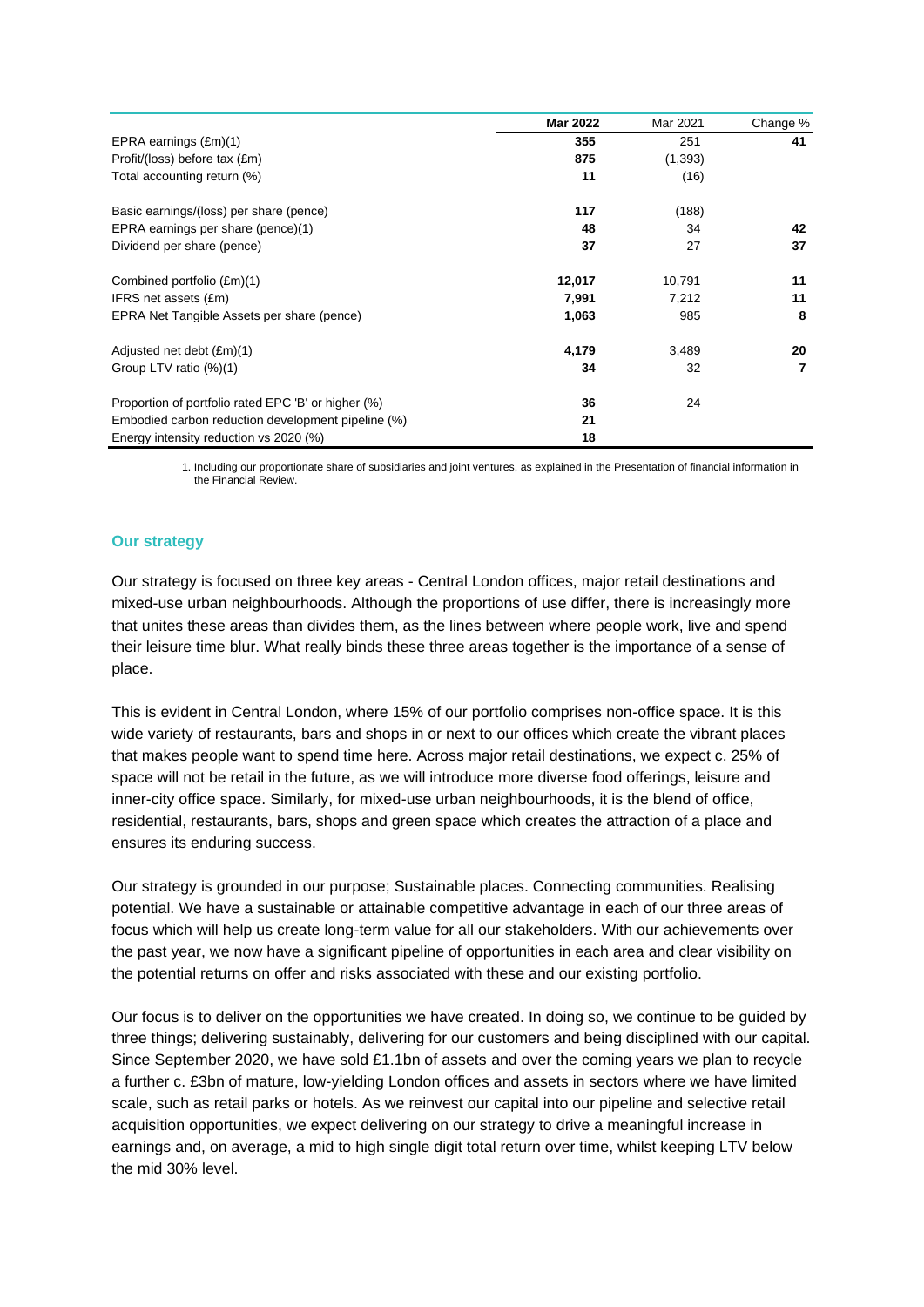### **Central London - high-quality portfolio and unlocking of value via development driving returns**

Central London makes up 65% of our overall portfolio by value. Of this, 56% is located in the West End, with the remainder in the City and Southwark. The quality of our investment portfolio is high; 49% of our assets have been developed over the past ten years, compared to c. 20% for the overall market, and 44% of our completed London offices has an EPC rating of 'B' or higher vs 15% for the market. This is a key competitive advantage, as customers increasingly focus on flexibility, the best quality space which offers the right amenities to attract talent, and buildings which have the right sustainability credentials.

This is borne out by our record leasing activity, with £63m of leases completed with new and existing office customers, on average 4% above valuers' assumptions, and a further £6m in solicitors' hands, 13% ahead of valuers' assumptions. We are also seeing strong interest in our Myo flexible offer, which we now plan to grow from 72,000 to c. 500,000 sq ft in the next five years. Vacancy for the overall London office market is elevated at 9.0%, but most of this is second-hand, so vacancy in our portfolio is only 4.7%. Office utilisation has continued to grow, especially mid-week, as London is becoming noticeably busier.

In line with our view this time last year that prime rents would remain resilient and yields could tighten, ERVs for our Central London offices rose 2.5% and equivalent yields fell 4bps to 4.6%, driven by our successful lettings including a number of major lease regears. Central London retail and other values softened in the first half of the year, but this fully recovered in the second half, as the return to the city gathered pace. Including development, overall capital value growth in London was 3.7%. Over the next twelve months, we expect office ERVs to grow by a low to mid single digit percentage and the continued weight of capital to keep yields broadly stable, assuming bond yields do not rise materially from here.

Our 1.0m sq ft committed pipeline is 56% pre-let, with recent evidence on rents ahead of our underwriting assumptions. We are seeing good interest in the remaining space, even though part of this will not complete for another year. Construction costs for our committed projects are 97% fixed, but we have seen c. 5-7% cost inflation on future schemes over the past twelve months. The upside to ERVs implied by current negotiations offsets the impact this had on total development cost, which also includes land, and rising costs arguably put further pressure on the shortage of prime, sustainable space. Subject to continued demand, we could start up to three new schemes with c. £1bn total development cost and an attractive 6.4% yield on cost in the next twelve months.

Investor competition for development sites remains high, so we are pleased to have been able to unlock two new development opportunities totalling 507,000 sq ft off-market, one via the acquisition of U+I and the other via a major lease-regear with Deloitte at New Street Square, taking our total future pipeline to 1.8m sq ft. We sold Harbour Exchange during the period and exchanged contracts shortly after the year-end to sell 32-50 Strand, with combined proceeds of £392m reflecting a 4.1% yield and 13% premium to the March 2021 book value. As investment demand remains strong, we expect to recycle more capital in the year ahead, in line with our plans to reduce our Central London weighting to 55-60% over time.

### **Major retail destinations - improved operational performance driving growth in best locations**

Major retail destinations make up 16% of our portfolio, c. 60/40% split between prime shopping centres and outlets. The pandemic accelerated the pre-existing trend of retail sales moving online, which combined with lockdowns has had a marked impact on our portfolio. However, our performance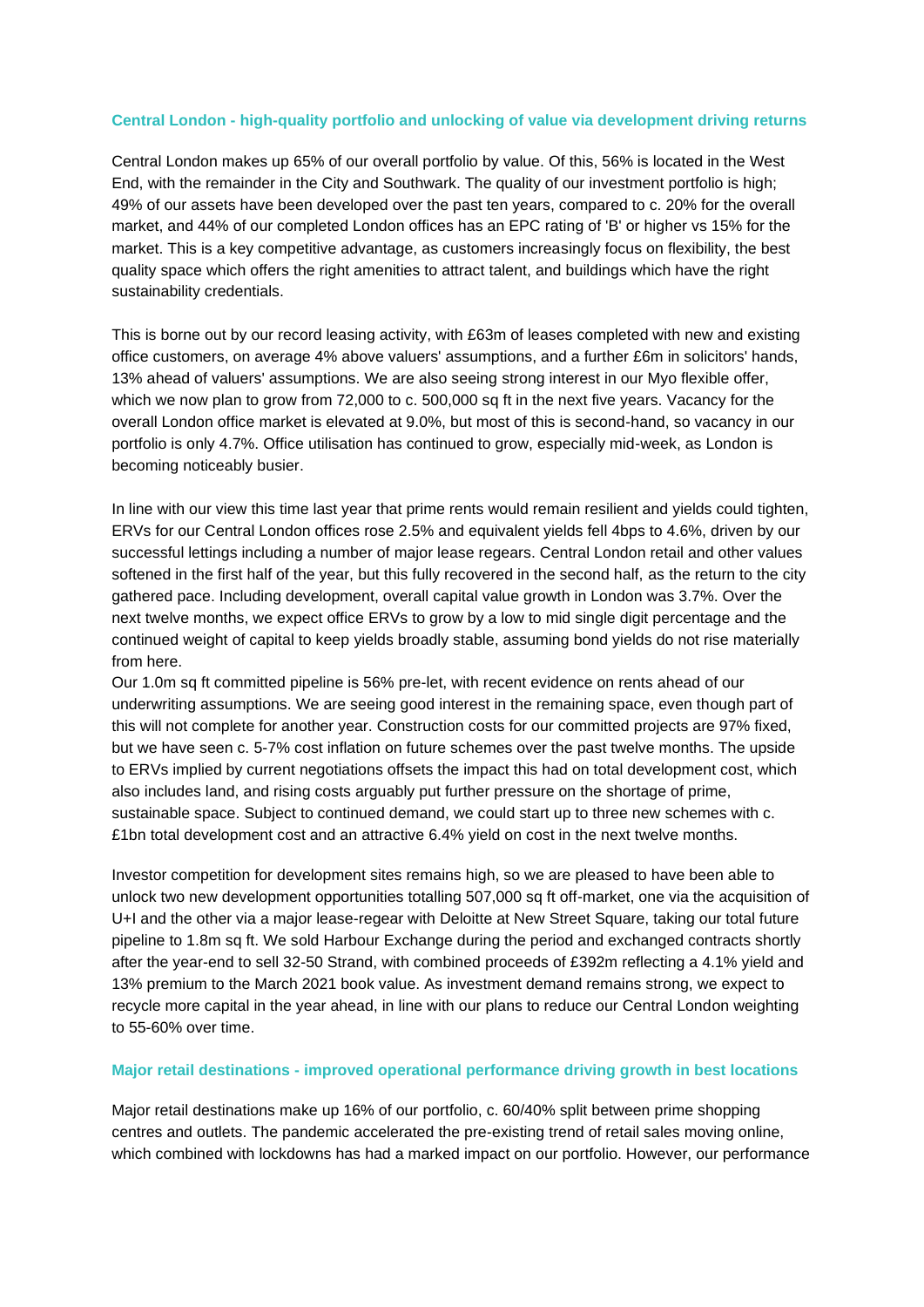over the past year has made us increasingly confident that the prospects for prime retail destinations are positive, with a growing polarisation between our assets and those facing structural obsolescence.

We maintain our view there is c. 25% excess retail space across the UK, but most of this is secondary where vacancy remains high. Inflation is putting further pressure on low-margin stores, which could lead brands to accelerate the rationalisation of the tail-end of their portfolios. Conversely, prime destinations are getting stronger, with occupancy in our portfolio up 170bps to 93.2% over the year. For many leading brands, online and physical channels are now viewed as firmly inter-connected, so we have seen existing brands upsize, new brands opening stores as they move from nearby locations to benefit from higher footfall, and digital native brands opening physical stores to grow customer connectivity and experience.

During the year, we restructured and strengthened our retail team to focus more on growing our brand relationships and enhancing guest experience and less on asset management, investing in new capability and experience from a range of global retailers to complement our existing property skills. The feedback from brand partners on this has been positive and as retail continues to become more operational, we believe this differentiated approach will allow us to deliver genuine added value in the future.

Our proactive approach to leasing during the pandemic, prioritising occupancy and supporting customers, is now yielding results. We signalled a year ago that after a material decline over the previous five years, prime retail rents were approaching sustainable levels. Our results over the past year have confirmed this, as the £29m of rent signed during the year or currently in solicitors' hands is on average 2% above ERV. While lease terms are generally shorter and there is more turnoverlinkage than a few years ago, incentives are down too. We expect occupancy to grow further, so despite some selective over-renting, we expect like-for-like income to be broadly stable this year, before returning to growth in the medium term. Meanwhile, like-for-like retail sales in our portfolio are now 1% above the 2019/20 pre-Covid level.

This positive performance supported a return to capital value growth, with values up 1.7% in the second half, leaving them effectively flat for the year as a whole at -0.1%. With confidence in the sustainability of income growing, we think yields of c. 7-8% for prime shopping centres look attractive and may well start to come in. During the year, we acquired a further 18.75% stake in Bluewater for £126m at an 8.15% initial yield and we are actively exploring new opportunities. We maintain our view that major retail destinations could grow to 20-25% of our portfolio, but as we recycle capital out of subscale sectors such as retail parks and leisure, our overall retail exposure would remain relatively stable.

### **Mixed-use urban neighbourhoods - clear visibility to grow to 20-25% of portfolio**

At our strategic review in late 2020 we set out that we saw an opportunity to materially grow our exposure to mixed-use urban neighbourhoods. Many parts of today's built environment need remodelling to make sure they are fit for changing consumer expectations on how we live, work and spend our leisure time and the growing demands on sustainability. The latter has been a strong focus for Landsec for years, evidenced by the fact that we were the first commercial real estate business in the world to set a science-based carbon reduction target in 2016. Combined with our extensive experience in creating thriving urban places in Central London and for example Oxford and Leeds via some of our major retail destinations, we are well positioned to deliver on the opportunity to reshape urban neighbourhoods in a sustainable way.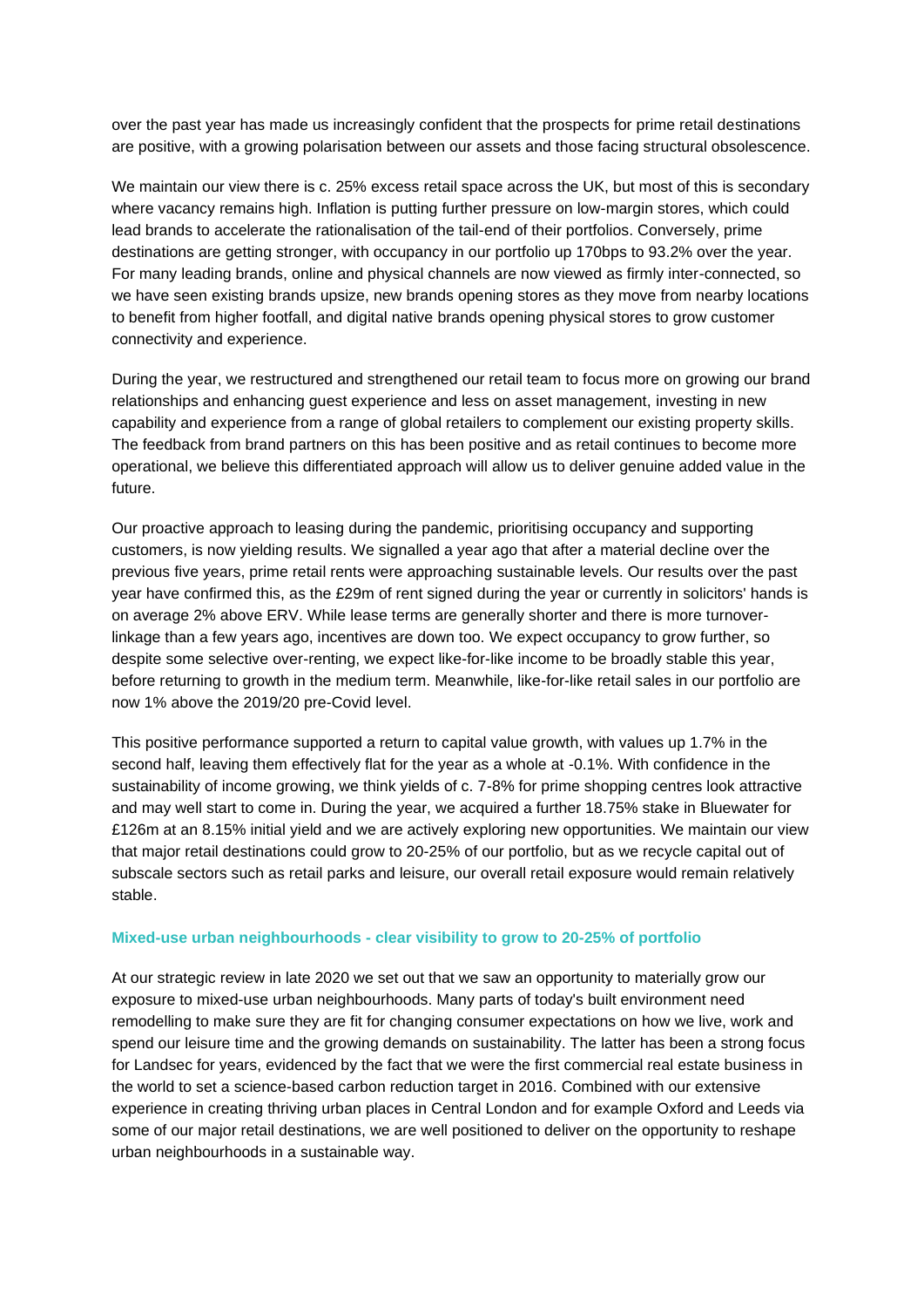Over the past year we have made significant progress on these mixed-use ambitions. We have grown mixed-use urban neighbourhoods to 7% of our portfolio, up from 3% a year ago and have now created a pipeline of profitable development opportunities, deliverable in the near term. With potential capex of c. £1.5bn, this could see mixed-use grow to 20-25% of our portfolio in the next five years.

This marked acceleration in potential growth has been driven by our acquisitions of MediaCity and U+I in late 2021. Both MediaCity in Greater Manchester and the key U+I projects in London and Manchester already have planning consent, so this provides us with a clear opportunity to invest c. £800m-£900m in a combination of residential, work and leisure space across these schemes in the next five years. The integration of the U+I team also adds strong placemaking skills to our business.

Combined with our existing mixed-use opportunities in Glasgow and in Lewisham and Finchley Road in London, where we have made good progress in terms of planning during the year, we therefore now have an attractive pipeline of mixed-use projects. These provide us with the ability to adapt and, due to their diversified nature, geographical spread and flexible phasing of capex, offer a balanced risk profile.

Contrary to large individual developments which are by nature binary, this means our mixed-use business should start to deliver reasonably repetitive development returns in the coming years, whilst limiting our speculative risk. Capital values were -2.8%, as some of our future projects are still being valued based on their existing retail use and we are shortening leases to create future flexibility. Overall, we expect ungeared development IRRs to be in the low teens, with attractive longer-term income return and rental growth potential as we grow our mixed-use portfolio. We envisage starting on-site with the first phase of Mayfield, Manchester later this year and at MediaCity and, subject to planning, Finchley Road next year.

### **Creating a more agile, customer-focused and efficient culture**

Our positive performance and strategic progress over the year reflect the capability and commitment of our people, who have continued to deliver despite the challenging operating environment during the first part of the year in particular. Changing the culture of our business is key to getting the most out of the substantial talent within Landsec and successfully delivering on our strategy in the long term. Whilst our progress to date means we have already become more agile, more customer focused and better placed to respond to changes in external market conditions, there is more to do to ensure we deliver on potential opportunities in an efficient and effective way.

### **Building on our leading position on sustainability**

Sustainability has been at the heart of Landsec for years and has become a key decision driver for many of our customers. To guide our sustainability initiatives, we recently launched our new Build Well, Live Well, Act Well framework, which creates a clear link with our purpose - Sustainable places. Connecting communities. Realising potential - and sets ambitious targets on how we operate. For example, we have now set a target to reduce embodied carbon for our office developments by 50% by 2030, to below 500kgCO<sub>2</sub>e/sqm, as part of our Build Well ambitions; to focus our efforts on improving social mobility by supporting 30,000 people towards the world of work by 2030 as part of our Live Well programme; and to link the remuneration of our people to our sustainability targets as part of our Act Well framework.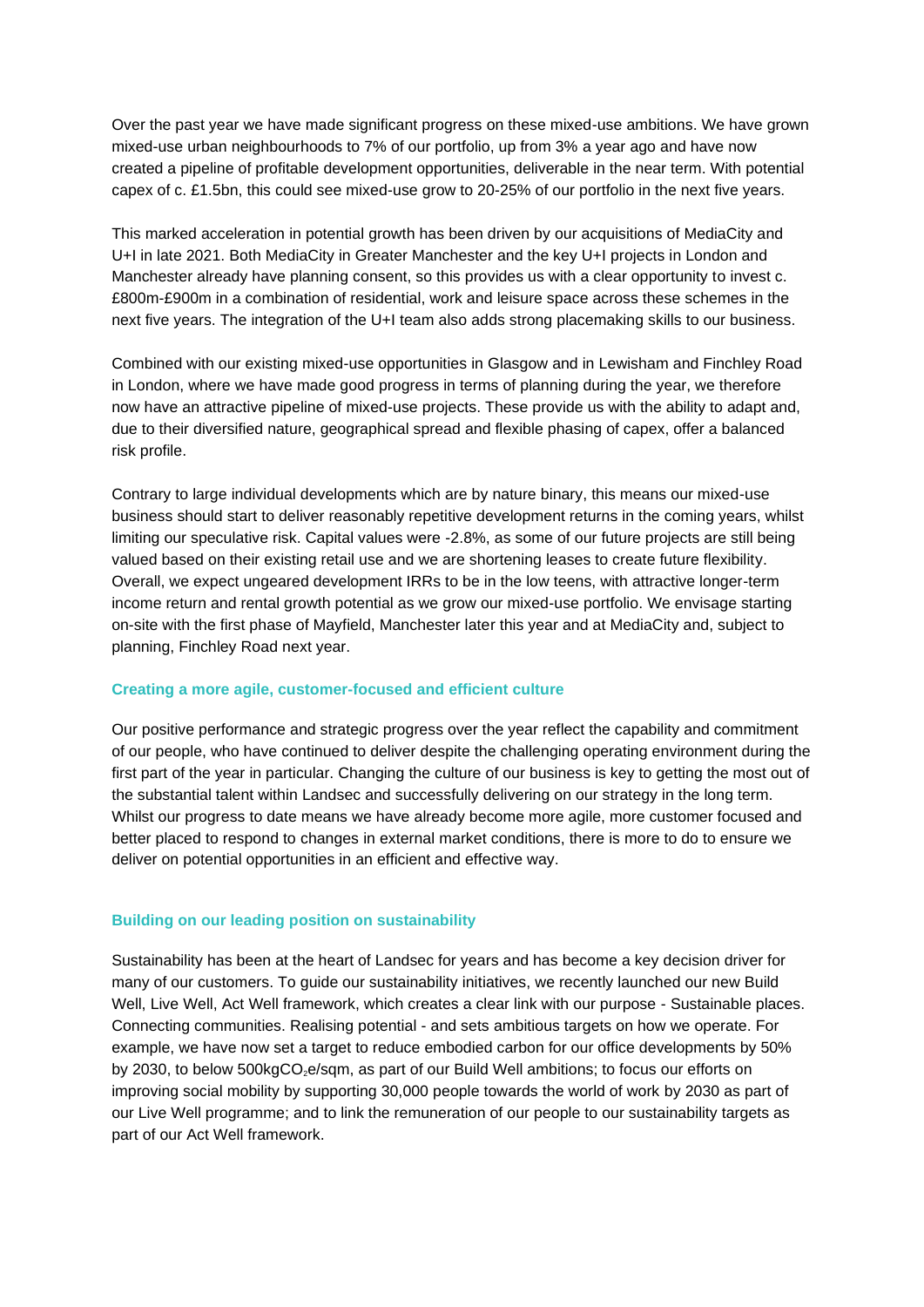To ensure we remain at the forefront of everything the sector is doing to tackle the climate crisis, we were the first UK REIT to publish a net zero transition investment plan last year. This will see us invest £135m in our existing portfolio by 2030, e.g. in optimising building management systems, installing air source heat pumps and increasing renewable capacity. This will ensure we deliver our 70% reduction in carbon emissions by 2030 vs the 2013/14 baseline and stay ahead of the Minimum Energy Efficiency Standards Regulation, which require an EPC 'B' certification by 2030, as well as other regulatory requirements.

During the year, we achieved a 20.7% reduction in embodied carbon across our development pipeline, reflecting amongst others the use of steel with a greater recycled content at 21 Moorfields. We saw a 17.5% reduction in energy intensity compared to 2020, although this partly reflects the lower utilisation of space, especially during the first part of the year. In London, 44% of our office portfolio is already rated EPC 'B' or higher vs c. 15% for the wider UK office market, which given the growing occupier focus on sustainability, underpins the good demand and positive rental value growth we are seeing.

### **Outlook**

The recent surge in geopolitical risk has the potential to upend decades of relative international stability and increasing globalisation, which is adding further disruption to global supply chains already affected by the pandemic. It also is putting significant upward pressure on energy costs in the short term, and potentially in the long term through an accelerated energy transition. This clearly creates uncertainty around the economic outlook, with gilt yields having risen to the highest level in six years and UK inflation at its highest level in 30 years - something which will be felt by many in the months ahead.

Whilst we are alive to the risks this creates, we look forward to the future with confidence. In London, we offer high-quality, sustainable office space in places people want to visit and office yields are well above other key European cities, offering some cushion against rising interest rates; in retail, improved demand for space is supporting income and valuation growth; and in mixed-use we now have an attractive pipeline of opportunities. Across Central London and mixed-use, we now have the opportunity to invest c. £2.8bn in capex over the next five years which could deliver c. 20% profit on total development cost, although we have flexibility about any future commitments. Meanwhile, with an LTV of 34.4% and only 18% of our drawn debt maturing in the next three years, our capital base remains strong.

Despite the macro economic challenges, we therefore remain confident that delivering on our strategy will allow us to deliver, on average, a mid to high single digit annual return on equity over time. Our strategy of recycling capital out of mature London offices and subscale sectors into our London and mixed-use pipeline has the potential to deliver c. £120m growth in rental income over time, whilst keeping our LTV at the low 30% level. We expect the impact of this on EPS growth to be relatively balanced over the coming years, as we balance new investment with disposals. For the current year, making some allowance for our planned capital recycling, we expect continued operational performance to drive EPRA EPS growth in the low to mid single digit percent range, supporting further growth in dividends.

# **Operating and portfolio review**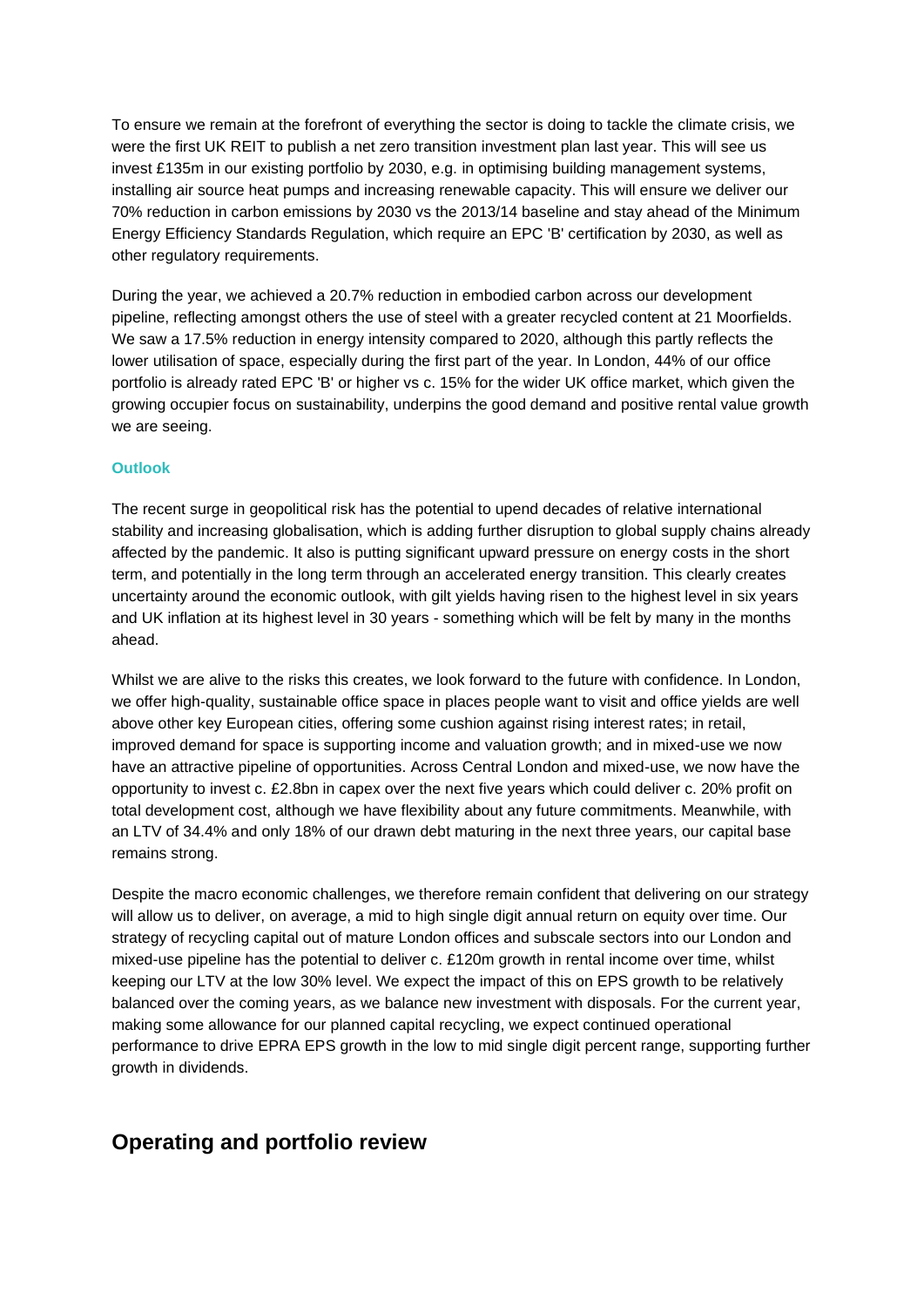### **Overview**

The value of our portfolio increased to £12.0bn during the year, marking a 3.6% increase adjusted for investments and disposals, and is made up of the following categories:

- − Central London (65%): our high-quality office (85%) and retail and other commercial space (15%), located in the West End (56%), City (39%) and Southwark (5%). Of our investment assets, 49% has been developed in the last ten years, compared to c. 20% for the overall London office market.
- − Major retail destinations (16%): our investments in six shopping centres and five retail outlets, with the seven largest assets comprising 82% of the overall retail portfolio value, most of which are amongst the highest selling locations for retailers in the UK.
- − Mixed-use urban neighbourhoods (7%): our investments in mixed-use assets and, principally, future development opportunities focused on five key sites in London, Manchester and Glasgow, some of which still have a short-term use as retail ahead of their medium-term redevelopment.
- − Subscale (12%): assets in sectors where we have limited scale and which we will therefore divest over time, with a broadly equal split between retail parks, hotels and leisure assets.

We expect our weighting towards Central London to reduce to 55-60% over time, as we plan to continue to sell mature assets and focus investment on the opportunities in our development pipeline. We expect mixed-use urban neighbourhoods to grow to 20-25% of our portfolio, as we build out our current pipeline. We envisage major retail destinations could grow to 20-25% as well, although this would leave our overall retail exposure largely stable, as we plan to trade out of subscale retail park and leisure assets over time.

### **Investment activity**

We have made good progress on our objective to reposition our portfolio towards future growth. At the time of our Strategic Review in late 2020, we said we intended to sell c. £4bn of mature London office assets and assets in sectors which were sub-scale over the next six years. To date, we have sold £1.1bn of assets, which means we are well on track vs this target. Whilst our initial focus in late 2020 and early 2021 had been on disposals, over the past year we switched our attention to acquisitions.

Our largest deal this year was the acquisition of a 75% stake in MediaCity in Salford, Greater Manchester for £426m, Europe's largest purpose built tech and media hub. The existing estate covers 1.7m sq ft of offices, studios, residential, leisure and retail space and is 96% let with a 10-year WAULT. It provides an attractive 5.8% initial yield and over half of the income is RPI-linked. There is consent to develop a further 1.7m sq ft of residential and commercial space, so we expect to invest a further £400m+ in developing this over the medium term.

Our second major acquisition was of U+I plc, which we acquired for £269m (including £83m of net debt). This provides us with access to five large development projects in London, Manchester and Cambridge. Three of these already have consent, the largest of which is Mayfield; a 24-acre site next to Piccadilly station in Manchester with the potential to deliver 2.5m sq ft of residential and commercial space. We plan to sell c. £190-210m of U+I's non-core assets over the next two years, leaving an attractive in-price for the core projects of c. £60-75m, and we have already sold or exchanged contracts to sell £61m of non-core assets, 10% above book value.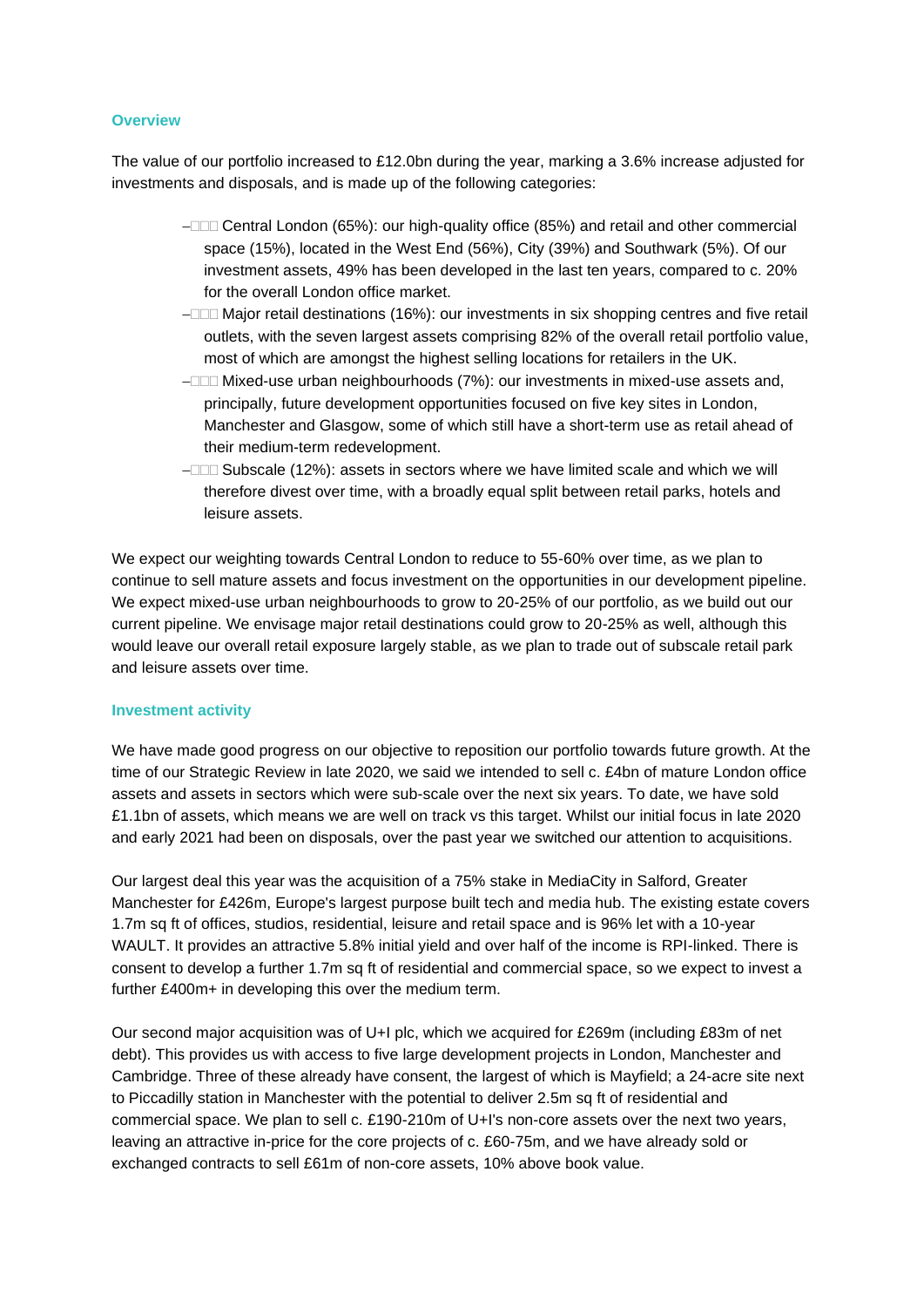Aside from these two urban mixed-use opportunities deals, we also acquired an additional 25% stake in Bluewater shopping centre for £168m, reflecting an attractive 8.15% initial yield, in line with our strategy to grow exposure to major retail destinations. We subsequently sold 25% of this stake to our existing JV partner M&G at the same valuation, which means our overall interest in the centre increased from 30% to 48.75%. We also agreed the £60m forward purchase of the 77,000 sq ft Oval Works, SE11 office development, which offers potential for our Myo flexible office brand.

In terms of disposals, we sold Harbour Exchange, E14 for £197m, reflecting a 11% premium to the March 2021 book value and a 3.99% initial yield. This was a mature asset that offered little further upside, being a fully let 1980's building with a WAULT of 19.7 years. We also sold two small retail parks for a combined £53m, representing a 15% premium to book value. Shortly after the year-end, we exchanged contracts to sell 32-50 Strand, WC2 for £195m, representing a 15% premium to the March 2021 book value and a 4.2% yield, which following a regear with the sole office occupier in August, was relatively mature as well.

Looking ahead, we expect to make further progress on our portfolio repositioning over the next twelve months. We are in active discussions on further disposals in Central London and we continue to monitor the best timing to monetise our subscale assets, as values continue to grow, as expected. The significant potential in our development pipeline means we will be selective in terms of acquisitions, although we could see some potential attractive opportunities emerging in retail.

### **Portfolio valuation**

Investment volumes in our key sectors increased materially over the year. Transaction volumes in London offices doubled to £14.3bn, close to the long-term average and following a dearth of investment during the pandemic, retail investment increased to the highest level since 2017. Initially this was mostly focused on retail parks and supermarkets, but recently demand has started to spread to shopping centres. Against this backdrop our portfolio increased in value by 3.6% over the year, including a 2.9% increase in the second half of the year with positive valuation growth across virtually all segments in the second half. Our current portfolio valuation fully reflects the costs required to achieve an EPC rating of 'B' by 2030.

Our Central London portfolio value was up 3.7%. Office ERVs were up 2.5%, including 4.0% growth in West End ERVs driven by our strong letting activity in Victoria. Yields compressed slightly, principally driven by a number of significant lease-regears, in particular with our second-largest tenant Deloitte, who re-geared the lease of their global HQ at New Street Square, EC4 for 15 years, in a deal which also saw us free up a 170,000 sq ft 1970's building for future development. Our development activity contributed positively to the valuation, principally due to 21 Moorfields, EC2 which is fully pre-let and set to complete later this year. Central London retail and other values softened during the first half, but this fully recovered in the second half of the year with a 5.3% increase as footfall and leasing activity started to recover.

Our retail portfolio was up 1.7% in the second half of the year, leaving it virtually flat for the full year. Shopping centre values increased 2.5% in the second half, leaving them down 1.3% for the year as a whole, whilst outlets were up 1.6% for the year. Rental values were down 0.9% for the year and up 0.4% in the second half, supported by the our strong leasing activity, on average 2% ahead of ERV. Yields compressed slightly in the second half, broadly offsetting a minor softening in the first half.

The value of our completed mixed-use assets at MediaCity increased 2.0%, but the value of our overall mixed-use urban neighbourhoods portfolio reduced 2.8%, as future development assets were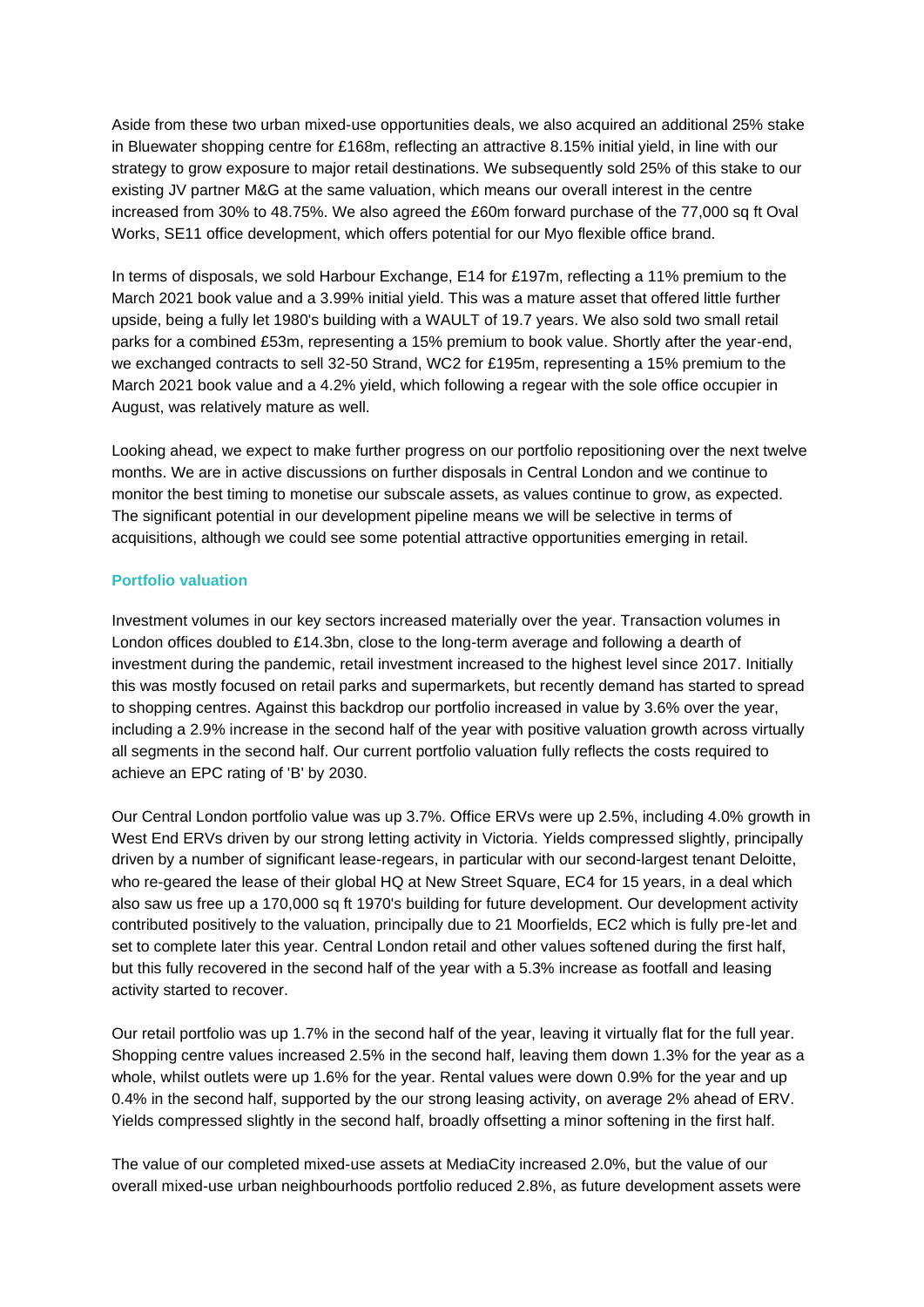down 6.5%. The majority of these are still valued based on their existing retail use and as we prepare these assets for redevelopment, we are deliberately moving income to shorter lease terms to create future flexibility. This weighs on valuations in the short term, but does not reflect any potential future development upside.

This time last year we said we expected the value of our subscale assets to recover from the impact of the pandemic and that we therefore did not plan to sell these in the short term. This decision has clearly been vindicated, as the value of our subscale assets increased by £170m. Hotel values were up 3.5%, as occupancy improved post the end of lockdown restrictions, whilst leisure assets were up 7.4%, partly reflecting two significant lease regears. Meanwhile, retail park values increased a marked 31.9%, with 187bps of yield compression, driven by a strong recovery in investment demand.

Looking ahead, there remains a significant amount of capital targeting investment in London offices, with yields offering a premium compared to other key European markets. Assuming bond yields do not rise materially from here, we therefore expect this weight of capital to keep yields broadly stable over the next twelve months and we anticipate ERVs to grow by a low to mid single digit percentage. Despite the headwinds to consumers of rising inflation, we expect that the growing recognition that income has stabilised post the pandemic will increase investor demand for retail and could drive shopping centre yields down from their current all-time highs. We expect to see further growth in the value of subscale assets, driven by further operational improvement in hotels and strong investor demand for retail parks.

|                                 | <b>Market</b><br>value 31<br><b>March</b><br>2022 | Surplus/ | <b>FY</b><br>valuation | H2<br>valuation | <b>LFL</b> rental<br>(deficit) movement movement change(1)(2) | yield(2) | value Net initial Equivalent equivalent<br>yield(2) | <b>Movement</b><br>in LFL<br>yield(2) |
|---------------------------------|---------------------------------------------------|----------|------------------------|-----------------|---------------------------------------------------------------|----------|-----------------------------------------------------|---------------------------------------|
|                                 | £m                                                | £m       | %                      | %               | %                                                             | %        | %                                                   | bps                                   |
| West End offices                | 3,013                                             | 86       | 3.0                    | 2.6             | 4.0                                                           | 4.2      | 4.6                                                 | $-2$                                  |
| City offices                    | 1,928                                             | 100      | 5.6                    | 5.0             | 0.4                                                           | 3.6      | 4.6                                                 | -8                                    |
| Retail and other                | 1,131                                             | 16       | 1.5                    | 5.3             |                                                               | 4.4      | 4.7                                                 | 15                                    |
| Developments                    | 1,709                                             | 65       | 4.0                    | $-0.4$          | n/a                                                           | 0.5      | 4.3                                                 | n/a                                   |
| <b>Total Central London</b>     | 7,781                                             | 267      | 3.7                    | 2.9             | 2.0                                                           | 3.3      | 4.5                                                 | $-1$                                  |
| Shopping centres                | 1,141                                             | (15)     | $-1.3$                 | 2.5             | $-2.4$                                                        | 7.7      | 7.4                                                 | 3                                     |
| Outlets                         | 743                                               | 12       | 1.6                    | 0.6             | 1.4                                                           | 5.8      | 6.7                                                 | -10                                   |
| <b>Total Major retail</b>       | 1,884                                             | (3)      | $-0.1$                 | 1.7             | $-0.9$                                                        | 7.0      | 7.1                                                 | $-3$                                  |
| Completed investment            | 409                                               | 8        | 2.0                    | 2.0             | n/a                                                           | 5.1      | 5.7                                                 | n/a                                   |
| Developments                    | 486                                               | (33)     | $-6.5$                 | $-3.9$          | n/a                                                           | 5.5      | 5.3                                                 | n/a                                   |
| <b>Total Mixed-use urban</b>    | 895                                               | (25)     | $-2.8$                 | $-1.3$          | n/a                                                           | 5.3      | 5.5                                                 | n/a                                   |
| Leisure                         | 569                                               | 41       | 7.4                    | 3.6             | 0.3                                                           | 6.7      | 7.1                                                 | -40                                   |
| Hotels                          | 422                                               | 14       | 3.5                    | 3.6             | 1.2                                                           | 4.2      | 5.5                                                 | $-1$                                  |
| Retail parks                    | 466                                               | 115      | 31.9                   | 14.8            | 0.8                                                           | 5.7      | 5.7                                                 | $-187$                                |
| <b>Total Subscale sectors</b>   | 1,457                                             | 170      | 12.9                   | 6.9             | 0.7                                                           | 5.6      | 6.2                                                 | -70                                   |
| <b>Total Combined Portfolio</b> | 12,017                                            | 409      | 3.6                    | 2.9             | 1.0                                                           | 4.3      | 5.2                                                 | $-11$                                 |

### **Table 2: Valuation analysis**

1. Rental value change excludes units materially altered during the period.

2. Excluding developments

### **Leasing and operational performance**

Occupational demand improved markedly across our main markets over the past year. In Central London, office take-up increased to 10.6m sq ft, which was up 135% vs the prior year. Demand continued to build during the period, with activity in Q1 22 in line with the 10-year first quarter average, and space under offer is at 3.9m sq ft ahead of the 3.3m sq ft 10-year average. Overall market vacancy remains elevated at 9.0%, although 83% of this is second-hand space, much of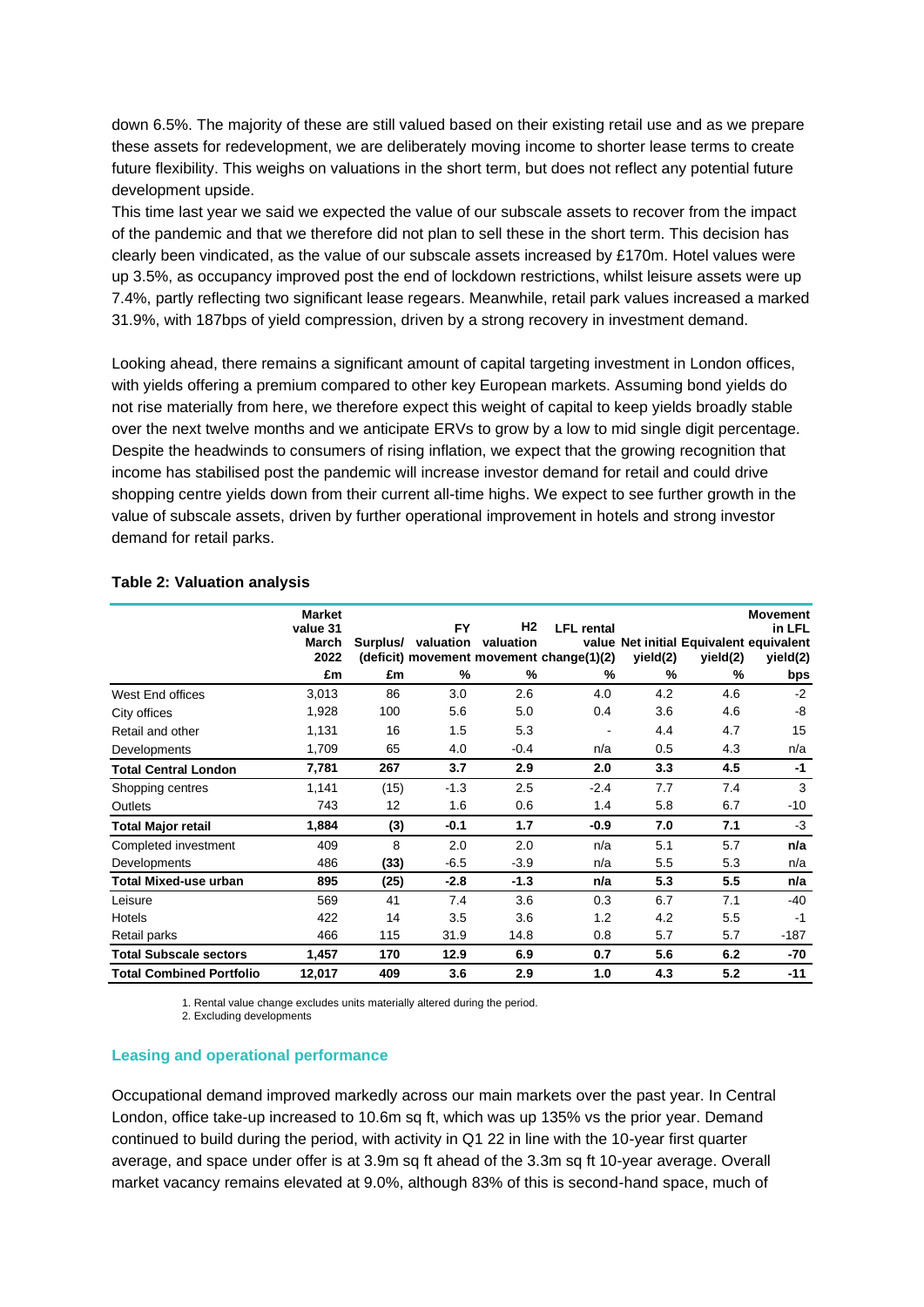which does not necessarily fit today's customer and sustainability requirements, and most of this is concentrated in the City, with West End vacancy at a more modest 4.6%. Following the end of lockdown restrictions, demand for retail space in prime locations has grown, although there remains a surplus of secondary space in the wider market. With this as a backdrop, we have delivered a record year in terms of leasing volumes.

### **Central London**

In Central London, we signed 21 office lettings or renewals totalling a record £63m of rent, demonstrating strong demand for space. This includes a deal with Deloitte at New Street Square, who agreed a new 15 year lease on 478,000 sq ft of space via a lease restructuring that saw us get access to Hill House, a 170,000 sq ft 1970s building, creating a future redevelopment opportunity and a significant value uplift across the overall New Street Square estate. Other major lettings included a 100,000 sq ft regear with Bain & Company at the Strand, a 97,000 sq ft lease renewal with Wellington Management at 80 Victoria Street, and a 77,000 sq ft lease renewal with consultancy firm Alix Partners at 6 New Street Square.

On a net effective basis, office lettings were 4% ahead of valuers' assumptions and we have a further £6m of deals in solicitors' hands, 13% above valuers' estimates. Vacancy in our office portfolio remains well below the market average at 4.7%, reflecting the high quality of our assets. This is slightly higher than the 3.3% this time last year, partly due to the completion of Dashwood House, EC2, which added c. 40 bps and a slight increase in vacancy in our City assets.

Leasing in Central London retail and other picked up as footfall started to recover, with people returning to the office and tourism growing. The increase in vacancy during the year was principally driven by two lease surrenders we agreed at Piccadilly Lights, W1 as we are working on new opportunities for this prime space in conjunction with our adjacent Lucent development.

Looking ahead, we continue to see good demand for high quality office space across the three products we offer, Blank Canvas, Customised and Myo, with current negotiations on rents on average ahead of ERV. Our flexible offerings, Customised and Myo, now cover 104,000 sq ft across three locations. Our fully serviced offer Myo comprises 72,000 sq ft of this and is 98% let at 123 Victoria Street and 64% at Dashwood, which opened during the year and remains in lease-up stage. We intend to open a further four Myo locations over the next two years, growing this to c. 237,000 sq ft.

### **Retail**

Our proactive approach to leasing in the prior year, prioritising occupancy over protecting ERV, means we reached a clear turning point in terms of occupancy and income during 2022 for our retail portfolio. We completed 228 lettings totalling £20m - similar to 2019/20 - on average 2% ahead of ERV and have a further £9m of lettings in solicitors' hands, on average 3% ahead of ERV. Lease terms are often shorter than a few years ago and c. 30% of our leases now have a turnover element, although overall turnover rent only makes up 11% of our retail income. Incentives have reduced as well and the growing insight in turnover provides valuable data, supporting our view that rents are broadly at sustainable levels.

For many leading brands, online and physical channels are now seen as fully inter-connected. This does not mean brands will not rationalise store footprints, as we think this could even be accelerated further with inflation putting pressure on marginal stores. This focuses demand on prime locations, creating further polarisation between winning destinations and those at risk of obsolescence. Although market vacancy is set to remain high, our occupancy was up 170bps to 93.2% and is expected to grow further.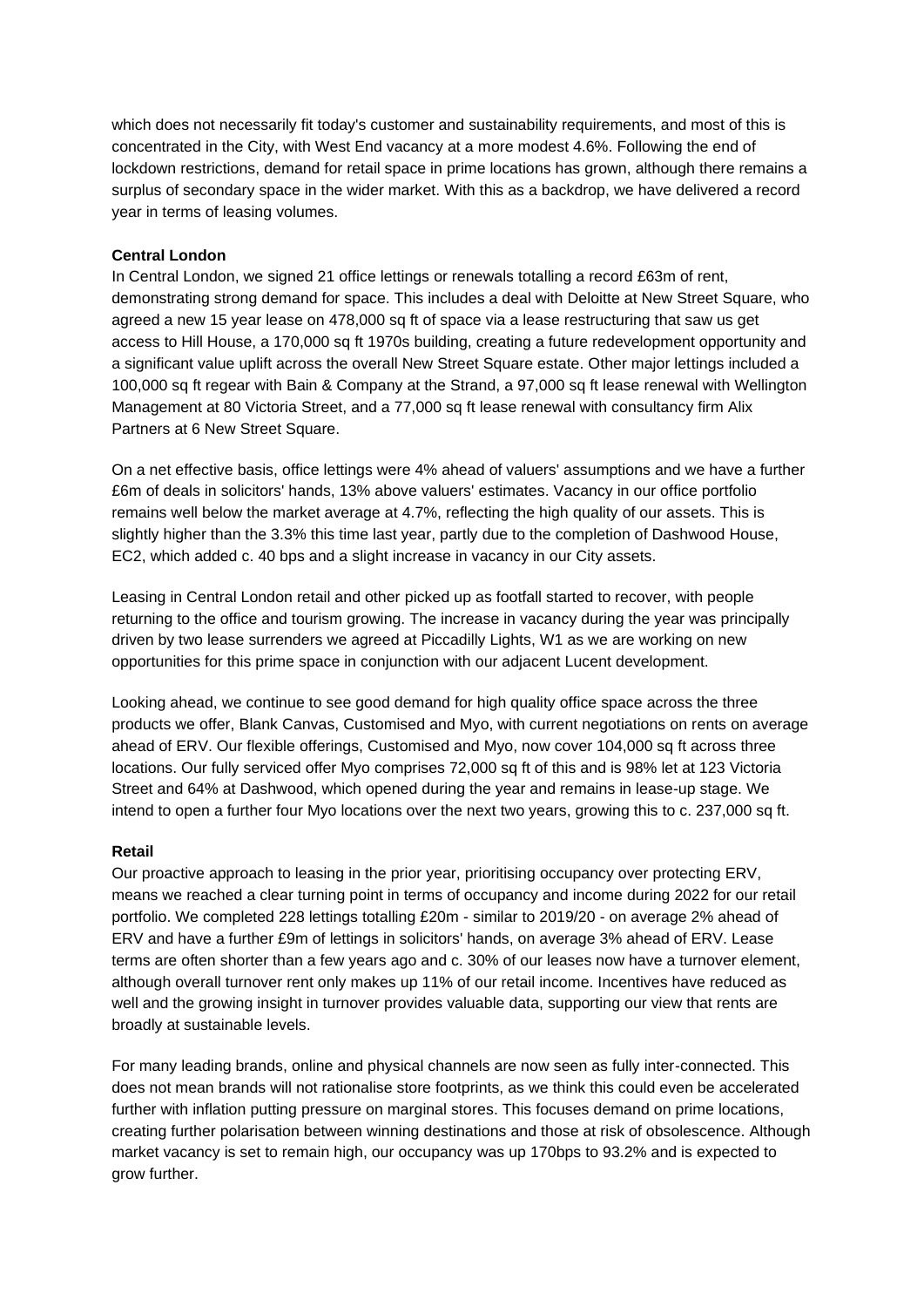We have further grown our relationships with existing customers, with several of them opening new stores in other locations, such as Zara at One New Change and St David's in Cardiff, Mango at Bluewater, and Decathlon at Trinity Leeds and Southside. We also worked with existing brands to increase their space in our centres, such as Laings/Patek Philippe at St David's, H&M at Trinity and Nike at Gunwharf Quays, and, in a flight to prime, we have attracted several new brands to our assets from nearby locations, such as Nespresso and Space NK at Trinity. We signed several digital-native brands to open physical stores, such as Crep Collection Club at Bluewater and Kick Game at Trinity, and we continue to grow our food and leisure offer, for example with the debut of the Formula 1 simulator experience at One New Change, Hangloose Adventure, The Real Greek and The Big Easy at Bluewater, and The Ivy Asia at St. David's.

Footfall was 19.6% below pre-Covid levels vs -18.5% for the UK average, but the average basket size increased. As such, like-for-like retail sales were 6.8% ahead of 2019/20 levels for outlets and down only 1.5% for shopping centres. Units in administration reduced materially to 0.5%, from 5.4% a year ago, and we have only seen two retailers entering into CVA/restructuring plans, covering £0.7m of annual rent.

This recovery in shopping centre sales to close to pre-pandemic levels is stark compared to rents which are c. 40% lower and values which are down c. 65% from their peak. Whilst we are mindful that the pent-up demand post lockdown could moderate and rising inflation clearly provides a near-term headwind, this provides confidence in the sustainability of income and valuations for prime destinations.

Looking forward, we expect occupancy will continue to grow this year and despite some historical over-renting, we expect like-for-like income to be stable this year, before returning to growth in the medium term. We will continue to invest in repositioning space to add more leisure, food and work space, for example in Oxford and Leeds where we are working up plans to add new flexible office space.

### **Mixed-use urban neighbourhoods**

The completed investment assets in our mixed-use portfolio solely comprise our investment in MediaCity, which we acquired in late 2021, but this element of our portfolio will grow materially in the coming years. The existing assets at MediaCity are 96% let and over half of the income is linked to RPI with caps and collars at 2-5%, guaranteeing future income growth. Our mixed-use development assets include our shopping centres in London and Glasgow but as these are held for future development, the existing income is managed on a short-term basis to maximise our flexibility to obtain access for development.

### **Subscale sectors**

The operational performance of our subscale sectors improved strongly, driving a significant increase in valuation, ahead of our planned disposal in the medium term. Our Hotels which are all let to Accor are fully operational and occupancy recovered to 67% of pre-pandemic levels and reached 92% for the month of March. Across our Leisure assets, we completed 66 lettings, on average 4% ahead of ERV and we signed a number of major regears, for example with SnoZone in Yorkshire for 20 years. Retail parks have seen footfall recover fully to pre-pandemic levels and we signed 28 lettings, which supported an increase in occupancy to 96.5%.

### **Table 3: Operational performance analysis**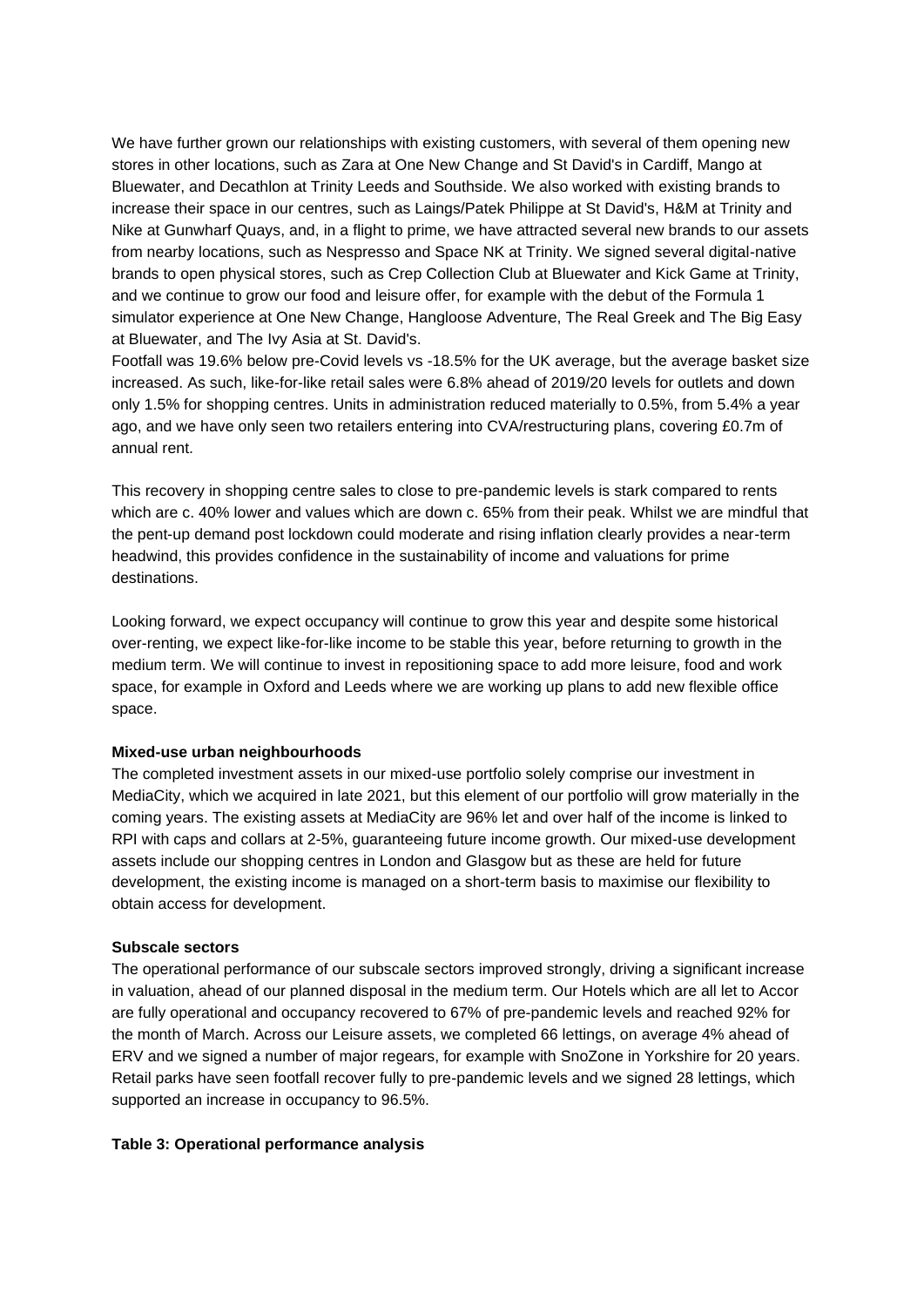|                                 | Annualised<br>rental income | <b>Estimated</b> | LFL<br>rental value Occupancy (1) | <b>LFL</b><br>occupancy<br>change (1) | WAULT(1) |
|---------------------------------|-----------------------------|------------------|-----------------------------------|---------------------------------------|----------|
|                                 | £m                          | £m               | %                                 | ppt                                   | years    |
| West End offices                | 135                         | 147              | 98.2                              | $-0.8$                                | 6.9      |
| City offices                    | 76                          | 101              | 91.3                              | $-2.3$                                | 5.9      |
| Retail and other                | 47                          | 54               | 94.2                              | $-2.2$                                | 7.4      |
| Developments                    | 10                          | 112              | n/a                               | n/a                                   | n/a      |
| <b>Total Central London</b>     | 268                         | 414              | 95.1                              | $-1.5$                                | 6.6      |
| Shopping centres                | 108                         | 101              | 92.8                              | 3.0                                   | 4.4      |
| Outlets                         | 56                          | 61               | 93.8                              | $-0.4$                                | 3.0      |
| <b>Total Major retail</b>       | 164                         | 162              | 93.2                              | 1.7                                   | 3.9      |
| Completed investment            | 24                          | 24               | n/a                               | n/a                                   | 10.1     |
| Developments                    | 29                          | 32               | n/a                               | n/a                                   | n/a      |
| <b>Total Mixed-use urban</b>    | 53                          | 56               | n/a                               | n/a                                   | 10.1     |
| Leisure                         | 49                          | 51               | 96.5                              | 2.7                                   | 10.4     |
| Hotels                          | 16                          | 25               | n/a                               | n/a                                   | 9.4      |
| Retail parks                    | 29                          | 29               | 96.5                              | 1.5                                   | 4.4      |
| <b>Total Subscale sectors</b>   | 94                          | 105              | 97.4                              | 1.5                                   | 8.1      |
| <b>Total Combined Portfolio</b> | 579                         | 737              | 95.0                              | $-0.1$                                | 6.2      |

1. Excluding developments

### **Investing in sustainability, people and culture**

During 2021, we were the first UK property company to announce a fully costed net zero carbon transition plan. This will see us invest £135m of capex in our existing portfolio by 2030 to enable us to deliver our science based target and meet the Minimum Energy Efficiency Standard of EPC 'B' by 2030. Currently, 44% of our office portfolio is already rated 'B' or higher, which compared to 15% for the overall office market highlights the quality of our assets. Our plan also aligns our portfolio with the Carbon Risk Real Estate Monitor energy intensity pathway for commercial buildings under a 1.5 degree global warming scenario.

We are on track to complete The Forge, SE1, which according to the UK's Green Building Council will be the UK's first net zero office development, later this year. As part of our Build Well framework, we target to reduce embodied carbon by 50% vs a typical development by 2030, to below  $500kgCO<sub>2</sub>e/sqm$  for offices. This will require us to work closely with our supply chain to change ways of working, focusing, for example, on low carbon materials; smart designs with modern methods of construction; and standardised materials that can be reused at end of life, but also on the retention of existing structures. Our plans for Portland House, SW1 and Timber Square, SE1 reflect this, as our reworked designs retain more of the existing buildings. We will also work with our supply chain to improve social mobility where we invest.

As we invest in building a sustainable business, we are also investing in building a more agile, customer focused culture. An example of this is the restructuring of our retail team, where we brought in experience and capabilities from international retailer backgrounds to focus more on growing brand relationships and customer experience. The ongoing integration of U+I is also focused on ensuring we preserve the unique placemaking and design capability of the team and we have made a number of leadership changes in our own team during the year. Changing the culture of our business is key to getting the most out of the substantial talent within Landsec and successfully delivering on our strategy in the long term, and whilst we have made good progress to date, we will continue to invest in this, as there is more to do.

### **Development pipeline**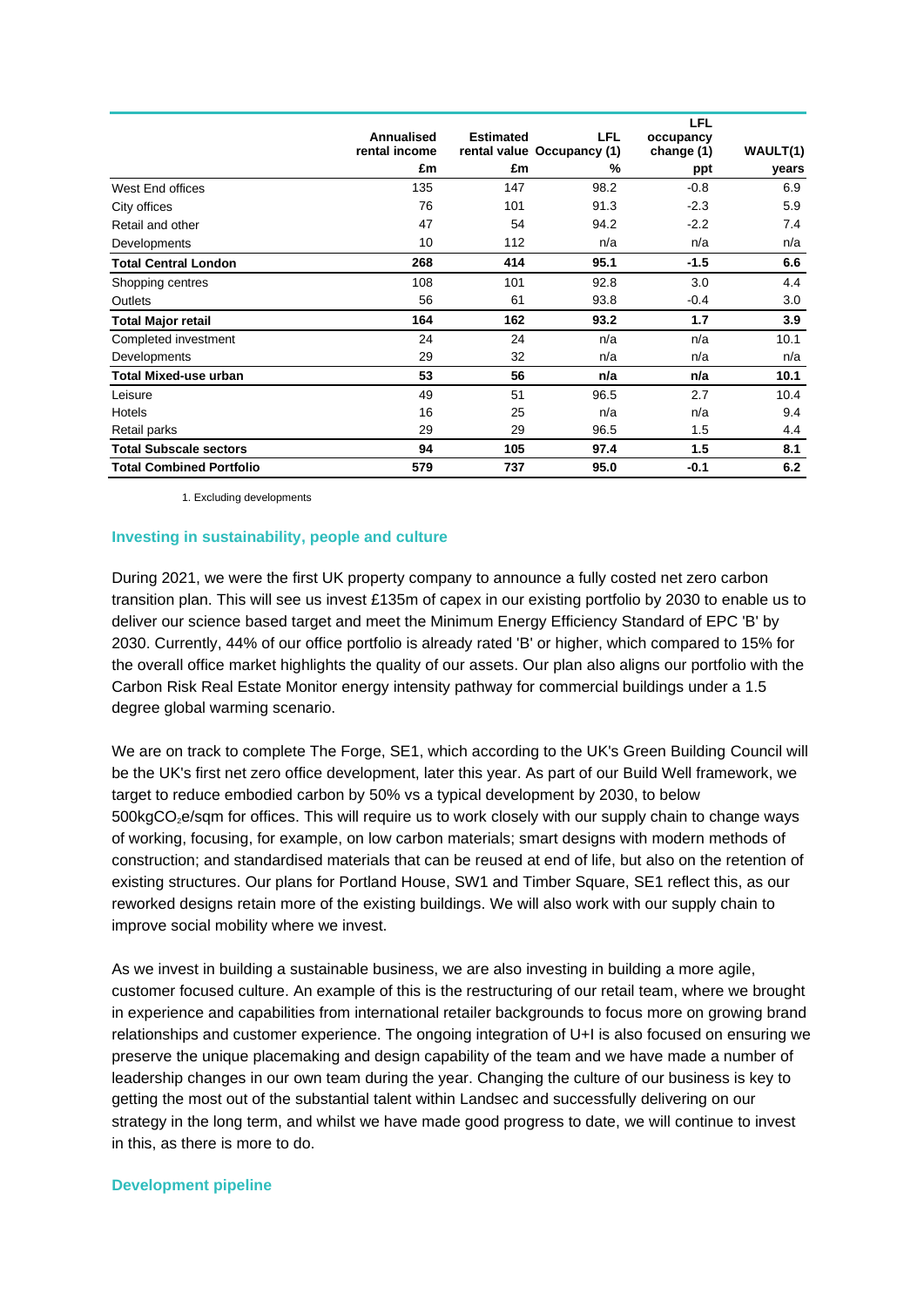### **Central London**

We have continued to make good progress on our committed development pipeline, despite wider market challenges from supply chain disruption and labour shortages. We have seen a small 3% increase in cost as a result during the year and a few months of delay in terms of completions. However, as 97% of costs are now fixed and based on current levels of interest, we expect higher income will make up for the small increase in cost. As such, we expect this pipeline to deliver an attractive profit on cost of over 20%.

Our fully pre-let scheme at 21 Moorfields is set to complete this autumn. We are seeing good demand across our speculative pipeline, even though completion of some of these projects is still more than one year out. Part of this space is earmarked for our Myo flexible office product, but 12% of the remaining ERV is already pre-let and we are in active negotiations on a further 16%, ahead of expected ERVs. We anticipate to see further progress in leasing over the next six months.

|                    |                           | Size  | <b>Estimated</b><br>sq ft completion | <b>Net</b><br>income/<br><b>ERV</b> | <b>Market value</b> | Capital | expenditure Market value<br>to complete + future TDC | <b>Gross yield</b><br>on $MV +$<br>future TDC |
|--------------------|---------------------------|-------|--------------------------------------|-------------------------------------|---------------------|---------|------------------------------------------------------|-----------------------------------------------|
| <b>Property</b>    | <b>Sector</b>             | '000  | date                                 | £m                                  | £m                  | £m      | £m                                                   | %                                             |
| 21 Moorfields, EC2 | Office                    | 564   | Oct 2022                             | 38                                  | 733                 | 116     | 849                                                  | 4.5                                           |
| The Forge, SE1     | Office/retail             | 140   | Dec 2022                             | 10                                  | 115                 | 42      | 158                                                  | 6.3                                           |
| Lucent, W1         | Office/retail/residential | 144   | Mar 2023                             | 14                                  | 159                 | 62      | 222                                                  | 6.3                                           |
| n2, SW1            | Office                    | 167   | Jun 2023                             | 14                                  | 104                 | 105     | 209                                                  | 6.7                                           |
| <b>Total</b>       |                           | 1,015 |                                      | 76                                  | 1.111               | 325     | 1.437                                                |                                               |

### **Table 4: Committed development pipeline**

After adding Old Broad Street, EC2 to our future pipeline in late 2020, we managed to unlock two further potential development opportunities over the last twelve months, bringing our total future pipeline to 1.8m sq ft, or c. 35% of our current London office portfolio. The acquisition of U+I provided us with Liberty of Southwark, SE1 a 200,000 sq ft consented scheme two minutes walk from Borough Market and London Bridge Station, while our lease regear with Deloitte at New Street Square unlocked the opportunity to redevelop the adjacent Hill House, EC4. Given the continued strong investor competition for development sites, we are pleased to have been able to expand our potential pipeline in this 'off-market' way. This will remain an objective, as we maintain capital discipline in a competitive market.

At Portland House we have reworked our plans to a redevelopment of the existing space, reducing the size of the overall scheme but maintaining more of the existing structure, which materially reduces the targeted embodied carbon of the scheme to below  $400kgCO<sub>2</sub>e/sqm$ . This also mitigates the risk of further cost inflation, as a much greater proportion of the total development cost is made up of the existing building. Combined with Timber Square and Liberty of Southwark, we therefore now have the flexibility to start up to three new projects this year. Whilst expected development costs are up due to higher construction costs, the impact of this has been offset by growth in ERVs. The expected yield on cost therefore remains stable at 6.3%, providing an attractive c. 20% profit on cost. Assuming demand and inflation remain around current levels, we could therefore start up to three new projects this year.

### **Table 5: Future Central London development pipeline**

|          |        | Proposed      | Indicative | Indicative | Gross<br>vield on | Potential |                        |
|----------|--------|---------------|------------|------------|-------------------|-----------|------------------------|
|          |        | sa ft<br>'000 | TDC        | <b>ERV</b> | <b>TDC</b><br>%   | start     |                        |
| Property | Sector |               | £m         | £m         |                   | date      | <b>Planning status</b> |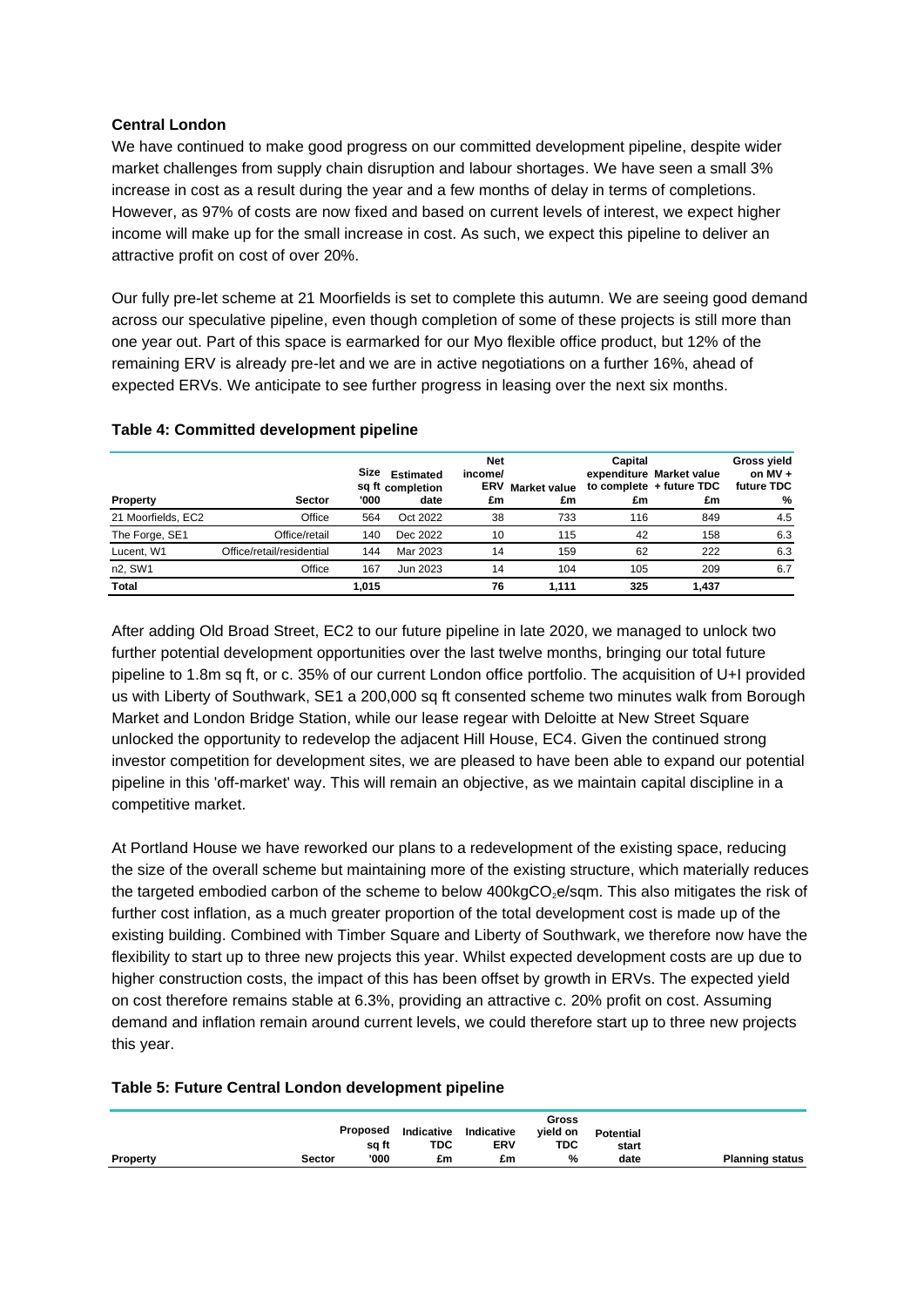| <b>Total future pipeline</b> |             | 1,750 |       |    |        |                     |                      |
|------------------------------|-------------|-------|-------|----|--------|---------------------|----------------------|
| <b>Total longer-term</b>     |             | 640   |       |    |        |                     |                      |
| Old Broad Street, EC2        | Office      | 290   |       |    |        | 2025                | Design               |
| Hill House, EC4              | Office      | 310   |       |    |        | 2024                | Design               |
| Nova Place, SW1              | Office      | 40    |       |    |        | 2023                | Design               |
| Longer-term                  |             |       |       |    |        |                     |                      |
| <b>Total near-term</b>       |             | 1,110 | 1,360 | 84 | 6.3    |                     |                      |
| Red Lion Court, SE1          | Office      | 235   | 320   | 20 | 6.2    | H <sub>2</sub> 2023 | Planning application |
| Portland House, SW1          | Office      | 295   | 400   | 25 | 6.3    | H <sub>2</sub> 2022 | Consented            |
| Liberty of Southwark, SE1    | Office/resi | 200   | 240   | 13 | 6.1(1) | H <sub>2</sub> 2022 | Consented            |
| Timber Square, SE1           | Office      | 380   | 400   | 26 | 6.5    | H <sub>2</sub> 2022 | Consented            |
| Near-term                    |             |       |       |    |        |                     |                      |

1. Gross yield on cost adjusted for residential TDC

### **Mixed-use urban neighbourhoods**

During 2021, we have made considerable progress on our strategy to grow our mixed-use opportunities. Our acquisitions of MediaCity and U+I virtually doubled our mixed-use pipeline to 9.0m sq ft and as both came with existing planning consents, they also significantly accelerated the potential delivery compared to our existing schemes, which are at earlier planning stages. We continue to closely monitor cost inflation, which has a higher impact outside of London than in the capital due to the difference in land values but importantly, the growth outlook for Manchester in particular is strong and the multi-phased nature of our schemes provides optionality. Overall we continue to expect mixed-use London projects to deliver a low double digit IRR and our projects elsewhere to deliver an IRR in the low to mid teens.

The U+I scheme at Mayfield, next to Piccadilly station in Manchester, is a 24-acre site with planning for 1,500 homes, 1.5m sq ft of office space and 120,000 sq ft of retail/leisure space. The site is held in a 50/50 JV between us and Transport for Greater Manchester, Manchester City Council and LCR. During the year, we completed the creation of a new 6.5-acre park and we plan to start on site with the first phase of 316,000 sq ft of offices late this year.

The next phase of MediaCity comprises a 15-acre site, with consent for c.1,200 new homes and 637,000 sq ft office and commercial space. The site is held in a 75/25 JV between us and Peel, who developed the first phase of this successful scheme. In the summer, we plan to submit a revised planning application for a 330,000 sq ft office building, nearly tripling the potential space of this building. With a total cost of c. £100-110m and a yield on cost of c. 7.5%, we aim to start on site with this project in Q2 2023. We also anticipate submitting a revised outline planning application for the entire remaining site later this year.

At Finchley Road, NW3 we submitted a planning application for a new pedestrianised, sustainable neighbourhood of c. 1,800 homes and 180,000 sq ft of retail, leisure and other space. 35% of homes are affordable and public open space makes up 50% of this 14-acre site. We have made good progress on our vacant possession strategy and, subject to planning, we aim to start the first phase in late 2023.

We also published our masterplan for Buchanan Galleries, adjacent to Queen Street station in Glasgow. Our plans for this 9-acre site comprise c. 300 homes and 1.4m sq ft of retail, office, cultural and community space. We are in constructive dialogue with the Council and the Scottish Government,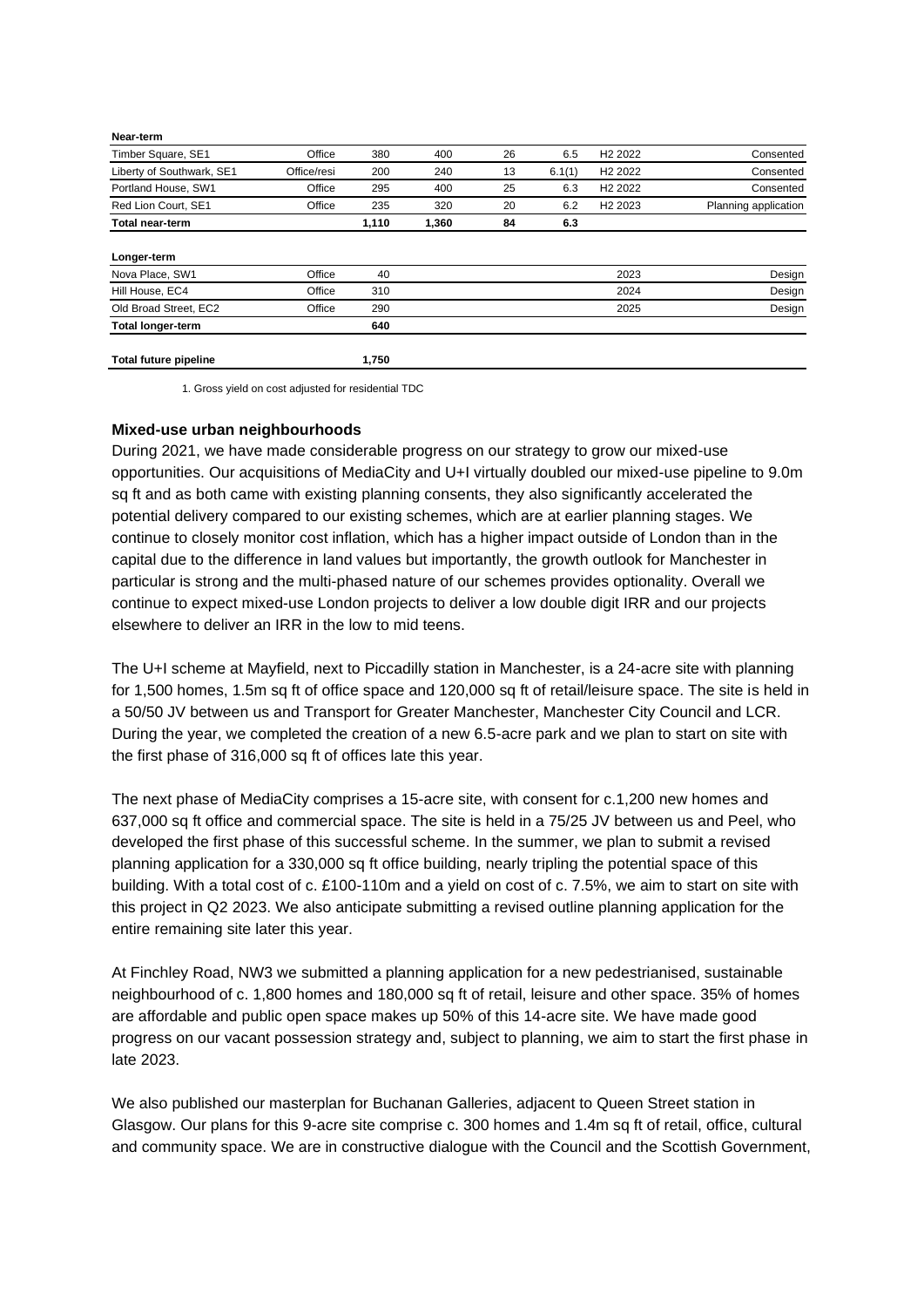who are both supportive of our plans, and we have further progressed our VP strategy during the year, building flexibility for a potential start on site in 2024.

In Lewisham, SE13 we started public consultation on the proposed redevelopment of this 13-acre site, with potential for c. 2,200 homes and c. 275,000 sq ft of retail, leisure and office space. We acquired a 46,000 sq ft site on the high street as part of our site assembly strategy and are working closely with the Council on activating the existing 1970's shopping centre for the local community in the near term.

This pipeline of projects provides an attractive balance of income, development upside and medium term growth potential. The ability to phase investments across various projects means we have the opportunity to create a relatively repetitive stream of development returns over the coming years, whilst retaining flexibility to adapt to changes in demand. Meanwhile, the flexibility to stage capex, mixed-use nature and geographic spread of the pipeline all add to its balanced risk-profile. We see the potential to invest c. £1.5bn across these schemes over the next five years, which with a targeted profit on cost of c. 20% provides us with a clear trajectory to grow urban mixed-use to c. 20-25% of our overall portfolio.

| <b>Property</b>               | share<br>% | <b>Landsec Proposed</b><br>sq ft<br>'000 | Earliest<br>start on<br>site | Number of | <b>Estimated</b><br>first/total<br>scheme<br>blocks completion | Indicative<br><b>TDC</b><br>£m | Target<br>yield on<br>cost<br>% | <b>Planning status</b> |
|-------------------------------|------------|------------------------------------------|------------------------------|-----------|----------------------------------------------------------------|--------------------------------|---------------------------------|------------------------|
| Mayfield, Manchester          | 50         | 2.500                                    | 2022                         | 18        | 2025/2032                                                      | 750-900                        | $6.5 - 7.0$                     | Consented              |
| MediaCity, Greater Manchester | 75         | .900                                     | 2023                         | 8         | 2025/2030                                                      | 500-600                        | $6.5 - 7.0$                     | Consented              |
| Finchley Road, NW3            | 100        | 1.400                                    | 2023                         | 10        | 2026/2033                                                      | 900-1.100                      | $5.5 - 6.0$                     | Application            |
| Buchanan Galleries, Glasgow   | 100        | .400                                     | 2024                         |           | 2027/2031                                                      | 550-700                        | $6.5 - 7.0$                     | Design                 |
| Lewisham, SE13                | 100        | .800                                     | 2024                         | 14        | 2028/2037                                                      | 1.000-1.200                    | $5.5 - 6.0$                     | Design                 |
| Total future pipeline         |            | 9.000                                    |                              |           |                                                                | 3,700-4,500                    |                                 |                        |

### **Table 6: Mixed-use urban neighbourhoods development pipeline**

# **Financial review**

### **Overview**

Our financial performance for the year has been positive, reflecting a strong recovery from the pandemic. Our total accounting return was 10.5% driven by the growth in value of our portfolio we delivered and a material increase in EPRA earnings. The latter was up 41% vs last year to £355m, primarily driven by £17m growth in gross rental income and a reduction in bad and doubtful debts as trading conditions normalised post the disruption of the Covid-19 pandemic. Rent collection has normalised and for the March quarter currently stands at 96%, largely in line with pre-pandemic levels, and we have continued to collect current and historical arrears. As a result, EPRA EPS increased 42% to 48.0 pence per share.

Net profit before tax increased to £875m compared to a loss of £1,393m in the prior year. Alongside our operational performance which supported the increase in EPRA earnings, this was primarily driven by a £409m value uplift of our Combined Portfolio, boosted by our profitable capital recycling, development and leasing activity. After the dividends we paid during the year, EPRA NTA per share increased 7.9% during the year to 1,063 pence. Adjusted net debt increased from £3.5bn to £4.2bn due to our investment in future growth opportunities, so as a result our LTV increased slightly from 32.2% to 34.4%. As we plan to recycle further capital in the year ahead, we expect our LTV to remain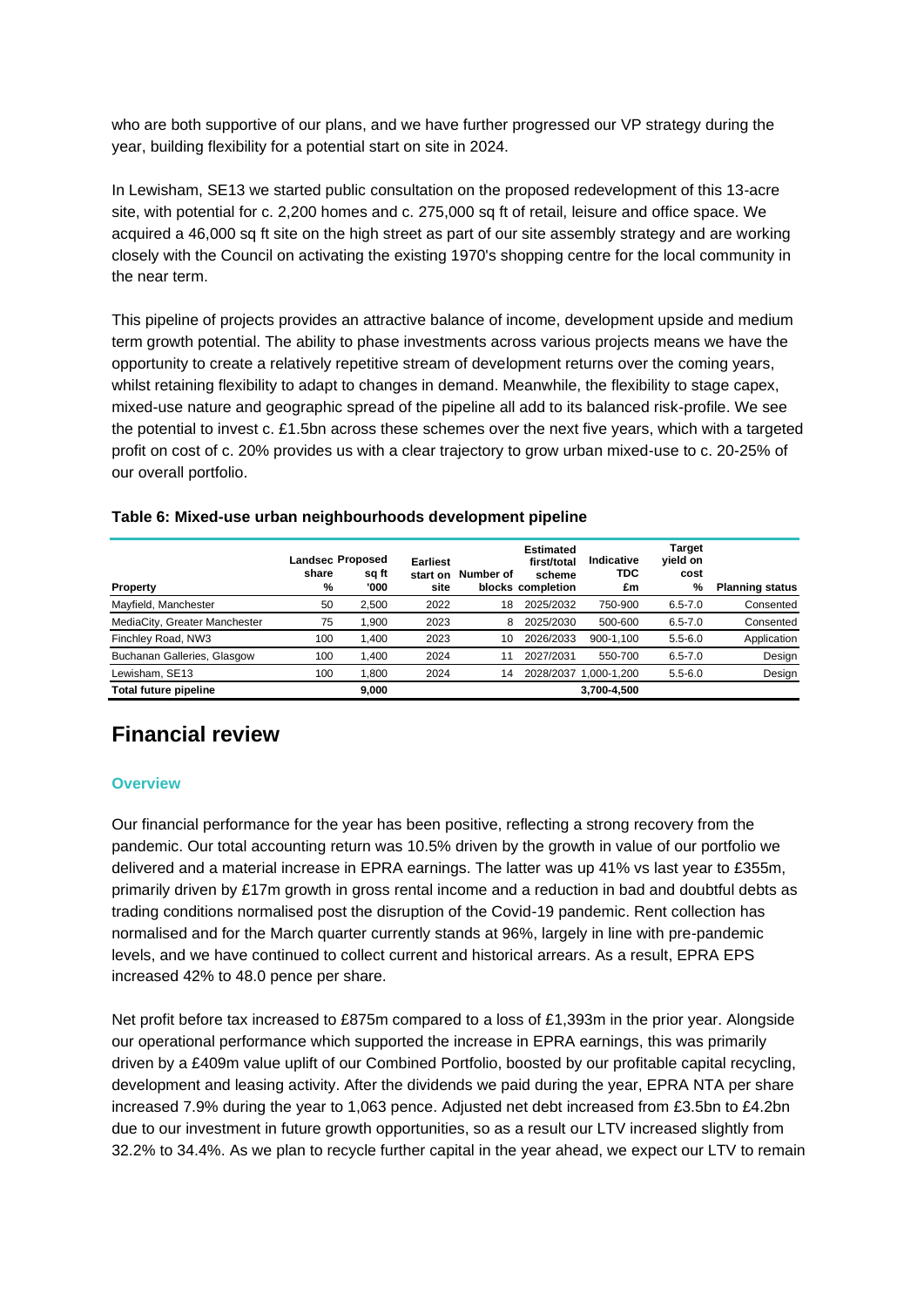below the mid 30% level. Our financial position therefore remains strong, with an average debt maturity of 9.1 years and only 18% of our drawn borrowings mature in the next three years.

Reflecting our positive financial performance, we are proposing a final dividend of 13.0 pence per share, to be paid on 22 July 2022 to shareholders registered at the close of business on 17 June 2022. 100% of this will be paid as Property Income Distribution. Combined with the quarterly dividends paid for the first three quarters, this would bring the total dividend for the year to 37.0 pence per share, up 37.0%. This is in line with our policy that dividends annually are covered 1.2 to 1.3 times by EPRA earnings.

### **Presentation of financial information**

The condensed consolidated preliminary financial information is prepared under IFRS where the Group's interests in joint ventures are shown collectively in the income statement and balance sheet, and all subsidiaries are consolidated at 100%. Internally, management reviews the results of the Group on a basis that adjusts for these forms of ownership to present a proportionate share. The Combined Portfolio, with assets totalling £12.0bn, is an example of this approach, reflecting the economic interest we have in our properties regardless of our ownership structure.

Our key measure of underlying earnings performance is EPRA earnings, which represents the underlying financial performance of the Group's property rental business, which is our core operating activity. A full definition of EPRA earnings is given in the Glossary. This measure is based on the Best Practices Recommendations of the European Public Real Estate Association (EPRA) which are metrics widely used across the industry to aid comparability and includes our proportionate share of joint ventures' earnings. Similarly, EPRA Net Tangible Assets per share is our primary measure of net asset value.

Measures presented on a proportionate basis are alternative performance measures as they are not defined under IFRS. This presentation provides additional information to stakeholders on the activities and performance of the Group, as it aggregates the results of all the Group's property interests which under IFRS are required to be presented across a number of line items in the statutory financial statements. For further details see table 15 in the Business analysis section.

### **Income statement**

Our financial performance for the year reflects our strong operational performance and the normalising of trading conditions as we emerged from the pandemic. The wider retail sector was heavily impacted by lockdowns in the prior year, but over the past twelve months there has been a material recovery in net rental income across our major retail destinations; mixed-use, where some of our future projects have an existing retail use; and subscale sectors, which include our retail parks, leisure and hotels. This reflects the improvement in occupancy we have delivered and a sharp reduction in bad and doubtful debt provisions. Net rental income in Central London was down driven by the disposal of several mature London office assets, as we continue to recycle capital into higherreturn opportunities.

### **Table 7: Income statement (1)**

|                                      | Year ended<br>31 March 2022                | Year ended<br>31 March 2021                       |                                                     |        |  |
|--------------------------------------|--------------------------------------------|---------------------------------------------------|-----------------------------------------------------|--------|--|
| Maior<br>Central<br>retail<br>London | Mixed-<br>use Subscale<br>urban<br>sectors | Maior<br>Central<br><b>Total London</b><br>retail | Mixed-<br>use Subscale<br>Total<br>urban<br>sectors | Change |  |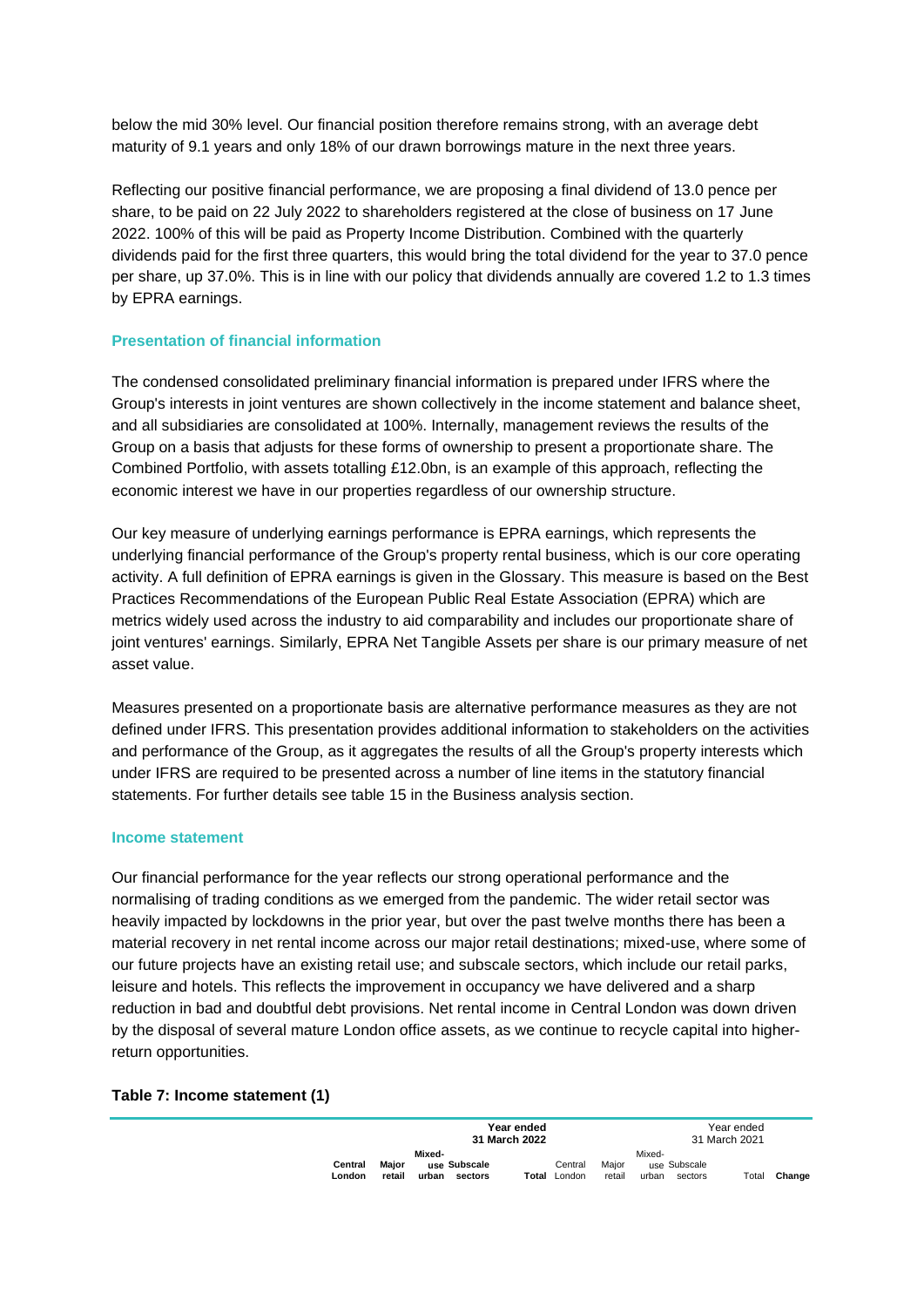|                                                                 | <b>Table</b> | £m   | £m   | £m           | £m   | £m   | £m             | £m   | £m   | £m   | £m       | £m    |
|-----------------------------------------------------------------|--------------|------|------|--------------|------|------|----------------|------|------|------|----------|-------|
| Gross rental income (2)                                         |              | 289  | 161  | 43           | 93   | 586  | 306            | 157  | 26   | 80   | 569      | 17    |
| Net service charge expense                                      |              | (1)  | (6)  | (2)          | (3)  | (12) | $\overline{a}$ | (3)  |      | (2)  | (5)      | (7)   |
| Net direct property expenditure                                 |              | (29) | (26) | (9)          | (12) | (76) | (9)            | (13) | (4)  | (6)  | (32)     | (44)  |
| Movement in bad and doubtful debts<br>provisions                |              | (1)  | 13   | $\mathbf{2}$ | (2)  | 12   | (17)           | (69) | (10) | (31) | (127)    | 139   |
| Segment net rental income                                       | 3            | 258  | 142  | 34           | 76   | 510  | 280            | 72   | 12   | 41   | 405      | 105   |
| Net administrative expenses                                     |              |      |      |              |      | (84) |                |      |      |      | (80)     | (4)   |
| EPRA earnings before interest                                   |              |      |      |              |      | 426  |                |      |      |      | 325      | 101   |
| Net finance expense                                             |              |      |      |              |      | (71) |                |      |      |      | (74)     | 3     |
| <b>EPRA</b> earnings                                            |              |      |      |              |      | 355  |                |      |      |      | 251      | 104   |
| Capital/other items                                             |              |      |      |              |      |      |                |      |      |      |          |       |
| Valuation surplus/(deficit)                                     |              |      |      |              |      | 409  |                |      |      |      | (1,646)  | 2,055 |
| Gain on modification of finance leases                          |              |      |      |              |      | 6    |                |      |      |      |          | 6     |
| Profit on disposals                                             |              |      |      |              |      | 118  |                |      |      |      | 4        | 114   |
| Impairment charges                                              |              |      |      |              |      | (12) |                |      |      |      | (4)      | (8)   |
| Fair value movement on interest rate<br>swaps                   |              |      |      |              |      | 16   |                |      |      |      | (1)      | 17    |
| Other net finance expense                                       |              |      |      |              |      | (15) |                |      |      |      | (2)      | (13)  |
| Other                                                           |              |      |      |              |      | (8)  |                |      |      |      | 5        | (13)  |
| Profit before tax attributable to<br>shareholders of the parent |              |      |      |              |      | 869  |                |      |      |      | (1, 393) | 2,262 |
| Non-controlling interests                                       |              |      |      |              |      | 6    |                |      |      |      |          | 6     |
| Profit before tax                                               |              |      |      |              |      | 875  |                |      |      |      | (1, 393) | 2,268 |

1. Including our proportionate share of subsidiaries and joint ventures, as explained in the Presentation of financial information above.

2. Includes finance lease interest, after rents payable.

### **Net rental income**

Net rental income increased £105m to £510m during the year. Like-for-like gross rental income increased £20m, or 4.1%, and the net impact of our investment activity was down £4m, but the main driver was the reduction in bad and doubtful debt charges as trading conditions normalised post the disruption of lockdowns in the prior year. Variable rent, which includes income from hotels, Piccadilly Lights, parking and retail turnover rent, increased £47m as Covid-restrictions reduced during the year and we expect this will continue to grow in the year ahead. Insolvencies and CVAs were minimal during the year, hence 94% of the £11m reduction in income from this relates to the previous year. We received £7m of surrender premiums during the period, which we expect to reduce towards a normal level in the year ahead.

Occupancy for our retail portfolio increased over the past twelve months, but the higher average vacancy vs the prior year still had a negative impact on costs for the year. We expect this drag to reduce in the year ahead, reflecting our leasing success over the last twelve months and our expectation that occupancy will continue to grow from here. Like-for-like net direct property costs increased £36m, which reflects that our assets are fully operational again, having been closed or utilised at very low levels due to lockdown restrictions for a major part of the prior year. This saved c. £10m of cost in the prior year, which reversed over the past year, and the prior year also benefited from the one-off release of a £4m provision. Higher void costs due to the increase in vacancy during the prior year added c. £8m to direct property expenses, and was the main driver for the c. £7m increase in net service charge costs over the past twelve months. We also saw an £8m increase in letting fees due to the increase in our leasing activity. Overall, this meant our gross to net rent ratio for the year was 87.0%, but as void and letting costs reduce as occupancy normalises, we expect this to grow to c. 90% over the next two years.

### **Table 8: Net rental income(1)**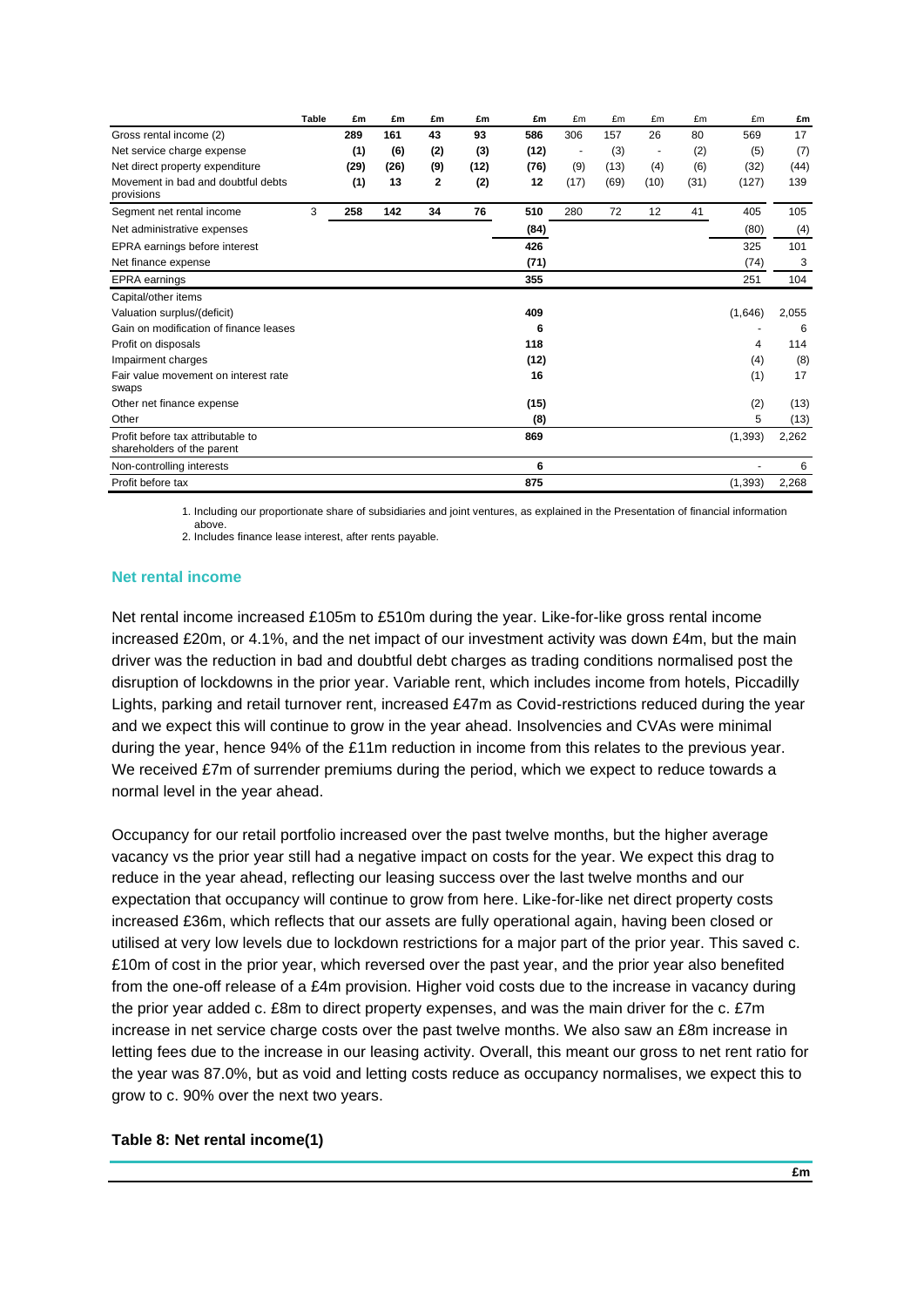| Net rental income for the year ended 31 March 2021          | 405  |
|-------------------------------------------------------------|------|
| Gross rental income like-for-like movement in the period:   |      |
| Increase in variable and turnover-based rents               | 47   |
| Surrender premiums received                                 |      |
| Impact of CVAs and administrations                          | (11) |
| Increase in voids                                           | (16) |
| Other movements                                             | (7)  |
| Total like-for-like gross rental income                     | 20   |
| Like-for-like net direct property expenditure               | (36) |
| Like-for-like movement in bad and doubtful debts provisions | 125  |
| Acquisitions since 1 April 2021                             | 16   |
| Disposals since 1 April 2021                                | (20) |
| Net rental income for the year ended 31 March 2022          | 510  |

1. Including our proportionate share of subsidiaries and joint ventures, as explained in the Presentation of financial information above.

### **Rent collection**

In line with a normalisation in trading conditions, rent collection has effectively returned to normal levels, as we have now collected 96% of the rent due on the March quarter day, compared to 81% this time last year. The customer support fund we launched at the start of the pandemic has further enhanced the relationship with our customers, with £56m allocated to customers over the past two years. We have made good progress on arrears and have collected the majority of the £87m unprovided balance as of 31 March 2021, leaving only £13m of this outstanding, all of which is currently under discussion following the end of the rent moratorium.

### **Table 9: Rent collections 25 March 2022 quarter(1)(2)**

|                        | Gross<br>amounts due<br>25 March<br>£m | <b>Monthly</b><br>payment<br>terms agreed<br>£m | <b>Net amounts</b><br>due 25 March<br>£m | <b>Amounts</b><br>received<br>to date<br>£m | <b>Amounts</b><br>received<br>to date<br>% | <b>Amounts</b><br>received<br>March 21<br>% |
|------------------------|----------------------------------------|-------------------------------------------------|------------------------------------------|---------------------------------------------|--------------------------------------------|---------------------------------------------|
| Offices                | 55                                     |                                                 | 54                                       | 54                                          | 100                                        | 98                                          |
| Rest of central London | 8                                      |                                                 | 8                                        |                                             | 88                                         | 63                                          |
| Major retail           | 16                                     |                                                 | 15                                       | 14                                          | 93                                         | 58                                          |
| Mixed-use urban        | 13                                     |                                                 | 13                                       | 12                                          | 92                                         | 40                                          |
| Subscale sectors       | 14                                     |                                                 | 13                                       | 12                                          | 92                                         | 50                                          |
|                        | 106                                    | 3                                               | 103                                      | 99                                          | 96                                         | 81                                          |

1. Including our proportionate share of subsidiaries and joint ventures, as explained in the Presentation of financial information

above. 2. All amounts are shown gross of VAT. Where an amount billed remains uncollected and is subsequently written off, the VAT component will be recovered by the Group.

### **Net administrative expenses**

Net administrative expenses increased by £4m to £84m, largely driven by the U+I acquisition and one-off business change activity during the year. Looking ahead, wage inflation will impact staff costs and over the next two years we expect to incur c. £5m p.a. of IT and data related cost reflecting an investment in upgrading our systems and data capability, which due to updated IFRIC accounting guidance will now be expensed instead of capitalised. However, we are focused on making sure our cost base is right so despite the additional costs of wage inflation and IT, we expect overall administrative expenses to be broadly stable over the next twelve months and to reduce slightly in the year after.

Our EPRA cost ratio for the past twelve months improved to 26.4%, although this number is still impacted by costs related to the disruption caused by Covid-19 during this period and the prior year.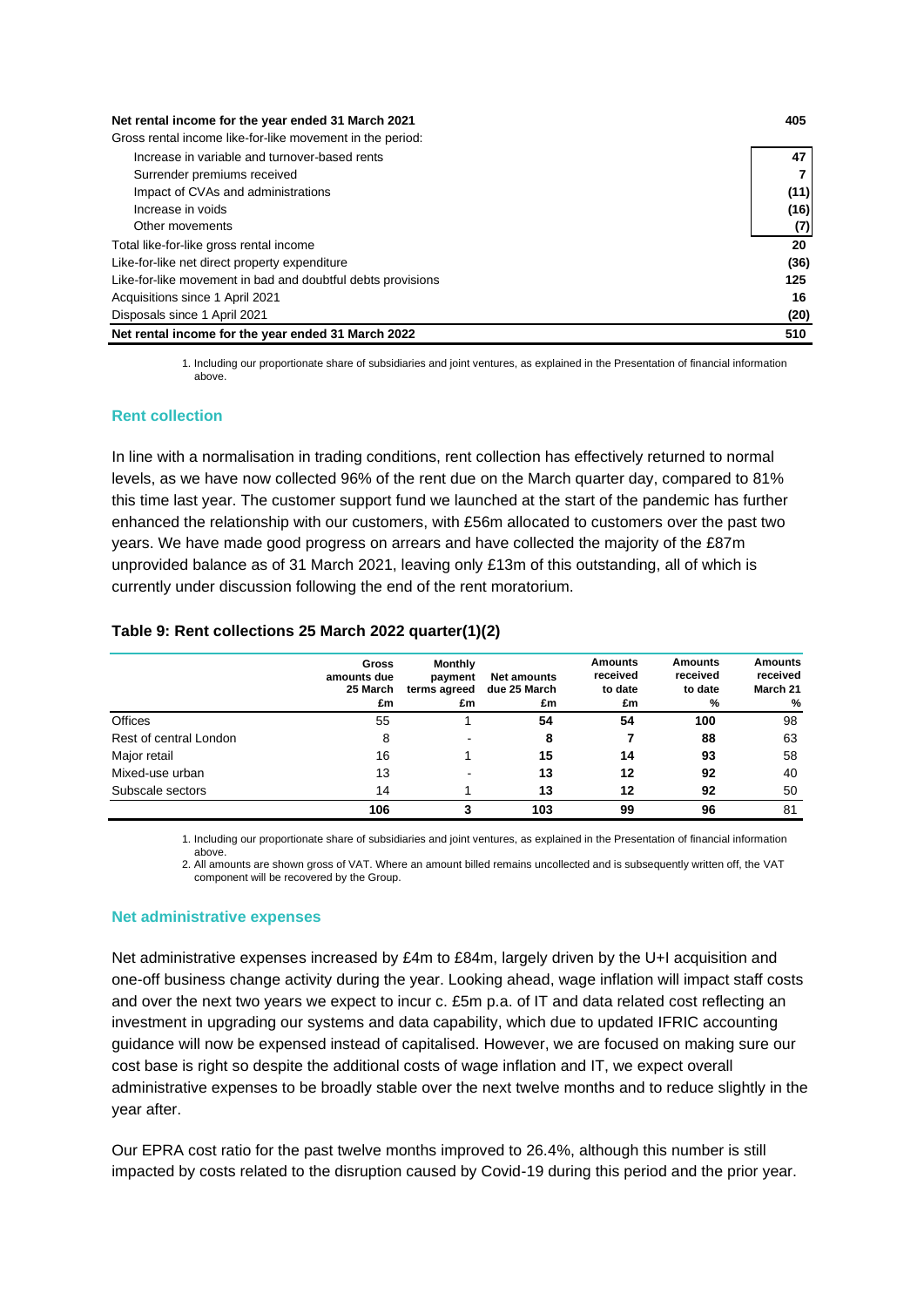In total, we estimate this added c. 3% to 4% to the EPRA cost ratio for the year. Through a combination of income growth, a normalisation of our gross to net rent margin and a reduction in administrative expenses, we therefore still expect this to reduce towards 20% over the next 2-3 years in a phased manner.

### **Net finance expenses**

Net interest costs reduced £3m to £71m, principally reflecting a reduction in average gross borrowings compared to the prior year. Although we expect borrowings to reduce over the next twelve months from the current level due to further capital recycling, we expect net interest costs to increase slightly this year due to the higher opening level of borrowings and the recent increase in variable rates, which impacts the 30% of our borrowings which is not fixed or hedged. We anticipate the ratio of variable rate borrowings to reduce in the year ahead, as we expect borrowings to reduce based on continued capital recycling.

Non-cash finance income, which includes the fair value movements on derivatives, caps and hedging and which is not included in EPRA earnings, increased from a net expense of £1m in the prior year to a net income of £16m in the current year. This is predominantly due to the fair value movements of our interest-rate swaps as a result of the increase in interest rates over the past year.

### **Valuation of investment properties and profit on disposals**

The independent external valuation of our Combined Portfolio showed a £409m value surplus. Aside from the strong recovery in value of assets in our subscale sectors, which we said we would only dispose of in the medium term, the majority of this surplus was driven by our actions, reflecting profit on developments, several major lease regears in London, and growth in London office ERVs, reflecting the positive leasing evidence we created. We also recognised £6m upside from the regear of two long leases in our leisure assets, which are treated as tenant finance leases in our financial statements. Virtually all Covid-19 related allowances in the valuation which were introduced during 2020 have now been reversed, contributing £63m to the valuation surplus for the year.

We recognised a £107m profit on disposals of investment property, principally related to the sale of two retail parks for £53m and the £197m sale of Harbour Exchange. On average, these disposals were 12% ahead of their March 2021 book value, but as Harbour Exchange was treated as a finance lease in our balance sheet, the IFRS profit on sale related to this was £92m. As our March 2021 EPRA NTA included the fair value of this finance lease, the impact on NTA and our total accounting return from this disposal was £23m. We exchanged contracts to sell 32-50 Strand for £195m shortly after the year-end, 15% above the March 2021 book value, with part of this premium already reflected in the March 2022 valuation.

### **IFRS profit after tax**

Substantially all our activity during the year was covered by UK REIT legalisation, which means our tax charge for the year remained minimal. Driven by the increase in EPRA earnings and positive revaluation result, IFRS profit after tax for the year was £875m, compared to a loss of £1,393m in the prior period.

### **Total accounting return**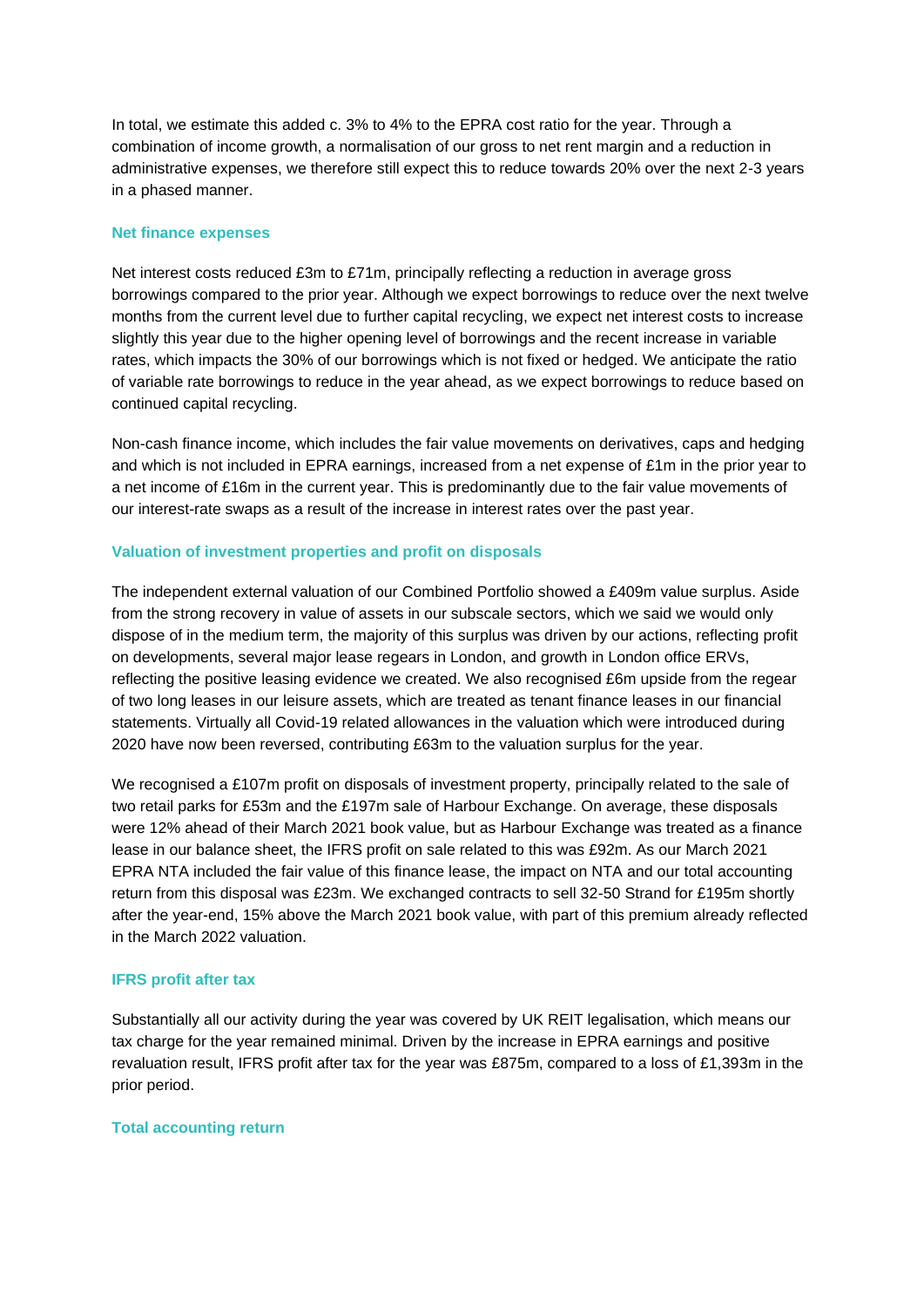EPRA Net Tangible Assets, which principally reflects the value of our Combined Portfolio less adjusted net debt, increased to £7,888m, or 1,063 on a per share basis, marking an 7.9% increase on the prior year, including a 5.0% increase in the second half. Including dividends paid during the year, this means our total accounting return for the period increased to 10.5%.

### **Table 10: Balance sheet(1)**

|                                                                                   | 31 March 2022 | 31 March 2021    |
|-----------------------------------------------------------------------------------|---------------|------------------|
|                                                                                   | £m            | £m               |
| <b>Combined Portfolio</b>                                                         | 12,017        | 10,791           |
| Adjusted net debt                                                                 | (4, 179)      | (3,489)          |
| Other net assets/(liabilities)                                                    | 50            | (2)              |
| <b>EPRA Net Tangible Assets</b>                                                   | 7,888         | 7,300            |
| Shortfall/(excess) of fair value over net investment in finance leases book value | 6             | (93)             |
| Other intangible asset                                                            | 2             | 2                |
| Fair value of interest-rate swaps                                                 | 21            |                  |
| Net assets, excluding amounts due to non-controlling interests                    | 7.917         | 7,212            |
| Net assets per share                                                              | 1,070p        | 975 <sub>p</sub> |
| EPRA Net Tangible Assets per share (diluted)                                      | 1,063p        | 985 <sub>p</sub> |
| Total accounting return                                                           | 10.5%         | $-15.9%$         |

1. Including our proportionate share of subsidiaries and joint ventures, as explained in the Presentation of financial information above.

### **Table 11: Movement in EPRA Net Tangible Assets(1)**

|                                           |       | Diluted per share |
|-------------------------------------------|-------|-------------------|
|                                           | £m    | pence             |
| EPRA Net Tangible Assets at 31 March 2021 | 7,300 | 985               |
| EPRA earnings                             | 355   | 47                |
| Like-for-like valuation movement          | 356   | 48                |
| Development valuation movement            | 31    |                   |
| Impact of acquisitions/disposals          | 22    |                   |
| Total valuation surplus                   | 409   | 55                |
| <b>Dividends</b>                          | (181) | (25)              |
| Other                                     | 5     |                   |
| EPRA Net Tangible Assets at 31 March 2022 | 7,888 | 1,063             |

1. Including our proportionate share of subsidiaries and joint ventures, as explained in the Presentation of financial information above.

### **Net debt and LTV**

Adjusted net debt, which includes our share of JV borrowings, had been largely stable during the first half of the year but increased to £4,179m in the second half, principally driven by our £821m investment in the acquisitions of MediaCity, U+I and Bluewater, offset in part by the £197m sale of Harbour Exchange. Capital expenditure on our Combined Portfolio was £350m, reflecting our London office development programme, the preparation of future developments and the investment in our current portfolio. We expect capex investment to grow, reflecting our substantial pipeline and our net zero investment plan.

The other key elements behind the increase in net debt are set out in our statement of cash flows and note 9 to the financial statements, with the main movements in adjusted net debt shown below. A reconciliation between net debt and adjusted net debt is shown in note 13 of the financial statements.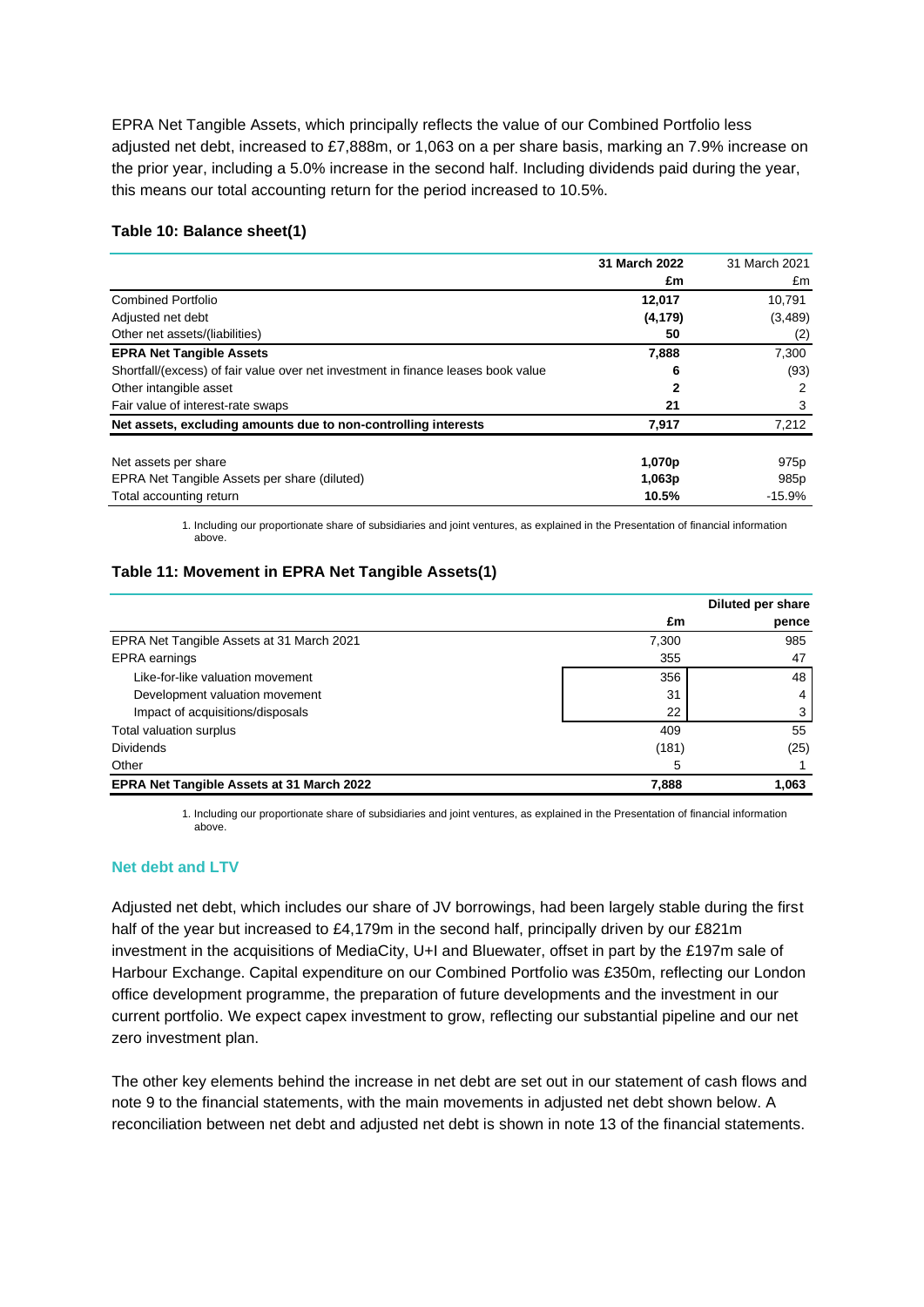As a result of the increase in borrowings, our Group LTV which includes our share of JVs, increased slightly to 34.4%. This remains well within the range of 25% to 40% we target and in line with the low 30% level we said we expected for the foreseeable future. As we plan to continue to recycle further capital, we expect adjusted net debt to reduce this year and LTV to remain below the mid 30's. As a result of the transaction activity during the year, which saw disposals of assets from the Security Group and the acquisitions of MediaCity and U+I financed by Security Group debt with the assets remaining outside Security Group, the Security Group LTV has increased to 36.4%.

### **Table 12: Net debt and LTV**

|                      | 31 March 2022 | 31 March 2021 |
|----------------------|---------------|---------------|
|                      |               |               |
| Net debt             | £4,254m       | £3,509m       |
| Adjusted net debt(1) | £4,179m       | £3,489m       |
|                      |               |               |
| Group LTV(1)         | 34.4%         | 32.2%         |
| Security Group LTV   | 36.4%         | 32.7%         |

1. Including our proportionate share of subsidiaries and joint ventures, as explained in the Presentation of financial information above.

### **Table 13: Movement in adjusted net debt(1)**

|                                                    | £m    |
|----------------------------------------------------|-------|
| Adjusted net debt at 31 March 2021                 | 3,489 |
| Adjusted net cash inflow from operating activities | (401) |
| Dividends paid                                     | 190   |
| Capital expenditure                                | 350   |
| Acquisitions                                       | 958   |
| <b>Disposals</b>                                   | (272) |
| Adjustment for non-wholly owned subsidiaries       | (68)  |
| Other                                              | (67)  |
| Adjusted net debt at 31 March 2022                 | 4.179 |

1. Including our proportionate share of subsidiaries and joint ventures, as explained in the Presentation of financial information above.

### **Financing**

Our £4,430m of gross borrowings are diversified across a range of sources, including £2,341m Medium Term Notes, £1.6bn syndicated and bilateral bank loans and £499m of commercial paper. Our MTN and bank loans form part of our Security Group, which provide security on a floating pool of assets currently valued at £10.6bn. This provides flexibility to include or exclude assets and an attractive cost of funding, with our MTN currently rated AA and AA- with a stable outlook respectively by S&P and Fitch.

To maintain capital discipline, we seek to balance investments in our pipeline or acquisitions with the disposal of assets which are mature or in sectors where we have limited scale. This strategy allows us to grow income and our overall return on capital, whilst keeping net debt broadly stable over time. Our strong financial position provides ample flexibility to manage any short-term differences between the timing of disposals and investment, as evidenced over the last few months.

We had £1.6bn of undrawn facilities at the start of last year, which allowed us to move quickly on the acquisitions of MediaCity, U+I and Bluewater in November and December. This temporarily increased floating debt as a proportion of net debt to 30%, but as we expect borrowings to reduce over the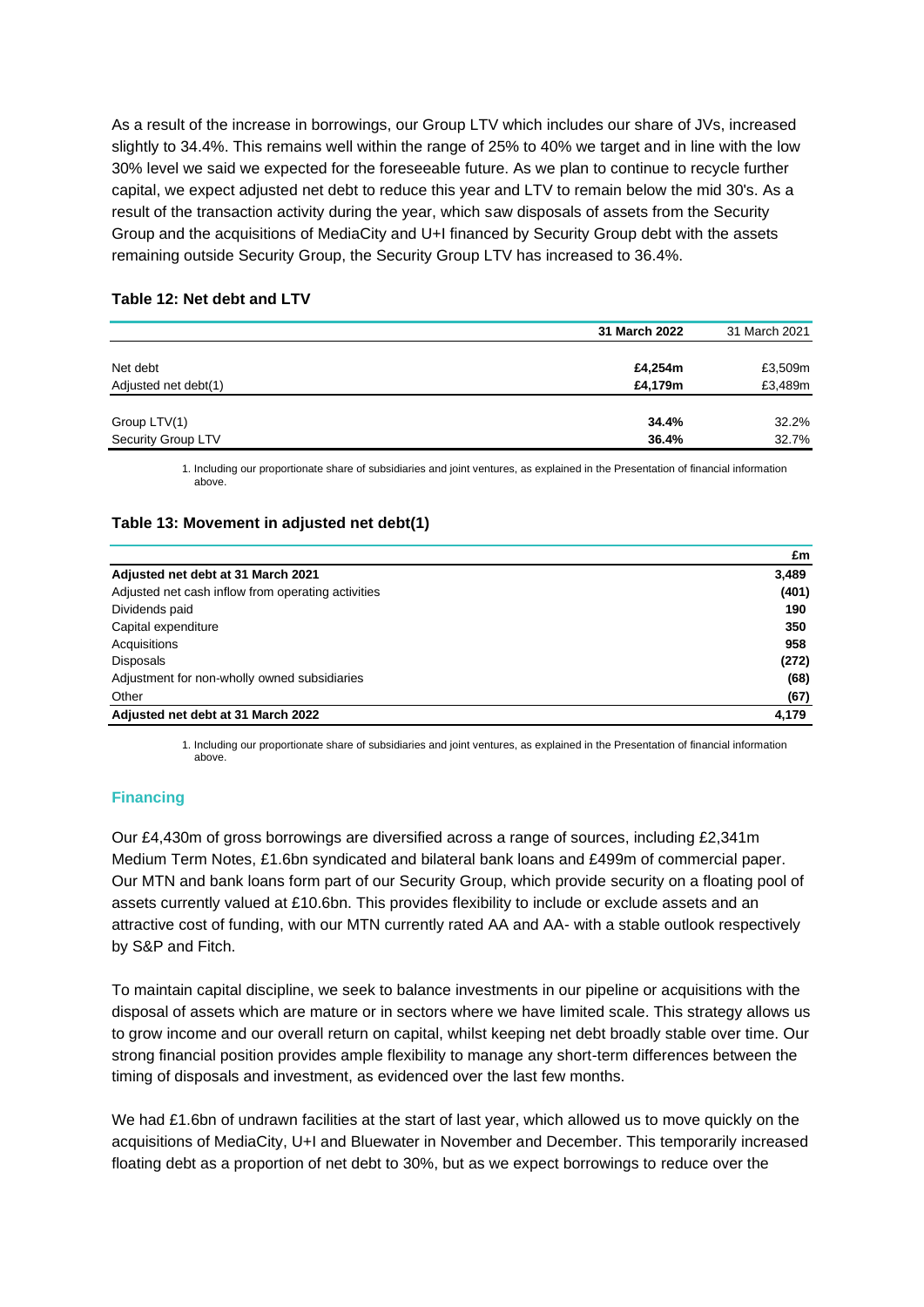coming year as we recycle further capital, we expect the percentage of floating debt to reduce towards c. 20% again.

We did not issue any new debt during the year, although we assumed some existing facilities through our acquisitions of MediaCity and U+I, part of which we repaid. This, alongside the increased utilisation of our revolving credit facilities meant that our average maturity of debt reduced to 9.1 years. Our average cost of debt for the year was 2.4%, which we expect to increase slightly in the year ahead. The fact that only 18% of our borrowings mature in the next three years provides us with a strong financial base and mitigates our interest rate risk, whilst we retain £1.1bn of headroom based on our existing facilities, providing ample flexibility with respect to progressing developments.

|                                          | 31 March 2022<br>£m | 31 March 2021<br>£m |
|------------------------------------------|---------------------|---------------------|
| <b>Medium Term Notes</b>                 | 2,341               | 2,340               |
| Drawn bank debt                          | 1,519               | 209                 |
| Outstanding commercial paper             | 499                 | 906                 |
| Cash and cash equivalents                | (157)               | (31)                |
| Available undrawn facilities             | 1,119               | 1,631               |
| Total committed credit facilities        | 2,980               | 2,715               |
| Weighted average maturity of debt        | 9.1 years           | 11.5 years          |
| Percentage of borrowings fixed or hedged | 70%                 | 81%                 |
| Weighted average cost of debt            | 2.4%                | 2.3%                |

### **Table 14: Available facilities(1)**

1. Including our proportionate share of subsidiaries and joint ventures, as explained in the Presentation of financial information above.

# **Principal risks and uncertainties**

The Group has identified certain principal risks and uncertainties that could prevent it from achieving its strategic objectives and has assessed how these risks are mitigated through a combination of internal controls, risk management and the purchase of insurance cover. The Board undertakes a biannual assessment of the principal risks, taking account of those that would threaten our business model, future performance, solvency or liquidity as well as the Group's strategic objectives.

The Group's approach to the management and mitigation of these risks will be included in the 2022 Annual Report.

The table below shows the change in the risk profile of our principal risks between 1 April 2021 and 31 March 2022. Given the planned increases in our development pipeline, especially following the acquisition of U+I and Media City, it was deemed appropriate to include a risk relating to the Development Strategy amongst our principal risks.

There have been a number of changes to our principal risks since the half year update, which have largely impacted our strategic risks and were most commonly driven by COVID and its ongoing impact on behaviours and the wider economy. Also, following years of fairly benign inflation, the combination of a decade of loose monetary policy across the globe, even further stimulus to keep economies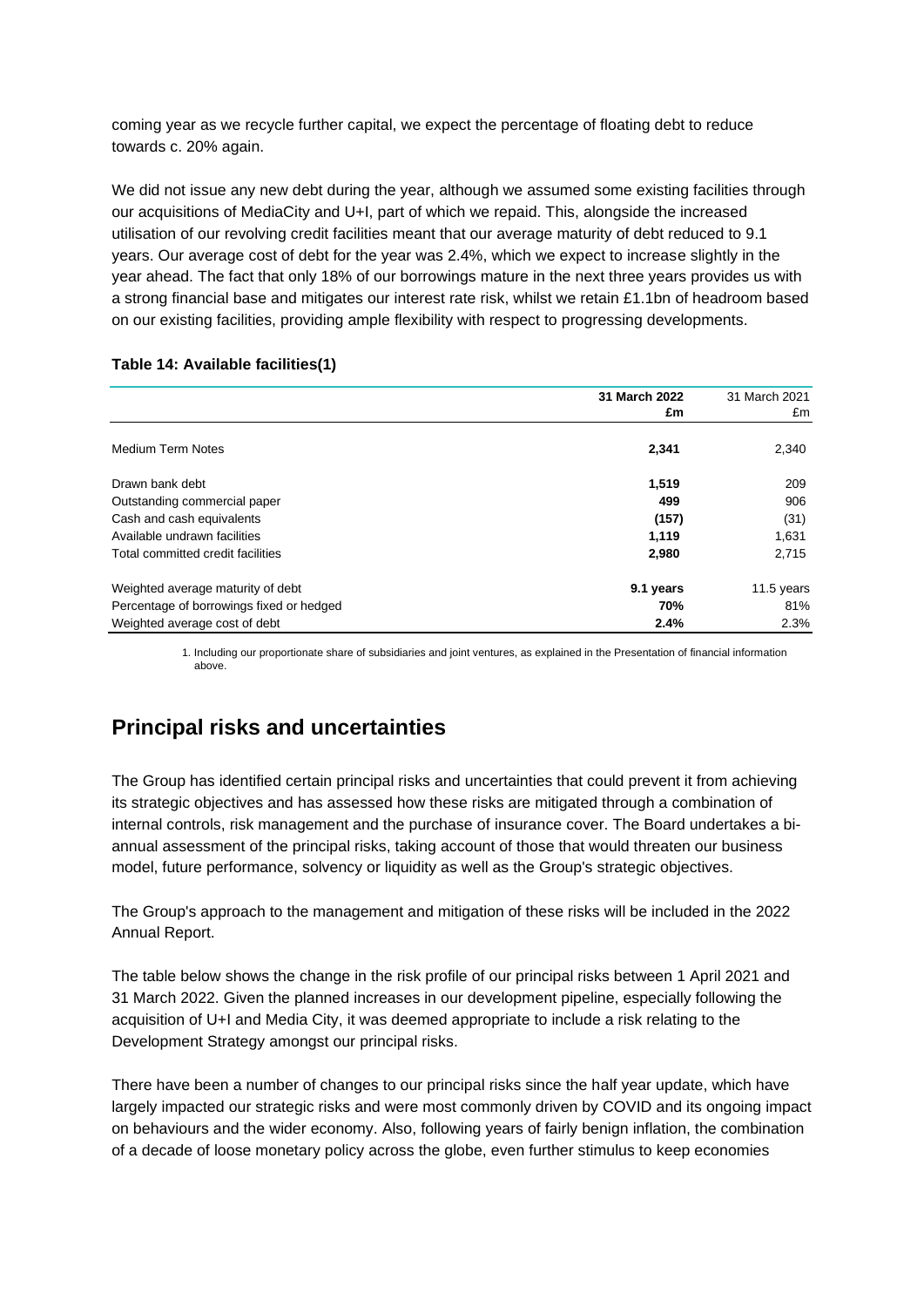afloat during the pandemic, continued disruption of global supply chains and recent geopolitical tensions driving a surge in energy and commodity prices has created a perfect storm for inflation.

| <b>Risk description</b>                                                                                                                                                                                                                                                         | Change in year                                                                                                                                                                                                                                                                                                                                                                                                                                                                                                                                                                                                                                                                   |
|---------------------------------------------------------------------------------------------------------------------------------------------------------------------------------------------------------------------------------------------------------------------------------|----------------------------------------------------------------------------------------------------------------------------------------------------------------------------------------------------------------------------------------------------------------------------------------------------------------------------------------------------------------------------------------------------------------------------------------------------------------------------------------------------------------------------------------------------------------------------------------------------------------------------------------------------------------------------------|
| <b>Retail and hospitality occupier</b><br>market                                                                                                                                                                                                                                | ⇩                                                                                                                                                                                                                                                                                                                                                                                                                                                                                                                                                                                                                                                                                |
| Changes in consumer behaviours<br>leading to a change in demand for<br>retail or hospitality space and the<br>consequent impact on income and<br>asset values.                                                                                                                  | This risk has now slightly reduced following the significant<br>reductions in valuations and the impact of the pandemic<br>experienced in the past two years.<br>We completed 228 lettings totalling £20m -similar to 2019/20<br>- on average 2% ahead of ERV, which has contributed to the<br>reduction in the vacancy levels.                                                                                                                                                                                                                                                                                                                                                  |
|                                                                                                                                                                                                                                                                                 | Despite a more positive outlook, the business faces<br>macroeconomic headwinds such as inflation, consumer<br>spending, challenges on staffing and disruption in the global<br>supply chain. We are also aware of the potential for future<br>pandemic related impacts on retail.                                                                                                                                                                                                                                                                                                                                                                                                |
| Office occupier market                                                                                                                                                                                                                                                          | ⇔                                                                                                                                                                                                                                                                                                                                                                                                                                                                                                                                                                                                                                                                                |
| Changes in office use leading to a<br>long-term change in demand for<br>office space and the consequent<br>impact on income and asset values                                                                                                                                    | There remains some uncertainty as organisations review their<br>office space requirements to reflect the change towards<br>hybrid work patterns.<br>However, we have seen increased confidence from overseas<br>investors who are looking past the pandemic and are showing<br>an increased readiness to invest in prime offices and the net<br>position for Grade A office space is positive.<br>Equally we have seen some regearing and upsizing by<br>occupiers and we are engaging with tenants in new space.<br>Our assets are supported by the continued differentiation of<br>our product offerings aligned to customer needs, including<br>our flexible office products. |
|                                                                                                                                                                                                                                                                                 | Balancing the remaining uncertainty with recent positive<br>market signals has led us to hold the risk constant.                                                                                                                                                                                                                                                                                                                                                                                                                                                                                                                                                                 |
| <b>Macroeconomic outlook</b>                                                                                                                                                                                                                                                    | ⇔                                                                                                                                                                                                                                                                                                                                                                                                                                                                                                                                                                                                                                                                                |
| Changes in the macro-economic<br>environment results in a reduction<br>in demand for space or deferral of<br>decisions by occupiers.<br>Development projects may be<br>started in a positive market, but be<br>completed in a recession due to the<br>length of build projects. | The UK economy has been recovering at a rapid rate, fuelled<br>by the reopening of many sectors, but significant risks to<br>recovery remain, most notably inflation at a 30 year high and<br>the war in Ukraine. Surging bills are creating an inflation<br>squeeze for households, with consumer confidence in the UK<br>down to a near all-time low in March as a result. Still, there is<br>c. £170bn of excess savings from the pandemic (7% of GDP)<br>and employment is strong, which should absorb part of the<br>pressure on spending. Future economic impact of Covid<br>cannot be ruled out.                                                                          |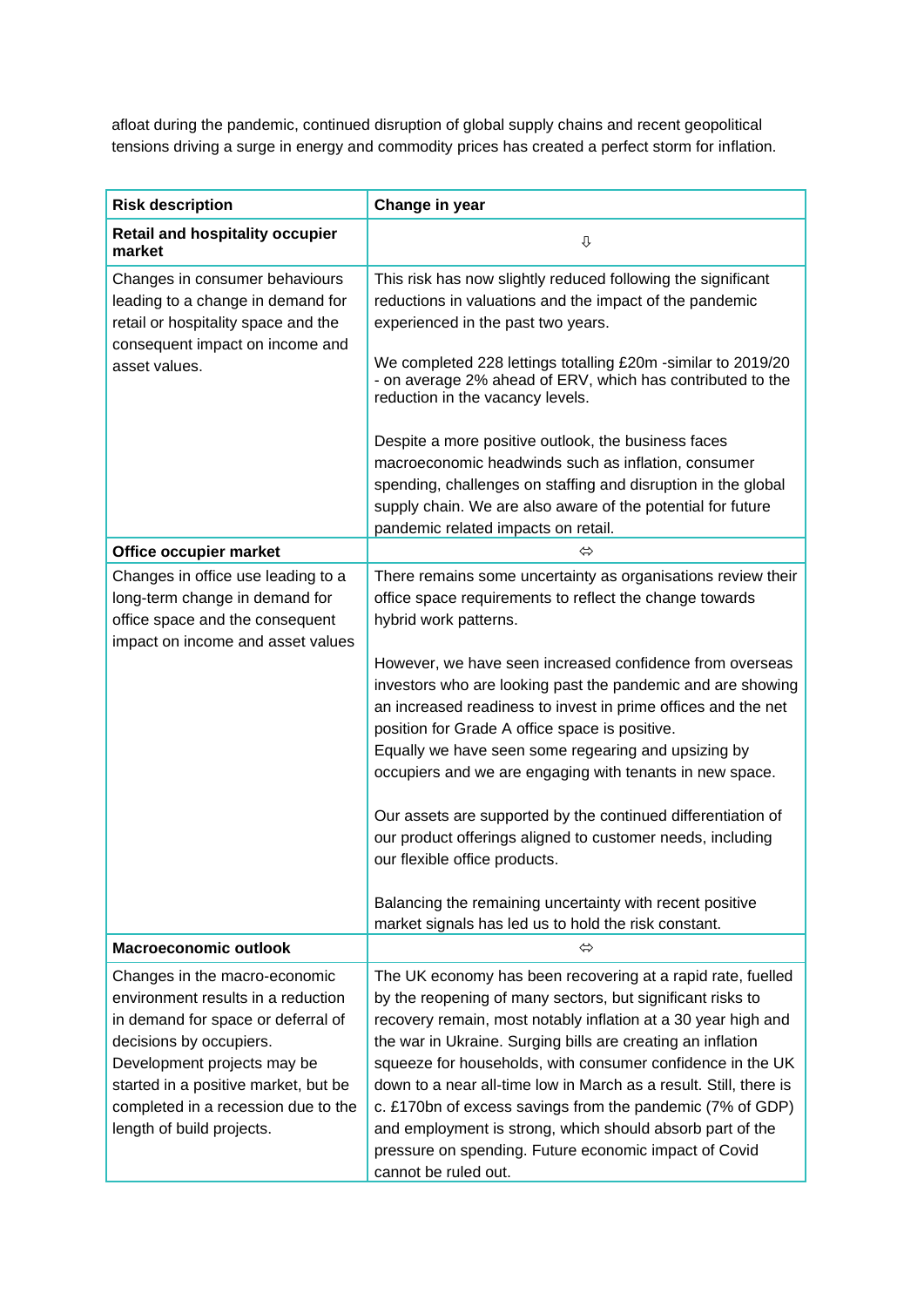|                                                                                                                                                                                                                                                                                      | -DODDD Downside factors that will impact recovery and                                                                                                                                                                                                                                                                                                                                                                                                                                                                                                                                            |
|--------------------------------------------------------------------------------------------------------------------------------------------------------------------------------------------------------------------------------------------------------------------------------------|--------------------------------------------------------------------------------------------------------------------------------------------------------------------------------------------------------------------------------------------------------------------------------------------------------------------------------------------------------------------------------------------------------------------------------------------------------------------------------------------------------------------------------------------------------------------------------------------------|
|                                                                                                                                                                                                                                                                                      | growth include:                                                                                                                                                                                                                                                                                                                                                                                                                                                                                                                                                                                  |
|                                                                                                                                                                                                                                                                                      | -DODDD High inflation                                                                                                                                                                                                                                                                                                                                                                                                                                                                                                                                                                            |
|                                                                                                                                                                                                                                                                                      | -ODDO Interest rate rises                                                                                                                                                                                                                                                                                                                                                                                                                                                                                                                                                                        |
|                                                                                                                                                                                                                                                                                      | -INDIA Pressure on household spending, business costs                                                                                                                                                                                                                                                                                                                                                                                                                                                                                                                                            |
|                                                                                                                                                                                                                                                                                      | and tax rises                                                                                                                                                                                                                                                                                                                                                                                                                                                                                                                                                                                    |
|                                                                                                                                                                                                                                                                                      | -ODDOD Supply chain disruption                                                                                                                                                                                                                                                                                                                                                                                                                                                                                                                                                                   |
|                                                                                                                                                                                                                                                                                      | Considering the recovery in the past twelve months and the<br>future outlook, our overall view is that the risk has remained<br>stable.                                                                                                                                                                                                                                                                                                                                                                                                                                                          |
| <b>Capital allocation</b>                                                                                                                                                                                                                                                            | $\Leftrightarrow$                                                                                                                                                                                                                                                                                                                                                                                                                                                                                                                                                                                |
| Capital allocated to specific assets,<br>sectors or locations does not yield<br>the expected returns i.e. we are not<br>effective in placing capital or<br>recycling. Specifically:<br>- <b>DODD Urban mixed-use</b><br>neighbourhood developments<br>do not yield expected returns. | We have a clear view of the scale of the opportunity in each<br>sector and relative returns achievable across Central London,<br>major retail destinations and urban mixed-use<br>neighbourhoods. The acquisition of U+I and Media City<br>brings experience of delivering urban mixed-use<br>neighbourhood developments.<br>We have reviewed our capital plan following the pandemic                                                                                                                                                                                                            |
| -DODD Development of assets with<br>the expectation of demand,<br>which does meet expectations<br>-DODD Retaining assets with low<br>yields which should be<br>recycled.                                                                                                             | and remain focused on recycling capital out of mature retail<br>and office assets into growth sectors. Landsec embraces a<br>robust, systematic approach to capital allocation, providing us<br>with the flexibility in our balance sheet to expedite and<br>progress existing developments if required. Recycling capital<br>from assets which do not offer opportunities for us to add<br>value remains a core part of our strategy. Overall, our view is<br>that the risk has remained constant over the year.                                                                                |
| <b>Development strategy</b>                                                                                                                                                                                                                                                          | New risk                                                                                                                                                                                                                                                                                                                                                                                                                                                                                                                                                                                         |
| We may be unable to generate<br>expected returns as a result of<br>changes in the occupier market for<br>a given asset during the course of<br>the development, or cost/time<br>overruns on the scheme.                                                                              | Our development programme has increased significantly and<br>therefore, the risk associated with our future development<br>programme is greater now and this is a key driver of value<br>creation for the business.<br>Our mixed use urban neighbourhoods' strategy is currently in<br>the early stages which allows sufficient time to address the<br>challenges.                                                                                                                                                                                                                               |
| <b>Climate Change</b>                                                                                                                                                                                                                                                                | ⇩                                                                                                                                                                                                                                                                                                                                                                                                                                                                                                                                                                                                |
| Climate change risk has two<br>elements:<br>1) Transition - Our commitment to<br>reduce Landsec's carbon footprint<br>by 2030 is not met in time or<br>achieved at a significantly higher<br>cost than expected leading to<br>regulatory,<br>reputational and commercial             | The transitional risks of climate change have reduced since<br>the half year as we have fully costed and committed to invest<br>£135m to achieve our science-based net zero target by 2030.<br>The fund will be used to finance a series of initiatives over the<br>next nine years to reduce our carbon footprint and drive<br>innovation and best practice across the wider industry. This<br>will include initiatives like optimising our building management<br>systems, replacing gas-fired boilers with electric systems like<br>Air Source Heat Pumps, and investing in renewable energy. |
| impact.                                                                                                                                                                                                                                                                              |                                                                                                                                                                                                                                                                                                                                                                                                                                                                                                                                                                                                  |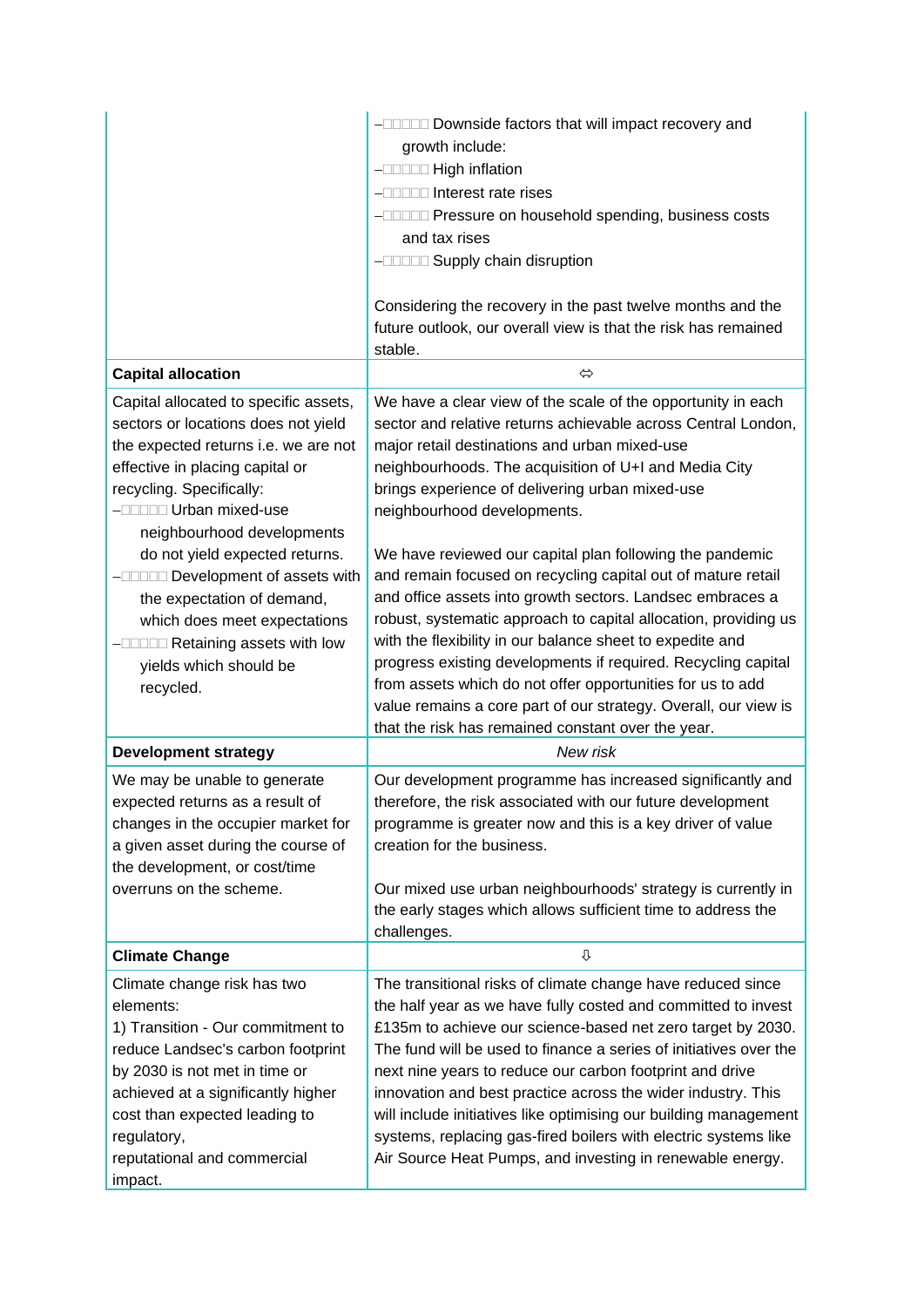| 2) Physical - Failure to mitigate<br>physical impact on Landsec assets<br>from climate change                                                                                                                                                                                                                                                                                                                                                                                                                                                                   |                                                                                                                                                                                                                                                                                                                                                                                                                                                    |
|-----------------------------------------------------------------------------------------------------------------------------------------------------------------------------------------------------------------------------------------------------------------------------------------------------------------------------------------------------------------------------------------------------------------------------------------------------------------------------------------------------------------------------------------------------------------|----------------------------------------------------------------------------------------------------------------------------------------------------------------------------------------------------------------------------------------------------------------------------------------------------------------------------------------------------------------------------------------------------------------------------------------------------|
| <b>People &amp; Skills</b>                                                                                                                                                                                                                                                                                                                                                                                                                                                                                                                                      | ⇧                                                                                                                                                                                                                                                                                                                                                                                                                                                  |
| Inability to attract, retain and<br>develop the right people and skills<br>to drive and deliver our strategic<br>objectives, grow enterprise value<br>and meet shareholder expectations                                                                                                                                                                                                                                                                                                                                                                         | The risk has increased as we are now in the execution phase<br>of our new strategy and share price and enterprise value<br>have increased over the past six months, As a result,<br>succession planning becomes even more relevant as the<br>unplanned exit of key individuals could have a more<br>significant impact.                                                                                                                            |
|                                                                                                                                                                                                                                                                                                                                                                                                                                                                                                                                                                 | The risk has also increased due to a combination of voluntary<br>and forced attrition due to ongoing transformation<br>programmes. Further, a buoyant employment market post<br>pandemic has highlighted a skills gap in certain sectors and<br>pushed up salary levels that have affected retention levels.<br>Changes in our management team and the acquisition of U+I<br>has helped to bring new skills and capabilities into our<br>business. |
| <b>Major Health, Safety and Security</b><br><b>Incident</b>                                                                                                                                                                                                                                                                                                                                                                                                                                                                                                     | ⇔                                                                                                                                                                                                                                                                                                                                                                                                                                                  |
| Failure to identify, mitigate and/or<br>react effectively to a major health,<br>safety or security incident, leading<br>to:<br>-DODDD Serious injury, illness or<br>loss of life<br>-DODDD Criminal/civil proceedings<br>-DODD Loss of stakeholder<br>confidence<br>$-\square$ $\square$ $\square$ $\square$ $\square$ $\square$ $\square$ Delays to building projects<br>and access restrictions to our<br>properties resulting in loss of<br>income<br>- <b>ILLI Inadequate response to</b><br>regulatory changes<br>- <b><i>ADDA</i></b> Reputational impact | The likelihood of a major health, safety or security incident<br>was briefly elevated during the year as a result of the<br>acquisitions of U+I and Media City properties, which<br>temporarily increased uncertainty over these recently<br>acquired assets. We have since reduced the likelihood of the<br>risk as we have now fully evaluated the assets and<br>established risk-prioritised integration plans.                                 |
| <b>Information Security and Cyber</b><br><b>Threat</b>                                                                                                                                                                                                                                                                                                                                                                                                                                                                                                          | ⇔                                                                                                                                                                                                                                                                                                                                                                                                                                                  |
| Data loss or disruption to business<br>processes, corporate systems or<br>building management systems<br>resulting in a negative reputational,<br>operational, regulatory or financial<br>impact                                                                                                                                                                                                                                                                                                                                                                | The risk has remained stable however, we have continued to<br>develop and invest in the maturity of our mitigation controls<br>as a result of an increasing number of attempted cyber-<br>attacks from actors with rapidly improving tools and<br>processes.                                                                                                                                                                                       |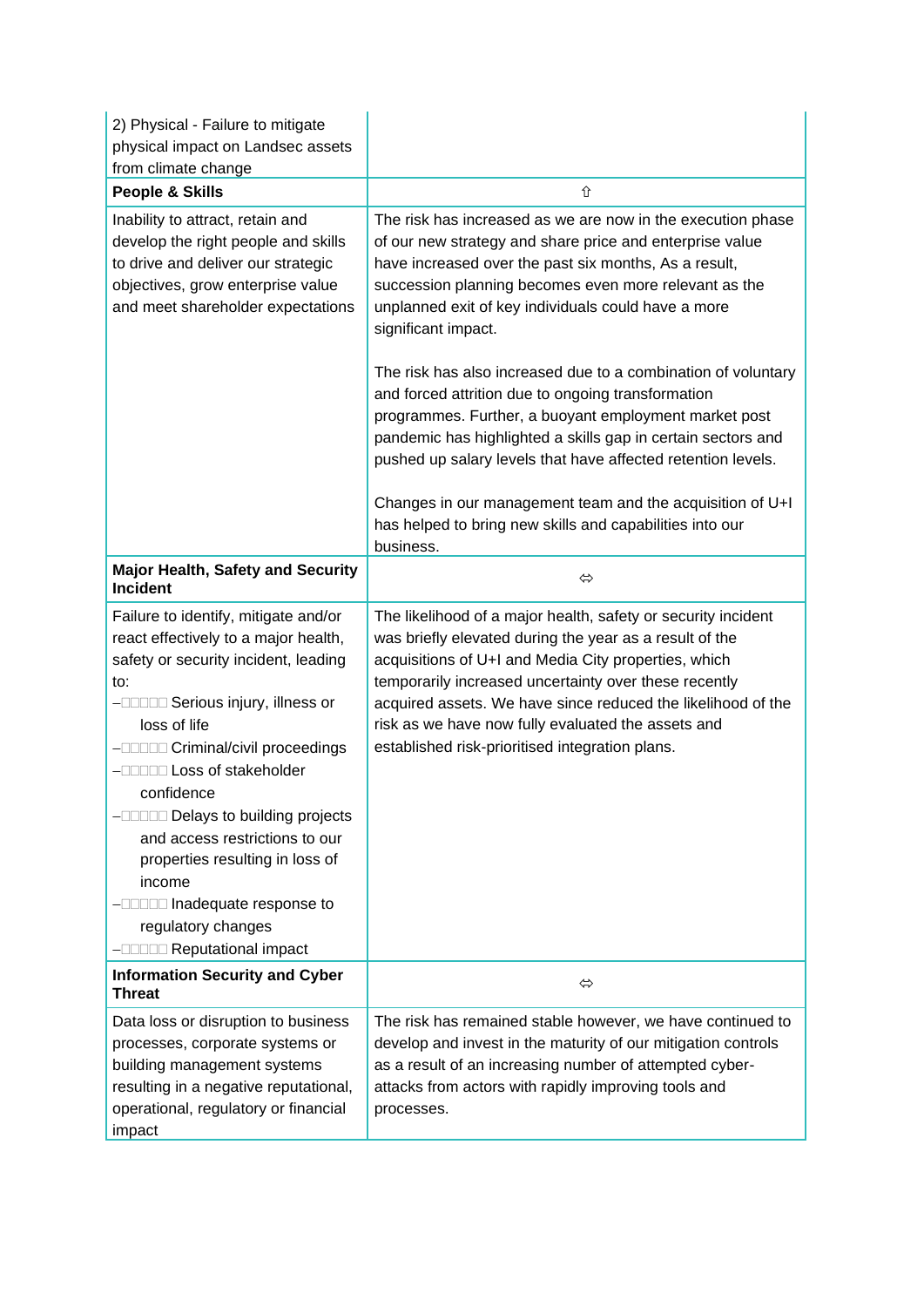| This includes cyber security frameworks for our property and |
|--------------------------------------------------------------|
| corporate environments to drive a structured risk reduction  |
| programme.                                                   |

# **Statement of Directors' Responsibilities**

The Annual Report 2022 will contain the following statements regarding responsibility for the financial statements and business reviews included therein.

The Directors are responsible for preparing the Annual Report and the financial statements in accordance with applicable law and regulations.

Company law requires the Directors to prepare financial statements for each financial year. Under that law the Directors have prepared the Group and the Company financial statements in accordance with the requirements of the Companies Act 2006. Under the Financial Conduct Authority's Disclosure Guidance and Transparency Rules, group financial statements are required to be prepared in accordance with UK adopted international accounting standards (IFRSs and IFRICs). Directors must not approve the financial statements unless they are satisfied that they give a true and fair view of the state of affairs of the Group and the Company and of the profit and loss of the Group and the Company for that period.

In preparing these financial statements, the Directors are required to:

- − select suitable accounting policies in accordance with IAS 8 'Accounting Policies, Changes in Accounting Estimates and Errors' and then apply them consistently;
- − make judgements and accounting estimates that are reasonable and prudent;
- − present information, including accounting policies, in a manner that provides relevant, reliable, comparable and understandable information;
- − in respect of the group financial statements, state whether international accounting standards in conformity with the requirements of the Companies Act 2006 (and UK adopted international accounting standards) have been followed, subject to any material departures disclosed and explained in the financial statements;
- − in respect of the Company financial statements, state whether international accounting standards in conformity with the requirements of the Companies Act 2006 have been followed, subject to any material departures disclosed and explained in the financial statements;
- − provide additional disclosures when compliance with the specific requirements of UK adopted international accounting standards is insufficient to enable users to understand the impact of particular transactions, other events and conditions on the Group's and Company's financial position and performance; and
- − prepare the Group's and Company's financial statements on a going concern basis, unless it is inappropriate to do so.

The Directors are responsible for keeping adequate accounting records that are sufficient to show and explain the Group's and Company's transactions and disclose with reasonable accuracy at any time the financial position of the Group and the Company, and to enable them to ensure that the Annual Report complies with the Companies Act 2006 and, as regards the Group financial statements, Article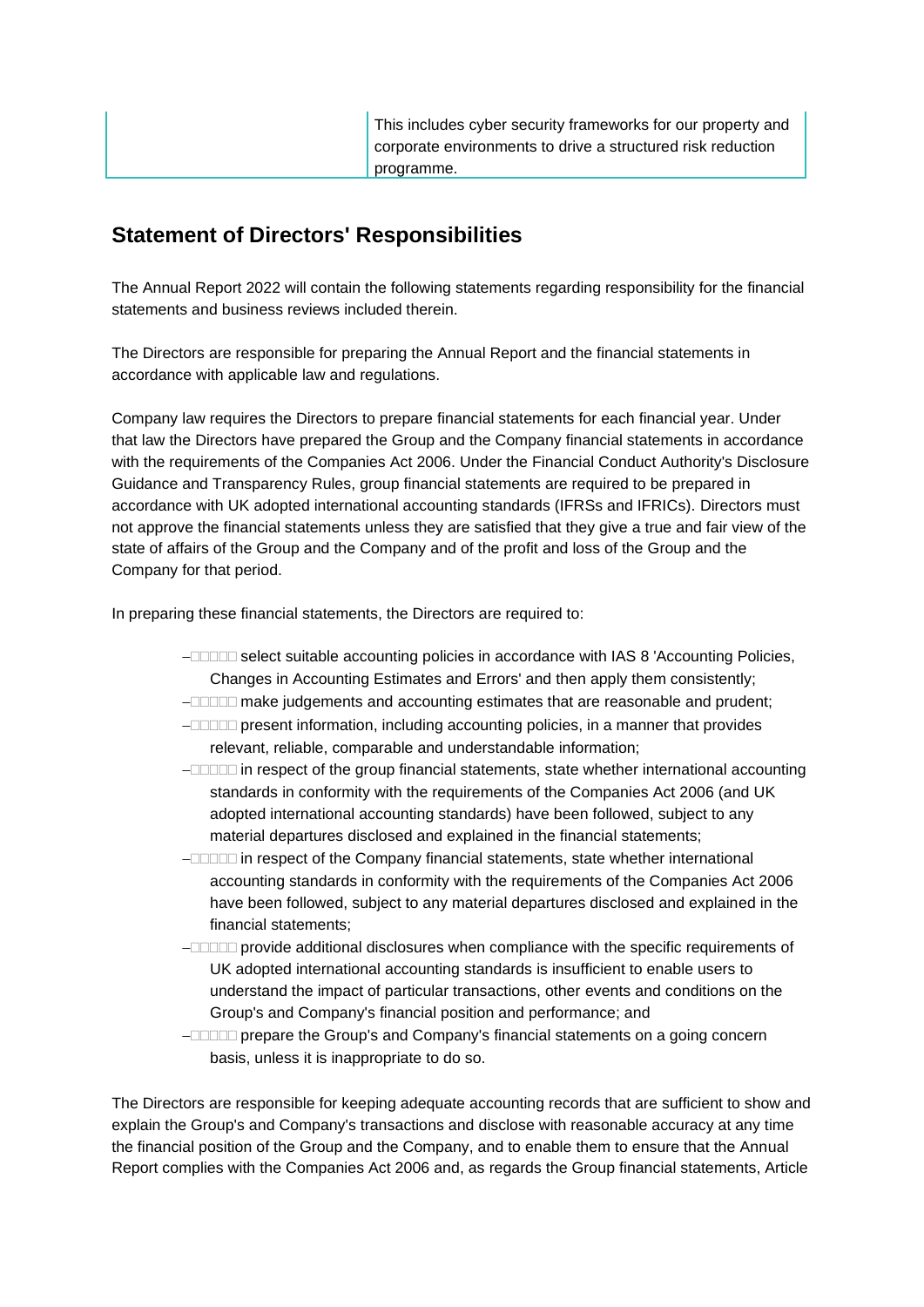4 of the IAS regulation. They are also responsible for safeguarding the assets of the Group and the Company and hence for taking reasonable steps for the prevention and detection of fraud and other irregularities.

### **Directors' responsibility statement under the Disclosure and Transparency Rules**

Each of the Directors, whose names and functions appear below, confirm to the best of their knowledge:

- − the Group financial statements, which have been prepared in accordance with international accounting standards in conformity with the requirements of the Companies Act 2006 (and UK adopted international accounting standards) give a true and fair view of the assets, liabilities, financial position, performance and cash flows of the Company and Group as a whole; and
- − the Strategic Report contained in the Annual Report includes a fair review of the development and performance of the business and the position of the Group and the Company, together with a description of the principal risks and uncertainties faced by the Group and Company.

### **Directors' statement under the UK Corporate Governance Code**

Each of the Directors confirm that to the best of their knowledge the Annual Report taken as a whole is fair, balanced and understandable and provides the information necessary for shareholders to assess the Group's and Company's position, performance, business model and strategy.

A copy of the financial statements of the Group is placed on the Company's website. The Directors are responsible for the maintenance and integrity of statutory and audited information on the Company's website at landsec.com. Information published on the internet is accessible in many countries with different legal requirements. Legislation in the United Kingdom governing the preparation and dissemination of financial statements may differ from legislation in other jurisdictions.

The Directors of Land Securities Group PLC as at the date of this announcement are as set out below:

- − Cressida Hogg, Chairman\*
- − Mark Allan, Chief Executive
- − Vanessa Simms, Chief Financial Officer
- − Colette O'Shea, Chief Operating Officer
- − Edward Bonham Carter, Senior Independent Director\*
- − Nicholas Cadbury\*
- − Madeleine Cosgrave\*
- − Christophe Evain\*
- − Manjiry Tamhane\*

### \*Non-executive Directors

The Statement of Directors' Responsibilities was approved by the Board of Directors on 16 May 2022 and is signed on its behalf by: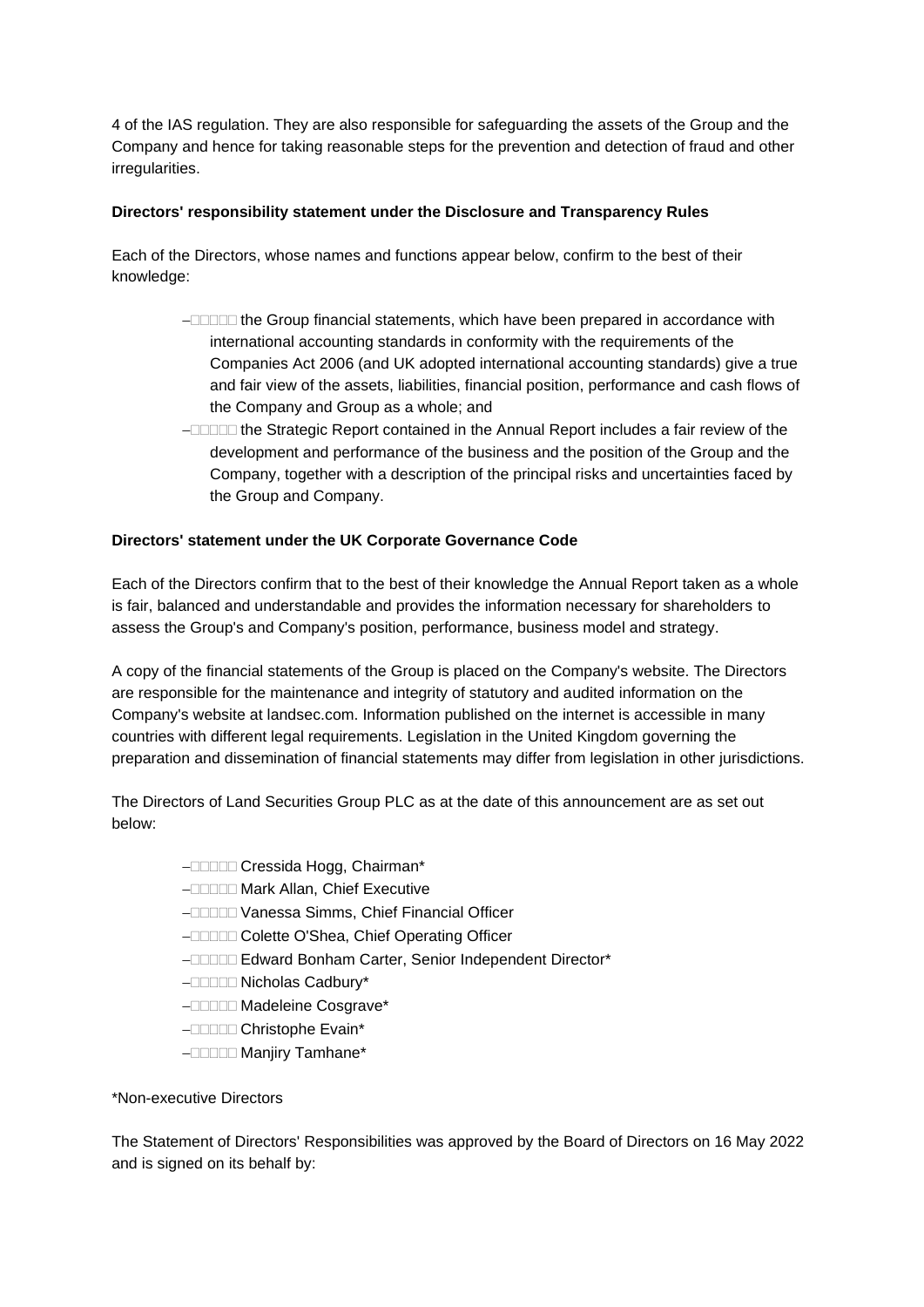**Mark Allan Vanessa Simms**

**Chief Executive Chief Financial Officer**

# **Financial statements**

| Income statement                                                       |              | Year ended    |                             |                | Year ended<br>31 March 2021 |                      |          |
|------------------------------------------------------------------------|--------------|---------------|-----------------------------|----------------|-----------------------------|----------------------|----------|
|                                                                        |              | 31 March 2022 |                             |                |                             |                      |          |
|                                                                        |              | <b>EPRA</b>   | <b>Capital and</b><br>other |                | <b>EPRA</b>                 | Capital and<br>other |          |
|                                                                        |              | earnings      | items(1)                    | Total          | earnings                    | items(1)             | Total    |
|                                                                        | <b>Notes</b> | £m            | £m                          | £m             | £m                          | £m                   | £m       |
| Revenue                                                                | 5            | 647           | 32                          | 679            | 631                         | 4                    | 635      |
| Costs - movement in bad and doubtful debts                             | 6            |               |                             |                |                             |                      |          |
| provisions                                                             |              | 13            |                             | 13             | (110)                       |                      | (110)    |
| Costs - other                                                          | 6            | (273)         | (48)                        | (321)          | (218)                       | (5)                  | (223)    |
|                                                                        |              | 387           | (16)                        | 371            | 303                         | (1)                  | 302      |
| Share of post-tax profit/(loss) from joint ventures                    | 12           | 29            | 4                           | 33             | 8                           | (200)                | (192)    |
| Profit on disposal of investment properties                            |              |               | 107                         | 107            |                             | 8                    | 8        |
| Profit on disposal of investment in joint ventures                     |              |               | $\overline{2}$              | $\overline{2}$ |                             |                      |          |
| Net surplus/(deficit) on revaluation of investment                     | 10           |               |                             |                |                             |                      |          |
| properties                                                             |              |               | 416                         | 416            | $\overline{\phantom{a}}$    | (1, 448)             | (1, 448) |
| Gain on modification of finance lease                                  |              |               | 6                           | 6              |                             |                      |          |
| <b>Operating profit/(loss)</b>                                         |              | 416           | 519                         | 935            | 311                         | (1,641)              | (1, 330) |
| Finance income                                                         | 7            | 9             | 16                          | 25             | 15                          | 1                    | 16       |
| Finance expense                                                        | 7            | (70)          | (15)                        | (85)           | (75)                        | (4)                  | (79)     |
| Profit/(loss) before tax                                               |              | 355           | 520                         | 875            | 251                         | (1,644)              | (1, 393) |
| Taxation                                                               |              |               |                             |                |                             |                      |          |
| Profit/(loss) for the year                                             |              |               |                             | 875            |                             |                      | (1, 393) |
| Attributable to:                                                       |              |               |                             |                |                             |                      |          |
| Shareholders of the parent                                             |              |               |                             | 869            |                             |                      | (1, 393) |
| Non-controlling interests                                              |              |               |                             | 6              |                             |                      |          |
|                                                                        |              |               |                             | 875            |                             |                      | (1, 393) |
| Profit/(loss) per share attributable to<br>shareholders of the parent: |              |               |                             |                |                             |                      |          |
| Basic earnings/(loss) per share                                        | 4            |               |                             | 117.4p         |                             |                      | (188.2)p |
| Diluted earnings/(loss) per share                                      | 4            |               |                             | 117.1p         |                             |                      | (188.2)p |
|                                                                        |              |               |                             |                |                             |                      |          |

1. All revenue and costs are classified within the 'EPRA earnings' column of the income statement, with the exception of proceeds from, and costs of, the sale of trading properties, income from and costs associated with long-term development contracts, amortisation and impairment of intangibles and costs attributable to business acquisitions, which are presented in the 'Capital and other items' column.

| Statement of comprehensive income                                            | Year ended<br>31 March 2022<br><b>Total</b><br>£m | Year ended<br>31 March 2021<br>Total<br>£m |
|------------------------------------------------------------------------------|---------------------------------------------------|--------------------------------------------|
| Profit/(loss) for the year                                                   | 875                                               | (1, 393)                                   |
| Items that may be subsequently reclassified to the income<br>statement:      |                                                   |                                            |
| Movement in cash flow hedges                                                 | (1)                                               |                                            |
| Items that will not be subsequently reclassified to the income<br>statement: |                                                   |                                            |
| Movement in the fair value of other investments                              | (3)                                               | (3)                                        |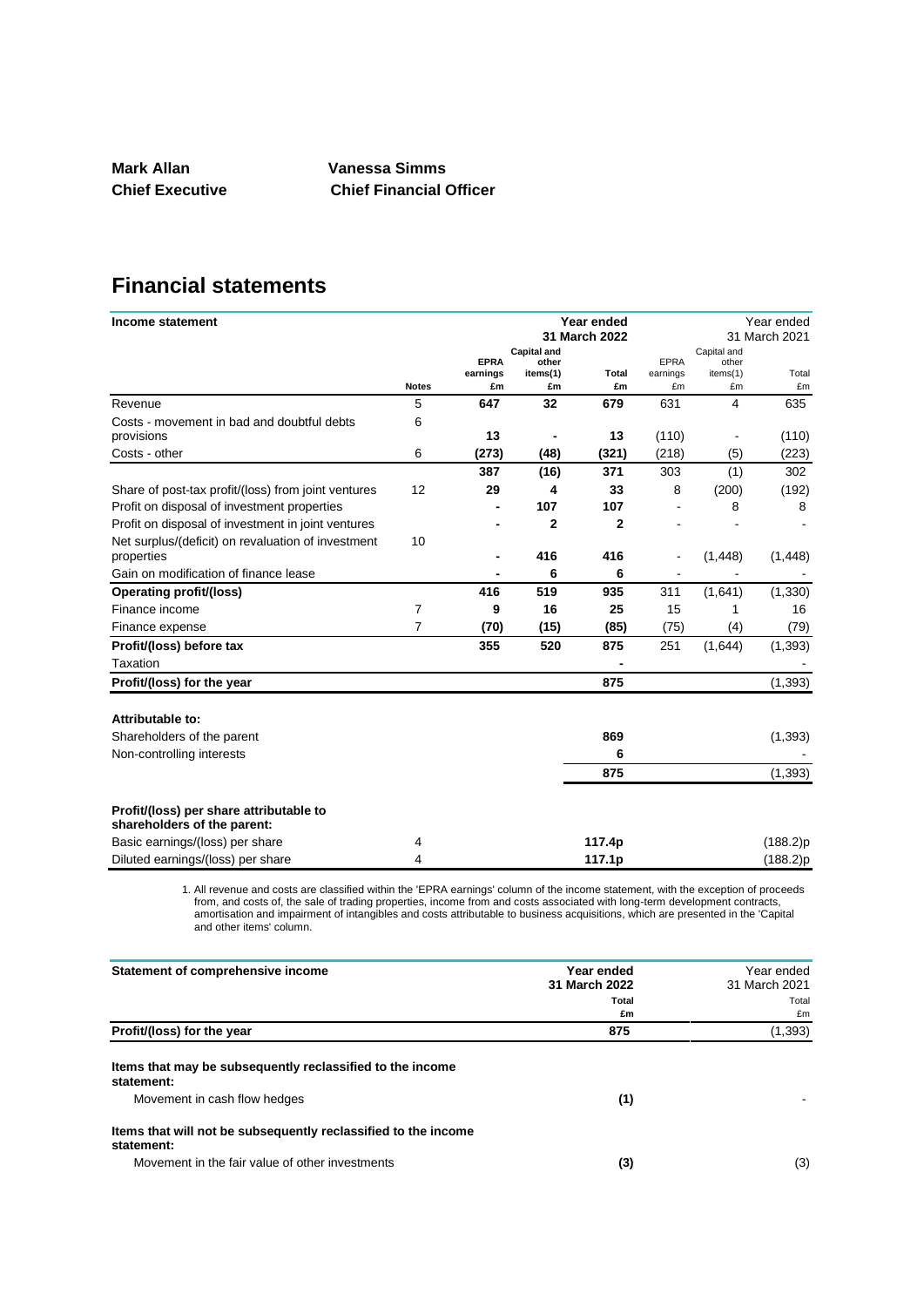| Net re-measurement gain/(loss) on defined benefit pension<br>scheme | 22  | (12)    |
|---------------------------------------------------------------------|-----|---------|
| Deferred tax (charge)/credit on re-measurement above                | (5) | 2       |
| Other comprehensive income/(loss) for the year                      | 13  | (13)    |
| Total comprehensive income/(loss) for the year                      | 888 | (1,406) |
| Attributable to:                                                    |     |         |
| Shareholders of the parent                                          | 882 | (1,406) |
| Non-controlling interests                                           | 6   |         |
|                                                                     | 888 | (1,406) |

| <b>Balance sheet</b>                              |              | 2022     | 2021     |
|---------------------------------------------------|--------------|----------|----------|
|                                                   | <b>Notes</b> | £m       | £m       |
| <b>Non-current assets</b>                         |              |          |          |
| Investment properties                             | 10           | 11,207   | 9,607    |
| Intangible assets                                 |              | 8        | 8        |
| Net investment in finance leases                  |              | 70       | 152      |
| Investments in joint ventures                     | 12           | 700      | 625      |
| Investments in associates                         |              | 4        |          |
| Trade and other receivables                       |              | 177      | 170      |
| Other non-current assets                          |              | 61       | 22       |
| <b>Total non-current assets</b>                   |              | 12,227   | 10,584   |
| <b>Current assets</b>                             |              |          |          |
| Trading properties                                | 11           | 145      | 36       |
| Trade and other receivables                       |              | 368      | 354      |
| Monies held in restricted accounts and deposits   | 15           | 22       | 10       |
| Cash and cash equivalents                         | 16           | 128      |          |
| Other current assets                              |              | 5        | 6        |
| <b>Total current assets</b>                       |              | 668      | 406      |
| <b>Total assets</b>                               |              | 12,895   | 10,990   |
|                                                   |              |          |          |
| <b>Current liabilities</b>                        |              |          |          |
| <b>Borrowings</b>                                 | 14           | (541)    | (906)    |
| Trade and other payables                          |              | (320)    | (252)    |
| Other current liabilities                         |              | (11)     | (7)      |
| <b>Total current liabilities</b>                  |              | (872)    | (1, 165) |
| <b>Non-current liabilities</b>                    |              |          |          |
| <b>Borrowings</b>                                 | 14           | (4, 012) | (2,610)  |
| Trade and other payables                          |              | (8)      | (1)      |
| Other non-current liabilities                     |              | (12)     | (2)      |
| <b>Total non-current liabilities</b>              |              | (4,032)  | (2,613)  |
| <b>Total liabilities</b>                          |              | (4, 904) | (3,778)  |
|                                                   |              |          |          |
| <b>Net assets</b>                                 |              | 7,991    | 7,212    |
| <b>Equity</b>                                     |              |          |          |
| Capital and reserves attributable to shareholders |              |          |          |
| Ordinary shares                                   |              | 80       | 80       |
| Share premium                                     |              | 317      | 317      |
| Other reserves                                    |              | 9        | 28       |
| Merger reserve                                    |              |          |          |
| Retained earnings                                 |              | 7,511    | 6.787    |

**Equity attributable to shareholders of the parent 7,917** 7,212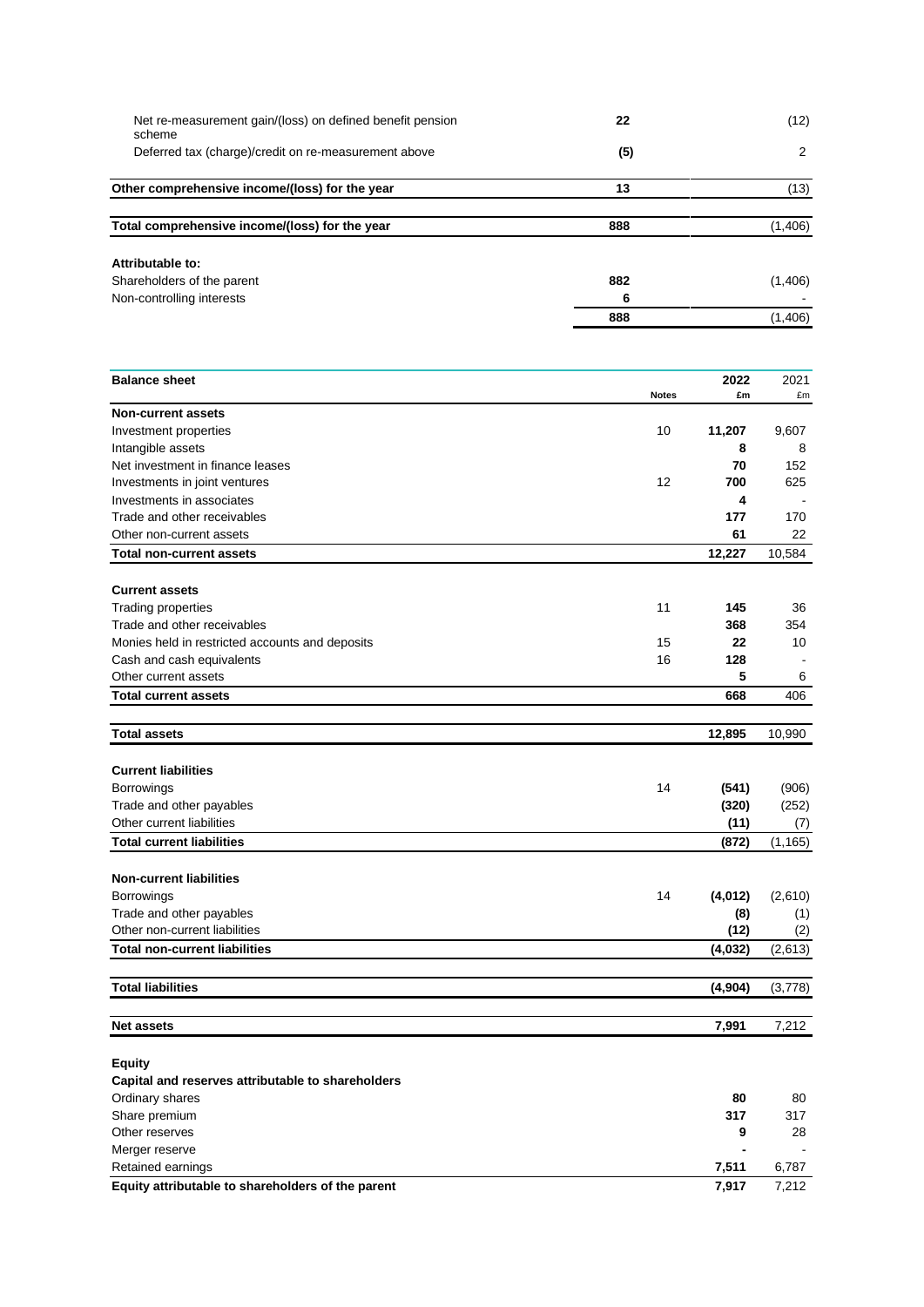| Equity<br><br>interests<br>non-controlling<br>' attributable to | -     |        |
|-----------------------------------------------------------------|-------|--------|
| <b>Total equity</b>                                             | 7,991 | $\sim$ |

The financial statements on pages 30 to 54 were approved by the Board of Directors on 16 May 2022 and were signed on its behalf by:

**M C Allan V K Simms**

Directors

| Statement of changes in equity                        |                    | Attributable to shareholders of the parent |                   |                      |              |                              |                 |
|-------------------------------------------------------|--------------------|--------------------------------------------|-------------------|----------------------|--------------|------------------------------|-----------------|
|                                                       | Ordinary<br>shares | <b>Share</b><br>premium                    | Other<br>reserves | Retained<br>earnings | <b>Total</b> | Non-controlling<br>interests | Total<br>equity |
|                                                       | £m                 | £m                                         | £m                | £m                   | £m           | £m                           | £m              |
| At 1 April 2020                                       | 80                 | 317                                        | 27                | 8,326                | 8,750        | ۰                            | 8,750           |
| Total comprehensive loss for the financial year       |                    |                                            | $\blacksquare$    | (1,406)              | (1,406)      |                              | (1,406)         |
| Transactions with shareholders of the<br>parent:      |                    |                                            |                   |                      |              |                              |                 |
| Share-based payments                                  |                    |                                            | 4                 |                      | 4            |                              | 4               |
| Dividends paid to shareholders of the parent          |                    |                                            |                   | (133)                | (133)        |                              | (133)           |
| Acquisition of own shares                             |                    |                                            | (3)               |                      | (3)          |                              | (3)             |
| Total transactions with shareholders of the<br>parent |                    |                                            | 1                 | (133)                | (132)        |                              | (132)           |
| At 31 March 2021                                      | 80                 | 317                                        | 28                | 6,787                | 7,212        | $\blacksquare$               | 7,212           |
| Total comprehensive income for the financial<br>year  |                    |                                            |                   | 882                  | 882          | 6                            | 888             |
| Transactions with shareholders of the<br>parent:      |                    |                                            |                   |                      |              |                              |                 |
| Share-based payments                                  |                    |                                            | 2                 | 2                    | 4            |                              | 4               |
| Dividends paid to shareholders of the parent          |                    |                                            |                   | (181)                | (181)        |                              | (181)           |
| Transfer of treasury shares                           |                    |                                            | (21)              | 21                   |              |                              |                 |
| Total transactions with shareholders of the<br>parent |                    |                                            | (19)              | (158)                | (177)        | -                            | (177)           |
| Acquisition of subsidiaries                           |                    |                                            |                   |                      |              | 68                           | 68              |
| At 31 March 2022                                      | 80                 | 317                                        | 9                 | 7,511                | 7,917        | 74                           | 7,991           |

| <b>Statement of cash flows</b>                |              |       | Year ended 31<br>March |
|-----------------------------------------------|--------------|-------|------------------------|
|                                               |              | 2022  | 2021                   |
|                                               | <b>Notes</b> | £m    | £m                     |
| Cash flows from operating activities          |              |       |                        |
| Net cash generated from operations            | 9            | 448   | 322                    |
| Interest received                             |              | 23    | 4                      |
| Interest paid                                 |              | (84)  | (83)                   |
| Rents paid                                    |              | (8)   | (9)                    |
| Capital expenditure on trading properties     |              | (5)   | (1)                    |
| Disposal of trading properties                |              | 8     |                        |
| Other operating cash flows                    |              | (1)   |                        |
| Net cash inflow from operating activities     | 9            | 381   | 233                    |
| Cash flows from investing activities          |              |       |                        |
| Investment property development expenditure   |              | (302) | (177)                  |
| Other investment property related expenditure |              | (42)  | (41)                   |
| Acquisition of investment properties          |              | (147) | (99)                   |

Disposal of investment properties **265** 631 Acquisition of subsidiaries **(399)** -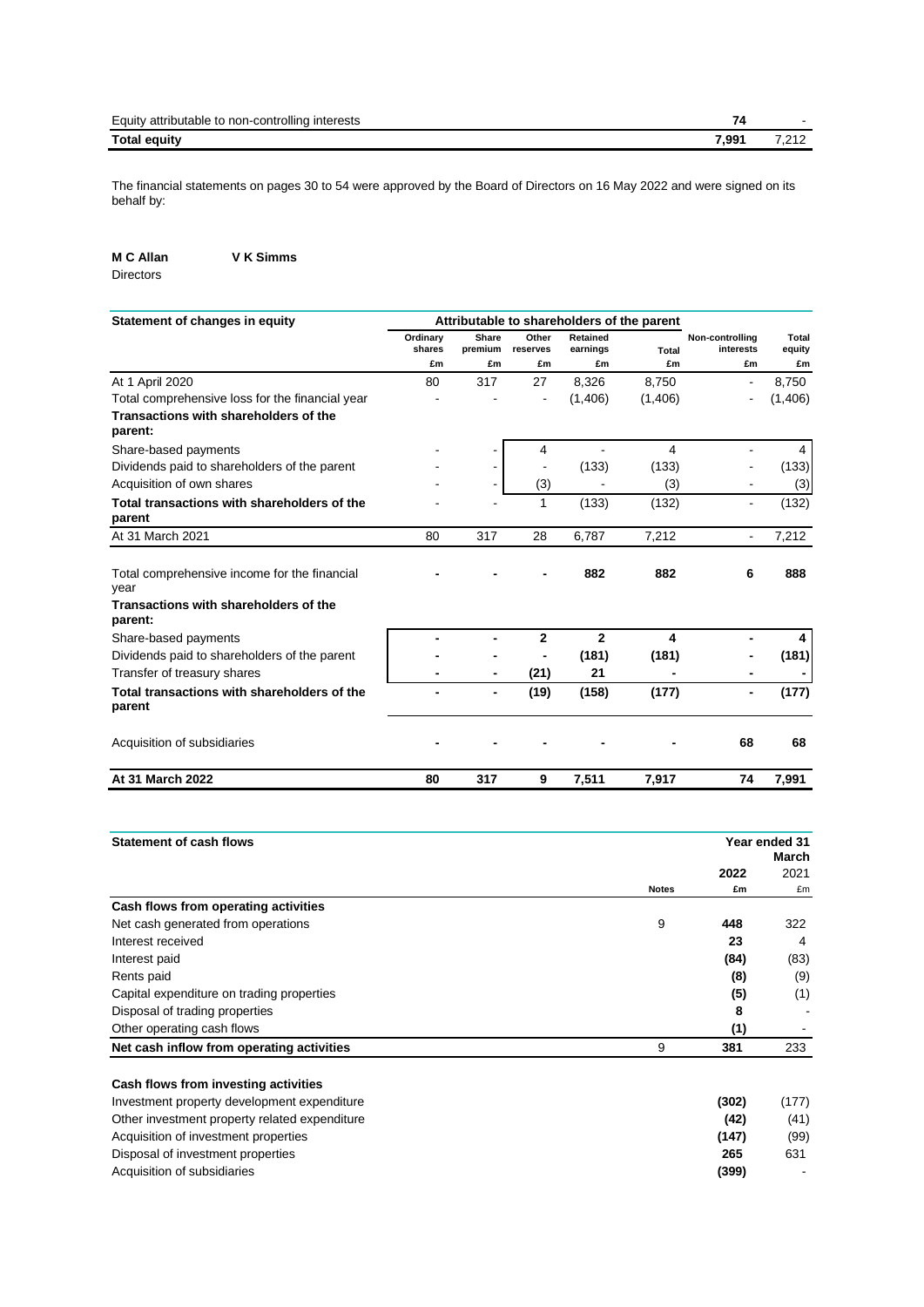| Deferred consideration received                                        |    |       | 10       |
|------------------------------------------------------------------------|----|-------|----------|
| Cash distributions from joint ventures                                 | 12 | 22    | 16       |
| Other investing cash flows                                             |    |       | (6)      |
| Net cash (outflow)/inflow from investing activities                    |    | (603) | 334      |
| Cash flows from financing activities                                   |    |       |          |
| Proceeds from new borrowings (net of finance fees)                     | 14 | 1,053 |          |
| Repayment of bank debt                                                 | 14 | (489) | (1,755)  |
| Redemption of medium term notes                                        | 14 |       | (12)     |
| Premium paid on redemption of medium term notes                        | 14 |       | (3)      |
| Net cash outflow from derivative financial instruments                 |    | (3)   | (12)     |
| Dividends paid to shareholders of the parent                           | 8  | (190) | (127)    |
| Decrease/(increase) in monies held in restricted accounts and deposits |    | (12)  | (1)      |
| Other financing cash flows                                             |    | (9)   | (2)      |
| Net cash inflow/(outflow) from financing activities                    |    | 350   | (1, 912) |
| Increase/(decrease) in cash and cash equivalents for the year          |    | 128   | (1, 345) |
| Cash and cash equivalents at the beginning of the year                 |    |       | 1,345    |
| Cash and cash equivalents at the end of the year                       | 16 | 128   |          |

## **Notes to the financial statements**

### **1. Basis of preparation and consolidation**

#### **Basis of preparation**

These financial statements have been prepared on a going concern basis and in accordance with UK adopted international accounting standards (IFRSs and IFRICs), as applied in accordance with the provisions of the Companies Act 2006. The financial statements have been prepared in Pounds Sterling (rounded to the nearest one million), which is the presentation currency of the Group (Land Securities Group PLC and all its subsidiary undertakings), and under the historical cost convention as modified by the revaluation of investment property, financial assets at fair value through other comprehensive income (without recycling), derivative financial instruments and pension assets.

The preparation of financial statements in conformity with generally accepted accounting principles (GAAP) requires the use of estimates and assumptions that affect the reported amounts of assets and liabilities at the date of the financial statements and the reported amounts of revenues and expenses during the reporting period. Although these estimates are based on management's best knowledge of the amount, event or actions, actual results ultimately may differ from those estimates.

On 16 May 2022, the consolidated financial statements of the Group and this preliminary announcement were authorised for issue in accordance with a resolution of the Directors and will be delivered to the Registrar of Companies following the Group's Annual General Meeting. Statutory accounts for the year ended 31 March 2021 have been filed unqualified and do not contain any statement under Section 498(2) or Section 498(3) of the Companies Act 2006. The annual financial information presented in this preliminary announcement for the year ended 31 March 2022 is based on, and consistent with, the financial information in the Group's audited financial statements for the year ended 31 March 2021. The audit report on these financial statements is unqualified and did not contain a statement under Section 498(2) or 498(3) of the Companies Act 2006. This preliminary announcement does not constitute statutory financial statements of the Group within the meaning of Section 435 of the Companies Act 2006. While the information included in this preliminary announcement has been prepared in accordance with the recognition and measurement criteria of IFRS, this announcement does not itself contain sufficient information to comply with IFRS.

A copy of the Group's Annual Report for the year ended 31 March 2021 can be found on the website at landsec.com/investors.

#### *Going concern*

While the impact of Covid-19 has reduced in the year to 31 March 2022, we are still in a period of recovery and therefore the Directors have continued to place additional focus on the appropriateness of adopting the going concern assumption in preparing the financial statements for the year ended 31 March 2022. The Group's going concern assessment considers changes in the Group's principal risks (see pages 24-27) and is dependent on a number of factors, including our financial performance and continued access to borrowing facilities. Access to our borrowing facilities is dependent on our ability to continue to operate the Group's secured debt structure within its financial covenants, which are described in note 14.

In order to satisfy themselves that the Group has adequate resources to continue as a going concern for the foreseeable future, the Directors have reviewed a cash flow model which considers the impact of pessimistic assumptions on the Group's operating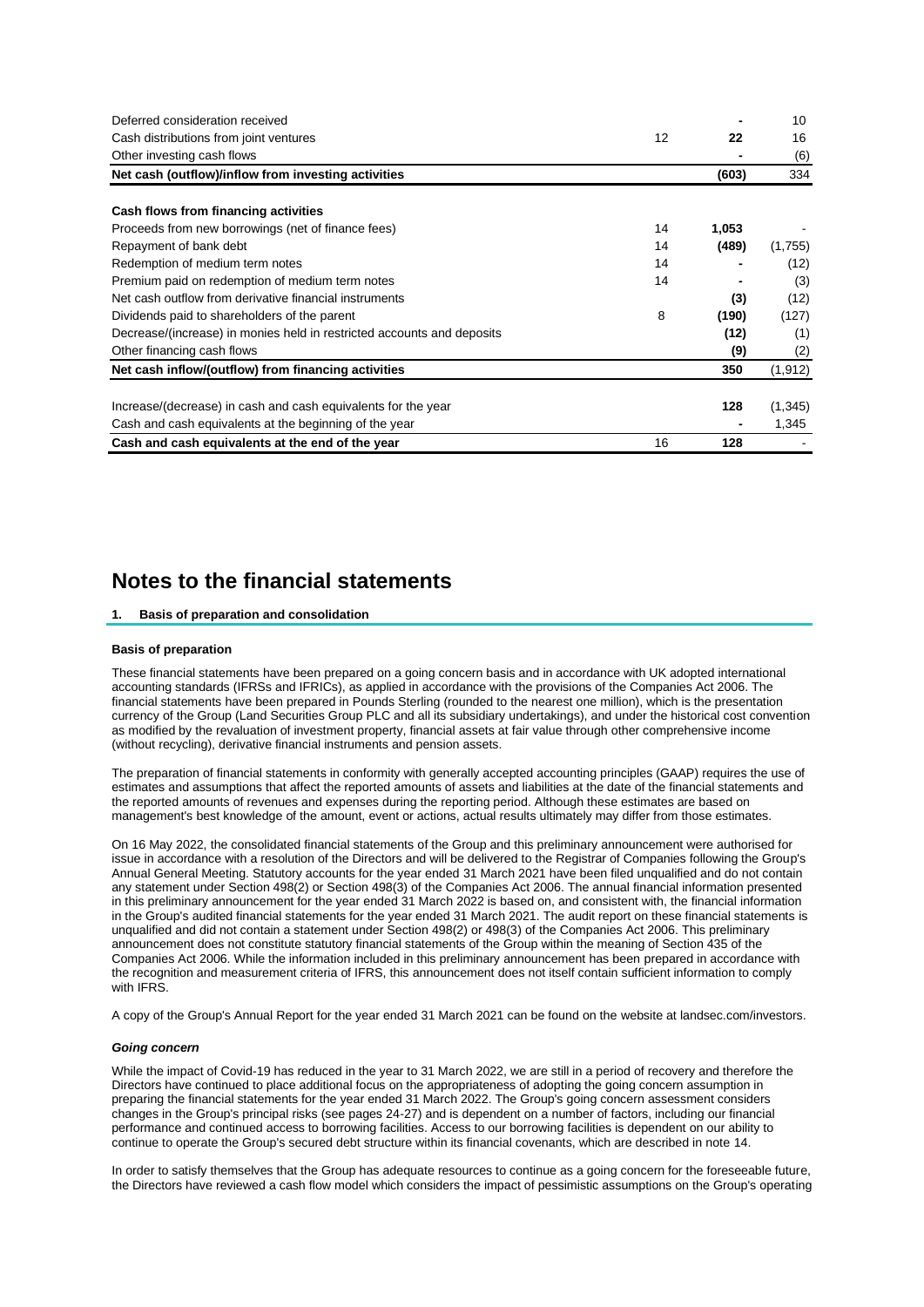environment (the 'Viability scenario'). This model reflects unfavourable macro-economic conditions, a continuation of difficulties experienced collecting rent and service charge from our customers and removes uncommitted acquisitions, disposals and developments. We also assume that we are unable to raise any new finance over this period.

The Group's key metrics from the Viability scenario as at the end of the going concern assessment period, which covers the 16 months to 30 September 2023, are shown below alongside the actual position at 31 March 2022.

| Key metrics                  |               | Viability scenario |
|------------------------------|---------------|--------------------|
|                              | 31 March 2022 | 30 September 2023  |
| Security Group LTV           | 36.4%         | 38.9%              |
| Adjusted net debt            | £4,179m       | £4,363m            |
| EPRA net tangible assets     | £7,888m       | £7,266m            |
| Available financial headroom | £1.1bn        | £1.2bn             |

In our Viability scenario, the Group has sufficient cash reserves, with our Security Group LTV ratio remaining less than 65% and interest cover above 1.45x, for a period of at least 16 months from the date of authorisation of these financial statements. The value of our assets would need to fall from 31 March 2022 values by at least 55% for LTV to reach 65%. The Directors consider the likelihood of this occurring over the going concern assessment period to be remote.

The Security Group requires earnings of at least £155m in the year ending 31 March 2023 for interest cover to remain above 1.45x in the Viability scenario, which would ensure compliance through to the end of the going concern assessment period. Security Group earnings are well above the level required to meet the interest cover covenant. Therefore, the Directors do not anticipate a reduction in Security Group earnings over the period ending 30 September 2023 to a level that would result in a breach of the interest cover covenant.

The Directors have also considered a reverse stress-test scenario which assumes no further rent will be received, to determine when our available cash resources would be exhausted. Even under this extreme scenario, the Group continues to have sufficient cash reserves to continue in operation throughout the going concern assessment period.

Based on these considerations, together with available market information and the Directors' knowledge and experience of the Group's property portfolio and markets, the Directors have adopted the going concern basis in preparing these financial statements for the year ended 31 March 2022.

#### **Basis of consolidation and presentation of results**

The consolidated financial statements for the year ended 31 March 2022 incorporate the financial statements of the Company and all its subsidiary undertakings. Subsidiary undertakings are those entities controlled by the Company. Control exists where an entity is exposed to variable returns and has the ability to affect those returns through its power over the investee.

The results of subsidiaries and joint ventures acquired or disposed of during the year are included from the effective date of acquisition or to the effective date of disposal. Accounting policies of subsidiaries and joint ventures which differ from Group accounting policies are adjusted on consolidation.

Where instruments in a subsidiary held by third parties are redeemable at the option of the holder, these interests are classified as a financial liability, called the redemption liability. The liability is carried at fair value; the value is reassessed at the balance sheet date and movements are recognised in the income statement.

Where equity in a subsidiary is not attributable, directly or indirectly, to the shareholders of the parent, this is classified as a non-controlling interest. Total comprehensive income or loss and the total equity of the Group are attributed to the shareholders of the parent and to the non-controlling interests according to their respective ownership percentages.

Intra-group balances and any unrealised gains and losses arising from intra-group transactions are eliminated in preparing the consolidated financial statements. Unrealised gains arising from transactions with joint ventures are eliminated to the extent of the Group's interest in the joint venture concerned. Unrealised losses are eliminated in the same way, but only to the extent that there is no evidence of impairment.

Our property portfolio is a combination of properties that are wholly owned by the Group, part owned through joint arrangements and properties owned by the Group but where a third party holds a non-controlling interest. Internally, management review the results of the Group on a basis that adjusts for these different forms of ownership to present a proportionate share. The Combined Portfolio, with assets totalling **£12.0bn**, is an example of this approach, reflecting the economic interest we have in our properties regardless of our ownership structure. We consider this presentation provides further understanding to stakeholders of the activities and performance of the Group, as it aggregates the results of all of the Group's property interests which under IFRS are required to be presented across a number of line items in the statutory financial statements.

The same principle is applied to many of the other measures we discuss and, accordingly, a number of our financial measures include the results of our joint ventures and subsidiaries on a proportionate basis. Measures that are described as being presented on a proportionate basis include the Group's share of joint ventures on a line-by-line basis and are adjusted to exclude the non-owned elements of our subsidiaries. This is in contrast to the Group's statutory financial statements, where the Group's interest in joint ventures is presented as one line on the income statement and balance sheet, and all subsidiaries are consolidated at 100% with any non-owned element being adjusted as a non-controlling interest or redemption liability, as appropriate. Our joint operations are presented on a proportionate basis in all financial measures.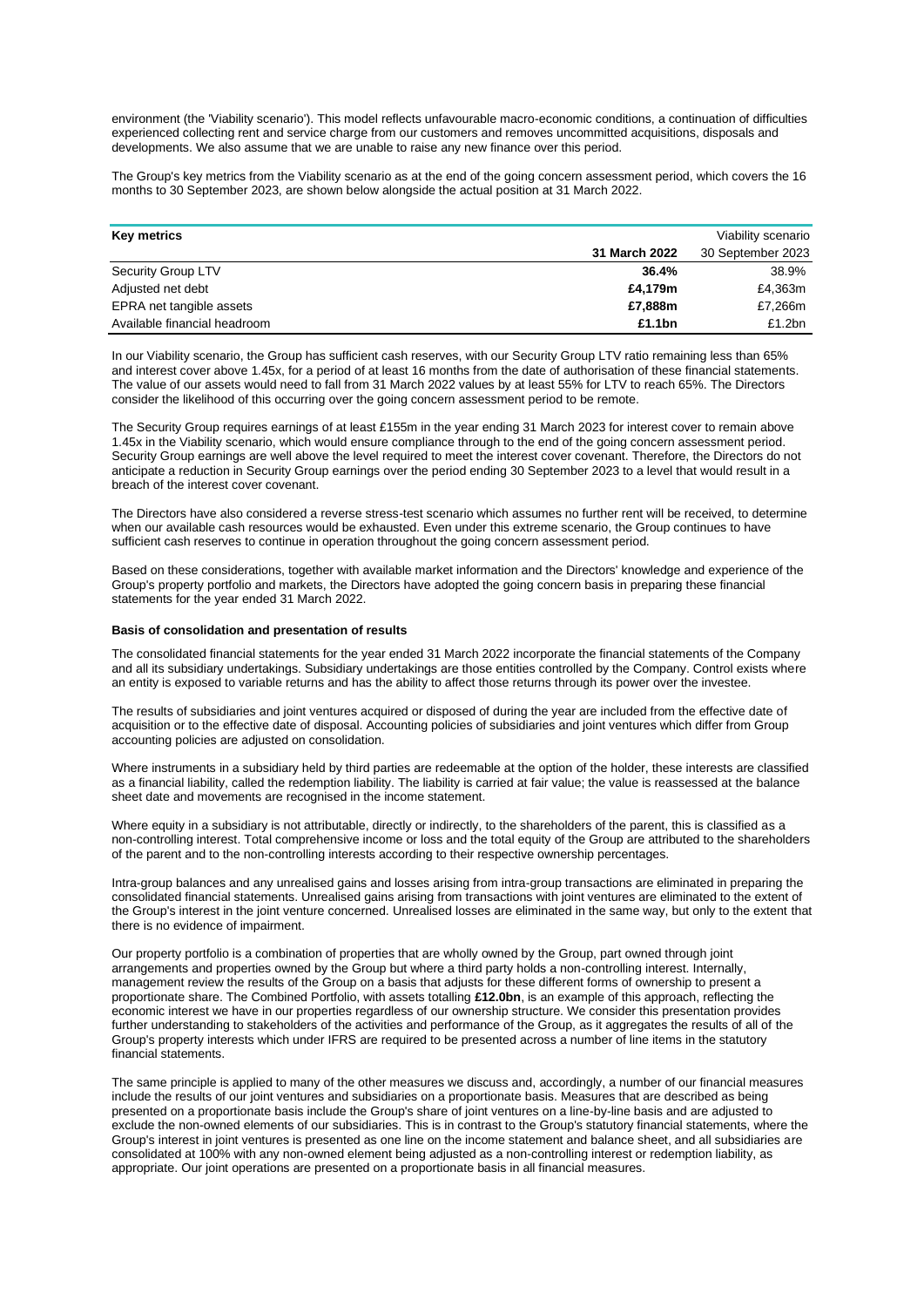EPRA earnings is the Group's measure of the underlying pre-tax profit of the property rental business. EPRA earnings has replaced revenue profit as the Group's primary measure of underlying performance in the year ended 31 March 2022 to align with industry standard. Adjusted earnings, adjusted basic earnings per share and adjusted diluted earnings per share are also no longer reported. There were no differences between these measures at 31 March 2022 and 2021. EPRA earnings excludes all items of a capital nature, such as valuation movements and profits and losses on the disposal of investment properties, as well as exceptional items. The Group believes that EPRA earnings provides additional understanding of the Group's operational performance to shareholders and other stakeholder groups. A full definition of EPRA earnings is given in the Glossary. The components of EPRA earnings are presented on a proportionate basis in note 3. EPRA earnings is an alternative performance measure.

### **2. Changes in accounting policies and standards**

The accounting policies used in these financial statements are consistent with those applied in the last annual financial statements, as amended where relevant to reflect the adoption of new standards, amendments and interpretations which became effective in the year, none of which have had a significant impact on the Group or Company's income statement or balance sheet.

### **Amendments to IFRS**

A number of new standards, amendments to standards and interpretations have been issued but are not yet effective for the Group. The application of these new standards, amendments and interpretations are not expected to have a significant impact on the Group's income statement or balance sheet.

#### **3. Segmental information**

The Group's operations are all in the UK and are managed across four operating segments, being Central London, Major retail destinations (Major retail), Mixed-use urban neighbourhoods (Mixed-use urban) and Subscale sectors.

The Central London segment includes all assets geographically located within central London. Major retail destinations, which was previously referred to as Regional retail, includes all regional shopping centres and shops outside London and our outlets. The Mixed-use urban segment, which was previously referred to as Urban opportunities, includes those assets where we see the most potential for capital investment. There has been no change to the classification of these segments other than the change of name during the year to 31 March 2022. Subscale sectors mainly includes assets that will not be a focus for capital investment and consists of leisure and hotel assets and retail parks.

Management has determined the Group's operating segments based on the information reviewed by Senior Management to make strategic decisions. The chief operating decision maker is the Executive Leadership Team (ELT), comprising the Executive Directors and the Managing Directors. The information presented to ELT includes reports from all functions of the business as well as strategy, financial planning, succession planning, organisational development and Group-wide policies.

The Group's primary measure of underlying profit before tax is EPRA earnings. However, Segment net rental income is the lowest level to which the profit arising from the ongoing operations of the Group is analysed between the four segments. The administrative costs, which are predominantly staff costs for centralised functions, are all treated as administrative expenses and are not allocated to individual segments.

The Group manages its financing structure, with the exception of joint ventures, on a pooled basis. Individual joint ventures may have specific financing arrangements in place. Debt facilities and finance expenses, including those of joint ventures, are managed centrally and are therefore not attributed to a particular segment. Unallocated income and expenses are items incurred centrally which are not directly attributable to one of the segments.

All items in the segmental information note are presented on a proportionate basis. A reconciliation from the Group income statement to the information presented in the segmental information note is included in table 26.

|                                               |                   |                 |                        |                     | 2022  |                   |                 |                        |                     | 2021  |
|-----------------------------------------------|-------------------|-----------------|------------------------|---------------------|-------|-------------------|-----------------|------------------------|---------------------|-------|
| <b>EPRA earnings</b>                          | Central<br>London | Major<br>retail | Mixed-<br>use<br>urban | Subscale<br>sectors | Total | Central<br>London | Major<br>retail | Mixed-<br>use<br>urban | Subscale<br>sectors | Total |
|                                               | £m                | £m              | £m                     | £m                  | £m    | £m                | £m              | £m                     | £m                  | £m    |
| Rental income                                 | 287               | 167             | 43                     | 89                  | 586   | 300               | 162             | 26                     | 81                  | 569   |
| Finance lease interest                        | 6                 | $\blacksquare$  | ۰                      | 2                   | 8     | 9                 |                 |                        | -                   | 9     |
| Gross rental income (before rents<br>payable) | 293               | 167             | 43                     | 91                  | 594   | 309               | 162             | 26                     | 81                  | 578   |
| Rents payable(1)                              | (4)               | (6)             | ۰                      | 2                   | (8)   | (3)               | (5)             |                        | (1)                 | (9)   |
| Gross rental income (after rents<br>payable)  | 289               | 161             | 43                     | 93                  | 586   | 306               | 157             | 26                     | 80                  | 569   |
| Service charge income                         | 40                | 39              | 7                      | -                   | 86    | 39                | 35              | 5                      | ٠                   | 79    |
| Service charge expense                        | (41)              | (45)            | (9)                    | (3)                 | (98)  | (39)              | (38)            | (5)                    | (2)                 | (84)  |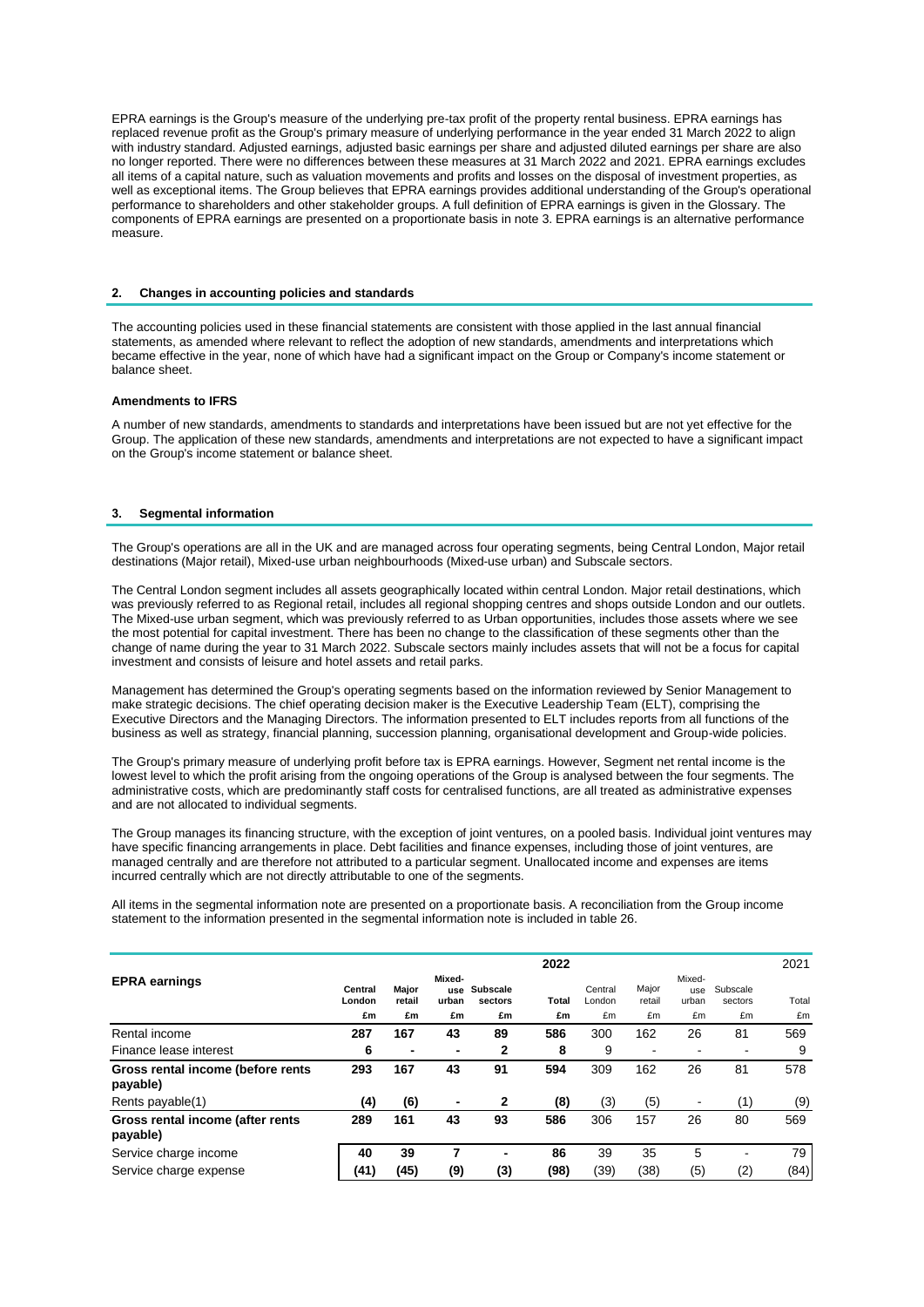| Net service charge expense                                         | (1)  | (6)  | (2)  | (3)  | (12)  | ٠    | (3)  | ٠    | (2)  | (5)   |
|--------------------------------------------------------------------|------|------|------|------|-------|------|------|------|------|-------|
| Other property related income                                      | 13   | 11   | 2    | 2    | 28    | 18   | 10   | 1    | 3    | 32    |
| Direct property expenditure                                        | (42) | (37) | (11) | (14) | (104) | (27) | (23) | (5)  | (9)  | (64)  |
| Movement in bad and doubtful debts<br>provisions                   | (1)  | 13   | 2    | (2)  | 12    | (17) | (69) | (10) | (31) | (127) |
| Segment net rental income                                          | 258  | 142  | 34   | 76   | 510   | 280  | 72   | 12   | 41   | 405   |
| Other income                                                       |      |      |      |      | 3     |      |      |      |      | 2     |
| Administrative expense                                             |      |      |      |      | (82)  |      |      |      |      | (77)  |
| Depreciation                                                       |      |      |      |      | (5)   |      |      |      |      | (5)   |
| <b>EPRA earnings before interest</b>                               |      |      |      |      | 426   |      |      |      |      | 325   |
| Finance income                                                     |      |      |      |      | 9     |      |      |      |      | 15    |
| Finance expense                                                    |      |      |      |      | (70)  |      |      |      |      | (75)  |
| Joint venture finance expense                                      |      |      |      |      | (10)  |      |      |      |      | (14)  |
| <b>EPRA earnings attributable to</b><br>shareholders of the parent |      |      |      |      | 355   |      |      |      |      | 251   |

1. Included within rents payable is lease interest payable of £2m (2021: £2m) for the Central London segment and £2m (2021: £1m) for the Subscale segment.

| Reconciliation of EPRA earnings to profit/(loss) before<br>tax      | 2022         | 2021     |
|---------------------------------------------------------------------|--------------|----------|
|                                                                     | <b>Total</b> | Total    |
|                                                                     | £m           | £m       |
| EPRA earnings attributable to shareholders of the parent            | 355          | 251      |
| <b>Capital and other items</b>                                      |              |          |
| Valuation and profit on disposals                                   |              |          |
| Net surplus/(deficit) on revaluation of investment properties       | 409          | (1,646)  |
| Gain on modification of finance leases                              | 6            |          |
| Movement in impairment charge on trading properties                 | (6)          |          |
| Profit on disposal of investment properties                         | 115          | 5        |
| Profit on disposal of investment in joint ventures                  | 2            |          |
| Profit/(loss) on disposal of trading properties                     | 1            | (1)      |
|                                                                     | 527          | (1,642)  |
| Net finance income/(expense) (excluded from EPRA earnings)          |              |          |
| Fair value movement on interest-rate swaps                          | 16           | (1)      |
| Premium on redemption of medium term notes (MTNs)                   |              | (3)      |
| Other net finance (expense)/income                                  | (15)         | 1        |
|                                                                     | 1            | (3)      |
| <b>Exceptional items</b>                                            |              |          |
| Impairment of intangible asset                                      |              | (4)      |
| Impairment of goodwill                                              | (6)          |          |
|                                                                     | (6)          | (4)      |
| Other                                                               |              |          |
| Gain on settlement of liability                                     |              | 4        |
| Business combination costs                                          | (8)          |          |
| Other                                                               |              | 1        |
|                                                                     | (8)          | 5        |
| Profit/(loss) before tax attributable to shareholders of the parent | 869          | (1, 393) |
| Profit before tax attributable to non-controlling interests         | 6            |          |
| Profit/(loss) before tax(1)                                         | 875          | (1, 393) |

1. Refer to Table 26 for a reconciliation of the Group income statement to the segmental information presented above.

### **4. Performance measures**

In the tables below, we present earnings per share and net assets per share attributable to shareholders of the parent, calculated in accordance with IFRS, together with certain measures defined by the European Public Real Estate Association (EPRA), which have been included to assist comparison between European property companies. Three of the Group's key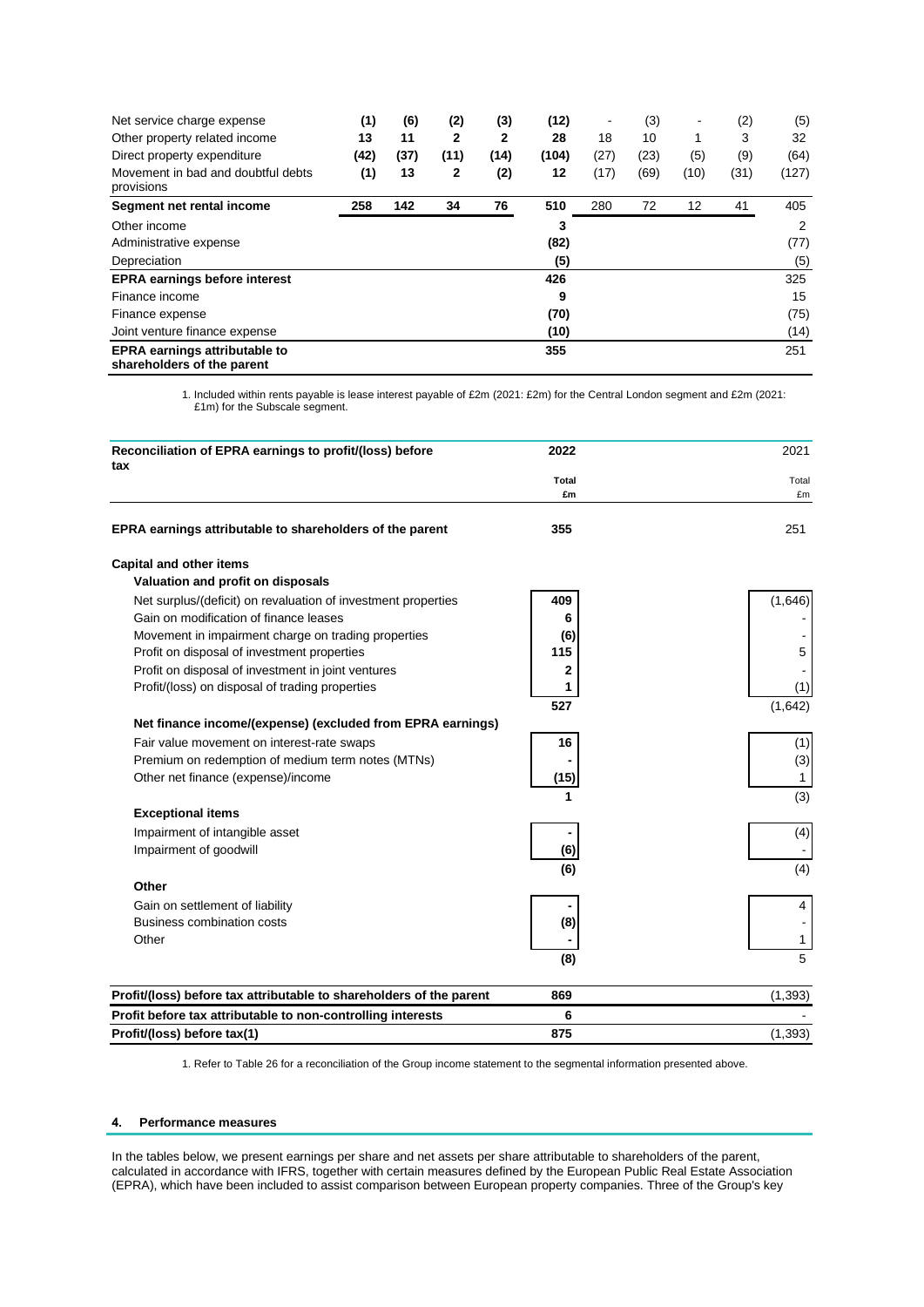financial performance measures are EPRA earnings per share, EPRA Net Tangible Assets per share and total accounting return, which was previously referred to as total business return. There has been no change to the calculation of this measure other than the change of name during the year to 31 March 2022.

EPRA earnings, which is a tax adjusted measure of underlying earnings, is the basis for the calculation of EPRA earnings per share. We believe EPRA earnings and EPRA earnings per share provide further insight into the results of the Group's operational performance to stakeholders as they focus on the rental income performance of the business and exclude Capital and other items which can vary significantly from year to year.

| Earnings per share                                         |                     |                                       | Year ended<br>31 March 2021 |                      |  |
|------------------------------------------------------------|---------------------|---------------------------------------|-----------------------------|----------------------|--|
|                                                            | Profit for the year | 31 March 2022<br><b>EPRA earnings</b> | Loss for the year           | <b>EPRA</b> earnings |  |
|                                                            | £m                  | £m                                    | £m                          | £m                   |  |
| Profit/(loss) attributable to shareholders of the parent   | 869                 | 869                                   | (1, 393)                    | (1, 393)             |  |
| Valuation and profit on disposals                          |                     | (527)                                 |                             | 1,642                |  |
| Net finance (income)/expense (excluded from EPRA earnings) |                     | (1)                                   |                             | 3                    |  |
| <b>Exceptional items</b>                                   |                     | 6                                     |                             | 4                    |  |
| Other                                                      |                     | 8                                     |                             | (5)                  |  |
| Profit/(loss) used in per share calculation                | 869                 | 355                                   | (1, 393)                    | 251                  |  |
|                                                            | <b>IFRS</b>         | <b>EPRA</b>                           | <b>IFRS</b>                 | <b>EPRA</b>          |  |
| Basic earnings/(loss) per share                            | 117.4p              | 48.0p                                 | $(188.2)$ p                 | 33.9p                |  |
| Diluted earnings/(loss) per share(1)                       | 117.1p              | 47.8p                                 | (188.2)p                    | 33.9p                |  |

1. In the year ended 31 March 2021, share options are excluded from the weighted average diluted number of shares when calculating IFRS diluted loss per share because they are not dilutive.

| Net assets per share                                                                 |             |                 | 31 March 2022  | 31 March 2021    |                  |                  |  |  |
|--------------------------------------------------------------------------------------|-------------|-----------------|----------------|------------------|------------------|------------------|--|--|
|                                                                                      | Net assets  | <b>EPRA NDV</b> | <b>EPRANTA</b> | Net assets       | EPRA NDV         | <b>EPRANTA</b>   |  |  |
|                                                                                      | £m          | £m              | £m             | £m               | £m               | £m               |  |  |
| Net assets attributable to shareholders of the parent                                | 7,917       | 7,917           | 7,917          | 7,212            | 7,212            | 7,212            |  |  |
| (Shortfall)/excess of fair value over net investment in finance leases<br>book value |             | (6)             | (6)            |                  | 93               | 93               |  |  |
| Deferred tax liability on intangible asset                                           |             |                 | 1              |                  |                  |                  |  |  |
| Goodwill on deferred tax liability                                                   |             | (1)             | (1)            |                  | (1)              | (1)              |  |  |
| Other intangible asset                                                               |             |                 | (2)            |                  |                  | (2)              |  |  |
| Fair value of interest-rate swaps                                                    |             |                 | (21)           |                  |                  | (3)              |  |  |
| Excess of fair value of debt over book value (note 14)                               |             | (107)           |                |                  | (244)            |                  |  |  |
| Net assets used in per share calculation                                             | 7,917       | 7,803           | 7,888          | 7,212            | 7,060            | 7,300            |  |  |
|                                                                                      |             |                 |                |                  |                  |                  |  |  |
|                                                                                      | <b>IFRS</b> | <b>EPRA NDV</b> | <b>EPRANTA</b> | <b>IFRS</b>      | <b>EPRA NDV</b>  | <b>EPRANTA</b>   |  |  |
| Net assets per share                                                                 | 1,070p      | n/a             | n/a            | 975 <sub>p</sub> | n/a              | n/a              |  |  |
| Diluted net assets per share                                                         | 1,067p      | 1,052p          | 1,063p         | 973 <sub>p</sub> | 953 <sub>p</sub> | 985 <sub>p</sub> |  |  |

| Number of shares                 |                                    | 2022                |                             | 2021                |
|----------------------------------|------------------------------------|---------------------|-----------------------------|---------------------|
|                                  | <b>Weighted average</b><br>million | 31 March<br>million | Weighted average<br>million | 31 March<br>million |
| Ordinary shares                  | 751                                | 751                 | 751                         | 751                 |
| Treasury shares                  | (7)                                | (7)                 | (10)                        | (10)                |
| Own shares                       | (4)                                | (4)                 | (1)                         | (1)                 |
| Number of shares - basic         | 740                                | 740                 | 740                         | 740                 |
| Dilutive effect of share options | 2                                  |                     |                             |                     |
| Number of shares - diluted       | 742                                | 742                 | 741                         | 741                 |

Total accounting return is calculated as the cash dividends per share paid in the year plus the change in EPRA NTA per share, divided by the opening EPRA NTA per share. We consider this to be a useful measure for shareholders as it gives an indication of the total return on equity over the year.

| Total accounting return based on EPRA NTA           | Year ended<br>31 March 2022 | Year ended<br>31 March 2021 |
|-----------------------------------------------------|-----------------------------|-----------------------------|
|                                                     | pence                       | pence                       |
| Increase/(decrease) in EPRA NTA per share           | 78                          | (207)                       |
| Dividend paid per share in the year (note 8)        | 25                          | 18                          |
| Total return (a)                                    | 103                         | (189)                       |
| EPRA NTA per share at the beginning of the year (b) | 985                         | 1.192                       |
| Total accounting return (a/b)                       | 10.5%                       | $-15.9%$                    |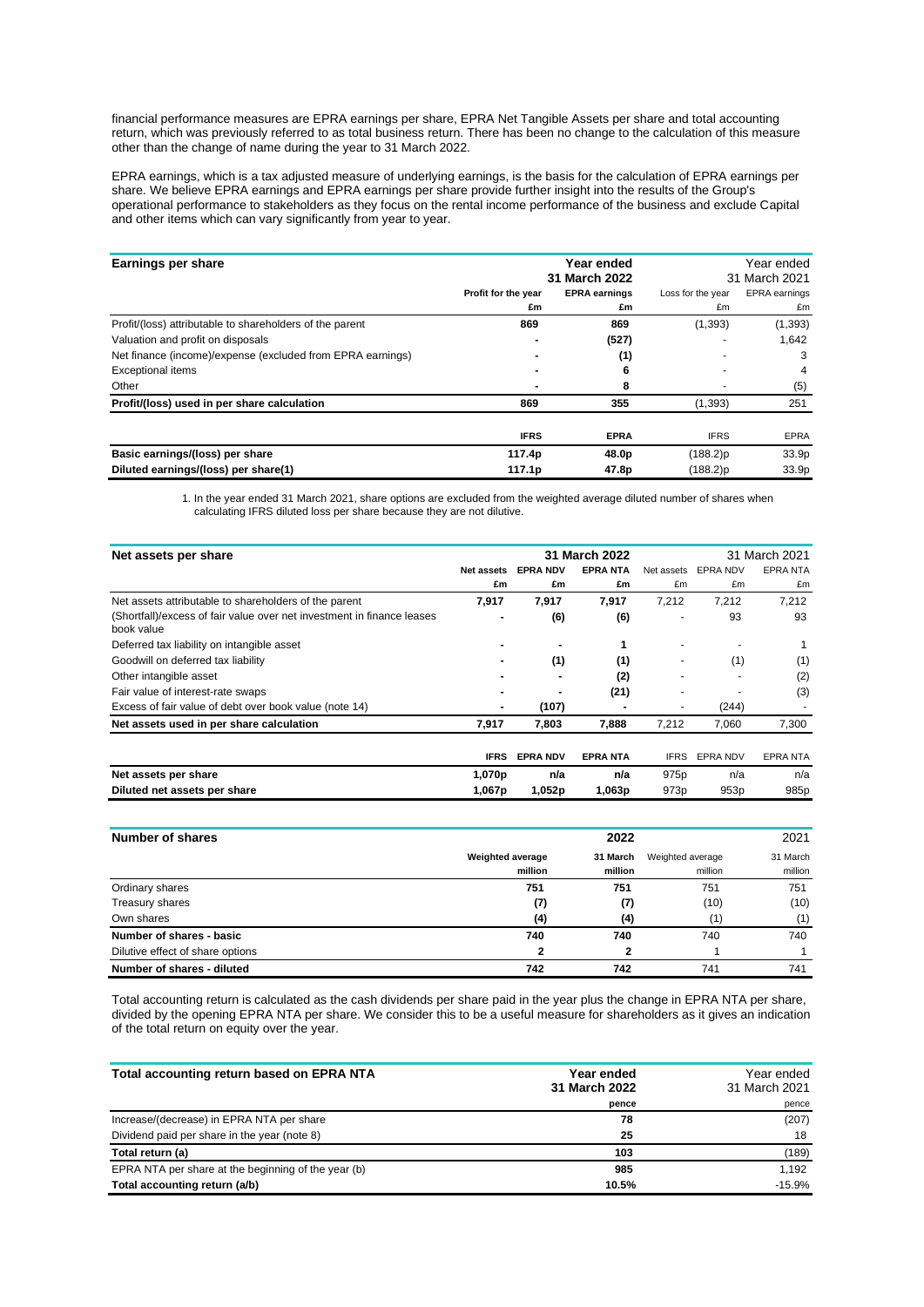#### **5. Revenue**

All revenue is classified within the 'EPRA earnings' column of the income statement, with the exception of proceeds from the sale of trading properties, income from long-term development contracts and the non-owned element of the Group's subsidiaries which are presented in the 'Capital and other items' column.

|                                                           |      |                                                 | 2022  |                  |                            | 2021  |
|-----------------------------------------------------------|------|-------------------------------------------------|-------|------------------|----------------------------|-------|
|                                                           |      | <b>EPRA</b> Capital and<br>earnings other items | Total | EPRA<br>earnings | Capital and<br>other items | Total |
|                                                           | £m   | £m                                              | £m    | £m               | £m                         | £m    |
| Rental income (excluding adjustment for lease incentives) | 552  | 3(1)                                            | 555   | 548              |                            | 548   |
| Adjustment for lease incentives                           | (18) |                                                 | (18)  | (29)             |                            | (29)  |
| <b>Rental income</b>                                      | 534  | 3                                               | 537   | 519              |                            | 519   |
| Service charge income                                     | 77   | 1(1)                                            | 78    | 70               |                            | 70    |
| Trading property sales proceeds                           |      | 27                                              | 27    |                  |                            |       |
| Other property related income                             | 25   |                                                 | 25    | 31               |                            | 31    |
| Finance lease interest                                    | 8    |                                                 | 8     | 9                |                            | 9     |
| Long-term development contract income                     |      |                                                 | 1     |                  |                            |       |
| Gain on settlement of liability                           |      |                                                 |       |                  | 4                          | 4     |
| Other income                                              |      |                                                 | 3     | 2                |                            |       |
| Revenue per the income statement                          | 647  | 32                                              | 679   | 631              | 4                          | 635   |

1. The Group acquired a 75% interest in MediaCity on 2 November 2021. This represents the 25% interest in MediaCity which is not owned by the Group, but which is consolidated in the Group numbers.

The following table reconciles revenue per the income statement to the individual components of revenue presented in note 3.

|                                              |       |                                   |                                       | 2022  |       |                                   |                                           | 2021  |
|----------------------------------------------|-------|-----------------------------------|---------------------------------------|-------|-------|-----------------------------------|-------------------------------------------|-------|
|                                              | Group | Joint<br>ventures subsidiaries(1) | Adjustment<br>for non-wholly<br>owned | Total | Group | Joint<br>ventures subsidiaries(1) | Adjustment<br>for<br>non- wholly<br>owned | Total |
|                                              | £m    | £m                                | £m                                    | £m    | £m    | £m                                | £m                                        | £m    |
| Rental income                                | 537   | 52                                | (3)                                   | 586   | 519   | 50                                |                                           | 569   |
| Service charge income                        | 78    | 9                                 | (1)                                   | 86    | 70    | 9                                 | -                                         | 79    |
| Trading property sales proceeds              | 27    | 15                                |                                       | 42    |       | 4                                 |                                           | 4     |
| Other property related income                | 25    | 3                                 |                                       | 28    | 31    |                                   |                                           | 32    |
| Finance lease interest                       | 8     |                                   |                                       | 8     | 9     |                                   |                                           | 9     |
| Long-term development contract<br>income     |       |                                   | -                                     | 1     | -     |                                   |                                           |       |
| Gain on settlement of liability              |       |                                   |                                       |       | 4     |                                   |                                           |       |
| Other income                                 | 3     |                                   |                                       | 3     | 2     | 2                                 |                                           |       |
| Revenue in the segmental<br>information note | 679   | 79                                | (4)                                   | 754   | 635   | 67                                |                                           | 702   |

1. The Group acquired a 75% interest in MediaCity on 2 November 2021. This represents the 25% interest in MediaCity which is not owned by the Group, but which is consolidated in the Group numbers.

### **6. Costs**

All costs are classified within the 'EPRA earnings' column of the income statement, with the exception of the cost of sale of trading properties, costs arising on long-term development contracts, amortisation and impairments of intangible assets, and other attributable costs, arising on business combinations and the non-owned element of the Group's subsidiaries which are presented in the 'Capital and other items' column.

|                        |    |                                                 | 2022         |                  |                            | 2021  |
|------------------------|----|-------------------------------------------------|--------------|------------------|----------------------------|-------|
|                        |    | <b>EPRA</b> Capital and<br>earnings other items | <b>Total</b> | EPRA<br>earnings | Capital and<br>other items | Total |
|                        | £m | £m                                              | £m           | £m               | £m                         | £m    |
| Rents payable          |    | ۰                                               |              |                  | ٠                          |       |
| Service charge expense | 88 | 2(1)                                            | 90           | 75               | $\overline{\phantom{0}}$   | 75    |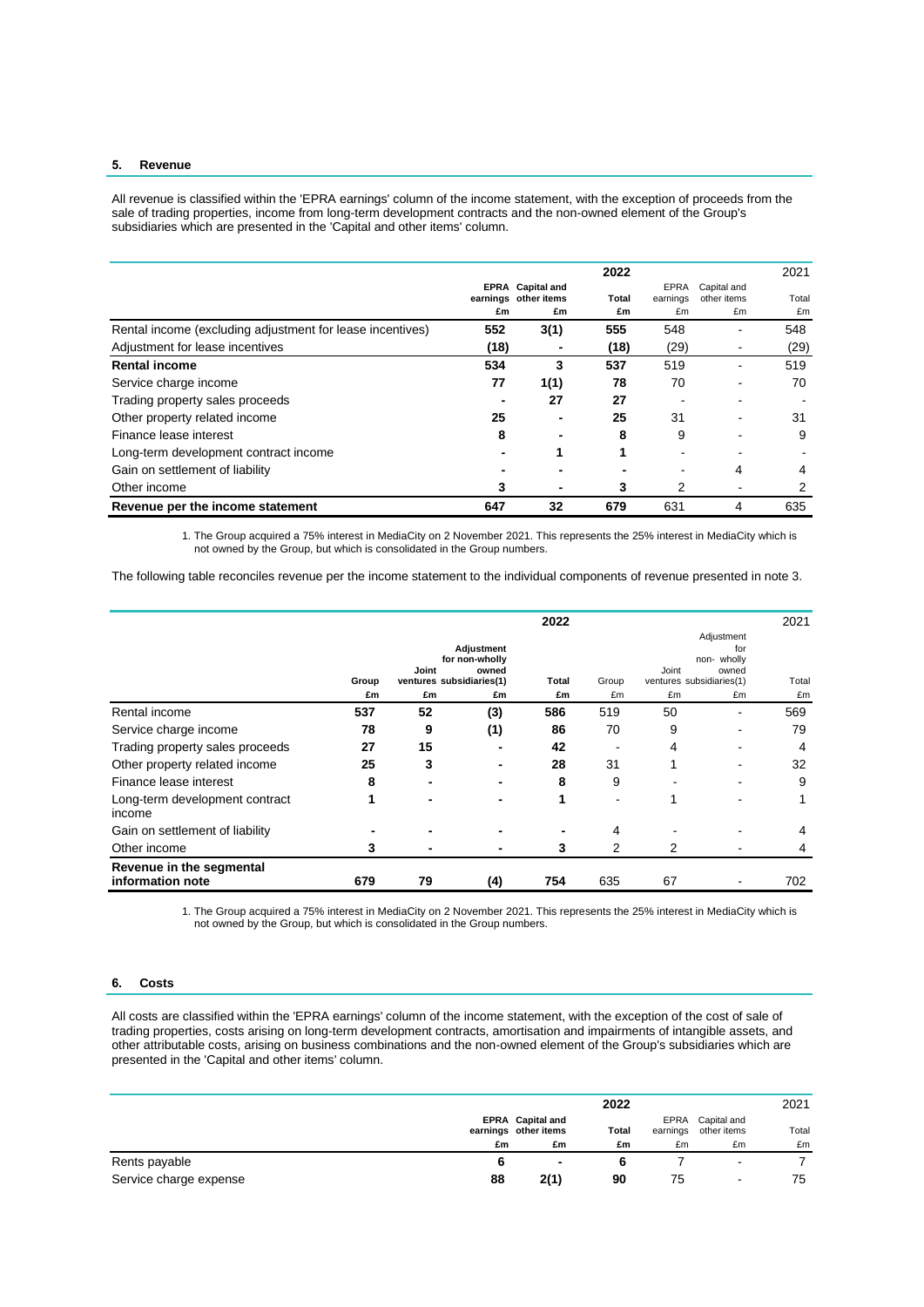| Direct property expenditure                          | 94  |    | 94  | 56  |   | 56  |
|------------------------------------------------------|-----|----|-----|-----|---|-----|
| Administrative expenses                              | 85  |    | 85  | 80  |   | 80  |
| Impairment of trading properties                     |     | 6  | 6   |     |   |     |
| Cost of trading property disposals                   |     | 25 | 25  |     |   |     |
| Long-term development contract expenditure           |     |    |     |     |   |     |
| Amortisation of other intangible asset               |     |    |     |     |   |     |
| Impairment of intangible asset                       |     |    |     |     |   |     |
| Impairment of goodwill                               |     |    | 6   |     |   |     |
| Business combination costs                           |     | 8  | 8   |     |   |     |
| Costs - other per the income statement               | 273 | 48 | 321 | 218 | 5 | 223 |
| Movement in bad and doubtful debts expense - rent    | (9) |    | (9) | 98  |   | 98  |
| Movement in bad and doubtful debts expense - service |     |    |     |     |   |     |
| charge                                               | (4) |    | (4) | 12  |   | 12  |
| Total costs per the income statement                 | 260 | 48 | 308 | 328 | 5 | 333 |

1. The Group acquired a 75% interest in MediaCity on 2 November 2021. This represents the 25% interest in MediaCity which is not owned by the Group, but which is consolidated in the Group numbers.

The following table reconciles costs per the income statement to the individual components of costs presented in note 3.

|                                                                |                                                |                                |     | 2022               |                   |                                       |    | 2021        |
|----------------------------------------------------------------|------------------------------------------------|--------------------------------|-----|--------------------|-------------------|---------------------------------------|----|-------------|
|                                                                | Adjustment<br>for non-wholly<br>Joint<br>owned |                                |     |                    | Joint             | Adjustment for<br>non-wholly<br>owned |    |             |
|                                                                | Group<br>£m                                    | ventures subsidiaries(1)<br>£m | £m  | <b>Total</b><br>£m | Group<br>£m       | ventures subsidiaries(1)<br>£m        | £m | Total<br>£m |
| Rents payable                                                  | 6                                              | $\mathbf{2}$                   |     | 8                  | 7                 | 2                                     |    | 9           |
| Service charge expense                                         | 90                                             | 10                             | (2) | 98                 | 75                | 9                                     |    | 84          |
| Direct property expenditure                                    | 94                                             | 10                             |     | 104                | 56                | 8                                     |    | 64          |
| Administrative expenses                                        | 85                                             | $\mathbf{2}$                   |     | 87                 | 80                | 2                                     |    | 82          |
| Impairment of trading properties                               | 6                                              |                                |     | 6                  |                   |                                       |    |             |
| Cost of trading property disposals                             | 25                                             | 16                             |     | 41                 |                   | 5                                     |    | 5           |
| Long-term development contract<br>expenditure                  |                                                |                                |     |                    |                   |                                       |    |             |
| Amortisation of other intangible asset                         |                                                |                                |     |                    |                   |                                       |    |             |
| Impairment of intangible asset                                 |                                                |                                |     |                    | 4                 |                                       |    | 4           |
| Impairment of goodwill                                         | 6                                              |                                |     | 6                  |                   |                                       |    |             |
| <b>Business combination costs</b>                              | 8                                              |                                |     | 8                  |                   |                                       |    |             |
| Movement in bad and doubtful debts<br>expense - rent           | (9)                                            | 2                              |     | (7)                | 98                | 15                                    |    | 113         |
| Movement in bad and doubtful debts<br>expense - service charge | (4)                                            | (1)                            |     | (5)                | $12 \overline{ }$ | 2                                     |    | 14          |
| Costs in the segmental information<br>note                     | 308                                            | 41                             | (2) | 347                | 333               | 44                                    |    | 377         |

1. The Group acquired a 75% interest in MediaCity on 2 November 2021. This represents the 25% interest in MediaCity which is not owned by the Group, but which is consolidated in the Group numbers.

### **7. Net finance expense**

|                                            |          | <b>EPRA</b> | Capital<br>and<br>other | 2022     |       | Capital<br>EPRA and other | 2021 |
|--------------------------------------------|----------|-------------|-------------------------|----------|-------|---------------------------|------|
|                                            | earnings | items       | Total                   | earnings | items | Total                     |      |
|                                            | £m       | £m          | £m                      | £m       | £m    | £m                        |      |
| <b>Finance income</b>                      |          |             |                         |          |       |                           |      |
| Interest receivable from joint ventures    | 9        |             | 9                       | 15       |       | 15                        |      |
| Fair value movement on interest-rate swaps | -        | 16          | 16                      | -        | ۰     |                           |      |
| Fair value movement on other derivatives   |          |             | $\blacksquare$          |          |       |                           |      |
|                                            | 9        | 16          | 25                      | 15       |       | 16                        |      |
| <b>Finance expense</b>                     |          |             |                         |          |       |                           |      |
| Bond and debenture debt                    | (67)     |             | (67)                    | (68)     |       | (68)                      |      |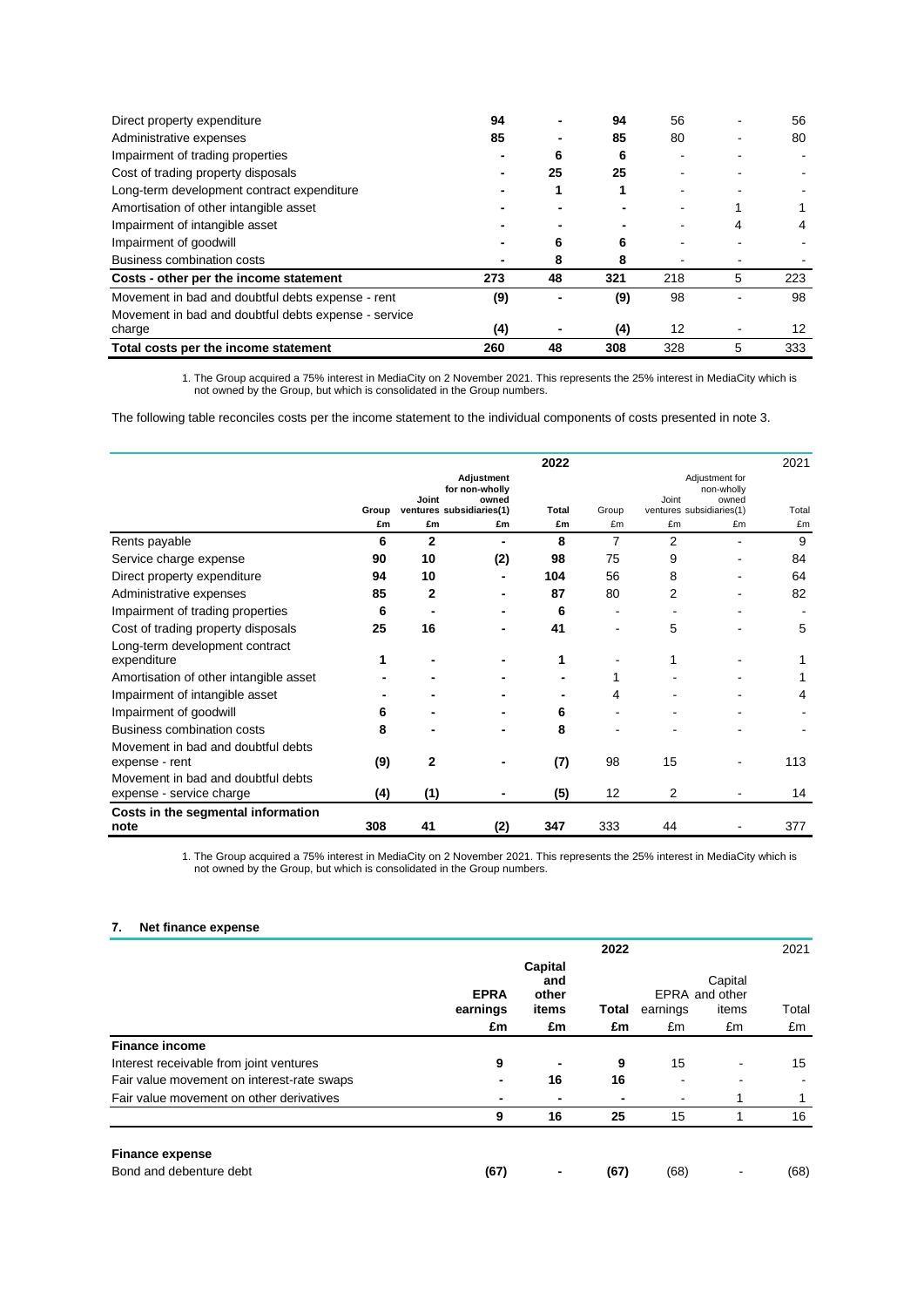| Bank and other short-term borrowings                 | (19) |      | (19)  | (17) |     | (17) |
|------------------------------------------------------|------|------|-------|------|-----|------|
| Fair value movement on interest-rate swaps           |      |      |       |      | (1) | (1)  |
| Premium on redemption of medium term notes           |      |      |       |      | (3) | (3)  |
| Other interest payable                               | (1)  | (15) | (16)  | (1)  |     | (1)  |
|                                                      | (87) | (15) | (102) | (86) | (4) | (90) |
| Interest capitalised in relation to properties under |      |      |       |      |     |      |
| development                                          | 17   |      | 17    | 11   |     | 11   |
|                                                      | (70) | (15) | (85)  | (75) | (4) | (79) |
| Net finance (expense)/income                         | (61) |      | (60)  | (60) | (3) | (63) |
| Joint venture net finance expense                    | (10) |      |       | (14) |     |      |
| Net finance expense included in EPRA earnings        | (71) |      |       | (74) |     |      |

Lease interest payable of **£4m** (2021: £3m) is included within rents payable as detailed in note 3.

### **8. Dividends**

| Dividends paid                                     |                     |            |                 |       | Year ended 31 March |      |
|----------------------------------------------------|---------------------|------------|-----------------|-------|---------------------|------|
|                                                    |                     |            | Pence per share |       | 2022                | 2021 |
|                                                    | <b>Payment date</b> | <b>PID</b> | Non-PID         | Total | £m                  | £m   |
| For the year ended 31 March 2020:                  |                     |            |                 |       |                     |      |
| Third interim                                      |                     |            |                 |       |                     |      |
| Final                                              |                     |            |                 |       |                     |      |
| For the year ended 31 March 2021:                  |                     |            |                 |       |                     |      |
| First interim                                      |                     |            |                 |       |                     |      |
| Second interim                                     | 4 January 2021      | 12.00      |                 | 12.00 |                     | 89   |
| Third interim                                      | 30 March 2021       | 6.00       |                 | 6.00  |                     | 44   |
| Final                                              | 23 July 2021        | 9.00       | $\blacksquare$  | 9.00  | 66                  |      |
| For the year ended 31 March 2022:                  |                     |            |                 |       |                     |      |
| First interim                                      | 8 October<br>2021   | 7.00       |                 | 7.00  | 52                  |      |
| Second interim                                     | 4 January<br>2022   | 8.50       |                 | 8.50  | 63                  |      |
| <b>Gross dividends</b>                             |                     |            |                 |       | 181                 | 133  |
| Dividends in the statement of changes in<br>equity |                     |            |                 |       | 181                 | 133  |
| Timing difference on payment of withholding<br>tax |                     |            |                 |       | 9                   | (6)  |
| Dividends in the statement of cash flows           |                     |            |                 |       | 190                 | 127  |

The third quarterly interim dividend of **8.5p** per ordinary share, or **£63m** in total (2021: 6.0p or £44m in total), was paid on 7 April 2022 as a Property Income Distribution (PID). The Board has recommended a final dividend for the year ended 31 March 2022 of **13.0p** per ordinary share (2021: 9.0p) to be paid as a PID. This final dividend will result in a further estimated distribution of **£96m** (2021: actual distribution of £66m). Subject to shareholders' approval at the Annual General Meeting, the final dividend will be paid on 22 July 2022 to shareholders registered at the close of business on 17 June 2022.

The total dividend paid and recommended in respect of the year ended 31 March 2022 is **37.0p** per ordinary share (2021: 27.0p) resulting in a total estimated distribution of **£274m** (2021: actual distribution of £199m).

The first quarterly dividend for the year ending 31 March 2023 will be paid in October 2022 and will be announced in due course.

A Dividend Reinvestment Plan (DRIP) has been available in respect of all dividends paid during the year. The last day for DRIP elections for the final dividend is close of business on 1 July 2022.

| 9.<br>Net cash generated from operations                                        |       |          |
|---------------------------------------------------------------------------------|-------|----------|
| Reconciliation of operating profit/(loss) to net cash generated from operations | 2022  | 2021     |
|                                                                                 | £m    | £m       |
| <b>Operating profit/(loss)</b>                                                  | 935   | (1, 330) |
| <b>Adjustments for:</b>                                                         |       |          |
| Net (surplus)/deficit on revaluation of investment properties                   | (416) | 1.448    |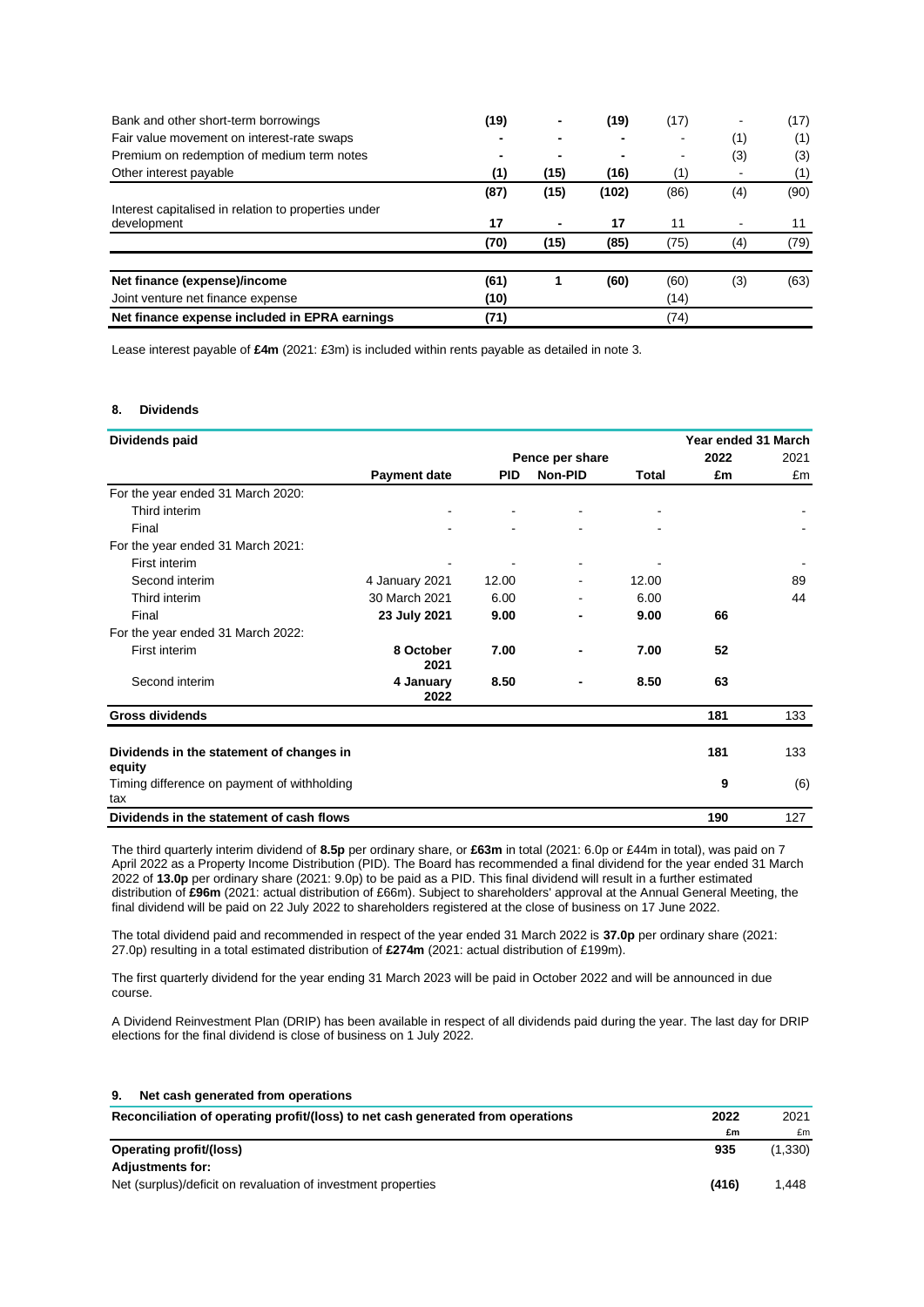| Gain on modification of finance leases                    | (6)   |      |
|-----------------------------------------------------------|-------|------|
| Profit on disposal of trading properties                  | (2)   |      |
| Profit on disposal of investment properties               | (107) | (8)  |
| Profit on disposal of investment in joint ventures        | (2)   |      |
| Share of (profit)/loss from joint ventures and associates | (33)  | 192  |
| Share-based payment charge                                | 4     | 4    |
| Impairment of intangible asset                            |       | 4    |
| Impairment of goodwill                                    | 6     |      |
| (Reversal)/impairment of investment in subsidiary         |       |      |
| Rents payable                                             | 8     |      |
| Depreciation                                              | 5     | 5    |
| Other                                                     |       | 6    |
|                                                           | 399   | 328  |
| Changes in working capital:                               |       |      |
| Decrease in receivables                                   | 28    | 8    |
| Increase/(decrease) in payables and provisions            | 21    | (14) |
| Net cash generated from operations                        | 448   | 322  |

| Reconciliation to adjusted net cash inflow from operating activities |     | 2021 |
|----------------------------------------------------------------------|-----|------|
|                                                                      | £m  | £m   |
| Net cash inflow from operating activities                            | 381 | 233  |
| Joint ventures net cash inflow from operating activities             | 23  | 19   |
| Trading property disposals                                           | (8) | (4)  |
| Trading property capital expenditure                                 | 5   |      |
| Adjusted net cash inflow from operating activities(1)                | 401 | 249  |

1. Includes cash inflows relating to the interest in MediaCity which is not owned by the Group, but which is consolidated in the Group numbers.

### **10. Investment properties**

|                                                               | 2022   | 2021     |
|---------------------------------------------------------------|--------|----------|
|                                                               | £m     | £m       |
| Net book value at the beginning of the year                   | 9,607  | 11,297   |
| Acquired through acquisition of group of subsidiaries         | 619    |          |
| Acquisitions of investment properties                         | 247    | 115      |
| Capital expenditure                                           | 343    | 221      |
| Capitalised interest                                          | 17     | 11       |
| Net movement in head leases capitalised(1)                    | 62     |          |
| <b>Disposals</b>                                              | (98)   | (579)    |
| Net surplus/(deficit) on revaluation of investment properties | 416    | (1, 448) |
| Transfers to trading properties                               | (6)    | (11)     |
| Net book value at the end of the year                         | 11.207 | 9.607    |

1. See note 14 for details of the amounts payable under head leases and note 3 for details of the rents payable in the income statement.

The market value of the Group's investment properties, as determined by the Group's external valuers, differs from the net book value presented in the balance sheet due to the Group presenting tenant finance leases, head leases and lease incentives separately. The following table reconciles the net book value of the investment properties to the market value.

|                                               |                                                            |      |                                                                                           | 2022   |        |      |                                    | 2021                                                                          |  |  |
|-----------------------------------------------|------------------------------------------------------------|------|-------------------------------------------------------------------------------------------|--------|--------|------|------------------------------------|-------------------------------------------------------------------------------|--|--|
|                                               | Group<br>(excl. joint<br>Joint<br>ventures)<br>ventures(1) |      | Adiustment<br>for non-<br>wholly<br>owned<br>subsidiaries<br><b>Combined</b><br>Portfolio |        | (2)    |      | Group<br>(excl. joint<br>ventures) | Adjustment<br>for non-wholly<br>Joint<br>owned<br>ventures(1) subsidiaries(2) |  |  |
|                                               | £m                                                         | £m   | £m                                                                                        | £m     | £m     | £m   | £m                                 | £m                                                                            |  |  |
| Market value                                  | 11,362                                                     | 800  | (145)                                                                                     | 12,017 | 10.025 | 766  |                                    | 10.791                                                                        |  |  |
| Less: properties treated as finance<br>leases | (66)                                                       |      | ٠                                                                                         | (66)   | (249)  |      |                                    | (249)                                                                         |  |  |
| Plus: head leases capitalised                 | 123                                                        | 9    | ٠                                                                                         | 132    | 61     | 9    |                                    | 70                                                                            |  |  |
| Less: tenant lease incentives                 | (212)                                                      | (38) | ٠                                                                                         | (250)  | (230)  | (40) |                                    | (270)                                                                         |  |  |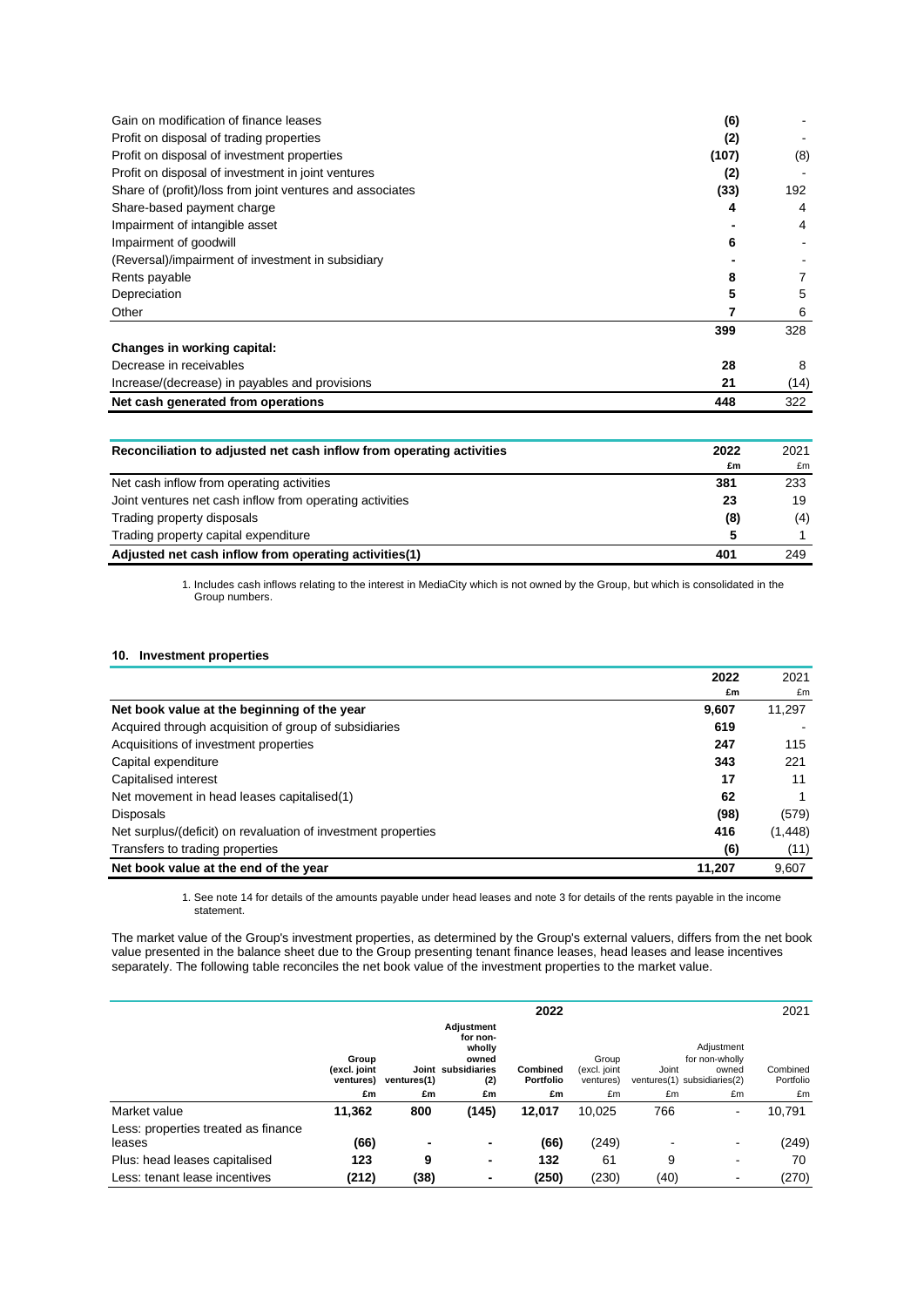| Net book value                                                      | 11.207 | 771 | (145) | 11.833 | 9.607    | 735   |        | 10.342  |
|---------------------------------------------------------------------|--------|-----|-------|--------|----------|-------|--------|---------|
| Net surplus/(deficit) on<br>revaluation of investment<br>properties | 416    | (3) | (4)   | 409    | (1, 448) | (198) | $\sim$ | (1,646) |

1. Refer to note 12 for a breakdown of this amount by entity.

2. The Group acquired a 75% interest in MediaCity on 2 November 2021. This represents the 25% interest in MediaCity which is not owned by the Group, but which is consolidated in the Group numbers The Group acquired a 75% interest in MediaCity on 2 November 2021. This represents the 25% interest in MediaCity which is not owned by the Group, but which is consolidated in the Group numbers.

The net book value of leasehold properties where head leases have been capitalised is **£2,908m** (2021: £2,484m).

Investment properties include capitalised interest of **£249m** (2021: £232m). The average rate of interest capitalisation for the year is **2.5%** (2021: 2.6%). The gross historical cost of investment properties is **£8,604m** (2021: £7,554m).

### **11. Trading properties**

|                                            | Development land and<br>infrastructure | <b>Residential</b> | Total |
|--------------------------------------------|----------------------------------------|--------------------|-------|
|                                            | £m                                     | £m                 | £m    |
| At 1 April 2020                            | 24                                     |                    | 24    |
| Transfer from investment properties        |                                        | 11                 | 11    |
| Capital expenditure                        |                                        |                    |       |
| At 31 March 2021                           | 24                                     | 12                 | 36    |
| <b>Transfer from investment properties</b> |                                        | 6                  | 6     |
| <b>Acquisitions</b>                        | 128                                    |                    | 128   |
| <b>Capital expenditure</b>                 |                                        | 5                  | 6     |
| <b>Disposals</b>                           | (25)                                   |                    | (25)  |
| <b>Impairment provision</b>                |                                        | (6)                | (6)   |
| At 31 March 2022                           | 128                                    | 17                 | 145   |

The cumulative impairment provision at 31 March 2022 in respect of Development land and infrastructure was **£nil** (2021: £nil) and in respect of Residential was **£6m** (2021: £nil).

### **12. Joint arrangements**

The Group's principal joint arrangements are described below:

| Joint ventures                                      | <b>Percentage owned Business</b><br>& voting rights(1) | segment                           | Year end<br>date(2) | Joint venture partner                                                               |
|-----------------------------------------------------|--------------------------------------------------------|-----------------------------------|---------------------|-------------------------------------------------------------------------------------|
| Held at 31 March 2022                               |                                                        |                                   |                     |                                                                                     |
| Nova, Victoria(3)                                   | 50%                                                    | Central London                    | 31 March            | Suntec Real Estate Investment<br>Trust                                              |
| Southside Limited Partnership                       | 50%                                                    | Major retail                      | 31 March            | Invesco Real Estate European<br>Fund                                                |
| St. David's Limited Partnership                     | 50%                                                    | Major retail                      | 31 March $(4)$      | Intu Properties plc(5)                                                              |
| Westgate Oxford Alliance Limited 50%<br>Partnership |                                                        | Major retail,<br>Subscale sectors | 31 March            | The Crown Estate<br>Commissioners                                                   |
| Harvest(6)(7)                                       | 50%                                                    | Subscale sectors                  | 31 March            | J Sainsbury plc                                                                     |
| The Ebbsfleet Limited<br>Partnership(7)             | 50%                                                    | Subscale sectors                  | 31 March            | <b>Ebbsfleet Property Limited</b>                                                   |
| West India Quay Unit Trust(7)                       | 50%                                                    | Subscale sectors                  | 31 March            | Schroder UK Real Estate Fund                                                        |
| Mayfield $(7)(8)(9)$                                | 50%                                                    | Mixed-use urban                   | 31 March            | <b>LCR Limited, Manchester City</b><br>Council, Transport for Greater<br>Manchester |
| Wind Farms $(7)(8)(10)$                             | 50%                                                    | Subscale sectors                  | 31 March            | Stephen John Radford                                                                |
| Curzon Park Limited(7)(8)                           | 50%                                                    | Subscale sectors                  | 31 March            | Derwent Developments (Curzon)<br>Limited                                            |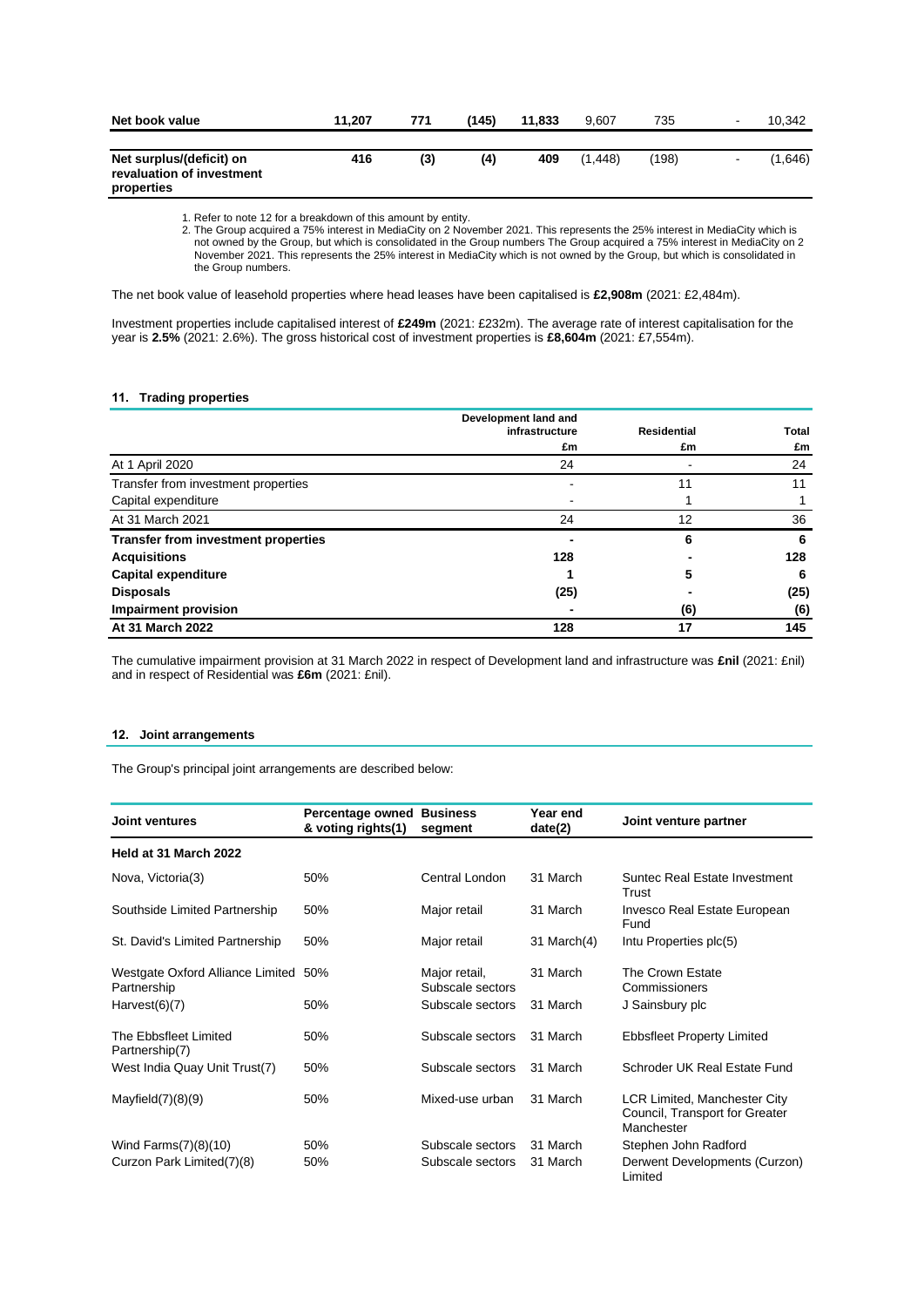| Plus X Holdings Limited(7)(8)               | 50%                                    | Subscale sectors | 31 March            | Paul David Rostas, Matthew<br><b>Edmund Hunter</b>                                           |
|---------------------------------------------|----------------------------------------|------------------|---------------------|----------------------------------------------------------------------------------------------|
| Landmark Court Partnership<br>Limited(7)(8) | 51%                                    | Central London   | 31 March            | <b>TTL Landmark Court Properties</b><br>Limited                                              |
| Joint operation                             | Ownership interest Business<br>segment |                  | Year end<br>date(2) | Joint operation partners                                                                     |
| Held at 31 March 2022                       |                                        |                  |                     |                                                                                              |
| Bluewater, Kent                             | 48.75%(11)                             | Major retail     | 31 March            | M&G Real Estate and GIC<br>Royal London Asset<br>Management<br>Aberdeen Standard Investments |

1. Investments under joint arrangements are not always represented by an equal percentage holding by each partner. In a number of joint ventures that are not considered principal joint ventures and therefore not included in the table above, the Group holds a majority shareholding but has joint control and therefore the arrangement is accounted for as a joint venture.

2. The year end date shown is the accounting reference date of the joint arrangement. In all cases, the Group's accounting is performed using financial information for the Group's own reporting year and reporting date.

3. Nova, Victoria includes the Nova Limited Partnership, Nova Residential Limited Partnership, Nova GP Limited, Nova Business Manager Limited, Nova Residential (GP) Limited, Nova Residential Intermediate Limited, Nova Estate Management Company Limited, Nova Nominee 1 Limited and Nova Nominee 2 Limited. On 19 June 2020, the Group acquired Nova's interests in n2 and Nova Place from the joint venture. On 18 December 2020, the Canada Pension Plan Investment Fund sold their interest in Nova, Victoria to Suntec Real Estate Investment Trust, but retained an interest in Victoria Circle Developer Limited which is included in Other in subsequent tables from that date.

4. On 22 September 2021, the year end date for St. David's Limited Partnership was changed from 31 December to 31 March. 5. Intu Properties plc went into administration in June 2020 and its subsidiary, our joint venture partner Intu the Hayes Limited, was subsequently placed in receivership by its secured creditors in November 2020.

6. Harvest includes Harvest 2 Limited Partnership, Harvest Development Management Limited, Harvest 2 Selly Oak Limited, Harvest 2 GP Limited and Harvest GP Limited.

7. Included within Other in subsequent tables.

8. On 14 December 2021, the Group acquired its interests in these joint venture arrangements as part of the acquisition of U+I Group PLC.

9. Mayfield includes Mayfield Development Partnership LP and Mayfield Development (General Partner) Limited.

10.Wind Farms includes DS Renewables LLP, Hendy Wind Farm Limited and Rhoscrowther Wind Farm Limited. 11.On 21 December 2021, the Group acquired an additional 25% interest in Bluewater from Lendlease Retail LP. On 31 March

2022, the Group sold a 6.25% interest in Bluewater to M&G Real Estate and GIC.

All of the Group's joint arrangements listed above have their principal place of business in the United Kingdom. All of the Group's principal joint arrangements own and operate investment property, with the exception of The Ebbsfleet Limited Partnership which is a holding company and Harvest which is engaged in long-term development contracts. The activities of all the Group's principal joint arrangements are therefore strategically important to the business activities of the Group.

All joint ventures listed above are registered in England and Wales with the exception of Southside Limited Partnership and West India Quay Unit Trust which are registered in Jersey.

| <b>Joint ventures</b>                                            |                                 |                                                          |                                                     |                                                                    |                     |                     | Year ended 31 March 2022   |
|------------------------------------------------------------------|---------------------------------|----------------------------------------------------------|-----------------------------------------------------|--------------------------------------------------------------------|---------------------|---------------------|----------------------------|
| <b>Comprehensive income statement</b>                            | Nova,<br>Victoria<br>100%<br>£m | <b>Southside</b><br>Limited<br>Partnership<br>100%<br>£m | St. David's<br>Limited<br>Partnership<br>100%<br>£m | Westgate<br>Oxford<br><b>Alliance</b><br>Partnership<br>100%<br>£m | Other<br>100%<br>£m | Total<br>100%<br>£m | Total<br>Group share<br>£m |
| Revenue(1)                                                       | 45                              | 11                                                       | 33                                                  | 37                                                                 | 6                   | 132                 | 64                         |
|                                                                  |                                 |                                                          |                                                     |                                                                    |                     |                     |                            |
| Gross rental income (after rents payable)                        | 36                              | 10                                                       | 25                                                  | 26                                                                 | 6                   | 103                 | 52                         |
| Net rental income                                                | 29                              | 11                                                       | 17                                                  | 25                                                                 | $\blacksquare$      | 82                  | 41                         |
| <b>EPRA earnings before interest</b>                             | 29                              | 10                                                       | 15                                                  | 24                                                                 | (1)                 | 77                  | 39                         |
| Finance expense                                                  | (13)                            | (6)                                                      | $\blacksquare$                                      | $\blacksquare$                                                     | $\blacksquare$      | (19)                | (10)                       |
| Net finance expense                                              | (13)                            | (6)                                                      |                                                     |                                                                    |                     | (19)                | (10)                       |
| <b>EPRA</b> earnings                                             | 16                              | 4                                                        | 15                                                  | 24                                                                 | (1)                 | 58                  | 29                         |
| <b>Capital and other items</b>                                   |                                 |                                                          |                                                     |                                                                    |                     |                     |                            |
| Net surplus/(deficit) on revaluation of<br>investment properties | 16                              | (1)                                                      | (20)                                                | (2)                                                                |                     | (7)                 | (3)                        |
| Profit on disposal of investment properties                      |                                 |                                                          |                                                     |                                                                    | 12                  | 12                  | 8                          |
| Loss on disposal of trading properties                           | ۰                               | $\blacksquare$                                           | $\overline{\phantom{a}}$                            |                                                                    | (2)                 | (2)                 | (1)                        |
| Profit/(loss) before tax                                         | 32                              | 3                                                        | (5)                                                 | 22                                                                 | 9                   | 61                  | 33                         |
| Post-tax profit/(loss)                                           | 32                              | 3                                                        | (5)                                                 | 22                                                                 | 9                   | 61                  | 33                         |
| Total comprehensive income/(loss)                                | 32                              | 3                                                        | (5)                                                 | 22                                                                 | 9                   | 61                  | 33                         |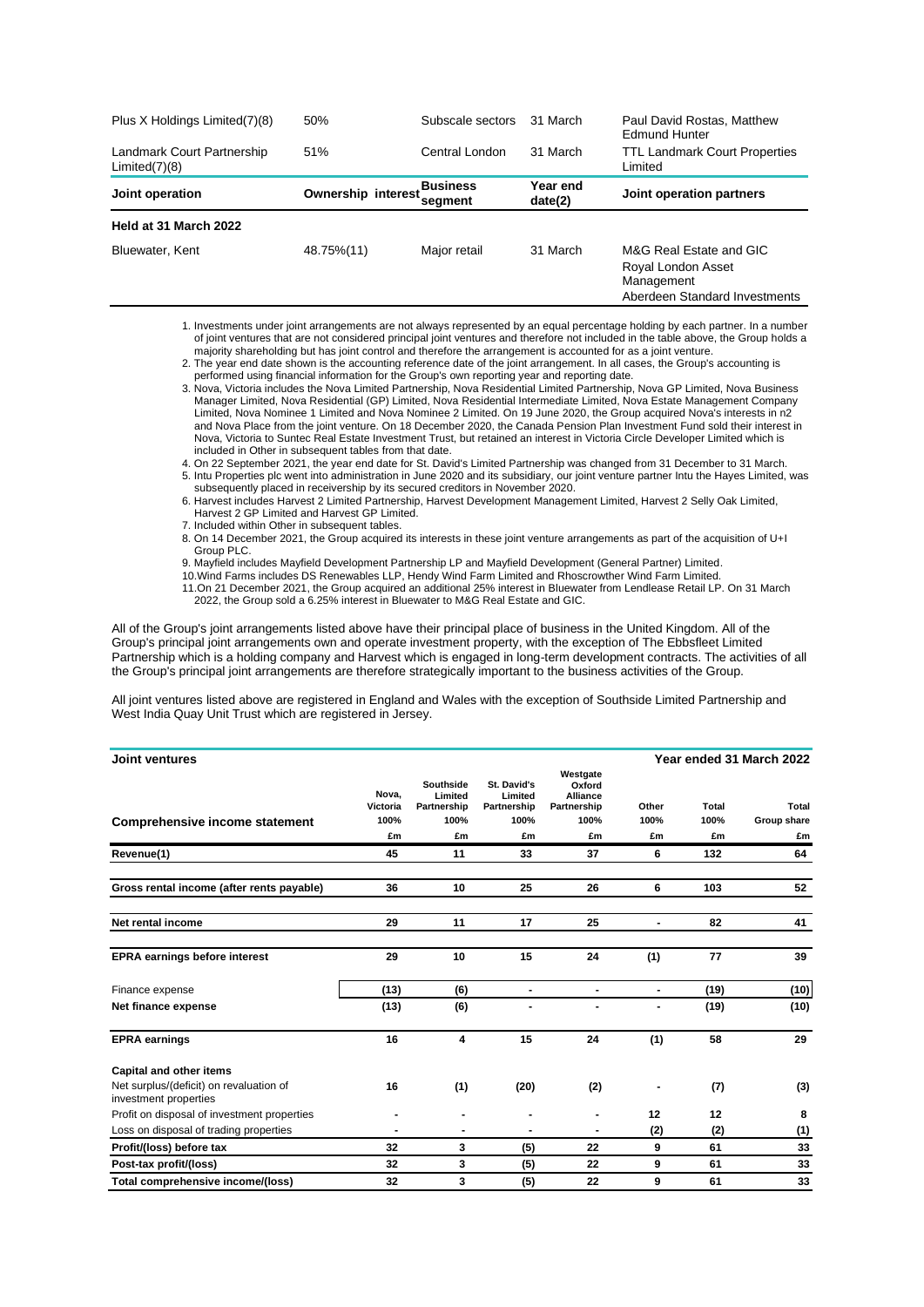| Group share of profit/(loss) before tax             |  |    |  |  |
|-----------------------------------------------------|--|----|--|--|
| Group share of post-tax profit/(loss)               |  |    |  |  |
| Group share of total comprehensive<br>income/(loss) |  | (3 |  |  |

1. Revenue includes gross rental income (before rents payable), service charge income, other property related income, trading properties disposal proceeds and income from long-term development contracts.

| Joint ventures                                         |                           |                                             |                                               |                                                       |                |               | Year ended 31 March 2021 |
|--------------------------------------------------------|---------------------------|---------------------------------------------|-----------------------------------------------|-------------------------------------------------------|----------------|---------------|--------------------------|
| Comprehensive income statement                         | Nova,<br>Victoria<br>100% | Southside<br>Limited<br>Partnership<br>100% | St. David's<br>Limited<br>Partnership<br>100% | Westgate<br>Oxford<br>Alliance<br>Partnership<br>100% | Other<br>100%  | Total<br>100% | Total<br>Group share     |
|                                                        | £m                        | £m                                          | £m                                            | £m                                                    | £m             | £m            | £m                       |
| Revenue(1)                                             | 53                        | 11                                          | 30                                            | 32                                                    | 8              | 134           | 67                       |
| Gross rental income (after rents payable)              | 35                        | 10                                          | 23                                            | 24                                                    | 4              | 96            | 48                       |
| Net rental income                                      | 32                        | 4                                           | 6                                             | 6                                                     | $\mathbf{1}$   | 49            | 24                       |
| EPRA earnings before interest                          | 28                        | $\overline{4}$                              | $\sqrt{5}$                                    | $\sqrt{5}$                                            | $\mathbf{1}$   | 43            | 22                       |
| Finance expense                                        | (22)                      | (6)                                         | $\blacksquare$                                | $\blacksquare$                                        | $\blacksquare$ | (28)          | (14)                     |
| Net finance expense                                    | (22)                      | (6)                                         | $\blacksquare$                                | $\omega$                                              | $\blacksquare$ | (28)          | (14)                     |
| <b>EPRA</b> earnings                                   | 6                         | (2)                                         | $\sqrt{5}$                                    | 5                                                     | $\mathbf{1}$   | 15            | 8                        |
| <b>Capital and other items</b>                         |                           |                                             |                                               |                                                       |                |               |                          |
| Net deficit on revaluation of investment<br>properties | (23)                      | (61)                                        | (179)                                         | (122)                                                 | (11)           | (396)         | (198)                    |
| Loss on disposal of investment properties              | (5)                       |                                             |                                               |                                                       |                | (5)           | (3)                      |
| Loss on disposal of trading properties                 | (1)                       |                                             |                                               |                                                       |                | (1)           | (1)                      |
| Other income                                           |                           | $\frac{1}{2}$                               | $\overline{\phantom{a}}$                      | ٠                                                     | 4              | 4             | $\overline{\mathbf{c}}$  |
| Loss before tax                                        | (23)                      | (63)                                        | (174)                                         | (117)                                                 | (6)            | (383)         | (192)                    |
| Post-tax loss                                          | (23)                      | (63)                                        | (174)                                         | (117)                                                 | (6)            | (383)         | (192)                    |
| <b>Total comprehensive loss</b>                        | (23)                      | (63)                                        | (174)                                         | (117)                                                 | (6)            | (383)         | (192)                    |
| Group share of loss before tax                         | (12)                      | (32)                                        | (87)                                          | (58)                                                  | (3)            | (192)         |                          |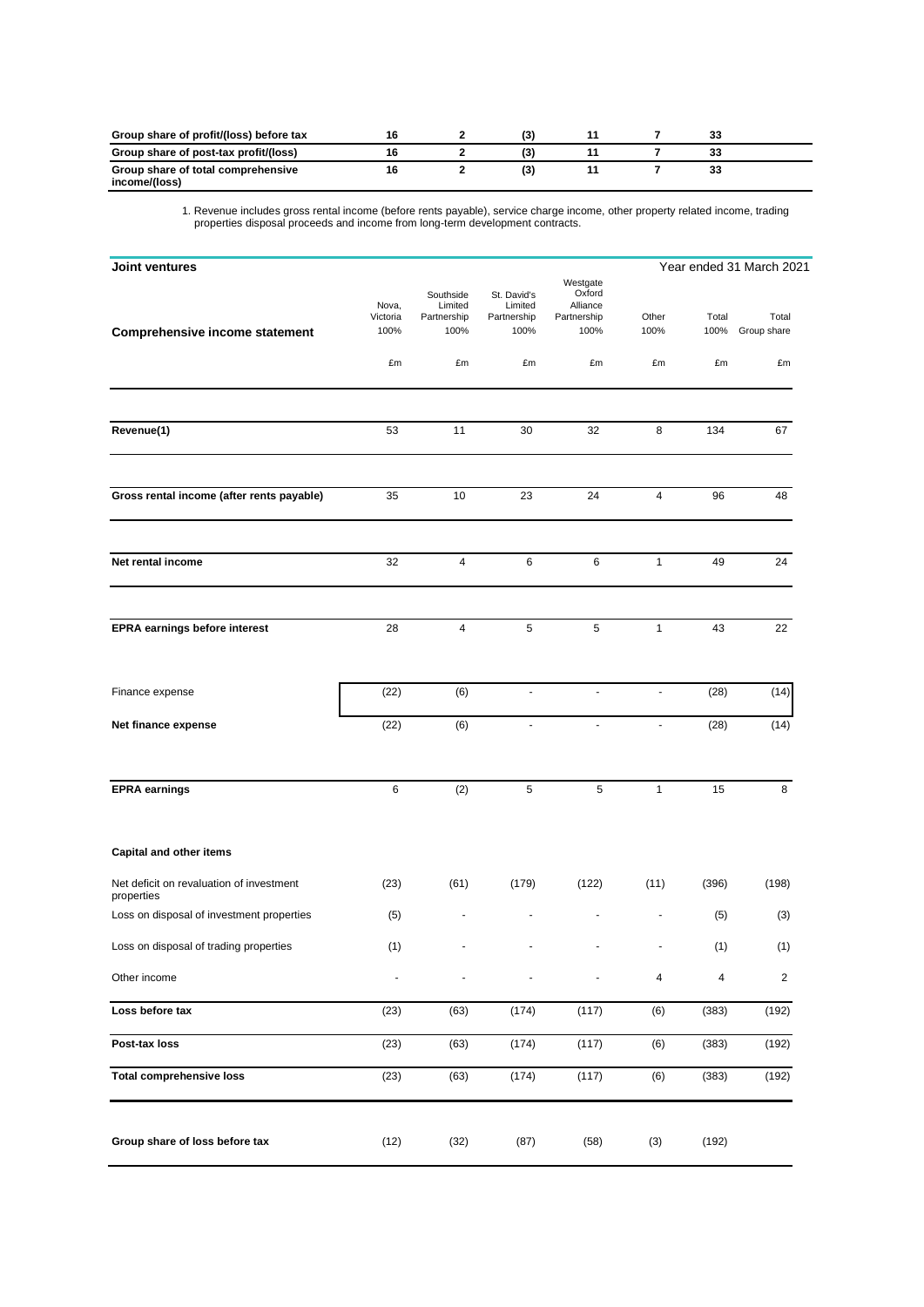| Group share of post-tax loss            | $^{\prime}$ 12) | (32) | (87) | (58) |     | (192) |
|-----------------------------------------|-----------------|------|------|------|-----|-------|
| Group share of total comprehensive loss | 12)             | (32) | (87  | (58) | (3) | (192) |

1. Revenue includes gross rental income (before rents payable), service charge income, other property related income, trading properties disposal proceeds and income from long-term development contracts.

| Joint ventures                           |                   |                                     |                                       |                                                      |       |       | 31 March 2022 |
|------------------------------------------|-------------------|-------------------------------------|---------------------------------------|------------------------------------------------------|-------|-------|---------------|
|                                          | Nova,<br>Victoria | Southside<br>Limited<br>Partnership | St. David's<br>Limited<br>Partnership | Westgate<br>Oxford<br><b>Alliance</b><br>Partnership | Other | Total | Total         |
| <b>Balance sheet</b>                     | 100%              | 100%                                | 100%                                  | 100%                                                 | 100%  | 100%  | Group share   |
|                                          | £m                | £m                                  | £m                                    | £m                                                   | £m    | £m    | £m            |
| Investment properties(1)                 | 815               | 133                                 | 235                                   | 236                                                  | 132   | 1,551 | 771           |
| Non-current assets                       | 815               | 133                                 | 235                                   | 236                                                  | 132   | 1,551 | 771           |
| Cash and cash equivalents                | 27                | 4                                   | 10                                    | 12                                                   | 10    | 63    | 31            |
| Other current assets                     | 63                | 7                                   | 13                                    | 14                                                   | 53    | 150   | 105           |
| <b>Current assets</b>                    | 90                | 11                                  | 23                                    | 26                                                   | 63    | 213   | 136           |
| <b>Total assets</b>                      | 905               | 144                                 | 258                                   | 262                                                  | 195   | 1,764 | 907           |
| Trade and other payables and provisions  | (22)              | (10)                                | (9)                                   | (10)                                                 | (12)  | (63)  | (44)          |
| <b>Current liabilities</b>               | (22)              | (10)                                | (9)                                   | (10)                                                 | (12)  | (63)  | (44)          |
| Non-current liabilities                  | (139)             | (145)                               | (22)                                  | (3)                                                  | (131) | (440) | (168)         |
| <b>Non-current liabilities</b>           | (139)             | (145)                               | (22)                                  | (3)                                                  | (131) | (440) | (168)         |
| <b>Total liabilities</b>                 | (161)             | (155)                               | (31)                                  | (13)                                                 | (143) | (503) | (212)         |
| <b>Net assets</b>                        | 744               | (11)                                | 227                                   | 249                                                  | 52    | 1,261 | 695           |
| Market value of investment properties(1) | 870               | 133                                 | 226                                   | 247                                                  | 124   | 1,600 | 800           |
| Net cash/(debt) (2)                      | 27                | 2                                   | (6)                                   | 12                                                   | 4     | 39    | 19            |

| Joint ventures                           |                        |                                             |                                               | 31 March 2021                                         |               |               |                      |  |  |  |
|------------------------------------------|------------------------|---------------------------------------------|-----------------------------------------------|-------------------------------------------------------|---------------|---------------|----------------------|--|--|--|
| <b>Balance sheet</b>                     | Nova, Victoria<br>100% | Southside<br>Limited<br>Partnership<br>100% | St. David's<br>Limited<br>Partnership<br>100% | Westgate<br>Oxford<br>Alliance<br>Partnership<br>100% | Other<br>100% | Total<br>100% | Total<br>Group share |  |  |  |
|                                          | £m                     | £m                                          | £m                                            | £m                                                    | £m            | £m            | £m                   |  |  |  |
| Investment properties(1)                 | 799                    | 132                                         | 248                                           | 235                                                   | 56            | 1,470         | 735                  |  |  |  |
| <b>Non-current assets</b>                | 799                    | 132                                         | 248                                           | 235                                                   | 56            | 1,470         | 735                  |  |  |  |
| Cash and cash equivalents                | 34                     | $\overline{2}$                              | 13                                            | 8                                                     | 5             | 62            | 31                   |  |  |  |
| Other current assets                     | 67                     | 6                                           | 14                                            | 17                                                    | 7             | 111           | 55                   |  |  |  |
| <b>Current assets</b>                    | 101                    | 8                                           | 27                                            | 25                                                    | 12            | 173           | 86                   |  |  |  |
| <b>Total assets</b>                      | 900                    | 140                                         | 275                                           | 260                                                   | 68            | 1,643         | 821                  |  |  |  |
| Trade and other payables and provisions  | (21)                   | (10)                                        | (11)                                          | (10)                                                  | (4)           | (56)          | (28)                 |  |  |  |
| <b>Current liabilities</b>               | (21)                   | (10)                                        | (11)                                          | (10)                                                  | (4)           | (56)          | (28)                 |  |  |  |
| Non-current liabilities                  | (177)                  | (144)                                       | (16)                                          | $\qquad \qquad \blacksquare$                          | ٠             | (337)         | (168)                |  |  |  |
| <b>Non-current liabilities</b>           | (177)                  | (144)                                       | (16)                                          | ٠                                                     | ٠             | (337)         | (168)                |  |  |  |
| <b>Total liabilities</b>                 | (198)                  | (154)                                       | (27)                                          | (10)                                                  | (4)           | (393)         | (196)                |  |  |  |
| <b>Net assets</b>                        | 702                    | (14)                                        | 248                                           | 250                                                   | 64            | 1,250         | 625                  |  |  |  |
| Market value of investment properties(1) | 859                    | 132                                         | 238                                           | 245                                                   | 57            | 1,531         | 766                  |  |  |  |
| Net cash/(debt) (2)                      | 34                     | $\overline{2}$                              | (3)                                           | 8                                                     | 5             | 46            | 23                   |  |  |  |

1. The difference between the book value and the market value of investment properties is the amount recognised in respect of lease incentives, head leases capitalised and properties treated as finance leases, where applicable.

2. Excludes funding provided by the Group and its joint venture partners.

| Joint ventures | Nova.       | Southside<br>Limited | St. David's<br>Limited | Westgate<br>Oxford<br>Alliance |             |             |
|----------------|-------------|----------------------|------------------------|--------------------------------|-------------|-------------|
|                | Victoria    | Partnership          | Partnership            | Partnership                    | Other       | Total       |
| Net investment | Group share | <b>Group share</b>   | Group share            | Group share                    | Group share | Group share |
|                | £m          | £m                   | £m                     | £m                             | £m          | £m          |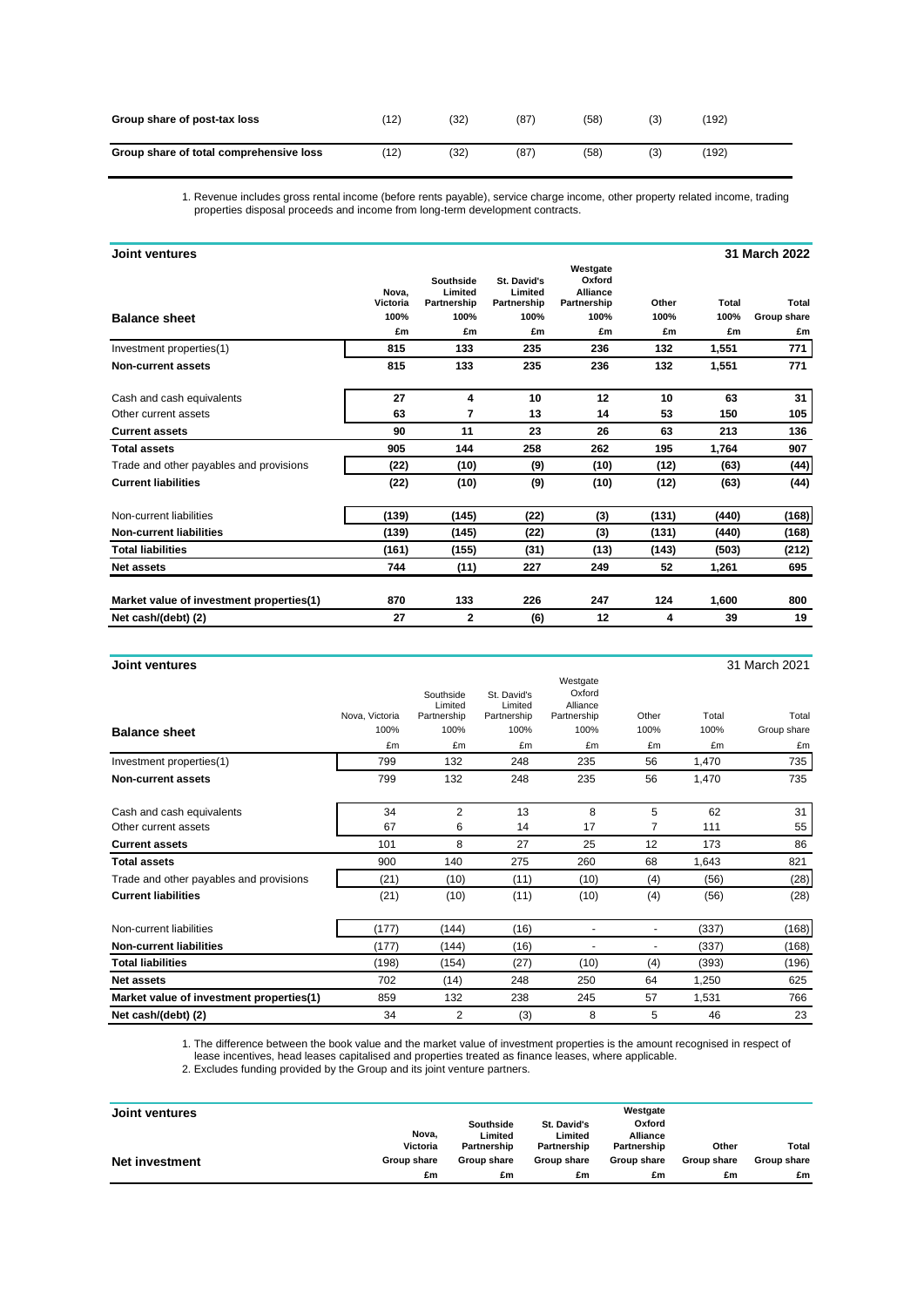| At 1 April 2020                   | 365                      | 25             | 211                      | 187                      | 36                       | 824   |
|-----------------------------------|--------------------------|----------------|--------------------------|--------------------------|--------------------------|-------|
| Total comprehensive loss          | (12)                     | (32)           | (87)                     | (58)                     | (3)                      | (192) |
| Non-cash contributions            | 9                        | ٠              | $\overline{\phantom{0}}$ | $\overline{\phantom{a}}$ | $\overline{\phantom{0}}$ | 9     |
| Cash distributions                | (11)                     | $\sim$         |                          | (4)                      | (1)                      | (16)  |
| At 31 March 2021                  | 351                      | (7)            | 124                      | 125                      | 32                       | 625   |
| Total comprehensive income/(loss) | 16                       | 2              | (3)                      | 11                       |                          | 33    |
| <b>Acquisitions</b>               | ۰                        | ٠              | ۰                        |                          | 54                       | 54    |
| Non-cash contributions            | 5                        | $\blacksquare$ |                          |                          | -                        | 5     |
| <b>Cash distributions</b>         | $\overline{\phantom{a}}$ | $\blacksquare$ | (8)                      | (11)                     | (3)                      | (22)  |
| At 31 March 2022                  | 372                      | (5)            | 113                      | 125                      | 90                       | 695   |
| Comprised of:                     |                          |                |                          |                          |                          |       |
| Non-current assets                | 372                      |                | 113                      | 125                      | 90                       | 700   |
| <b>Non-current liabilities</b>    | ۰                        | (5)            | ۰                        |                          | -                        | (5)   |

### **13. Capital structure**

|                                         |             |                      |                                     | 2022           |             |                                      |                              | 2021           |
|-----------------------------------------|-------------|----------------------|-------------------------------------|----------------|-------------|--------------------------------------|------------------------------|----------------|
|                                         |             |                      | <b>Adjustment for</b><br>non-wholly |                |             |                                      | Adjustment for<br>non-wholly |                |
|                                         |             |                      | owned                               |                |             |                                      | owned                        |                |
|                                         | Group<br>£m | Joint ventures<br>£m | subsidiaries(3)<br>£m               | Combined<br>£m | Group<br>£m | Joint ventures subsidiaries(3)<br>£m | £m                           | Combined<br>£m |
| <b>Property portfolio</b>               |             |                      |                                     |                |             |                                      |                              |                |
| Market value of investment properties   | 11,362      | 800                  | (145)                               | 12,017         | 10,025      | 766                                  |                              | 10,791         |
| Trading properties and long-term        |             |                      |                                     |                |             |                                      |                              |                |
| contracts                               | 145         | 1                    | $\overline{\phantom{a}}$            | 146            | 36          |                                      |                              | 36             |
| Total property portfolio (a)            | 11,507      | 801                  | (145)                               | 12,163         | 10,061      | 766                                  | $\blacksquare$               | 10,827         |
| Net debt                                |             |                      |                                     |                |             |                                      |                              |                |
| Borrowings(2)                           | 4,430       | 3                    | (73)                                | 4,360          | 3,516       | 8                                    |                              | 3,524          |
| Monies held in restricted accounts and  |             |                      |                                     |                |             |                                      |                              |                |
| deposits                                | (22)        |                      | 3                                   | (19)           | (10)        |                                      |                              | (10)           |
| Cash and cash equivalents               | (128)       | (31)                 | 2                                   | (157)          |             | (31)                                 |                              | (31)           |
| Fair value of interest-rate swaps       | (21)        |                      | $\mathbf{2}$                        | (19)           | (3)         |                                      |                              | (3)            |
| Fair value of foreign exchange swaps    |             |                      |                                     |                |             |                                      |                              |                |
| and forwards                            | (5)         |                      |                                     | (5)            | 6           |                                      |                              | 6              |
| Net debt (b)                            | 4,254       | (28)                 | (66)                                | 4,160          | 3,509       | (23)                                 | $\blacksquare$               | 3,486          |
| Less: Fair value of interest-rate swaps | 21          | $\blacksquare$       | (2)                                 | 19             | 3           | $\blacksquare$                       | $\blacksquare$               | 3              |
| Adjusted net debt (c)                   | 4,275       | (28)                 | (68)                                | 4,179          | 3,512       | (23)                                 | $\blacksquare$               | 3,489          |
| Adjusted total equity                   |             |                      |                                     |                |             |                                      |                              |                |
| Total equity (d)                        | 7,991       |                      | (74)                                | 7,917          | 7,212       |                                      | $\blacksquare$               | 7,212          |
| Fair value of interest-rate swaps       | (21)        |                      | $\mathbf{2}$                        | (19)           | (3)         |                                      |                              | (3)            |
| Adjusted total equity (e)               | 7,970       | ۰                    | (72)                                | 7,898          | 7,209       | $\overline{a}$                       | $\blacksquare$               | 7,209          |
| Gearing (b/d)                           | 53.2%       |                      |                                     | 52.5%          | 48.7%       |                                      |                              | 48.3%          |
| Adjusted gearing (c/e)                  | 53.6%       |                      |                                     | 52.9%          | 48.7%       |                                      |                              | 48.4%          |
| Group LTV (c/a)                         | 37.2%       |                      |                                     | 34.4%          | 34.9%       |                                      |                              | 32.2%          |
| <b>Security Group LTV</b>               | 36.4%       |                      |                                     |                | 32.7%       |                                      |                              |                |
| Weighted average cost of debt(1)        | 2.1%        |                      |                                     | 2.4%           | 1.9%        |                                      |                              | 2.3%           |

1. The weighted average cost of debt is now calculated based on historical average rates for the period, rather than spot rates. The weighted average cost of debt for 31 March 2021 has been restated to reflect this change in methodology.

2. Borrowings used in the net debt and adjusted net debt calculated for gearing, adjusted gearing, Group LTV and weighted average cost of debt is now calculated for the year ended 31 March 2022 excluding amounts payable under head leases. The respective borrowings figures at 31 March 2021 using the updated calculation methodology would have been £3,455m for both Group and Combined.

3. The Group acquired a 75% interest in MediaCity on 2 November 2021. This represents the 25% interest in MediaCity which is not owned by the Group, but which is consolidated in the Group numbers.

### **14. Borrowings**

|                           |                       |                    |                                        |                                            |                     | 2022                      |                                     |                     | 2021             |
|---------------------------|-----------------------|--------------------|----------------------------------------|--------------------------------------------|---------------------|---------------------------|-------------------------------------|---------------------|------------------|
|                           | Secured/<br>unsecured | Fixed/<br>floating | <b>Effective</b><br>interest rate<br>% | <b>Nominal/</b><br>notional<br>value<br>£m | Fair<br>value<br>£m | <b>Book valuel</b><br>£ml | Nominal/<br>notional<br>value<br>£m | Fair<br>value<br>£m | Book value<br>£m |
| <b>Current borrowings</b> |                       |                    |                                        |                                            |                     |                           |                                     |                     |                  |
| <b>Commercial paper</b>   |                       |                    |                                        |                                            |                     |                           |                                     |                     |                  |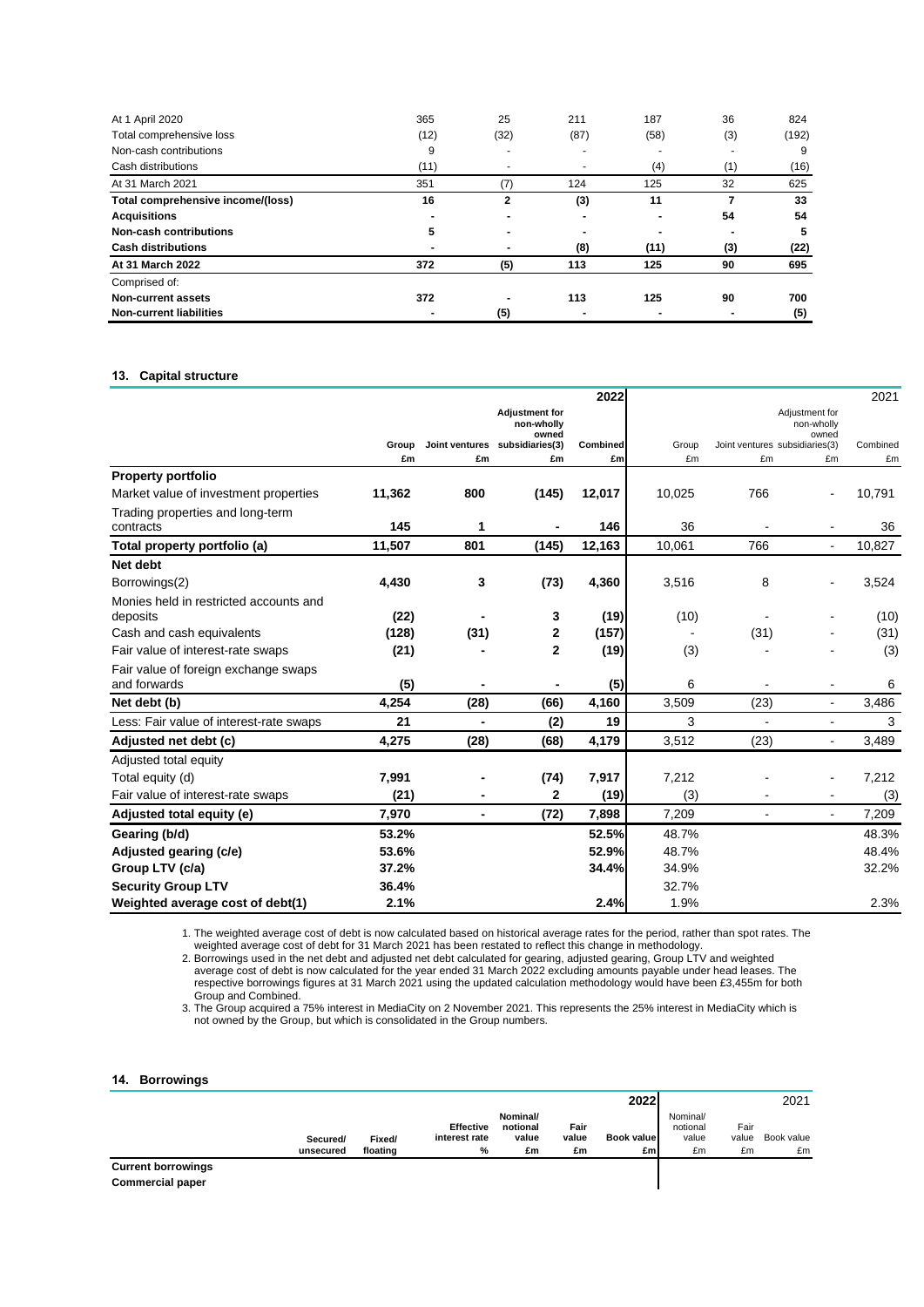| Sterling                            | Unsecured Floating |          | SONIA +<br>margin(1) | 140   | 140         | 140          | 84    | 84    | 84    |
|-------------------------------------|--------------------|----------|----------------------|-------|-------------|--------------|-------|-------|-------|
| Euro                                | Unsecured Floating |          | SONIA +              | 217   | 217         | 217          | 640   | 640   | 640   |
| <b>US Dollar</b>                    |                    |          | margin(1)<br>SONIA + |       |             |              |       |       |       |
|                                     | Unsecured Floating |          | margin(1)            | 142   | 142         | 142          | 182   | 182   | 182   |
| Euro Ioan note                      | Unsecured          | Fixed    | 4.8                  | 30    | 30          | 30           |       |       |       |
| Syndicated and bilateral bank debt  | Secured            | Floating | SONIA +<br>margin(1) | 2     | $\mathbf 2$ | $\mathbf{2}$ |       |       |       |
| Syndicated and bilateral bank debt  | Secured            | Floating | Euribor + margin     | 10    | 10          | 10           |       |       |       |
| <b>Total current borrowings</b>     |                    |          |                      | 541   | 541         | 541          | 906   | 906   | 906   |
| <b>Non-current borrowings</b>       |                    |          |                      |       |             |              |       |       |       |
| Medium term notes (MTN)             |                    |          |                      |       |             |              |       |       |       |
| A10 4.875% MTN due 2025             | Secured            | Fixed    | 5.0                  | 10    | 10          | 10           | 10    | 11    | 10    |
| A12 1.974% MTN due 2026             | Secured            | Fixed    | 2.0                  | 400   | 399         | 399          | 400   | 410   | 399   |
| 5.391% MTN due 2026<br>A4           | Secured            | Fixed    | 5.4                  | 17    | 18          | 17           | 17    | 19    | 17    |
| 5.391% MTN due 2027<br>A5           | Secured            | Fixed    | 5.4                  | 87    | 93          | 87           | 87    | 100   | 86    |
| A16 2.375% MTN due 2027             | Secured            | Fixed    | 2.5                  | 350   | 351         | 348          | 350   | 367   | 348   |
| 5.376% MTN due 2029<br>A6           | Secured            | Fixed    | 5.4                  | 65    | 74          | 65           | 65    | 80    | 65    |
| A13 2.399% MTN due 2031             | Secured            | Fixed    | 2.4                  | 300   | 299         | 299          | 300   | 314   | 299   |
| 5.396% MTN due 2032<br>Α7           | Secured            | Fixed    | 5.4                  | 77    | 107         | 77           | 77    | 107   | 77    |
| 5.125% MTN due 2036<br>A11          | Secured            | Fixed    | 5.1                  | 50    | 68          | 50           | 50    | 68    | 50    |
| 2.625% MTN due 2039<br>A14.         | Secured            | Fixed    | 2.6                  | 500   | 491         | 494          | 500   | 524   | 494   |
| A15 2.750% MTN due 2059             | Secured            | Fixed    | 2.7                  | 500   | 497         | 495          | 500   | 540   | 495   |
|                                     |                    |          |                      | 2,356 | 2,407       | 2,341        | 2,356 | 2,540 | 2,340 |
| Syndicated and bilateral bank debt  |                    |          | SONIA +              |       |             |              |       |       |       |
|                                     | Secured            | Floating | margin(1)            | 1,546 | 1,546       | 1,546        | 209   | 209   | 209   |
| Syndicated and bilateral bank debt  | Secured            | Floating | Euribor + margin     | 2     | $\mathbf 2$ | 2            |       |       |       |
| Amounts payable under head          |                    |          |                      |       |             |              |       |       |       |
| leases                              | Unsecured          | Fixed    | 4.1                  | 123   | 164         | 123          | 61    | 105   | 61    |
| <b>Total non-current borrowings</b> |                    |          |                      | 4,027 | 4,119       | 4,012        | 2,626 | 2,854 | 2,610 |
| <b>Total borrowings</b>             |                    |          |                      | 4,568 | 4,660       | 4,553        | 3,532 | 3,760 | 3,516 |

1. During the year ended 31 March 2022, the reference rate on UK based syndicated and bilateral bank debt transitioned from LIBOR to an equivalent SONIA + credit adjustment spread. All relevant references to LIBOR in the terms and conditions of MTNs have also been replaced with an equivalent SONIA + credit adjustment spread.

| Reconciliation of the movement in borrowings          | 2022  | 2021    |
|-------------------------------------------------------|-------|---------|
|                                                       | £m    | £m      |
| At the beginning of the year                          | 3,516 | 5,332   |
| Bank debt assumed through acquisition of subsidiaries | 403   |         |
| Proceeds from new borrowings                          | 1.053 |         |
| Repayment of bank debt                                | (489) | (1,755) |
| Repayment of MTNs                                     |       |         |
| <b>Redemption of MTNs</b>                             |       | (12)    |
| Foreign exchange movement on non-Sterling borrowings  | 8     | (51)    |
| Movement in amounts payable under head leases         | 62    |         |
| Other                                                 |       | 2       |
| At 31 March                                           | 4,553 | 3,516   |

**Reconciliation of movements in liabilities arising from financing activities**

| ,,,,,,,,,,,                      |                              |         |                                                            | Non-cash changes                   |             |                                         |
|----------------------------------|------------------------------|---------|------------------------------------------------------------|------------------------------------|-------------|-----------------------------------------|
|                                  | At the<br>beginning of<br>£m | £m      | Foreign<br>the year Cash flows movements fair values<br>£m | Other<br>exchange changes in<br>£m | Other<br>£m | At the end<br>changes of the year<br>£m |
| <b>Borrowings</b>                | 3,516                        | 564     | 8                                                          | $\overline{\phantom{0}}$           | 465         | 4,553                                   |
|                                  |                              |         |                                                            |                                    |             |                                         |
| Derivative financial instruments | 3                            | (3)     | (8)                                                        | (12)                               | (6)         | (26)                                    |
|                                  | 3,519                        | 561     | -                                                          | (12)                               | 459         | 4,527                                   |
|                                  |                              |         |                                                            |                                    |             | 2021                                    |
| <b>Borrowings</b>                | 5,332                        | (1,767) | (51)                                                       |                                    | 2           | 3,516                                   |

**2022**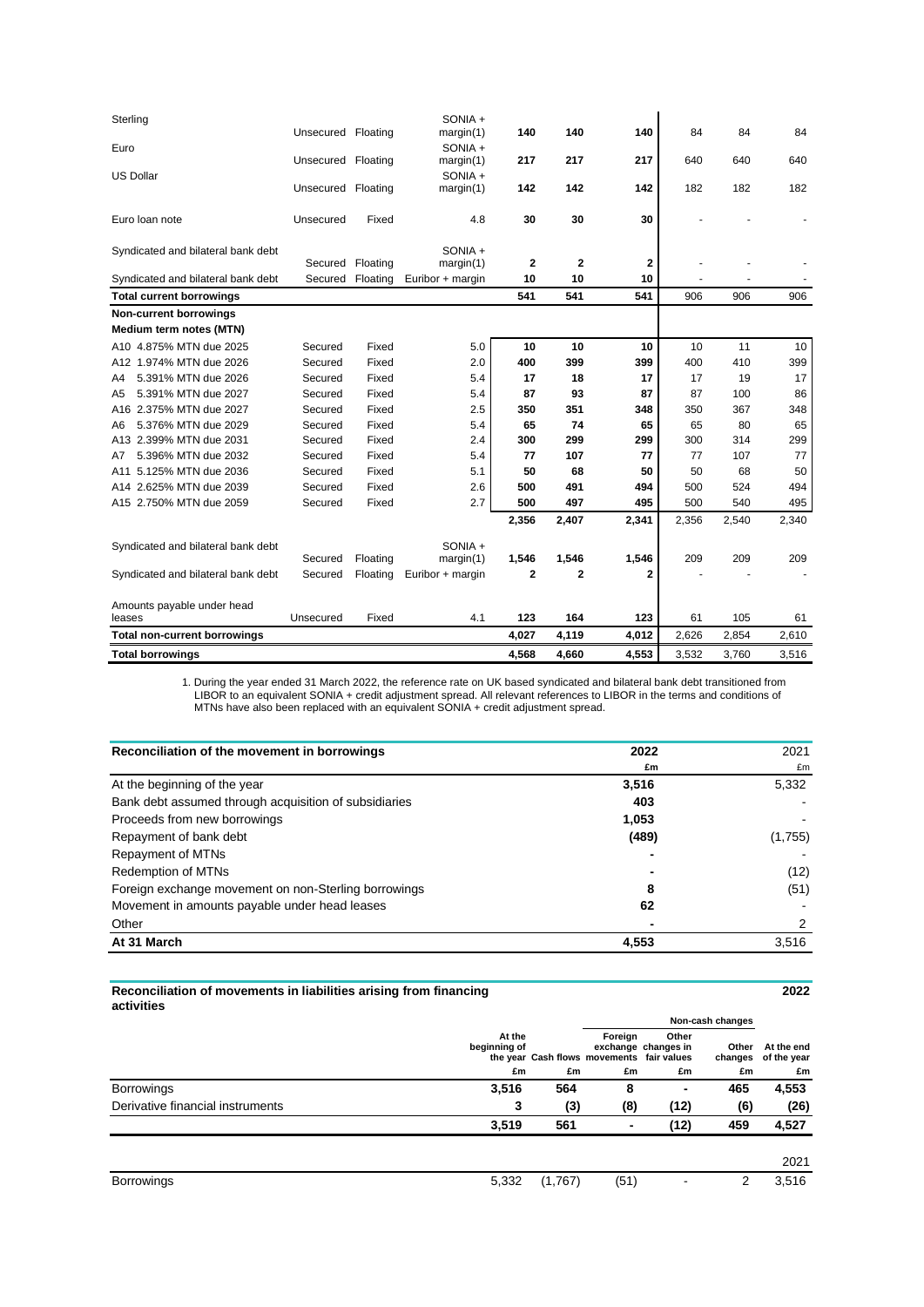| <b>Derivative</b><br>tinanciai.<br><b>Instruments</b><br>. | (36   | $\sim$<br>. .                       | ັັ |  |                              |
|------------------------------------------------------------|-------|-------------------------------------|----|--|------------------------------|
|                                                            | 296.ر | $\overline{\phantom{a}}$<br>$\cdot$ | -  |  | $\overline{a}$<br>. .<br>J.J |

### **Medium term notes**

The MTNs are secured on the fixed and floating pool of assets of the Security Group. The Security Group includes investment properties, development properties, the X-Leisure fund, and the Group's investment in Westgate Oxford Alliance Limited Partnership, Nova, Victoria, St. David's Limited Partnership and Southside Limited Partnership, in total valued at **£11.2bn** at 31 March 2022 (31 March 2021: £10.6bn). The secured debt structure has a tiered operating covenant regime which gives the Group substantial flexibility when the loan-to-value and interest cover in the Security Group are less than 65% and more than 1.45x respectively. If these limits are exceeded, the operating environment becomes more restrictive with provisions to encourage a reduction in gearing. The interest rate of each MTN is fixed until the expected maturity, being two years before the legal maturity date of the MTN. The interest rate for the last two years may either become floating on a SONIA basis plus an increased margin (relative to that at the time of issue), or subject to a fixed coupon uplift, depending on the terms and conditions of the specific notes.

The effective interest rate is based on the coupon paid and includes the amortisation of issue costs. The MTNs are listed on the Irish Stock Exchange and their fair values are based on their respective market prices.

During the year, the Group purchased **£nil** (2021: £12m) of MTNs for a total premium of **£nil** (2021: £3m). Details of the purchases and associated premium by series are as follows:

| <b>MTN purchases</b>      |                  | 2022    |           | 2021    |
|---------------------------|------------------|---------|-----------|---------|
|                           | <b>Purchases</b> | Premium | Purchases | Premium |
|                           | £m               | £m      | £m        | £m      |
| A5 5.391% MTN due 2027    | ۰                |         |           |         |
| 5.396% MTN due 2032<br>A7 |                  |         |           |         |
|                           | ۰                | -       |           |         |

At 31 March 2022, the Group's committed facilities totalled **£3,022m** (31 March 2021: £2,715m).

| Syndicated and bilateral bank debt |                                 | Authorised |                |            | <b>Drawn</b>   |            | Undrawn    |
|------------------------------------|---------------------------------|------------|----------------|------------|----------------|------------|------------|
|                                    | Maturity as at<br>31 March 2022 | 2022<br>£m | 2021<br>£m     | 2022<br>£m | 2021<br>£m     | 2022<br>£m | 2021<br>£m |
| Syndicated debt                    | 2022                            | 12         | $\blacksquare$ | 12         | $\blacksquare$ |            |            |
| Syndicated debt                    | 2024-27                         | 2.785      | 2.490          | 1,393      | 209            | 1.392      | 2,281      |
| <b>Bilateral debt</b>              | 2026                            | 225        | 225            | 155        | $\blacksquare$ | 70         | 225        |
|                                    |                                 | 3.022      | 2.715          | 1.560      | 209            | 1.462      | 2,506      |

All syndicated and bilateral facilities are committed and secured on the assets of the Security Group, with the exception of facilities secured on the assets at MediaCity and assets acquired as part of the business combination with U+I Group PLC. During the year ended 31 March 2022, the amounts drawn under the Group's facilities increased by **£1,351m**.

The terms of the Security Group funding arrangements require undrawn facilities to be reserved where syndicated and bilateral facilities mature within one year, or when commercial paper is issued. The total amount of cash and available undrawn facilities, net of commercial paper, at 31 March 2022 was **£1,091m** (31 March 2021: £1,600m).

#### **15. Monies held in restricted accounts and deposits**

|                          | 2022 | 2021 |
|--------------------------|------|------|
|                          | £m   | £m   |
| Cash at bank and in hand | 10   | υ    |
| Short-term deposits      | 12   |      |
|                          | 22   | 10   |

The credit quality of monies held in restricted accounts and deposits can be assessed by reference to external credit ratings of the counterparty where the account or deposit is placed.

|                                             | 2022 | 2021 |
|---------------------------------------------|------|------|
|                                             | £m   | £m   |
| Counterparties with external credit ratings |      |      |
| $A+$                                        | 16   |      |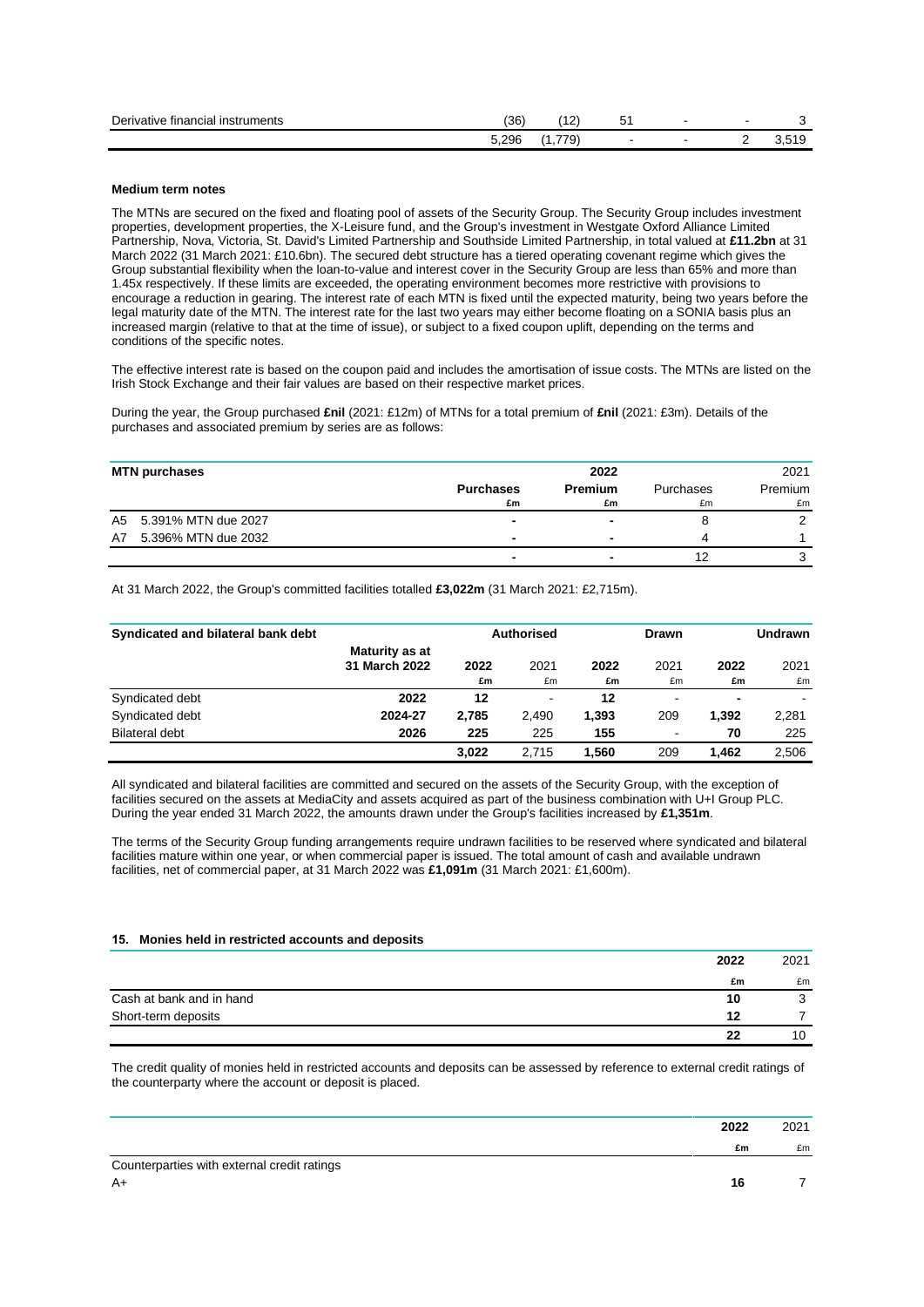| Α    | - 1                      | $\sim$<br><u>_</u> |
|------|--------------------------|--------------------|
| A-   |                          | $\sim 100$         |
| BBB+ | $\overline{\phantom{a}}$ |                    |
|      | 22                       | 10                 |

### **16. Cash and cash equivalents**

|                          | 2022 | 2021                     |
|--------------------------|------|--------------------------|
|                          | £m   | £m                       |
| Cash at bank and in hand | 128  | $\blacksquare$           |
|                          | 128  | $\overline{\phantom{0}}$ |

The credit quality of cash and cash equivalents can be assessed by reference to external credit ratings of the counterparty where the account or deposit is placed.

|                                             | 2022 | 2021                     |
|---------------------------------------------|------|--------------------------|
|                                             | £m   | £m                       |
| Counterparties with external credit ratings |      |                          |
| $A+$                                        | 114  |                          |
| Α                                           | 13   |                          |
| BBB+                                        |      |                          |
|                                             | 128  | $\overline{\phantom{a}}$ |

The Group's cash and cash equivalents and bank overdrafts are subject to cash pooling arrangements. The following table provides details of cash balances and bank overdrafts which are subject to offsetting agreements.

|                           |                           |             | 2022             |           |                              | 2021       |
|---------------------------|---------------------------|-------------|------------------|-----------|------------------------------|------------|
|                           |                           |             | <b>Net</b>       |           |                              | Net        |
|                           |                           |             | amounts          |           |                              | amounts    |
|                           | <b>Gross</b>              |             | Gross recognised | Gross     | Gross                        | recognised |
|                           | amounts                   | amounts     |                  |           | in the amounts of amounts of | in the     |
|                           | of financial of financial |             | balance          | financial | financial                    | balance    |
|                           | assets                    | liabilities | sheet            | assets    | liabilities                  | sheet      |
|                           | £m                        | £m          | £m               | £m        | £m                           | £m         |
| <b>Assets</b>             |                           |             |                  |           |                              |            |
| Cash and cash equivalents | 134                       | (6)         | 128              | 49        | (49)                         |            |
|                           | 134                       | (6)         | 128              | 49        | (49)                         |            |
|                           |                           |             |                  |           |                              |            |

### **17. Acquisition of subsidiaries**

### **Business acquisition**

The Group has accounted for the purchase of 100% of the share capital of U+I Group PLC for a cash consideration of **£191m** on 14 December 2021 in accordance with IFRS 3 'Business Combinations'. The Group incurred **£8m** of business combination costs in connection with the transaction. Goodwill of **£6m** arose on the transaction, as a result of the difference between the fair value of the net assets acquired and the consideration paid, which was based on a price per share recognising the access to a significant pipeline of mixed-use development schemes gained by the acquisition, and the expected synergies and enhancement of the Group's existing development capabilities by adding additional skills and experience to the Group. The Group has considered whether the goodwill is recoverable, and has concluded that it is not. The Group's longer term plans for the developments and the potential synergies with the Group's existing holdings are at an early stage, making the recoverable amount uncertain at this time. **£6m** of goodwill has therefore been written off to the income statement in the year.

The fair value of the assets and liabilities recognised at the date of acquisition is set out in the table below. As at 31 March 2022, the Group remains in the measurement period for the recognition of assets and liabilities on acquisition of U+I Group PLC. The values provided in the table below are therefore provisional and could be subject to adjustment until the measurement period ends in December 2022:

| U+I Group PLC |
|---------------|
|               |
|               |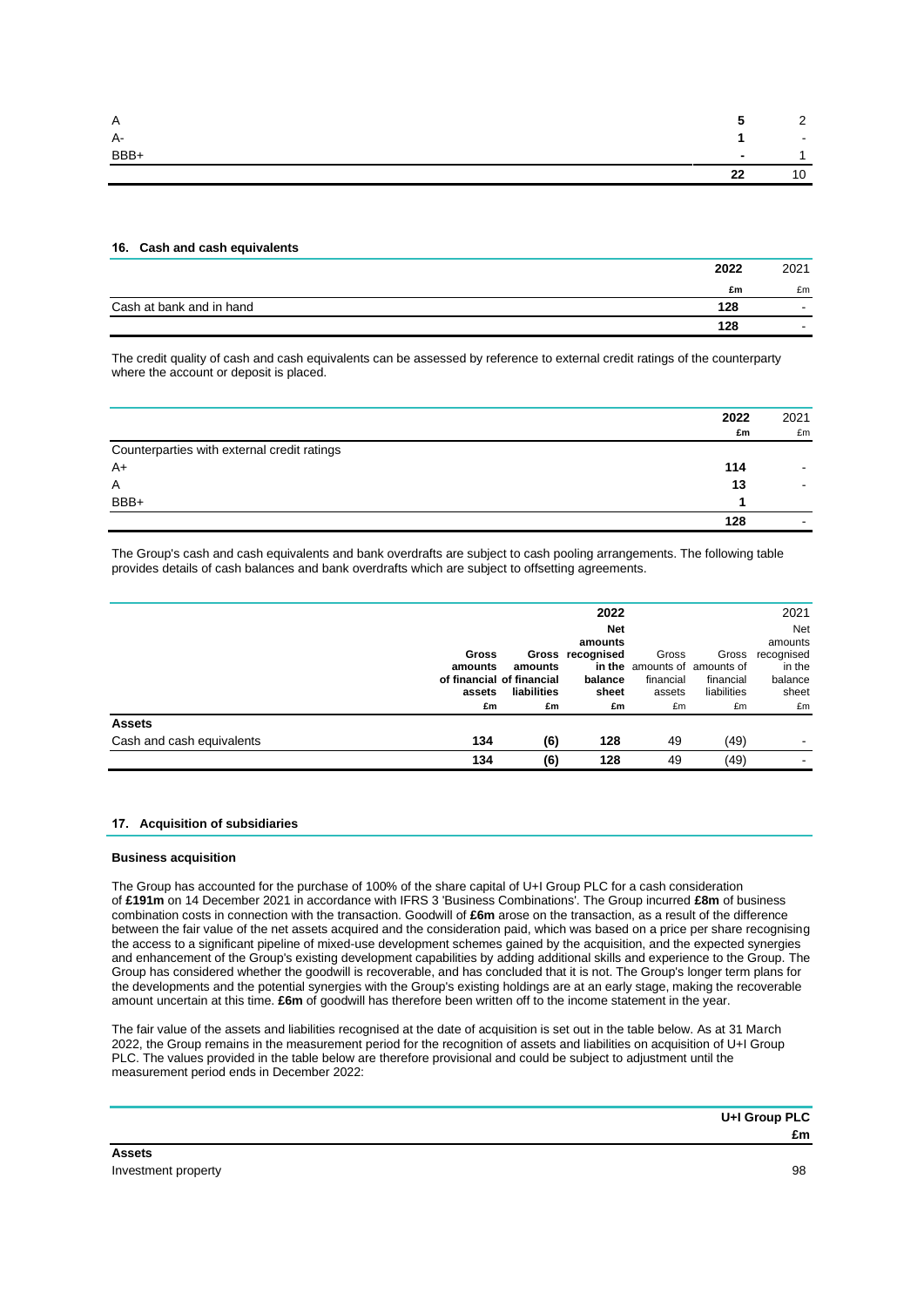| Investments in joint ventures and associates                          | 58    |
|-----------------------------------------------------------------------|-------|
| Trading property                                                      | 128   |
| Trade receivables and other assets                                    | 62    |
| Cash                                                                  | 36    |
| <b>Total assets</b>                                                   | 382   |
| Liabilities                                                           |       |
| <b>Borrowings</b>                                                     | (110) |
| Trade payables and other liabilities                                  | (87)  |
| <b>Total liabilities</b>                                              | (197) |
| <b>Net assets</b>                                                     | 185   |
| Fair value of consideration paid                                      | 191   |
| Goodwill recognised                                                   | 6     |
| Goodwill impairment                                                   | (6)   |
| <b>Business combination costs</b>                                     | (8)   |
| Total loss on business combination recognised in the income statement | (14)  |

### **Pro forma information**

Since the date of acquisition, U+I Group PLC has contributed the following to the revenue and profit before tax of the Group for the year:

|                 | U+I Group PLC |
|-----------------|---------------|
|                 | £m            |
| Revenue         | u             |
| Loss before tax | (14)          |

If the acquisition had been made on 1 April 2021, the Group's revenue would have been higher by £9m and profit before tax would have been lower by £32m.

The pro forma information is provided for illustrative purposes only and is not necessarily indicative of the results of the combined Group that would have occurred had the purchases actually been made at the beginning of the financial year, or indicative of future results of the combined Group.

### **Acquisition of group of assets and liabilities**

The Group has accounted for the purchase of a 75% interest in Peel Holdings (Media) Limited ("MediaCity") for a cash consideration of **£209m** on 2 November 2021 as an acquisition of a group of assets and liabilities, having met the concentration test in accordance with IFRS 3 'Business Combinations'. The Group incurred **£3m** of acquisition costs in connection with the transaction, which were capitalised during the year. The Group recognised the amounts attributable to non-controlling interests at acquisition based on the proportionate share of the fair values of the net assets of MediaCity at 2 November 2021.

The fair value of the assets and liabilities recognised at the date of acquisition is set out in the table below:

|                                                        | <b>MediaCity</b> |
|--------------------------------------------------------|------------------|
|                                                        | £m               |
| <b>Assets</b>                                          |                  |
| Investment property, including head leases capitalised | 563              |
| Trade and other receivables                            | 4                |
| Cash                                                   | 23               |
| <b>Total assets</b>                                    | 590              |
| Liabilities                                            |                  |
| <b>Borrowings</b>                                      | (403)            |
| Trade payables and other liabilities                   | (20)             |
| <b>Total liabilities</b>                               | (423)            |
| <b>Net assets</b>                                      | 167              |
| Repayment of loan notes                                | 110              |
| Non-controlling interest                               | (68)             |
| Fair value of consideration paid                       | 209              |

**Pro forma information**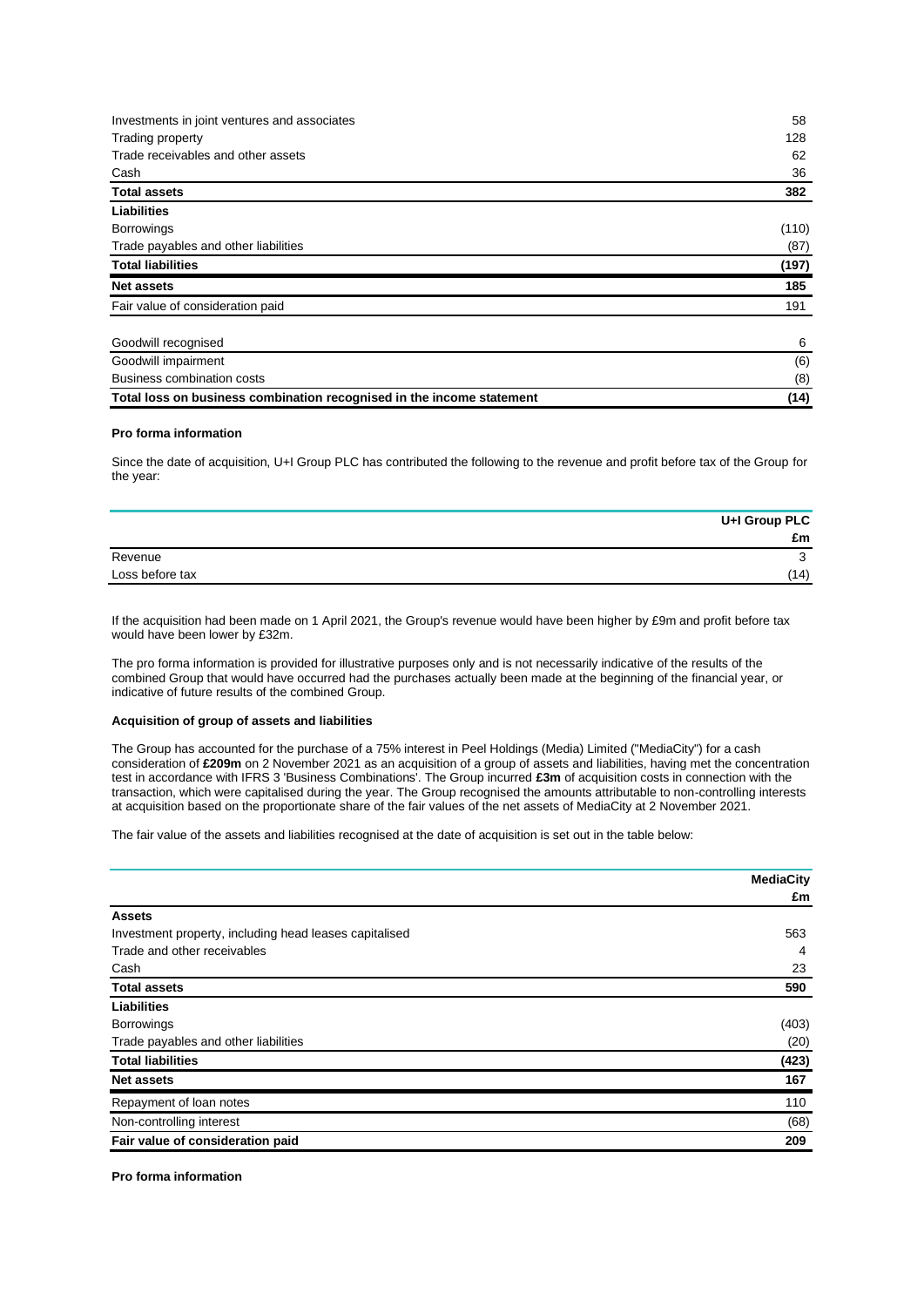Since the date of acquisition, MediaCity has contributed the following to the revenue and profit before tax of the Group, including amounts attributable to non-controlling interest, for the year:

|                   | <b>MediaCity</b><br>£m |
|-------------------|------------------------|
| Revenue           | 13                     |
| Profit before tax | 24                     |

If the acquisition had been made on 1 April 2021, the Group's revenue and profit before tax, including amounts attributable to non-controlling interest, would have been higher by £21m and £14m respectively.

The information is provided for illustrative purposes only and is not necessarily indicative of the results of the combined Group that would have occurred had the purchases actually been made at the beginning of the financial year, or indicative of future results of the combined Group.

### **18. Events after the reporting period**

On 11 May 2022, contracts were exchanged to sell the wholly owned subsidiary, LS City & West End Limited, which holds the Group's interests in 32-50 Strand, for a headline price of £195m.

Since 31 March 2022, the Group sold or exchanged contracts to sell certain interests in joint venture arrangements and trading properties, all acquired as part of the U+I Group PLC on 14 December 2021.

The Building Safety Act 2022 was enacted on 28 April 2022, for which work is underway to assess the potential impact on the Group.

## **Alternative performance measures**

### **Table 15: Alternative performance measures**

The Group has applied the European Securities and Markets Authority (ESMA) 'Guidelines on Alternative Performance Measures' in these results. In the context of these results, an alternative performance measure (APM) is a financial measure of historical or future financial performance, position or cash flows of the Group which is not a measure defined or specified in IFRS.

The table below summarises the APMs included in these results and where the reconciliations of these measures can be found. The definitions of APMs are included in the Glossary.

| Alternative performance measure    | <b>Nearest IFRS measure</b>                                                                  | <b>Reconciliation</b> |
|------------------------------------|----------------------------------------------------------------------------------------------|-----------------------|
| <b>EPRA</b> earnings               | Profit/loss before tax                                                                       | Note 3                |
| EPRA earnings per share            | Basic earnings/loss per share                                                                | Note 4                |
| EPRA diluted earnings per share    | Diluted earnings/loss per share                                                              | Note 4                |
| <b>EPRA Net Tangible Assets</b>    | Net assets attributable to shareholders                                                      | Note 4                |
| EPRA Net Tangible Assets per share | Net assets attributable to shareholders                                                      | Note 4                |
| Total accounting return            | n/a                                                                                          | Note 4                |
|                                    | Adjusted net cash inflow from operating activities Net cash inflow from operating activities | Note 9                |
| <b>Combined Portfolio</b>          | Investment properties                                                                        | Note 10               |
| Adjusted net debt                  | <b>Borrowings</b>                                                                            | Note 13               |
| Group LTV                          | n/a                                                                                          | Note 13               |

## **EPRA disclosures**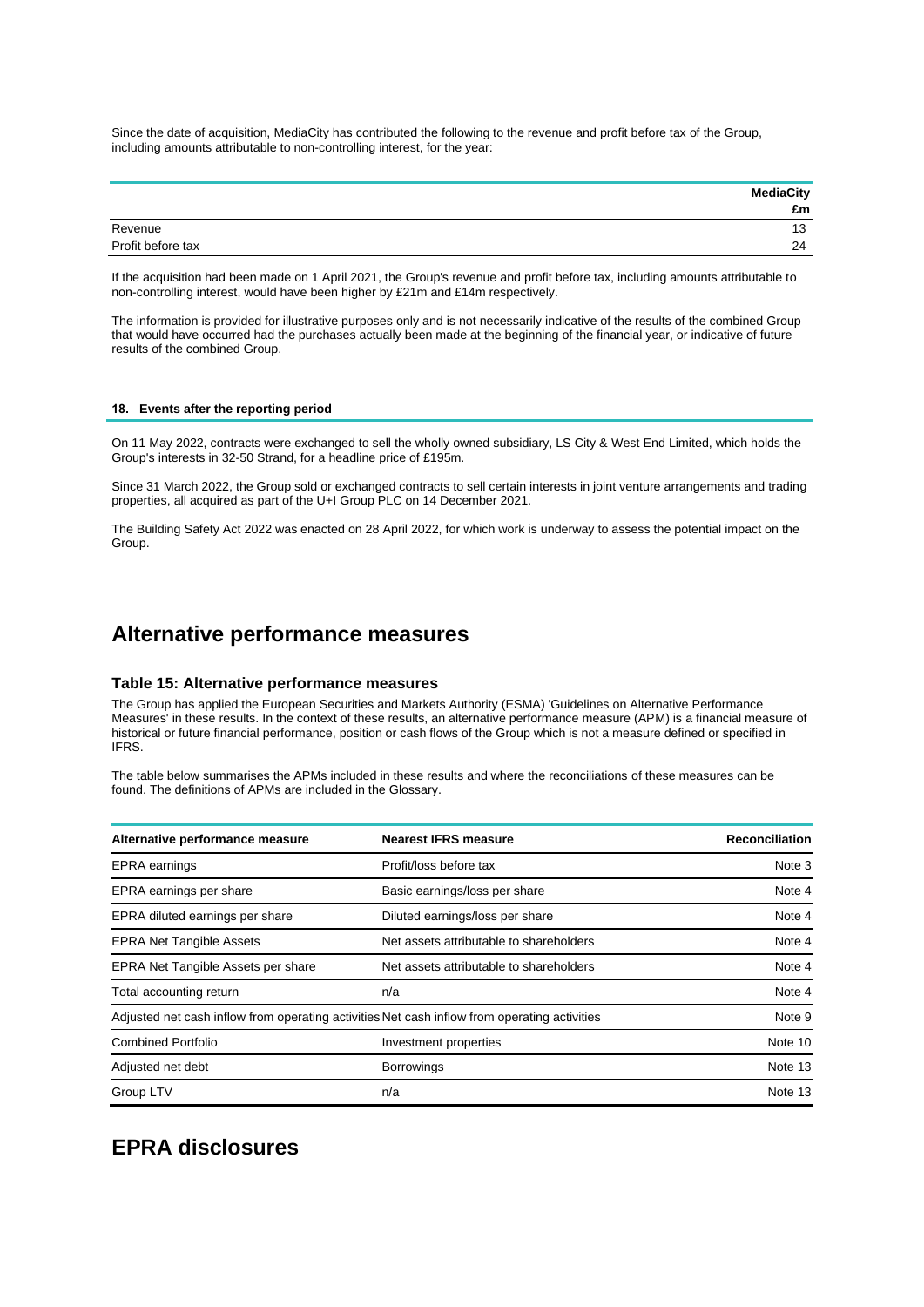### **Table 16: EPRA net asset measures**

| <b>EPRA net asset measures</b>                                          |                       |                      | 31 March 2022         |  |
|-------------------------------------------------------------------------|-----------------------|----------------------|-----------------------|--|
|                                                                         | <b>EPRA NRV</b><br>£m | <b>EPRANTA</b><br>£m | <b>EPRA NDV</b><br>£m |  |
| Net assets attributable to shareholders                                 | 7,917                 | 7,917                | 7,917                 |  |
| Shortfall of fair value over net investment in finance lease book value | (6)                   | (6)                  | (6)                   |  |
| Deferred tax liability on intangible asset                              | 1                     | 1                    |                       |  |
| Goodwill on deferred tax liability                                      | (1)                   | (1)                  | (1)                   |  |
| Other intangible asset                                                  |                       | (2)                  |                       |  |
| Fair value of interest-rate swaps                                       | (21)                  | (21)                 |                       |  |
| Excess of fair value of debt over book value (note 14)                  |                       |                      | (107)                 |  |
| Purchasers' costs(1)                                                    | 698                   |                      |                       |  |
| Net assets used in per share calculation                                | 8,588                 | 7,888                | 7,803                 |  |
|                                                                         | <b>EPRA NRV</b>       | <b>EPRANTA</b>       | <b>EPRA NDV</b>       |  |
| Diluted net assets per share                                            | 1,157p                | 1,063p               | 1,052p                |  |

|                                                                      | 31 March 2021   |                  |                  |
|----------------------------------------------------------------------|-----------------|------------------|------------------|
|                                                                      | <b>EPRA NRV</b> | <b>EPRANTA</b>   | <b>EPRA NDV</b>  |
|                                                                      | £m              | £m               | £m               |
| Net assets attributable to shareholders                              | 7,212           | 7,212            | 7,212            |
| Excess of fair value over net investment in finance lease book value | 93              | 93               | 93               |
| Deferred tax liability on intangible asset                           |                 |                  |                  |
| Goodwill on deferred tax liability                                   | (1)             | (1)              | (1)              |
| Other intangible asset                                               |                 | (2)              |                  |
| Fair value of interest-rate swaps                                    | (3)             | (3)              |                  |
| Excess of fair value of debt over book value (note 14)               |                 |                  | (244)            |
| Purchasers' costs(1)                                                 | 628             |                  |                  |
| Net assets used in per share calculation                             | 7,930           | 7.300            | 7,060            |
|                                                                      |                 |                  |                  |
|                                                                      | <b>EPRA NRV</b> | <b>EPRANTA</b>   | EPRA NDV         |
| Diluted net assets per share                                         | 1,070p          | 985 <sub>p</sub> | 953 <sub>p</sub> |

1. EPRA NTA and EPRA NDV reflect IFRS values which are net of purchasers' costs. Purchasers' costs are added back when calculating EPRA NRV.

|                                    |                                                                 |              |                    | 31 March 2022          |
|------------------------------------|-----------------------------------------------------------------|--------------|--------------------|------------------------|
| <b>Measure</b>                     | <b>Definition for EPRA measure</b>                              | <b>Notes</b> | Landsec<br>measure | <b>EPRA</b><br>measure |
|                                    |                                                                 |              |                    |                        |
| EPRA earnings                      | Recurring earnings from core operational activity               | 4            | £355m              | £355m                  |
| EPRA earnings per share            | EPRA earnings per weighted number of ordinary shares            | 4            | 48.0 <sub>p</sub>  | 48.0p                  |
| EPRA diluted earnings per<br>share | EPRA diluted earnings per weighted number of ordinary<br>shares | 4            | 47.8 <sub>p</sub>  | 47.8p                  |

### **Table 17: EPRA performance measures**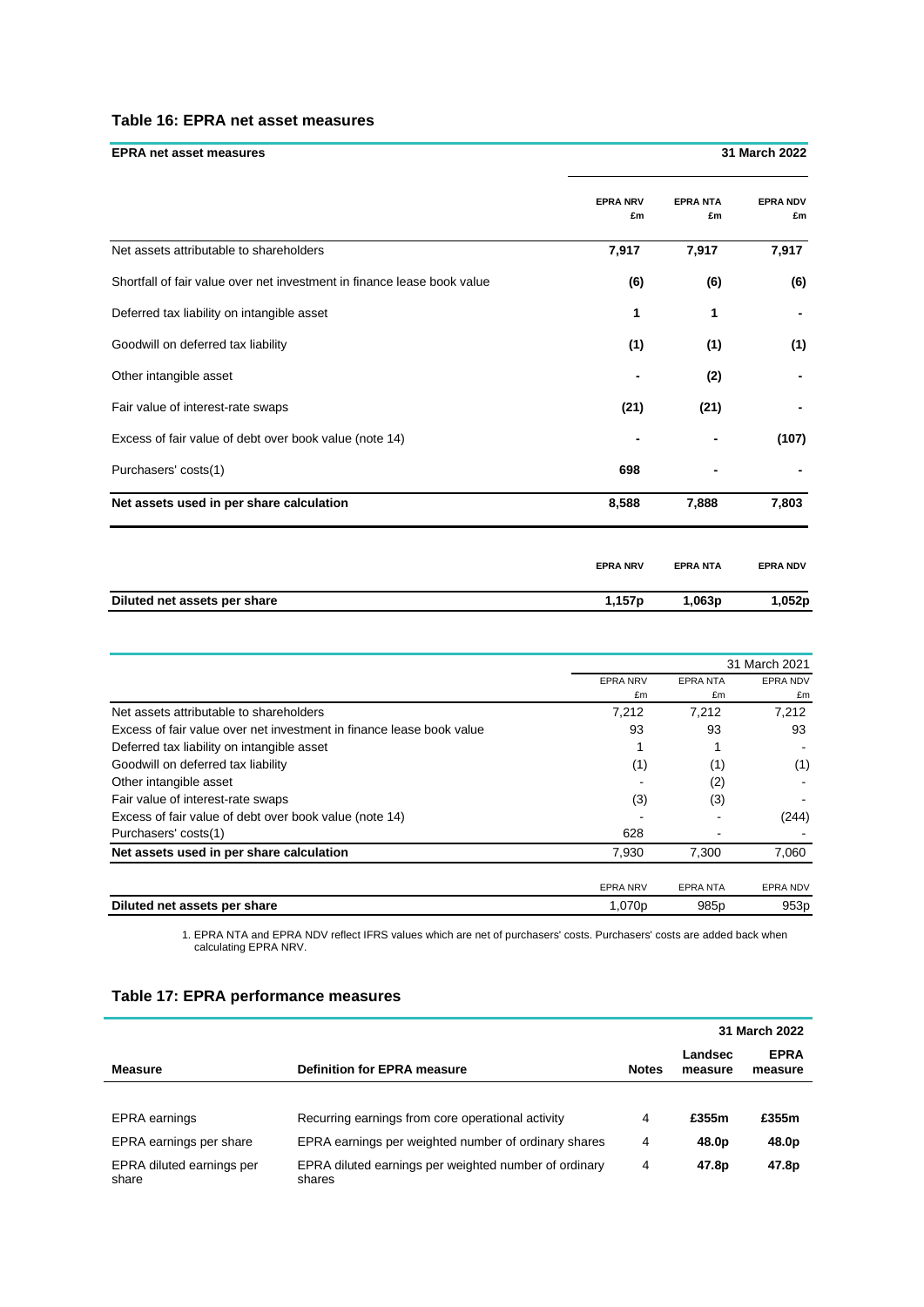| <b>EPRA Net Tangible Assets</b><br>(NTA)     | Net assets adjusted to exclude the fair value of interest-<br>rate swaps, intangible assets and excess of fair value<br>over net investment in finance lease book value      | 4            | £7,888m | £7,888m |
|----------------------------------------------|------------------------------------------------------------------------------------------------------------------------------------------------------------------------------|--------------|---------|---------|
| <b>EPRA Net Tangible Assets</b><br>per share | Diluted Net Tangible Assets per share                                                                                                                                        | 4            | 1,063p  | 1,063p  |
| EPRA net disposal value<br>(NDV)             | Net assets adjusted to exclude the fair value of debt and<br>goodwill on deferred tax and to include excess of fair<br>value over net investment in finance lease book value | 4            | £7,803m | £7,803m |
| EPRA net disposal value per<br>share         | Diluted net disposal value per share                                                                                                                                         | 4            | 1,052p  | 1,052p  |
|                                              |                                                                                                                                                                              | <b>Table</b> |         |         |
| Voids/vacancy rate                           | ERV of vacant space as a % of ERV of Combined<br>Portfolio excluding the development programme(1)                                                                            | 18           | 5.1%    | 5.1%    |
| Cost ratio(2)                                | Total costs as a percentage of gross rental income<br>(including direct vacancy costs)(2)                                                                                    |              | 27.8%   | 26.4%   |
|                                              | Total costs as a percentage of gross rental income<br>(excluding direct vacancy costs)(2)                                                                                    |              | n/a     | 22.1%   |

1. Our measure reflects voids in our like-for-like portfolio only. The EPRA measure reflects voids in the Combined Portfolio excluding only properties under development.

2. The EPRA cost ratio is calculated based on gross rental income after rents payable and excluding costs recovered through rents but not separately invoiced of £7m, whereas our measure is based on gross rental income before rents payable and costs recovered through rents but not separately invoiced. We do not calculate a cost ratio excluding direct vacancy costs as we do not consider this to be helpful. Provisions for bad and doubtful debts have been excluded from our cost ratio.

### **Table 18: EPRA vacancy rate**

The EPRA vacancy rate is based on the ratio of the estimated market rent for vacant properties versus total estimated market rent, for the Combined Portfolio excluding properties under development. There are no significant distorting factors influencing the EPRA vacancy rate.

|                                                                  | 31 March 2022 |
|------------------------------------------------------------------|---------------|
|                                                                  | £m            |
| ERV of vacant properties                                         | 29            |
| ERV of Combined Portfolio excluding properties under development | 568           |
| EPRA vacancy rate (%)                                            | 5.1           |

### **Table 19: Change in net rental income from the like-for-like portfolio**

|                  | 2022 | 2021 |     | Change |  |  |
|------------------|------|------|-----|--------|--|--|
|                  | £m   | £m   | £m  | %      |  |  |
| Central London   | 245  | 241  |     | 2      |  |  |
| Major retail     | 133  | 63   | 70  | 111    |  |  |
| Subscale sectors | 74   | 38   | 36  | 95     |  |  |
|                  | 452  | 342  | 110 | 32     |  |  |

### **Table 20: Acquisitions, disposals and capital expenditure**

|                                             |                                          |                         |                                                                    | Year ended<br>31 March<br>2022 | Year ended<br>31 March<br>2021 |
|---------------------------------------------|------------------------------------------|-------------------------|--------------------------------------------------------------------|--------------------------------|--------------------------------|
| <b>Investment properties</b>                | Group (excl.<br>joint<br>ventures)<br>£m | Joint<br>ventures<br>£m | <b>Adjustment for</b><br>non-wholly owned<br>subsidiaries(1)<br>£m | Combined<br>Portfolio<br>£m    | Combined<br>Portfolio<br>£m    |
| Net book value at the beginning of the year | 9,607                                    | 735                     |                                                                    | 10.342                         | 12,243                         |
| Acquisitions                                | 866                                      | 32                      | (141)                                                              | 757                            | 115                            |
| Capital expenditure                         | 343                                      | 7                       |                                                                    | 350                            | 223                            |
| Capitalised interest                        | 17                                       | -                       |                                                                    | 17                             | 11                             |
| Net movement in head leases capitalised     | 62                                       | ۰                       |                                                                    | 62                             |                                |
| <b>Disposals</b>                            | (98)                                     |                         |                                                                    | (98)                           | (594)                          |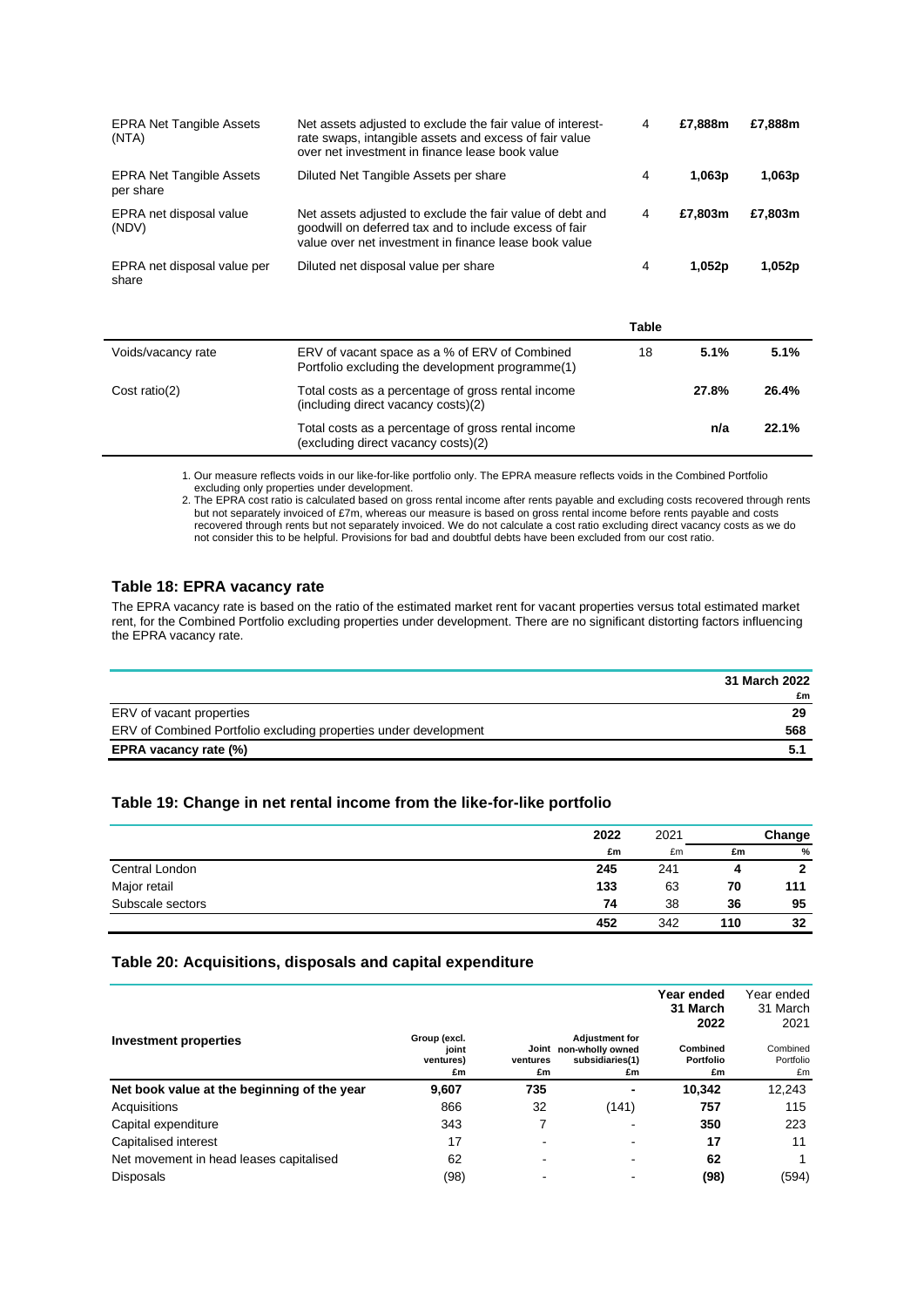| Net surplus/(deficit) on revaluation of investment<br>properties | 416         | (3)  | (4)   | 409    | (1,646) |
|------------------------------------------------------------------|-------------|------|-------|--------|---------|
| Transfer to trading properties                                   | (6)         |      |       | (6)    | (11)    |
| Net book value at the end of the year                            | 11,207      | 771  | (145) | 11,833 | 10,342  |
| Profit on disposal of investment properties                      | 107         | 8    |       | 115    | 5       |
| <b>Trading properties</b>                                        | £m          | £m   | £m    | £m     | £m      |
| Net book value at the beginning of the year                      | 36          |      |       | 36     | 27      |
| Acquisitions                                                     | 128         | 17   |       | 145    |         |
| Transfer from investment properties                              | 6           |      |       | 6      | 11      |
| Capital expenditure                                              | 6           |      |       | 6      |         |
| <b>Disposals</b>                                                 | (25)        | (16) |       | (41)   | (3)     |
| Movement in impairment                                           | (6)         |      |       | (6)    |         |
| Net book value at the end of the year                            | 145         | 1    |       | 146    | 36      |
| Profit/(loss) on disposal of trading properties                  | $\mathbf 2$ | (1)  |       |        | (1)     |

1. The Group acquired a 75% interest in MediaCity on 2 November 2021. This represents the 25% interest in MediaCity which is not owned by the Group, but which is consolidated in the Group numbers.

| Acquisitions, development and other capital expenditure | Investment<br>properties(1)<br>£m | Trading<br>properties<br>£m | Combined<br>Portfolio<br>£m | Combined<br>Portfolio<br>£m |
|---------------------------------------------------------|-----------------------------------|-----------------------------|-----------------------------|-----------------------------|
| Acquisitions(2)                                         | 757                               | 145                         | 902                         | 115                         |
| Development capital expenditure(3)                      | 305                               | 5                           | 310                         | 183                         |
| Other capital expenditure                               | 45                                |                             | 46                          | 41                          |
| Capitalised interest                                    | 17                                |                             | 17                          | 11                          |
| Acquisitions, development and other capital expenditure | 1,124                             | 151                         | 1,275                       | 350                         |
| <b>Disposals</b>                                        |                                   |                             | £m                          | £m                          |
| Net book value - investment property disposals          |                                   |                             | 98                          | 594                         |
| Net book value - trading property disposals             |                                   |                             | 41                          | 3                           |
| Net book value - other net assets                       |                                   |                             | 8                           | 43                          |
| Profit on disposal - investment properties              |                                   |                             | 115                         | 5                           |
| Profit/(loss) on disposal - trading properties          |                                   |                             |                             | (1)                         |
| <b>Total disposal proceeds</b>                          |                                   |                             | 263                         | 644                         |

1. See EPRA analysis of capital expenditure table 21 for further details.

2. Properties acquired in the year.

3. Development capital expenditure for investment properties comprises expenditure on the future development pipeline and completed developments.

### **Table 21: EPRA analysis of capital expenditure**

### **Year ended 31 March 2022**

|                          |                                  |                                                              |                                              |                          | Other capital expenditure           |                    |          |                                                                                                    |                                                              |                                                                                              |                                                      |
|--------------------------|----------------------------------|--------------------------------------------------------------|----------------------------------------------|--------------------------|-------------------------------------|--------------------|----------|----------------------------------------------------------------------------------------------------|--------------------------------------------------------------|----------------------------------------------------------------------------------------------|------------------------------------------------------|
|                          | <b>Acquisitions</b><br>(1)<br>£m | Developme Increme incremen<br>nt capital<br>expenditur<br>£m | ntal<br>lettable<br>$e(2)$ space $(3)$<br>£m | No<br>tal<br>space<br>£m | Tenant<br>lettable improveme<br>nts | Tot<br>al<br>£m £m | ed<br>£m | Total<br>capital<br>expendit<br>ure -<br><b>Capitalis Combine</b><br>d<br>interest Portfolio<br>£m | capital<br>expendit<br>ure - joint<br>(Group<br>share)<br>£m | <b>Total Adjustment</b><br>for non-<br>wholly<br>owned<br>ventures subsidiarie<br>s(4)<br>£m | Total<br>capital<br>expendit<br>ure -<br>Group<br>£m |
| <b>Central</b><br>London |                                  |                                                              |                                              |                          |                                     |                    |          |                                                                                                    |                                                              |                                                                                              |                                                      |
| West End<br>offices      | $\blacksquare$                   | ٠                                                            | (1)                                          | 4                        |                                     | $-3$               | ٠        | 3                                                                                                  | $\blacksquare$                                               | ۰                                                                                            | 3                                                    |
| City offices             | $\blacksquare$                   | -                                                            |                                              | 15                       |                                     | $-15$              | ٠        | 15                                                                                                 |                                                              |                                                                                              | 17                                                   |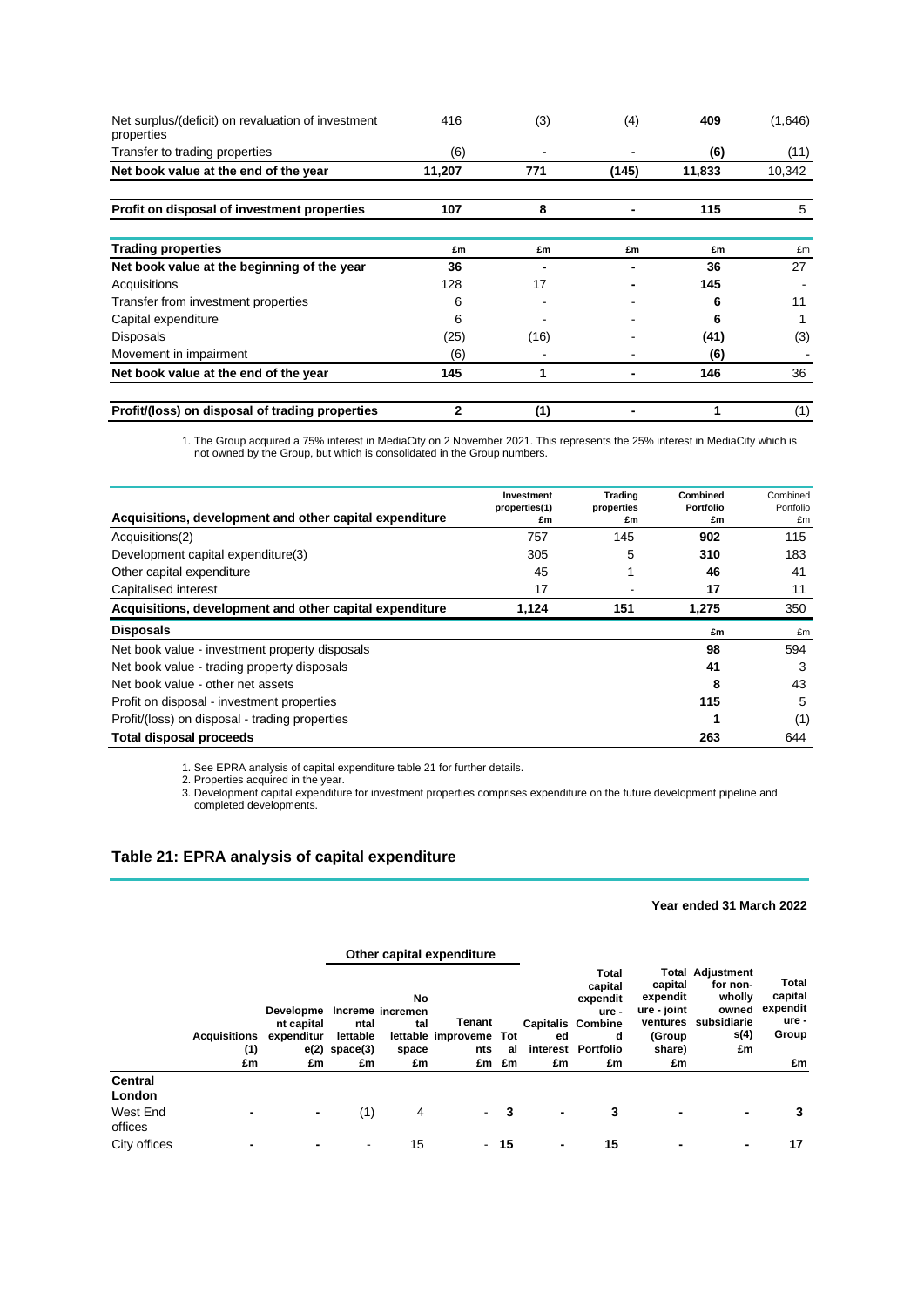| Retail and<br>other                                                 | ٠              | $\blacksquare$               | (1)                      | $\mathbf{1}$              |                          |                         |                              |          |                              |                          |              |
|---------------------------------------------------------------------|----------------|------------------------------|--------------------------|---------------------------|--------------------------|-------------------------|------------------------------|----------|------------------------------|--------------------------|--------------|
| Developme<br>nts                                                    | 70             | 290                          | $\blacksquare$           | $\overline{a}$            |                          |                         | 17                           | 377      |                              | -                        | 375          |
| <b>Total</b><br><b>Central</b><br>London                            | 70             | 290                          | (2)                      | 20                        |                          | $-18$                   | 17                           | 395      | $\overline{\phantom{a}}$     | $\blacksquare$           | 395          |
| Major<br>retail                                                     |                |                              |                          |                           |                          |                         |                              |          |                              |                          |              |
| Shopping<br>centres                                                 | 175            | -                            | (1)                      | $\boldsymbol{7}$          | $\mathbf{1}$             | $\overline{\mathbf{7}}$ | $\qquad \qquad \blacksquare$ | 182      | 5                            | -                        | 177          |
| Outlets                                                             | $\blacksquare$ |                              | $\blacksquare$           | $\bf 8$                   | $\blacksquare$           | 8                       | $\blacksquare$               | 8        | $\blacksquare$               |                          | 8            |
| <b>Total</b><br>Major<br>retail                                     | 175            | $\overline{\phantom{a}}$     | (1)                      | 15                        |                          | $1 15$                  | $\blacksquare$               | 190      | ${\bf 5}$                    | $\blacksquare$           | 185          |
| Mixed-<br>use urban                                                 |                |                              |                          |                           |                          |                         |                              |          |                              |                          |              |
| Completed<br>investment                                             | 399            |                              |                          | $\mathbf 2$               | $\blacksquare$           | $\bf 2$                 | -                            | 401      | $\qquad \qquad \blacksquare$ | (132)                    | 533          |
| Developme<br>nts                                                    | 100            | 15                           |                          | $\blacksquare$            |                          |                         | $\qquad \qquad \blacksquare$ | 115      | 22                           | (9)                      | 102          |
| <b>Total</b><br>Mixed-<br>use urban                                 | 499            | 15                           | $\overline{\phantom{a}}$ | $\mathbf 2$               | $\overline{\phantom{a}}$ | $\mathbf 2$             | $\overline{\phantom{a}}$     | 516      | 22                           | (141)                    | 635          |
| <b>Subscale</b><br>sectors                                          |                |                              |                          |                           |                          |                         |                              |          |                              |                          |              |
| Leisure                                                             | 13             | -                            | 3                        | $\ensuremath{\mathsf{3}}$ | $\mathbf{1}$             | $\overline{\mathbf{r}}$ | $\overline{\phantom{a}}$     | 20       | 12                           |                          | 8            |
| Hotels                                                              | ٠              |                              | $\blacksquare$           | $\mathbf{1}$              | $\blacksquare$           | 1                       | ٠                            | 1        |                              |                          | 1            |
| Retail<br>parks                                                     |                |                              |                          | $\overline{2}$            | $\overline{a}$           | $\mathbf 2$             | $\overline{a}$               | $\bf{2}$ |                              |                          | $\mathbf{2}$ |
| <b>Total</b><br><b>Subscale</b><br>sectors                          | 13             | $\qquad \qquad \blacksquare$ | $\mathbf{3}$             | 6                         | $\mathbf{1}$             | $10$                    | $\overline{\phantom{a}}$     | 23       | 12                           | $\overline{\phantom{0}}$ | 11           |
| <b>Total</b><br>capital<br>expenditu<br>re                          | 757            | 305                          | $\blacksquare$           | 43                        |                          | $2 \quad 45$            | 17                           | 1,124    | 39                           | (141)                    | 1,226        |
| Timing<br>difference<br>between<br>accrual and<br>cash basis        |                |                              |                          |                           |                          |                         |                              | (627)    | (33)                         | 141                      | (735)        |
| <b>Total</b><br>capital<br>expenditu<br>re on a<br>cash<br>basis(5) |                |                              |                          |                           |                          |                         |                              | 497      | 6                            | $\overline{\phantom{a}}$ | 491          |

1. Investment properties acquired in the year.

2. Expenditure on the future development pipeline and completed developments.

3. Capital expenditure where the lettable area increases by at least 10%.

4. The Group acquired a 75% interest in MediaCity on 2 November 2021. This represents the 25% interest in MediaCity which is

not owned by the Group, but which is consolidated in the Group numbers.

5. Includes interest paid of **£17m**.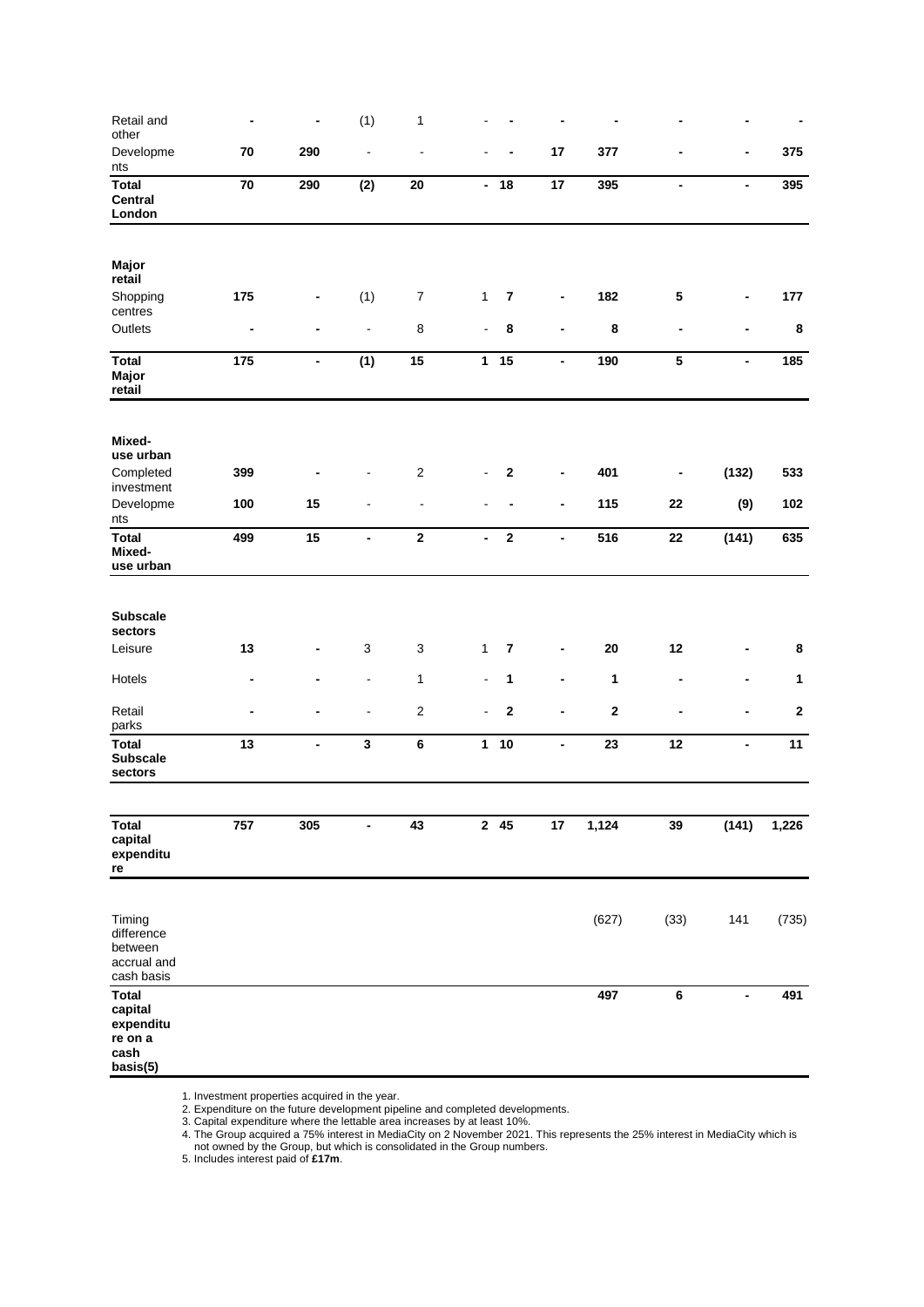## **Table 22: Top 12 occupiers at 31 March 2022**

|                           | % of Group rent(1) |
|---------------------------|--------------------|
| <b>Central Government</b> | 5.8%               |
| Deloitte                  | 5.4%               |
| Accor                     | 2.8%               |
| Cineworld                 | 1.9%               |
| <b>Boots</b>              | 1.7%               |
| <b>Taylor Wessing</b>     | 1.4%               |
| Peel                      | 1.3%               |
| <b>BBC</b>                | 1.3%               |
| Sainsbury's               | 1.1%               |
| M&S                       | 1.1%               |
| H&M                       | 1.1%               |
| Next                      | 1.0%               |
|                           | 25.9%              |

1. On a proportionate basis.

### **Table 23: Committed and future development pipeline and trading property development schemes at 31 March 2022**

| <b>Central London</b>                    |                                 |                               |                            |                        |                                      |                                    |                   |                                                                              |                                 |
|------------------------------------------|---------------------------------|-------------------------------|----------------------------|------------------------|--------------------------------------|------------------------------------|-------------------|------------------------------------------------------------------------------|---------------------------------|
| <b>Property</b>                          | <b>Description</b><br>of use    | Ownership<br>interest<br>$\%$ | Size<br>sq ft              | status<br>%            | <b>Letting Market</b><br>value<br>£m | <b>Net</b><br>income/<br>ERV<br>£m | date              | Total<br>Estimated development development<br>completion costs to date<br>£m | Forecast<br>total<br>cost<br>£m |
| <b>Committed development</b><br>pipeline |                                 |                               |                            |                        |                                      |                                    |                   |                                                                              |                                 |
| 21 Moorfields, EC2                       | Office                          | 100                           | 564,000                    | 100                    | 733                                  | 38                                 | Oct 2022          | 478                                                                          | 594                             |
| The Forge, SE1                           | Office<br>Retail                | 100                           | 139,000<br>1,000           | ٠                      | 115                                  | 10                                 | Dec 2022          | 107                                                                          | 150                             |
| Lucent, W1                               | Office<br>Retail<br>Residential | 100                           | 111,000<br>30.000<br>3.000 | $\blacksquare$         | 159                                  | 14                                 | Mar 2023          | 186                                                                          | 248                             |
| n2, SW1                                  | Office                          | 100                           | 167,000                    | $\overline{a}$         | 104                                  | 14                                 | Jun 2023          | 103                                                                          | 207                             |
| Property                                 |                                 | <b>Description</b><br>of use  |                            | Ownership<br>interest% |                                      |                                    | Proposed<br>sq ft |                                                                              | <b>Potential</b><br>start date  |
| <b>Future development</b><br>pipeline    |                                 |                               |                            |                        |                                      |                                    |                   |                                                                              |                                 |
| Timber Square, SE1                       |                                 | Office                        |                            | 100                    |                                      |                                    | 380,000           |                                                                              | 2022                            |
| Liberty of Southwark, SE1                |                                 | Office/<br>Residential        |                            | 100                    |                                      |                                    | 200,000           |                                                                              | 2022                            |
| Portland House, SW1                      |                                 | Office                        |                            | 100                    |                                      |                                    | 295,000           |                                                                              | 2022                            |
| Red Lion Court, SE1                      |                                 | Office                        |                            | 100                    |                                      |                                    | 235,000           |                                                                              | 2023                            |

| <b>Property</b>                         | <b>Description</b><br>of use | Ownership<br>interest<br>% | Size<br>sa ft | Number<br>of units | <b>Sales</b><br>exchanged<br>by unit<br>% | date     | Total<br>Estimated development development<br>completion costs to date<br>£m | Forecast<br>total<br>cost<br>£m |
|-----------------------------------------|------------------------------|----------------------------|---------------|--------------------|-------------------------------------------|----------|------------------------------------------------------------------------------|---------------------------------|
| Trading property development<br>schemes |                              |                            |               |                    |                                           |          |                                                                              |                                 |
| Wardour Street, W1(1)                   | Residential                  | 100                        | 5.000         | 8                  | 100                                       | May 2022 | 10                                                                           | 11                              |
| Castle Lane, SW1                        | Residential                  | 100                        | 52.000        | 89                 | 99                                        | Jan 2024 | 14                                                                           | 47                              |

1. Affordable housing component of the Lucent development.

| Mixed-use urban               |                         |                   |                                |
|-------------------------------|-------------------------|-------------------|--------------------------------|
| Property                      | Ownership<br>interest % | Proposed<br>sa ft | <b>Potential</b><br>start date |
| Future development pipeline   |                         |                   |                                |
| Mayfield, Manchester          | 50                      | 2.500.000         | 2022                           |
| MediaCity, Greater Manchester | 75                      | 1,900,000         | 2023                           |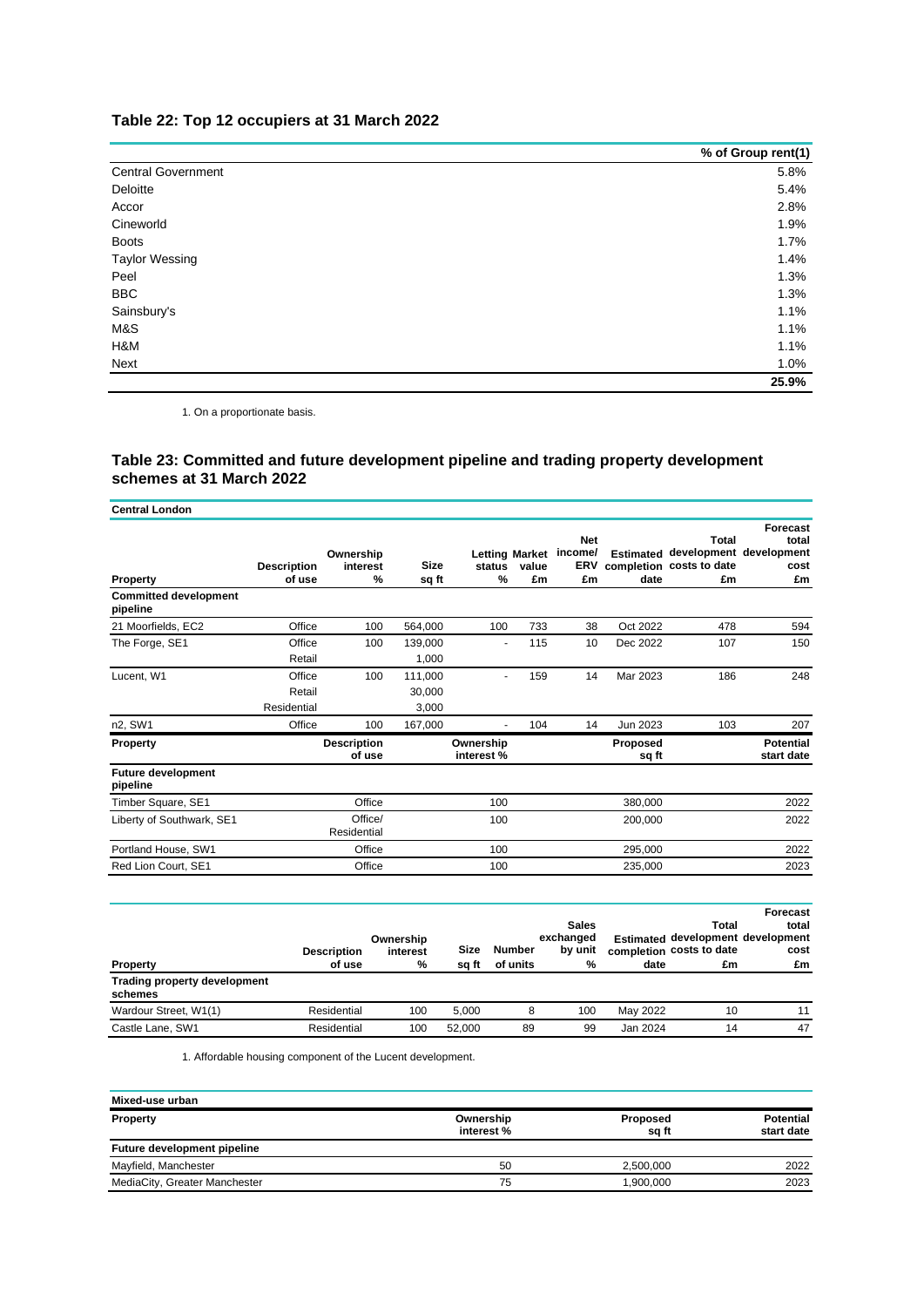| Finchley Road, NW3          | 100 | .379.000 | 2023 |
|-----------------------------|-----|----------|------|
| Buchanan Galleries, Glasgow | 100 | .420.000 | 2024 |
| Lewisham, SE13              | 100 | .800.000 | 2024 |

Where the property is not 100% owned, floor areas and letting status shown above represent the full scheme whereas all other figures represent our proportionate share. Letting % is measured by ERV and shows letting status at 31 March 2022. Trading property development schemes are excluded from the future development pipeline.

#### Total development cost

Refer to the Glossary for definition. Of the properties in the future development pipeline at 31 March 2022, the only property on which interest was capitalised on the land cost was 21 Moorfields, EC2.

### Net income/ERV

Net income/ERV represents headline annual rent on let units plus ERV at 31 March 2022 on unlet units, both after rents payable.

### **Table 24: Combined Portfolio analysis Total portfolio analysis**

|                                         |                  |                  |                       | Valuation             |                  |                  |                  | <b>Annualised rental</b><br>income(2) |                  | Net estimated rental |
|-----------------------------------------|------------------|------------------|-----------------------|-----------------------|------------------|------------------|------------------|---------------------------------------|------------------|----------------------|
|                                         |                  | Market value(1)  |                       | movement(1)           |                  | Rental income(1) |                  |                                       |                  | value(3)             |
|                                         | 31 March<br>2022 | 31 March<br>2021 | Surplus/<br>(deficit) | Surplus/<br>(deficit) | 31 March<br>2022 | 31 March<br>2021 | 31 March<br>2022 | 31 March<br>2021                      | 31 March<br>2022 | 31 March<br>2021     |
|                                         | £m               | £m               | £m                    | $\%$                  | £m               | £m               | £m               | £m                                    | £m               | £m                   |
| <b>Central London</b>                   |                  |                  |                       |                       |                  |                  |                  |                                       |                  |                      |
| West End offices                        | 3,013            | 2,932            | 86                    | 3.0%                  | 138              | 139              | 135              | 137                                   | 147              | 141                  |
| City offices                            | 1,928            | 1,821            | 100                   | 5.6%                  | 75               | 95               | 76               | 76                                    | 101              | 101                  |
| Retail and other                        | 1,131            | 1,290            | 16                    | 1.5%                  | 70               | 64               | 47               | 58                                    | 54               | 61                   |
| Developments(6)                         | 1,709            | 1,304            | 65                    | 4.0%                  | 10               | 11               | 10               | 15                                    | 112              | 94                   |
| <b>Total Central London</b>             | 7.781            | 7.347            | 267                   | 3.7%                  | 293              | 309              | 268              | 286                                   | 414              | 397                  |
| Major retail                            |                  |                  |                       |                       |                  |                  |                  |                                       |                  |                      |
| Shopping centres                        | 1,141            | 1,041            | (15)                  | $-1.3%$               | 111              | 115              | 108              | 98                                    | 101              | 95                   |
| Outlets                                 | 743              | 722              | 12                    | 1.6%                  | 56               | 47               | 56               | 39                                    | 61               | 61                   |
| <b>Total Major retail</b>               | 1.884            | 1,763            | (3)                   | $-0.1%$               | 167              | 162              | 164              | 137                                   | 162              | 156                  |
| Mixed-use urban                         |                  |                  |                       |                       |                  |                  |                  |                                       |                  |                      |
| Completed investment                    | 409              |                  | 8                     | 2.0%                  | 10               | ÷,               | 24               |                                       | 24               |                      |
| Developments(6)                         | 486              | 372              | (33)                  | $-6.5%$               | 33               | 26               | 29               | 25                                    | 32               | 27                   |
| Mixed-use urban                         | 895              | 372              | (25)                  | $-2.8%$               | 43               | 26               | 53               | 25                                    | 56               | 27                   |
| Subscale sectors                        |                  |                  |                       |                       |                  |                  |                  |                                       |                  |                      |
| Leisure                                 | 569              | 506              | 41                    | 7.4%                  | 46               | 43               | 49               | 41                                    | 51               | 42                   |
| Hotels                                  | 422              | 406              | 14                    | 3.5%                  | 16               | 4                | 16               | 4                                     | 25               | 25                   |
| Retail parks                            | 466              | 397              | 115                   | 31.9%                 | 29               | 34               | 29               | 33                                    | 29               | 32                   |
| <b>Total Subscale sectors</b>           | 1,457            | 1,309            | 170                   | 12.9%                 | 91               | 81               | 94               | 78                                    | 105              | 99                   |
| <b>Combined Portfolio</b>               | 12,017           | 10,791           | 409                   | 3.6%                  | 594              | 578              | 579              | 526                                   | 737              | 679                  |
| Properties treated as finance<br>leases |                  |                  |                       |                       | (8)              | (9)              |                  |                                       |                  |                      |
| <b>Combined Portfolio</b>               | 12.017           | 10.791           | 409                   | 3.6%                  | 586              | 569              |                  |                                       |                  |                      |
| Represented by:                         |                  |                  |                       |                       |                  |                  |                  |                                       |                  |                      |
| Investment portfolio                    | 11,217           | 10,025           | 412                   | 3.9%                  | 534              | 519              | 531              | 481                                   | 687              | 629                  |
| Share of joint ventures                 | 800              | 766              | (3)                   | $-0.4%$               | 52               | 50               | 48               | 45                                    | 50               | 50                   |
| <b>Combined Portfolio</b>               | 12,017           | 10,791           | 409                   | 3.6%                  | 586              | 569              | 579              | 526                                   | 737              | 679                  |

### **Total portfolio analysis Notes:**

|                             | Net initial yield(4) |                         |                  | Equivalent yield(5) 1   |
|-----------------------------|----------------------|-------------------------|------------------|-------------------------|
|                             |                      | Movement                |                  | Movement <sup>2</sup>   |
|                             | 31 March<br>2022     | in like-for-<br>like(7) | 31 March<br>2022 | in like-for-<br>like(7) |
|                             | %                    | bps                     | %                | bps                     |
| <b>Central London</b>       |                      |                         |                  | 3                       |
| West End offices            | 4.2%                 | (47)                    | 4.6%             | (2)                     |
| City offices                | 3.6%                 | (34)                    | 4.6%             | $(8)$ 4                 |
| Retail and other            | 4.4%                 | 72                      | 4.7%             | 15                      |
| Developments(6)             | 0.5%                 | n/a                     | 4.3%             | n/a                     |
| <b>Total Central London</b> | 3.3%                 | (21)                    | 4.5%             | $(1)$ <sup>5</sup>      |
| <b>Major retail</b>         |                      |                         |                  |                         |
| Shopping centres            | 7.7%                 | 34                      | 7.4%             | 36                      |
| Outlets                     | 5.8%                 | 49                      | 6.7%             | (10)                    |
| <b>Total Major retail</b>   | 7.0%                 | 38                      | 7.1%             | $\sqrt{(3)}$ 7          |

Refer to Glossary for definition.

2. Annualised rental income is annual 'rental income' (as defined in the Glossary) at the balance sheet date, except that car park and commercialisation income are included on a net basis (after deduction for operational outgoings). Annualised rental income includes temporary lettings.

3. Net estimated rental value is gross estimated rental value, as defined in the Glossary, after deducting expected rent payable.

Net initial yield - refer to Glossary for definition. This calculation includes all properties including those sites with no income.

5. Equivalent yield - refer to Glossary for definition. Future developments are excluded from the calculation of equivalent yield on the Combined Portfolio.

6. Comprises the development pipeline - refer to Glossary for definition.

The like-for-like portfolio - refer to Glossary for definition.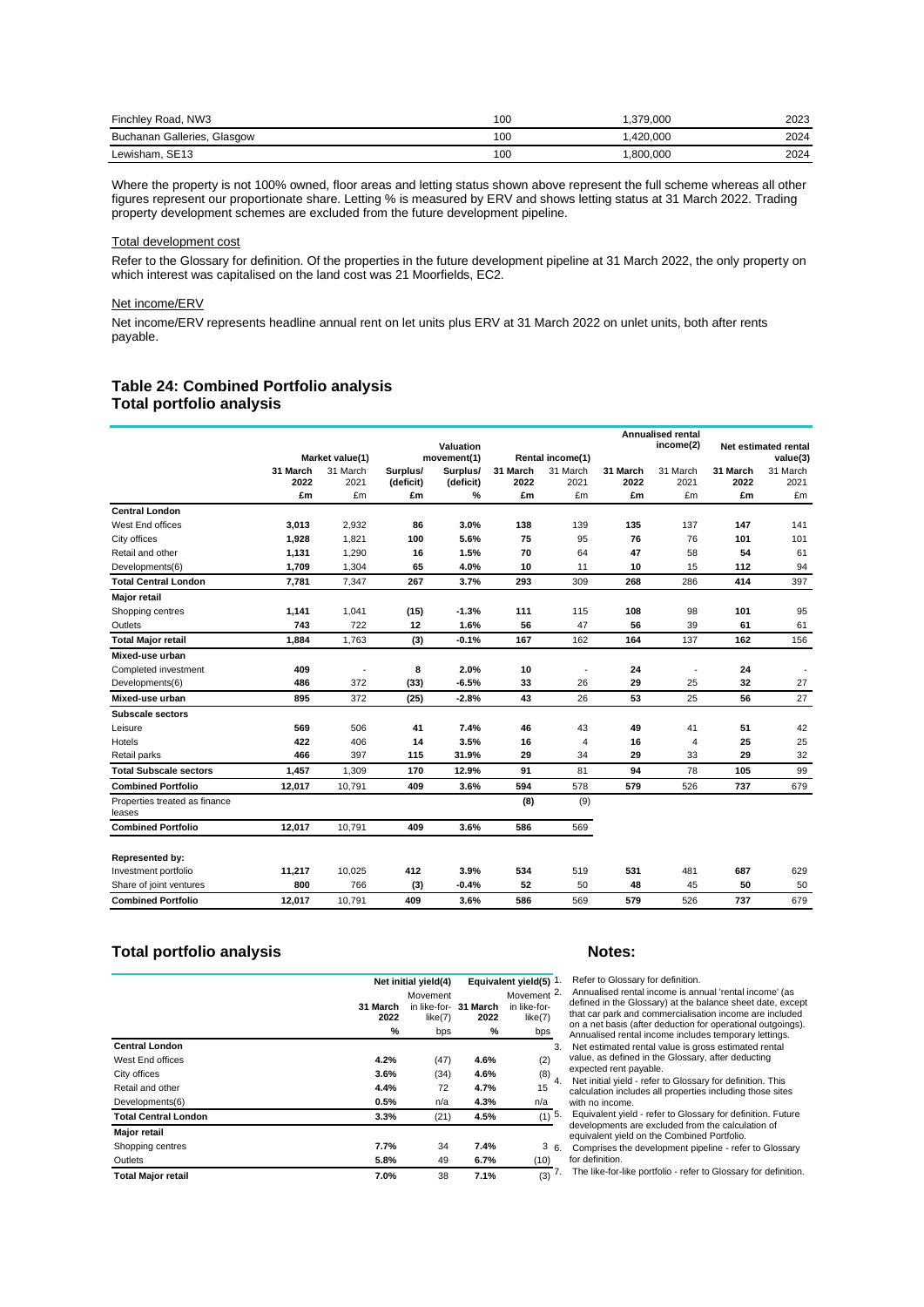| Mixed-use urban               |      |       |      |       |
|-------------------------------|------|-------|------|-------|
| Completed investment          | 5.1% | n/a   | 5.7% | n/a   |
| Development(6)                | 5.5% | n/a   | 5.3% | n/a   |
| <b>Total Mixed-use urban</b>  | 5.3% | n/a   | 5.5% | n/a   |
| Subscale sectors              |      |       |      |       |
| Leisure                       | 6.7% | (11)  | 7.1% | (40)  |
| Hotels                        | 4.2% | 85    | 5.5% | (1)   |
| Retail parks                  | 5.7% | (176) | 5.7% | (187) |
| <b>Total Subscale sectors</b> | 5.6% | (23)  | 6.2% | (70)  |
| <b>Combined Portfolio</b>     | 4.3% | (10)  | 5.2% | (11)  |
|                               |      |       |      |       |

| Share of joint ventures<br><b>Combined Portfolio</b> | 5.1%<br>4.3% | n/a<br>n/a | 5.6%<br>5.2% | n/a<br>n/a |
|------------------------------------------------------|--------------|------------|--------------|------------|
| Investment portfolio                                 | 4.2%         | n/a        | 5.2%         | n/a        |
| <b>Represented by:</b>                               |              |            |              |            |

## **Table 25: Lease lengths**

|                               |                         | Weighted average unexpired lease term<br>at 31 March 2022              |
|-------------------------------|-------------------------|------------------------------------------------------------------------|
|                               | Like-for-like portfolio | Like-for-like portfolio,<br>completed developments<br>and acquisitions |
|                               | Mean(1)                 | Mean(1)                                                                |
|                               | Years                   | Years                                                                  |
| <b>Central London</b>         |                         |                                                                        |
| West End offices              | 6.9                     | 6.9                                                                    |
| City offices                  | 5.9                     | 5.9                                                                    |
| Retail and other              | 7.4                     | 7.4                                                                    |
| <b>Total Central London</b>   | 6.6                     | 6.6                                                                    |
| <b>Major retail</b>           |                         |                                                                        |
| Shopping centres              | 4.4                     | 4.4                                                                    |
| Outlets                       | 3.0                     | 3.0                                                                    |
| <b>Total Major retail</b>     | 3.9                     | 3.9                                                                    |
| Mixed-use urban               | n/a                     | 10.1                                                                   |
| <b>Subscale sectors</b>       |                         |                                                                        |
| Leisure                       | 10.4                    | 10.4                                                                   |
| Hotels                        | 9.4                     | 9.4                                                                    |
| Retail parks                  | 4.4                     | 4.4                                                                    |
| <b>Total Subscale sectors</b> | 8.1                     | 8.1                                                                    |
| <b>Combined Portfolio</b>     | 6.1                     | 6.2                                                                    |

1. Mean is the rent weighted average of the unexpired lease term across all leases (excluding short-term leases). Term is defined as the earlier of tenant break or expiry.

### **Table 26: Reconciliation of segmental information note to statutory reporting**

The table below reconciles the Group's income statement to the segmental information note (note 3 to the financial statements).

|                                            |                                 |                            |                                                                    |             |                               | Year ended 31 March 2022                |
|--------------------------------------------|---------------------------------|----------------------------|--------------------------------------------------------------------|-------------|-------------------------------|-----------------------------------------|
|                                            | Group income<br>statement<br>£m | Joint<br>ventures(1)<br>£m | Adjustment<br>for non-wholly<br>owned<br>subsidiaries<br>(2)<br>£m | Total<br>£m | <b>EPRA</b><br>earnings<br>£m | <b>Capital and</b><br>other items<br>£m |
| Rental income                              | 537                             | 52                         | (3)                                                                | 586         | 586                           |                                         |
| Finance lease interest                     | 8                               | -                          |                                                                    | 8           | 8                             |                                         |
| Gross rental income (before rents payable) | 545                             | 52                         | (3)                                                                | 594         | 594                           |                                         |
| Rents payable                              | (6)                             | (2)                        |                                                                    | (8)         | (8)                           |                                         |
| Gross rental income (after rents payable)  | 539                             | 50                         | (3)                                                                | 586         | 586                           |                                         |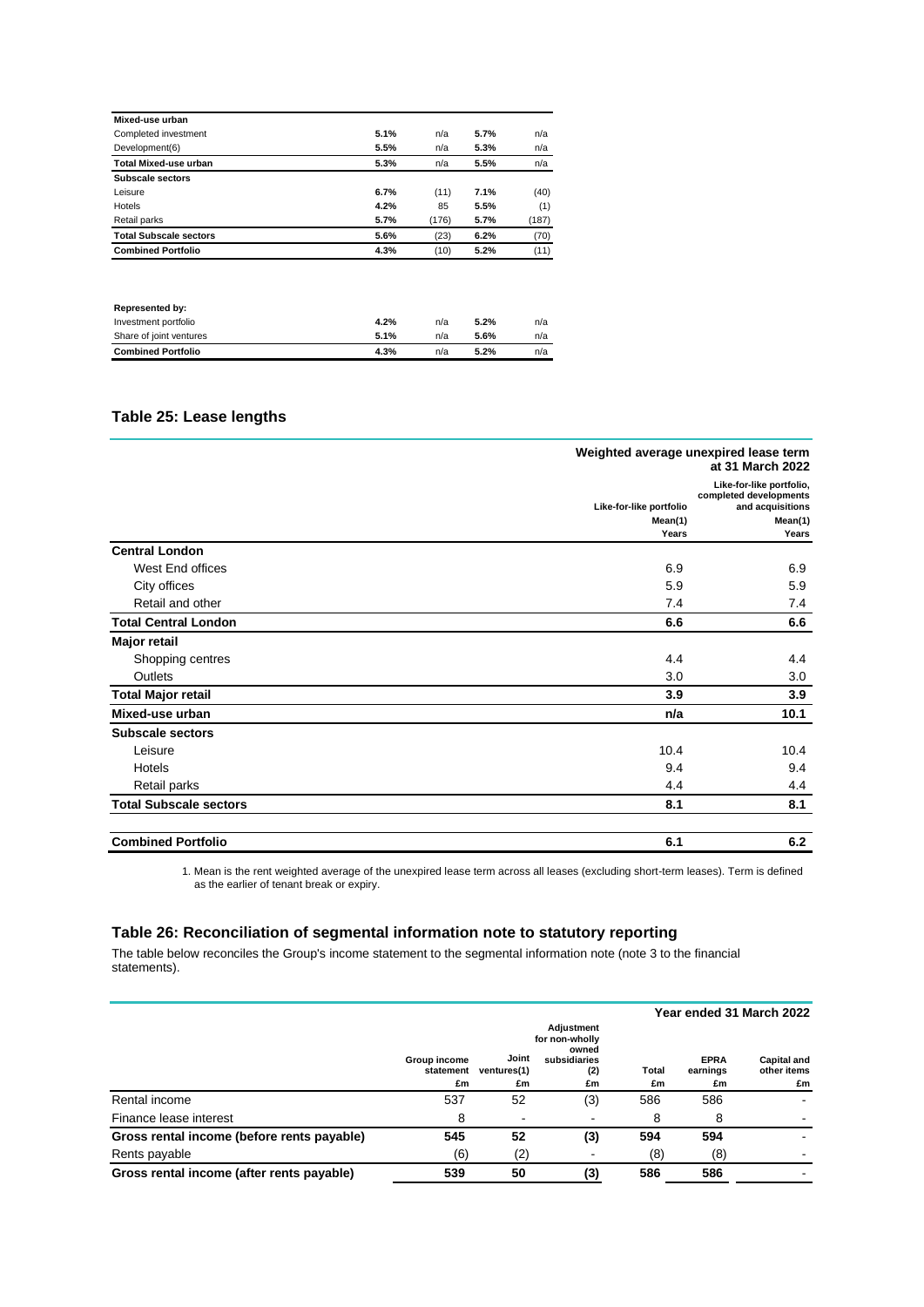| Service charge income                                            | 78   | 9    | (1) | 86    | 86    |      |
|------------------------------------------------------------------|------|------|-----|-------|-------|------|
| Service charge expense                                           | (90) | (10) | 2   | (98)  | (98)  |      |
| Net service charge expense                                       | (12) | (1)  |     | (12)  | (12)  |      |
| Other property related income                                    | 25   | 3    |     | 28    | 28    |      |
| Direct property expenditure                                      | (94) | (10) |     | (104) | (104) |      |
| Movement in bad and doubtful debt provisions                     | 13   | (1)  |     | 12    | 12    |      |
| Segment net rental income                                        | 471  | 41   | (2) | 510   | 510   |      |
| Other income                                                     | 3    |      |     | 3     | 3     |      |
| Administrative expenses                                          | (80) | (2)  |     | (82)  | (82)  |      |
| Depreciation                                                     | (5)  |      |     | (5)   | (5)   |      |
| EPRA earnings before interest(3)                                 | 389  | 39   | (2) | 426   | 426   |      |
| Share of post-tax profit from joint ventures                     | 33   | (33) |     |       |       |      |
| Net surplus/(deficit) on revaluation of investment<br>properties | 416  | (3)  | (4) | 409   |       | 409  |
| Profit on disposal of investment properties                      | 107  | 8    |     | 115   |       | 115  |
| Profit on disposal of joint ventures                             | 2    |      |     | 2     |       | 2    |
| Profit/(loss) on disposal of trading properties                  | 2    | (1)  |     | 1     |       |      |
| Gain on modification of finance lease                            | 6    |      |     | 6     |       | 6    |
| Movement in impairment charge on trading                         | (6)  |      |     | (6)   |       | (6)  |
| properties                                                       |      |      |     |       |       |      |
| Impairment of goodwill                                           | (6)  |      |     | (6)   |       | (6)  |
| <b>Business combination costs</b>                                | (8)  |      |     | (8)   |       | (8)  |
| Operating profit/(loss)                                          | 935  | 10   | (6) | 939   | 426   | 513  |
| Finance income                                                   | 25   |      |     | 25    | 9     | 16   |
| Finance expense                                                  | (85) | (10) |     | (95)  | (80)  | (15) |
| Profit/(loss) before tax                                         | 875  |      | (6) | 869   | 355   | 514  |
| <b>Taxation</b>                                                  |      |      |     |       |       |      |
| Profit/(loss) for the year                                       | 875  |      | (6) | 869   |       |      |

1. Reallocation of the share of post-tax loss from joint ventures reported in the Group income statement to the individual line items reported in the segmental information note.

2. Removal of the non-wholly owned share of results of the Group's subsidiaries. The non-wholly owned subsidiaries are consolidated at 100% in the Group's income statement, but only the Group's share is included in EPRA earnings reported in the segmental information note.

3. The non-owned element of non-wholly owned subsidiaries is presented in the 'Capital and other items' column in the income statement. To reconcile EPRA earnings before interest in the income statement to the above table, EPRA earnings before interest in the Group income statement and Adjustment for non-wholly owned subsidiaries columns should be combined.

|                                                     |                                 |             |                                                                            |             |                               | Year ended 31 March 2021         |
|-----------------------------------------------------|---------------------------------|-------------|----------------------------------------------------------------------------|-------------|-------------------------------|----------------------------------|
|                                                     | Group income<br>statement<br>£m | Joint<br>£m | Adjustment for<br>non-wholly<br>owned<br>ventures(1) subsidiaries(2)<br>£m | Total<br>£m | <b>EPRA</b><br>earnings<br>£m | Capital and other<br>items<br>£m |
| Rental income                                       | 519                             | 50          |                                                                            | 569         | 569                           |                                  |
| Finance lease interest                              | 9                               |             |                                                                            | 9           | 9                             |                                  |
| Gross rental income (before rents payable)          | 528                             | 50          | $\blacksquare$                                                             | 578         | 578                           |                                  |
| Rents payable                                       | (7)                             | (2)         |                                                                            | (9)         | (9)                           |                                  |
| Gross rental income (after rents payable)           | 521                             | 48          | $\overline{a}$                                                             | 569         | 569                           |                                  |
| Service charge income                               | 70                              | 9           |                                                                            | 79          | 79                            |                                  |
| Service charge expense                              | (75)                            | (9)         |                                                                            | (84)        | (84)                          |                                  |
| Net service charge expense                          | (5)                             |             |                                                                            | (5)         | (5)                           |                                  |
| Other property related income                       | 31                              |             |                                                                            | 32          | 32                            |                                  |
| Direct property expenditure                         | (56)                            | (8)         |                                                                            | (64)        | (64)                          |                                  |
| Movement in bad and doubtful debt provisions        | (110)                           | (17)        |                                                                            | (127)       | (127)                         |                                  |
| Segment net rental income                           | 381                             | 24          |                                                                            | 405         | 405                           |                                  |
| Other income                                        | 2                               |             |                                                                            | 2           | 2                             |                                  |
| Administrative expenses                             | (75)                            | (2)         |                                                                            | (77)        | (77)                          |                                  |
| Depreciation                                        | (5)                             |             |                                                                            | (5)         | (5)                           |                                  |
| <b>EPRA earnings before interest</b>                | 303                             | 22          |                                                                            | 325         | 325                           |                                  |
| Share of post-tax loss from joint ventures          | (192)                           | 192         |                                                                            |             |                               |                                  |
| Net deficit on revaluation of investment properties | (1, 448)                        | (198)       |                                                                            | (1,646)     |                               | (1,646)                          |
| Profit/(loss) on disposal of investment properties  | 8                               | (3)         |                                                                            | 5           |                               | 5                                |
| Loss on disposal of trading properties              |                                 | (1)         |                                                                            | (1)         |                               | (1)                              |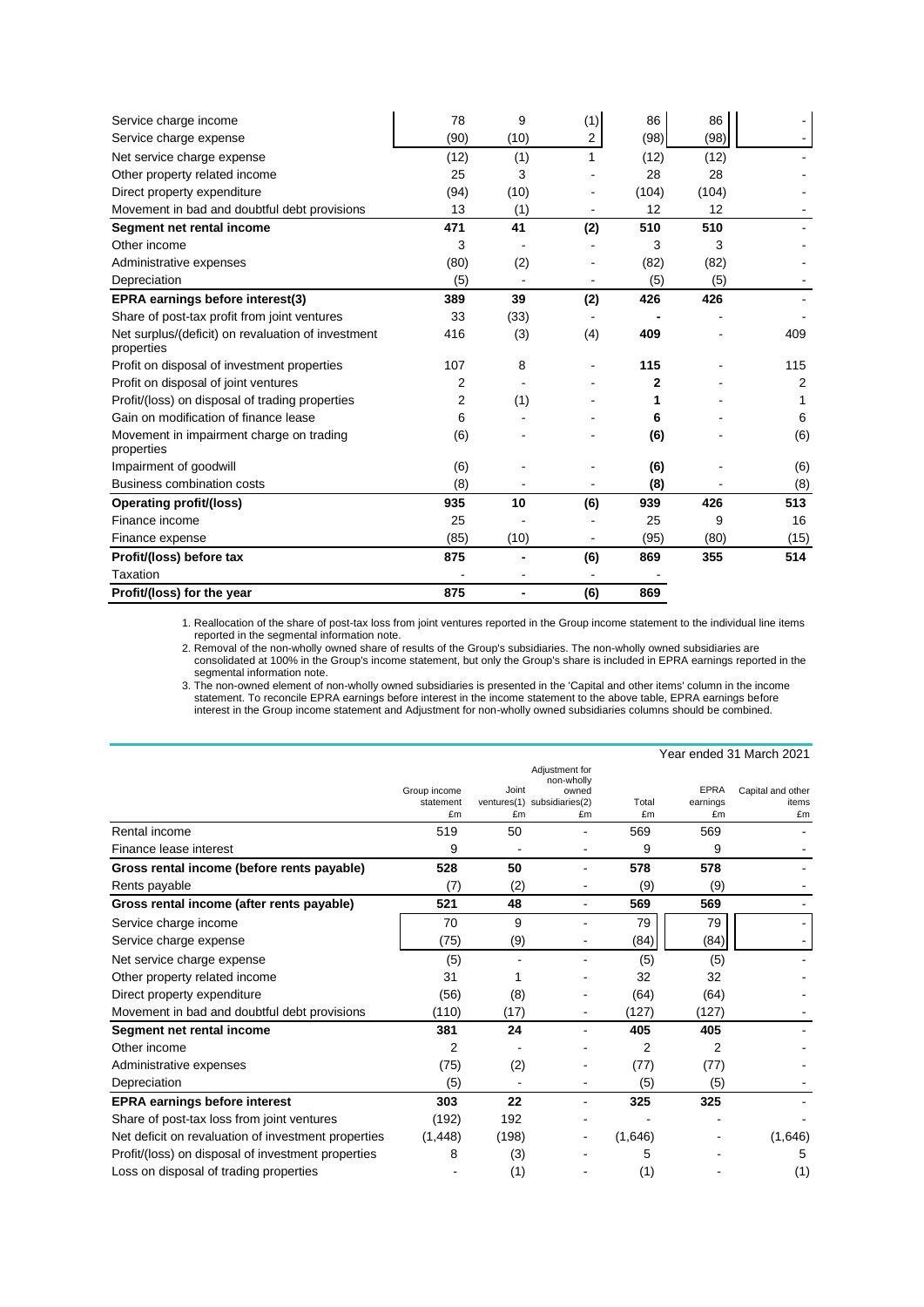| Exceptional items              | (4)            | $\blacksquare$ | $\,$                     | (4)            |      | (4)     |
|--------------------------------|----------------|----------------|--------------------------|----------------|------|---------|
| Other                          | 3              | っ              | $\overline{\phantom{a}}$ | 5              |      | 5       |
| <b>Operating (loss)/profit</b> | (1, 330)       | 14             |                          | (1, 316)       | 325  | (1,641) |
| Finance income                 | 16             |                | $\,$                     | 16             | 15   |         |
| Finance expense                | (79)           | (14)           | $\sim$                   | (93)           | (89) | (4)     |
| Loss before tax                | (1, 393)       |                |                          | (1, 393)       | 251  | (1,644) |
| Taxation                       | $\blacksquare$ | ۰              | $\overline{\phantom{0}}$ | $\blacksquare$ |      |         |
| Loss for the year              | (1,393)        |                |                          | (1, 393)       |      |         |

1. Reallocation of the share of post-tax loss from joint ventures reported in the Group income statement to the individual line items reported in the segmental information note.

2. Removal of the non-wholly owned share of results of the Group's subsidiaries. The non-wholly owned subsidiaries are consolidated at 100% in the Group's income statement, but only the Group's share is included in EPRA earnings reported in the segmental information note.

### **Table 27: Property Income Distribution (PID) calculation**

|                                                     | Year ended<br>31 March 2022 | Year ended<br>31 March 2021 |
|-----------------------------------------------------|-----------------------------|-----------------------------|
|                                                     | £m                          | £m                          |
| Profit/(loss) before tax per income statement       | 875                         | (1, 393)                    |
| Accounting profit on residual operations            | (62)                        | (47)                        |
| Prior year adjustment                               |                             | 28                          |
| Profit/(loss) attributable to tax-exempt operations | 813                         | (1, 412)                    |
| <b>Adjustments</b>                                  |                             |                             |
| Capital allowances                                  | (36)                        | (45)                        |
| Capitalised interest                                | (15)                        | (7)                         |
| Revaluation (gain)/deficit                          | (409)                       | 1,646                       |
| Tax exempt disposals                                | (117)                       | (6)                         |
| Capital expenditure                                 | 4                           | 9                           |
| Other tax adjustments                               | (28)                        | (3)                         |
| Goodwill amortisation and impairment                | 9                           | 5                           |
| Estimated tax-exempt income for the year            | 221                         | 187                         |
| PID thereon (90%)                                   | 199                         | 168                         |

As a REIT, our income and capital gains from qualifying activities are exempt from corporation tax. 90% of this income must be distributed as a Property Income Distribution and is taxed at the shareholder level to give a similar tax position to direct property ownership. Non-qualifying activities, such as sales of trading properties, are subject to corporation tax. This year, there was no net tax charge (2021: £nil).

The table above provides a reconciliation of the Group's loss before tax to its estimated tax exempt income, 90% of which the Company is required to distribute as a PID to comply with REIT regulations.

The Company has 12 months after the year end to make the minimum distribution. Accordingly, PID dividends paid in the year may relate to the distribution requirements of previous periods. The table below sets out the dividend allocation for the years ended 31 March 2022 and 31 March 2021:

|                                         | <b>PID allocation</b>                |                                      |                                   | Ordinary<br>dividend | Total<br>dividend |
|-----------------------------------------|--------------------------------------|--------------------------------------|-----------------------------------|----------------------|-------------------|
|                                         | Year ended<br>31 March<br>2022<br>£m | Year ended<br>31 March<br>2021<br>£m | Pre-31<br><b>March 2021</b><br>£m | £m                   | £m                |
| Dividends paid in year to 31 March 2021 |                                      | 54                                   | 79                                | -                    | 133               |
| Dividends paid in year to 31 March 2022 | 67                                   | 114                                  |                                   |                      | 181               |
| Minimum PID to be paid by 31 March 2023 | 132                                  |                                      | n/a                               | n/a                  | n/a               |
| <b>Total PID required</b>               | 199                                  | 168                                  |                                   |                      |                   |

The Group has met all the REIT requirements, including the payment by 31 March 2022 of the minimum Property Income Distribution (PID) for the year ended 31 March 2021. The forecast minimum PID for the year ended 31 March 2022 is £199m, which must be paid by 31 March 2023. The Group has already made PID dividends relating to 31 March 2022 of £67m, leaving £132m to be paid in the coming year.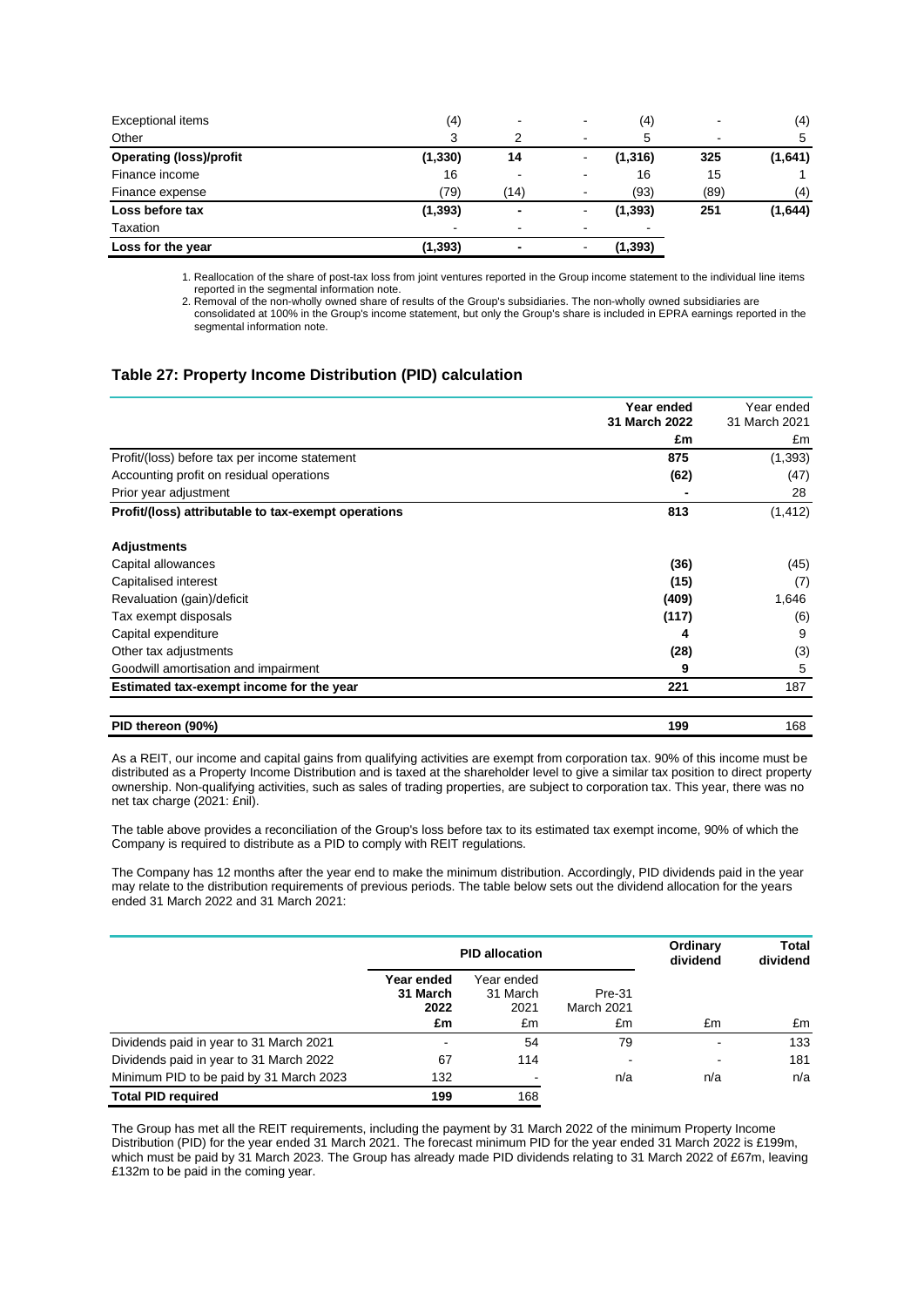Our latest tax strategy can be found on our corporate website. In the year, the total taxes we incurred and collected were £154m (2021: £69m), of which £57m (2021: £25m) was directly borne by the Group including environmental taxes, business rates and stamp duty land tax. The Group has a low tax risk rating from HMRC.

## **Investor information**

#### **1. Company website:** [landsec.com](http://www.landsec.com/)

The Group's half-yearly and annual reports to shareholders, results announcements and presentations, are available to view and download from the Company's website. The website also provides details of the Company's current share price, the latest news about the Group, its properties and operations, and details of future events and how to obtain further information.

### **2. Registrar: Equiniti Group PLC**

Enquiries concerning shareholdings, dividends and changes in personal details should be referred to the Company's registrar, Equiniti Group PLC (Equiniti), in the first instance. They can be contacted using the details below:

### **Telephone:**

- 0371 384 2128 (from the UK)
- +44 121 415 7049 (from outside the UK)
- Lines are ordinarily open from 08:30 to 17:30, Monday to Friday, excluding UK public holidays.

#### **Correspondence address:**

Equiniti Group PLC Aspect House Spencer Road Lancing West Sussex BN99 6DA

Information on how to manage your shareholding can be found at [https://help.shareview.co.uk.](https://help.shareview.co.uk/) If you are not able to find the answer to your question within the general Help information page, a personal enquiry can be sent directly through Equiniti's secure e-form on their website. Please note that you will be asked to provide your name, address, shareholder reference number and a valid e-mail address. Alternatively, shareholders can view and manage their shareholding through the Landsec share portal which is hosted by Equiniti - simply visit [https://portfolio.shareview.co.uk](https://portfolio.shareview.co.uk/) and follow the registration instructions.

#### **3. Shareholder enquiries**

If you have an enquiry about the Company's business or about something affecting you as a shareholder (other than queries which are dealt with by the Registrar), please email Investor Relations (see details in 8. below).

#### **4. Share dealing services:** https:[//shareview.co.uk](http://www.shareview.co.uk/)

The Company's shares can be traded through most banks, building societies and stockbrokers. They can also be traded through Equiniti. To use their service, shareholders should contact Equiniti: 0345 603 7037 from the UK. Lines are ordinarily open Monday to Friday 08:00 to 16:30 for dealing and until 18:00 for enquiries, excluding UK public holidays.

#### **5. Dividends**

The Board has recommended a final dividend for the year ended 31 March 2022 of **13p** per ordinary share to be paid as Property Income Distribution (PID). Subject to shareholders' approval at the Annual General Meeting, the final dividend will be paid on 22 July 2022 to shareholders registered at the close of business on 17 June 2022. The last date for Dividend Reinvestment Plan (DRIP) elections will be 1 July 2022. The total dividend paid and payable in respect of the year ended 31 March 2022 is **37p** (2021: 27p).

The first quarterly dividend for the year ending 31 March 2023 will be paid in October 2022 and will be announced in due course.

#### **6. Dividend related services**

*Dividend payments to UK shareholders - Dividend mandates*

Dividends are no longer paid by cheque. Shareholders whose dividends have previously been paid by cheque will need to have their dividends paid directly into their personal bank or building society account or alternatively participate in our Dividend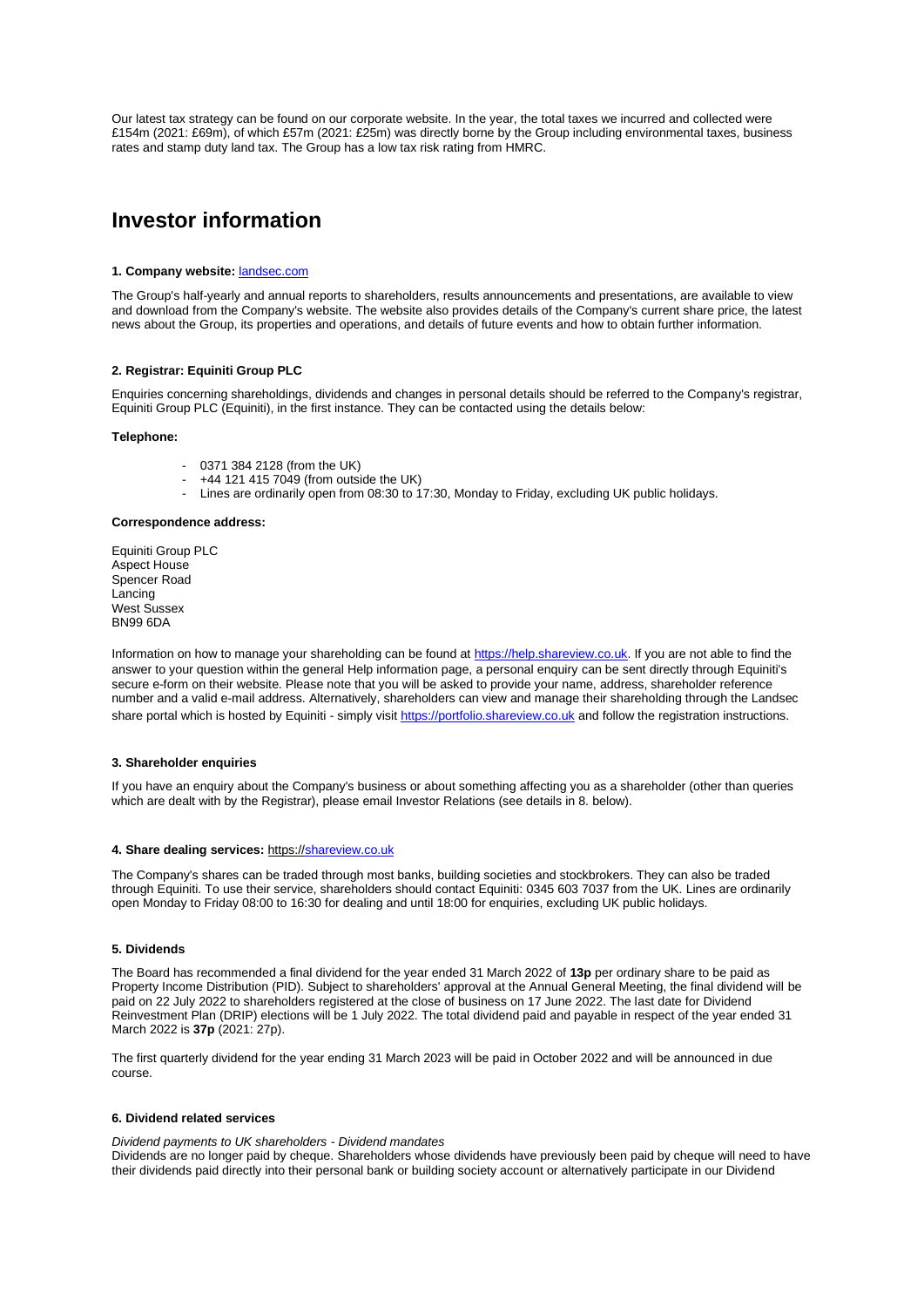Reinvestment Plan (see below) to receive dividends in the form of additional shares. To facilitate this, please contact Equiniti or complete a mandate instruction available on our website: [landsec.com/i](http://www.landsec.com/)nvestors and return it to Equiniti.

*Dividend payments to overseas shareholders - Overseas Payment Service (OPS)* Dividends are no longer paid by cheque. Shareholders need to request that their dividends be paid directly to a personal bank account overseas. For more information, please contact Equiniti or download an application form online at https:/[/shareview.co.uk.](http://www.shareview.co.uk/)

#### *Dividend Reinvestment Plan (DRIP)*

A DRIP is available from Equiniti. This facility provides an opportunity by which shareholders can conveniently and easily increase their holding in the Company by using their cash dividends to buy more shares. Participation in the DRIP will mean that your dividend payments will be reinvested in the Company's shares and these will be purchased on your behalf in the market on, or as soon as practical after, the dividend payment date.

You may only participate in the DRIP if you are resident in the UK.

For further information (including terms and conditions) and to register for any of these dividend-related services, simply visit [www.shareview.co.uk.](http://www.shareview.co.uk/)

#### **7. Financial reporting calendar**

|                                  | 2022        |
|----------------------------------|-------------|
| Financial year end               | 31 March    |
| Preliminary results announcement | 17 Mav      |
| Half-yearly results announcement | 15 November |

#### **8. Investor relations enquiries**

For investor relations enquiries, please contact Edward Thacker, Head of Investor Relations at Landsec, by telephone on +44 (0)20 7413 9000 or by email at enquiries@landsec.com.

## **Glossary**

### **Adjusted net cash inflow from operating activities**

Net cash inflow from operating activities including the Group's share of our joint ventures' net cash inflow from operating activities.

#### **Adjusted net debt**

Net debt excluding cumulative fair value movements on interest-rate swaps and amounts payable under head leases. It generally includes the net debt of subsidiaries and joint ventures on a proportionate basis.

### **Book value**

The amount at which assets and liabilities are reported in the financial statements.

#### **BREEAM**

Building Research Establishment's Environmental Assessment Method.

#### **Combined Portfolio**

The Combined Portfolio comprises the investment properties of the Group's subsidiaries, on a proportionately consolidated basis when not wholly owned, together with our share of investment properties held in our joint ventures.

#### **Completed developments**

Completed developments consist of those properties previously included in the development programme, which have been transferred from the development programme since 1 April 2020.

#### **Development pipeline**

The development programme together with future developments.

#### **Development programme**

The development programme consists of committed developments (Board approved projects), projects under construction and developments which have reached practical completion within the last two years but are not yet 95% let.

### **Diluted figures**

Reported results adjusted to include the effects of potentially dilutive shares issuable under employee share schemes.

#### **Dividend Reinvestment Plan (DRIP)**

The DRIP provides shareholders with the opportunity to use cash dividends received to purchase additional ordinary shares in the Company immediately after the relevant dividend payment date. Full details appear on the Company's website.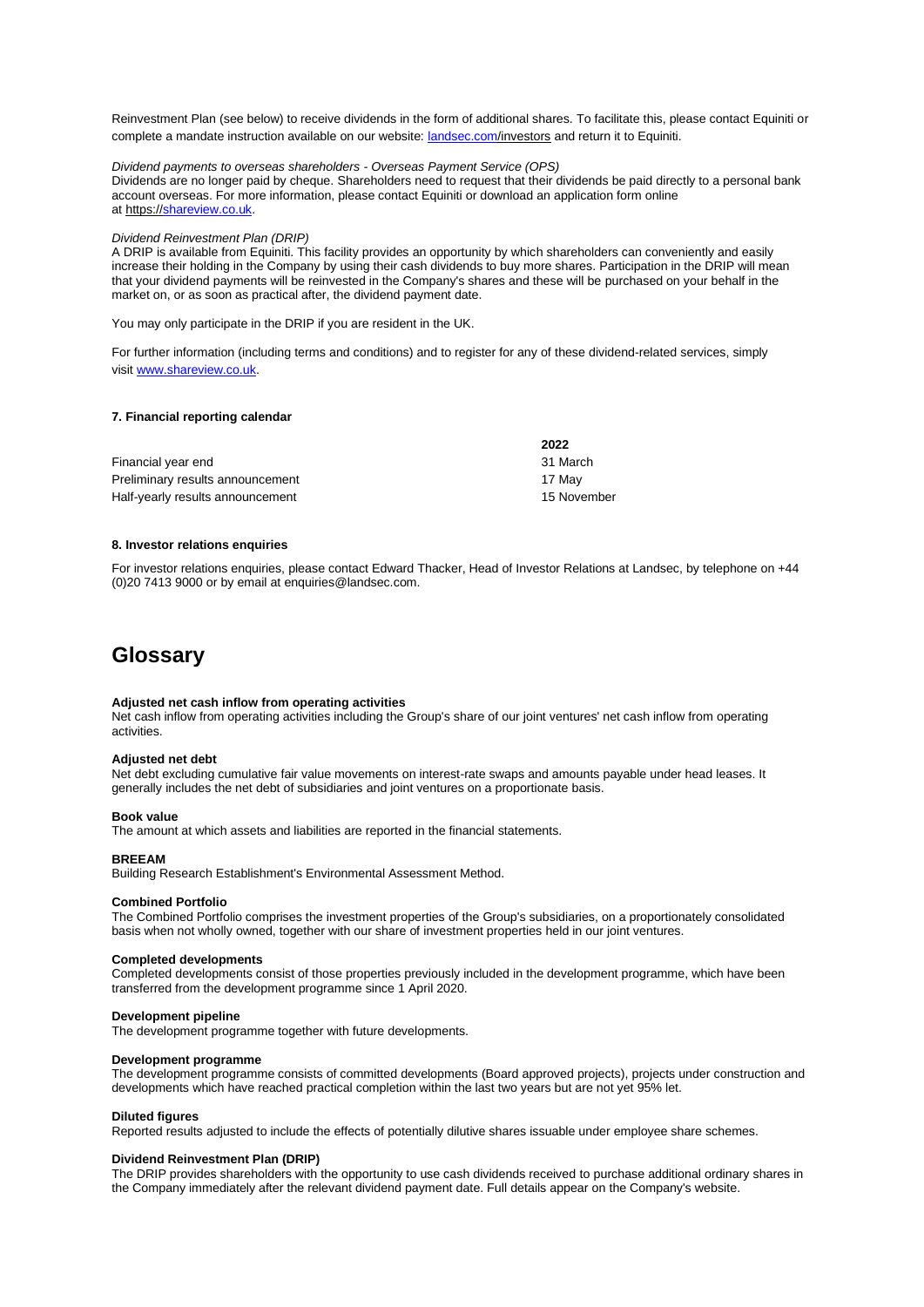#### **Earnings per share**

Profit after taxation attributable to owners divided by the weighted average number of ordinary shares in issue during the year.

#### **EPRA**

European Public Real Estate Association.

#### **EPRA earnings**

Profit before tax, excluding profits on the sale of non-current assets and trading properties, profits on long-term development contracts, valuation movements, fair value movements on interest-rate swaps and similar instruments used for hedging purposes, debt restructuring charges, and any other items of an exceptional nature.

#### **EPRA earnings per share**

Earnings per share based on EPRA earnings after related tax.

### **EPRA net disposal value (NDV) per share**

Diluted net assets per share adjusted to remove the impact of goodwill arising as a result of deferred tax, and to include the difference between the fair value and the book value of the net investment in tenant finance leases and fixed interest rate debt.

### **EPRA net initial yield**

EPRA net initial yield is defined within EPRA's Best Practice Recommendations as the annualised rental income based on the cash rents passing at the balance sheet date, less non-recoverable property operating expenses, divided by the gross market value of the property. It is consistent with the net initial yield calculated by the Group's external valuer.

#### **EPRA Net Reinstatement Value (NRV) per share**

Diluted net assets per share adjusted to remove the cumulative fair value movements on interest-rate swaps and similar instruments, the carrying value of deferred tax on intangible assets and to include the difference between the fair value and the book value of the net investment in tenant finance leases and add back purchasers' costs.

#### **EPRA Net Tangible Assets (NTA) per share**

Diluted net assets per share adjusted to remove the cumulative fair value movements on interest-rate swaps and similar instruments, the carrying value of goodwill arising as a result of deferred tax and other intangible assets, deferred tax on intangible assets and to include the difference between the fair value and the book value of the net investment in tenant finance leases.

### **Equivalent yield**

Calculated by the Group's external valuer, equivalent yield is the internal rate of return from an investment property, based on the gross outlays for the purchase of a property (including purchase costs), reflecting reversions to current market rent and such items as voids and non-recoverable expenditure but ignoring future changes in capital value. The calculation assumes rent is received annually in arrears.

#### **ERV - Gross estimated rental value**

The estimated market rental value of lettable space as determined biannually by the Group's external valuer. For investment properties in the development programme, which have not yet reached practical completion, the ERV represents management's view of market rents.

### **Fair value movement**

An accounting adjustment to change the book value of an asset or liability to its market value (see also mark-to-market adjustment).

#### **Finance lease**

A lease that transfers substantially all the risks and rewards of ownership from the Group as lessor to the lessee.

### **F&B**

Food and beverage.

### **Gearing**

Total borrowings, including bank overdrafts, less short-term deposits, corporate bonds and cash, at book value, plus cumulative fair value movements on financial derivatives as a percentage of total equity. For adjusted gearing, see note 21.

#### **Gross market value**

Market value plus assumed usual purchaser's costs at the reporting date.

### **Head lease**

A lease under which the Group holds an investment property.

#### **Interest Cover Ratio (ICR)**

A calculation of a company's ability to meet its interest payments on outstanding debt. It is calculated using EPRA earnings before interest, divided by net interest (excluding the mark-to-market movement on interest-rate swaps, foreign exchange swaps, capitalised interest and interest on the pension scheme assets and liabilities). The calculation excludes joint ventures.

#### **Interest-rate swap**

A financial instrument where two parties agree to exchange an interest rate obligation for a predetermined amount of time. These are generally used by the Group to convert floating-rate debt or investments to fixed rates.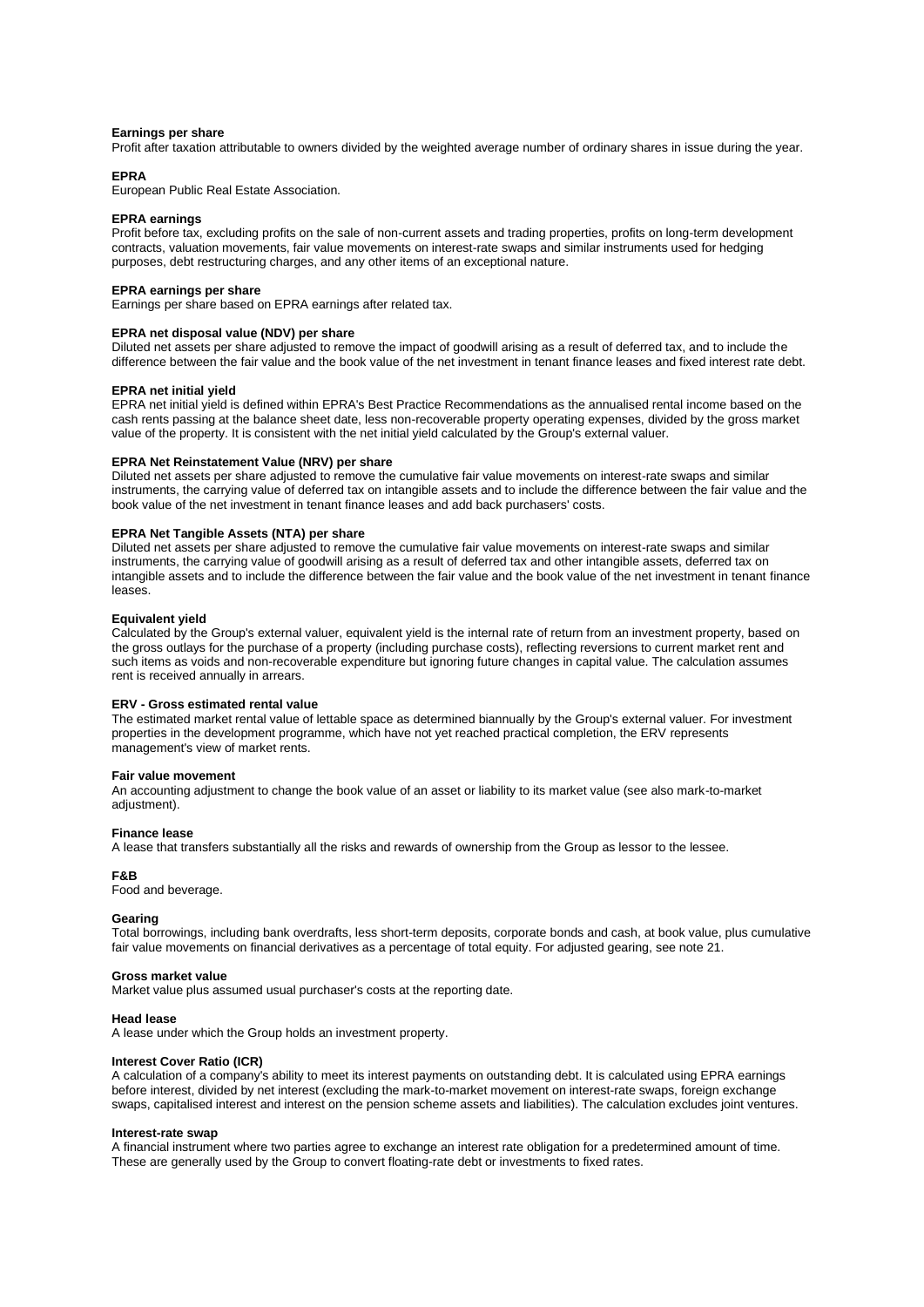#### **Investment portfolio**

The investment portfolio comprises the investment properties of the Group's subsidiaries on a proportionately consolidated basis where not wholly owned.

#### **Joint venture**

An arrangement in which the Group holds an interest and which is jointly controlled by the Group and one or more partners under a contractual arrangement. Decisions on the activities of the joint venture that significantly affect the joint venture's returns, including decisions on financial and operating policies and the performance and financial position of the operation, require the unanimous consent of the partners sharing control.

### **Lease incentives**

Any incentive offered to occupiers to enter into a lease. Typically, the incentive will be an initial rent-free period, or a cash contribution to fit-out or similar costs. For accounting purposes, the value of the incentive is spread over the non-cancellable life of the lease.

### **Like-for-like portfolio**

The like-for-like portfolio includes all properties which have been in the portfolio since 1 April 2020 but excluding those which are acquired or sold since that date. Properties in the development pipeline and completed developments are also excluded.

#### **Loan-to-value (LTV)**

Group LTV is the ratio of adjusted net debt, including subsidiaries and joint ventures, to the sum of the market value of investment properties and the book value of trading properties of the Group, its subsidiaries and joint ventures, all on a proportionate basis, expressed as a percentage. For the Security Group, LTV is the ratio of net debt lent to the Security Group divided by the value of secured assets.

#### **Market value**

Market value is determined by the Group's external valuer, in accordance with the RICS Valuation Standards, as an opinion of the estimated amount for which a property should exchange on the date of valuation between a willing buyer and a willing seller in an arm's-length transaction after proper marketing.

#### **Mark-to-market adjustment**

An accounting adjustment to change the book value of an asset or liability to its market value (see also fair value movement).

#### **Net assets per share**

Equity attributable to owners divided by the number of ordinary shares in issue at the end of the year. Net assets per share is also commonly known as net asset value per share (NAV per share).

#### **Net initial yield**

Net initial yield is a calculation by the Group's external valuer of the yield that would be received by a purchaser, based on the Estimated Net Rental Income expressed as a percentage of the acquisition cost, being the market value plus assumed usual purchasers' costs at the reporting date. The calculation is in line with EPRA guidance. Estimated Net Rental Income is determined by the valuer and is based on the passing cash rent less rent payable at the balance sheet date, estimated nonrecoverable outgoings and void costs including service charges, insurance costs and void rates.

#### **Net rental income**

Net rental income is the net operational income arising from properties, on an accruals basis, including rental income, finance lease interest, rents payable, service charge income and expense, other property related income, direct property expenditure and bad debts. Net rental income is presented on a proportionate basis.

### **Net zero carbon building**

A building for which an overall balance has been achieved between carbon emissions produced and those taken out of the atmosphere, including via offset arrangements. This relates to operational emissions for all buildings while, for a new building, it also includes supply-chain emissions associated with its construction.

#### **Over-rented**

Space where the passing rent is above the ERV.

#### **Passing cash rent**

Passing cash rent is passing rent excluding units that are in a rent free period at the reporting date.

#### **Passing rent**

The estimated annual rent receivable as at the reporting date which includes estimates of turnover rent and estimates of rent to be agreed in respect of outstanding rent review or lease renewal negotiations. Passing rent may be more or less than the ERV (see over-rented, reversionary and ERV). Passing rent excludes annual rent receivable from units in administration save to the extent that rents are expected to be received. Void units at the reporting date are deemed to have no passing rent. Although temporary lets of less than 12 months are treated as void, income from temporary lets is included in passing rents.

#### **Planning permission**

There are two common types of planning permission: full planning permission and outline planning permission. A full planning permission results in a decision on the detailed proposals on how the site can be developed. The grant of a full planning permission will, subject to satisfaction of any conditions, mean no further engagement with the local planning authority will be required to build the consented development. An outline planning permission approves general principles of how a site can be developed. Outline planning permission is granted subject to conditions known as 'reserved matters'. Consent must be sought and achieved for discharge of all reserved matters within a specified time-limit, normally three years from the date outline planning permission was granted, before building can begin. In both the case of full and outline planning permission, the local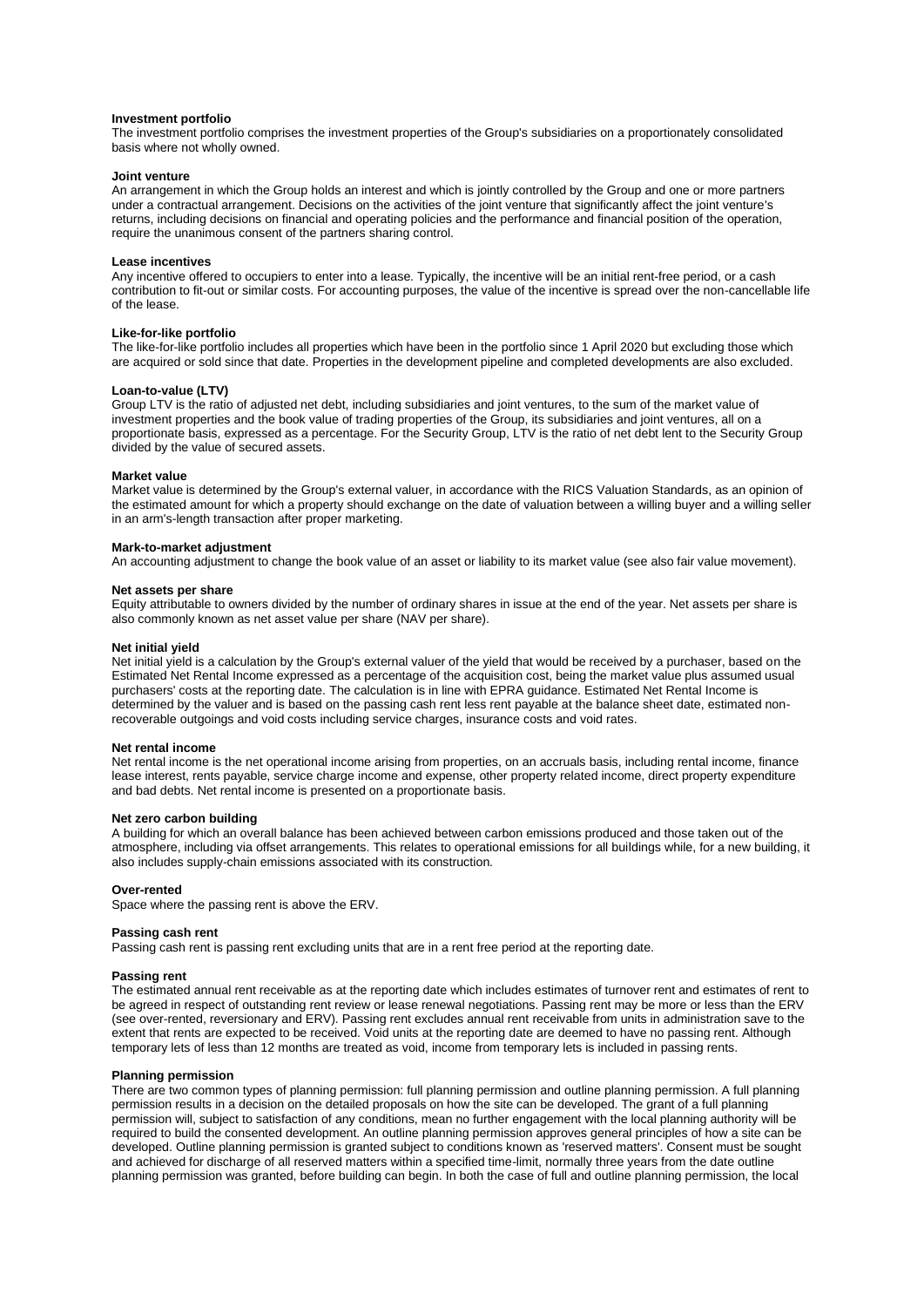planning authority will 'resolve to grant permission'. At this stage, the planning permission is granted subject to agreement of legal documents, in particular the s106 agreement. On execution of the s106 agreement, the planning permission will be issued. Work can begin on satisfaction of any 'pre-commencement' planning conditions.

#### **Pre-development properties**

Pre-development properties are those properties within the like-for-like portfolio which are being managed to align vacant possession within a three-year horizon with a view to redevelopment.

### **Pre-let**

A lease signed with an occupier prior to completion of a development.

### **Property Income Distribution (PID)**

A PID is a distribution by a REIT to its shareholders paid out of qualifying profits. A REIT is required to distribute at least 90% of its qualifying profits as a PID to its shareholders.

### **Qualifying activities/Qualifying assets**

The ownership (activity) of property (assets) which is held to earn rental income and qualifies for tax-exempt treatment (income and capital gains) under UK REIT legislation.

### **Real Estate Investment Trust (REIT)**

A REIT must be a publicly quoted company with at least three-quarters of its profits and assets derived from a qualifying property rental business. Income and capital gains from the property rental business are exempt from tax but the REIT is required to distribute at least 90% of those profits to shareholders. Corporation tax is payable on non-qualifying activities in the normal way.

### **Rental income**

Rental income is as reported in the income statement, on an accruals basis, and adjusted for the spreading of lease incentives over the term certain of the lease in accordance with IFRS 16 (previously, SIC-15). It is stated gross, prior to the deduction of ground rents and without deduction for operational outgoings on car park and commercialisation activities.

#### **Rental value change**

Increase or decrease in the current rental value, as determined by the Group's external valuer, over the reporting year on a likefor-like basis.

### **Return on average capital employed**

Group profit before net finance expense, plus joint venture profit before net finance expense, divided by the average capital employed (defined as shareholders' funds plus adjusted net debt).

#### **Return on average equity**

Group profit before tax plus joint venture tax divided by the average equity shareholders' funds.

### **Reversionary or under-rented**

Space where the passing rent is below the ERV.

#### **Reversionary yield**

The anticipated yield to which the initial yield will rise (or fall) once the rent reaches the ERV.

#### **Security Group**

Security Group is the principal funding vehicle for the Group and properties held in the Security Group are mortgaged for the benefit of lenders. It has the flexibility to raise a variety of different forms of finance.

### **SONIA**

The Sterling Overnight Index Average reflects the average overnight interest rate paid by banks for unsecured sterling transactions with a range of institutional investors. It is calculated based on actual transactions and is often used as a reference rate in bank facilities.

#### **Temporary lettings**

Lettings for a period of one year or less. These are included within voids.

#### **Topped-up net initial yield**

Topped-up net initial yield is a calculation by the Group's external valuer. It is calculated by making an adjustment to net initial yield in respect of the annualised cash rent foregone through unexpired rent-free periods and other lease incentives. The calculation is consistent with EPRA guidance.

#### **Total accounting return**

Dividend paid per share in the year plus the change in EPRA Net Tangible Assets per share, divided by EPRA Net Tangible Assets per share at the beginning of the year. This measure was previously referred to as total business return. There has been no change to the calculation of the measure other than the change of name during the year to 31 March 2022.

#### **Total cost ratio**

Total cost ratio represents all costs included within EPRA earnings, other than rents payable, financing costs and provisions for bad and doubtful debts, expressed as a percentage of gross rental income before rents payable adjusted for costs recovered through rents but not separately invoiced.

#### **Total development cost (TDC)**